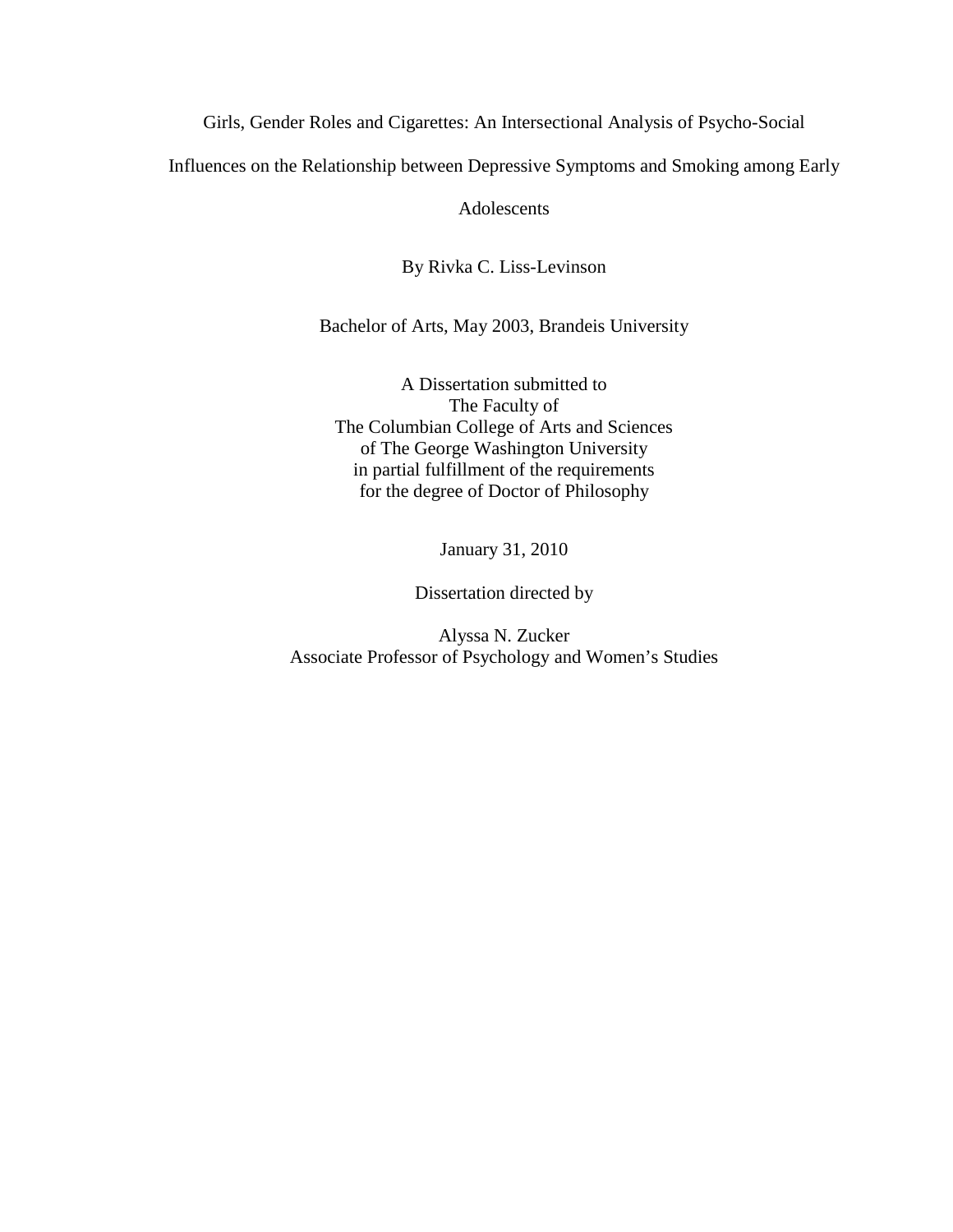The Columbian College of Arts and Sciences of The George Washington University certifies that Rivka C. Liss-Levinson has passed the Final Examination for the degree of Doctor of Philosophy as of September 24, 2009. This is the final and approved form of the dissertation.

Girls, Gender Roles and Cigarettes: An Intersectional Analysis of Psycho-Social Influences on the Relationship between Depressive Symptoms and Smoking among Early Adolescents

Rivka C. Liss-Levinson

Dissertation Research Committee:

Alyssa N. Zucker, Associate Professor of Psychology and Women's Studies, Dissertation Director

Sharon F. Lambert, Assistant Professor of Psychology, Committee Member

Lorien Cindy Abroms, Assistant Professor of Prevention and Community Health, Committee Member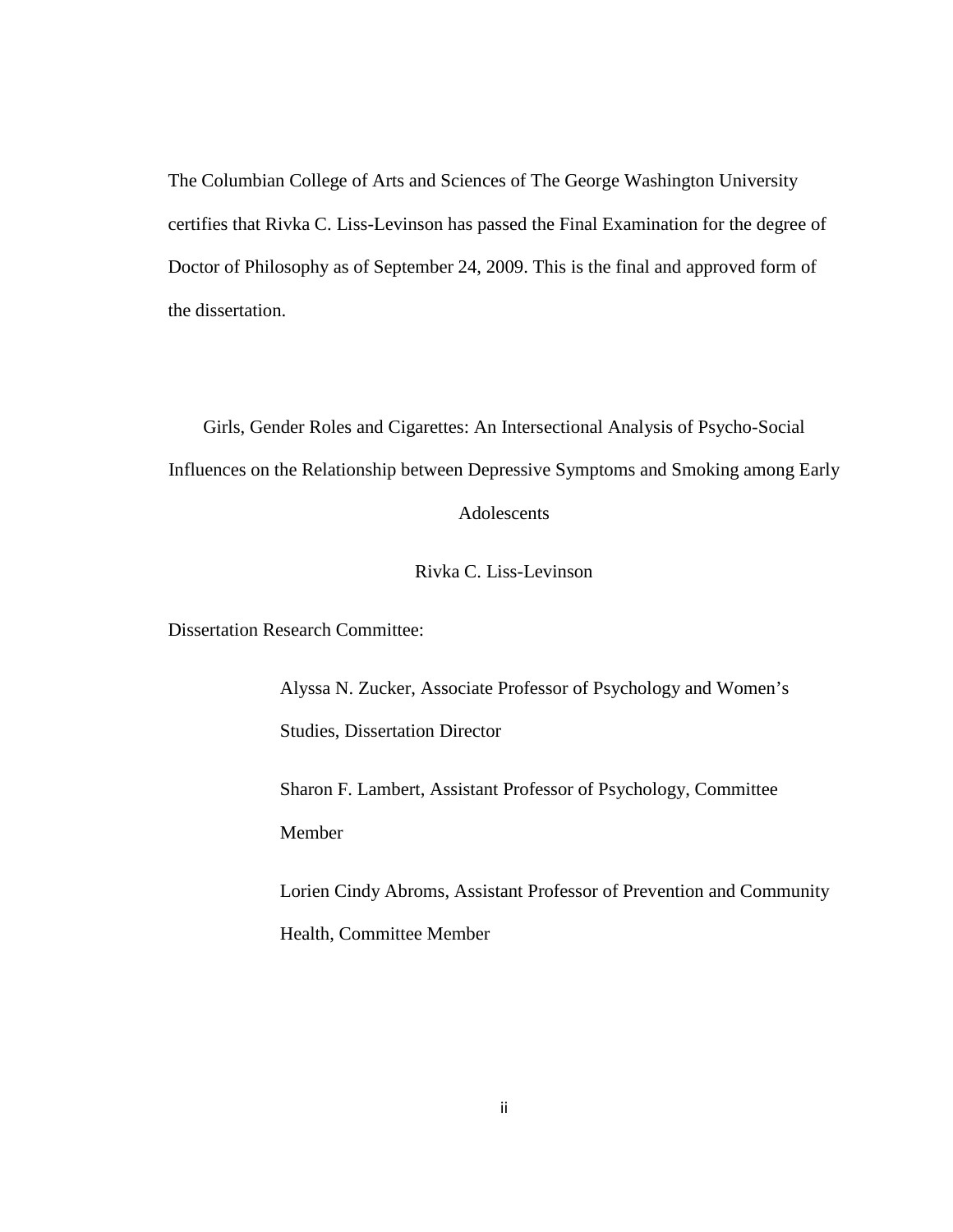© Copyright 2009 by Rivka C. Liss-Levinson All rights reserved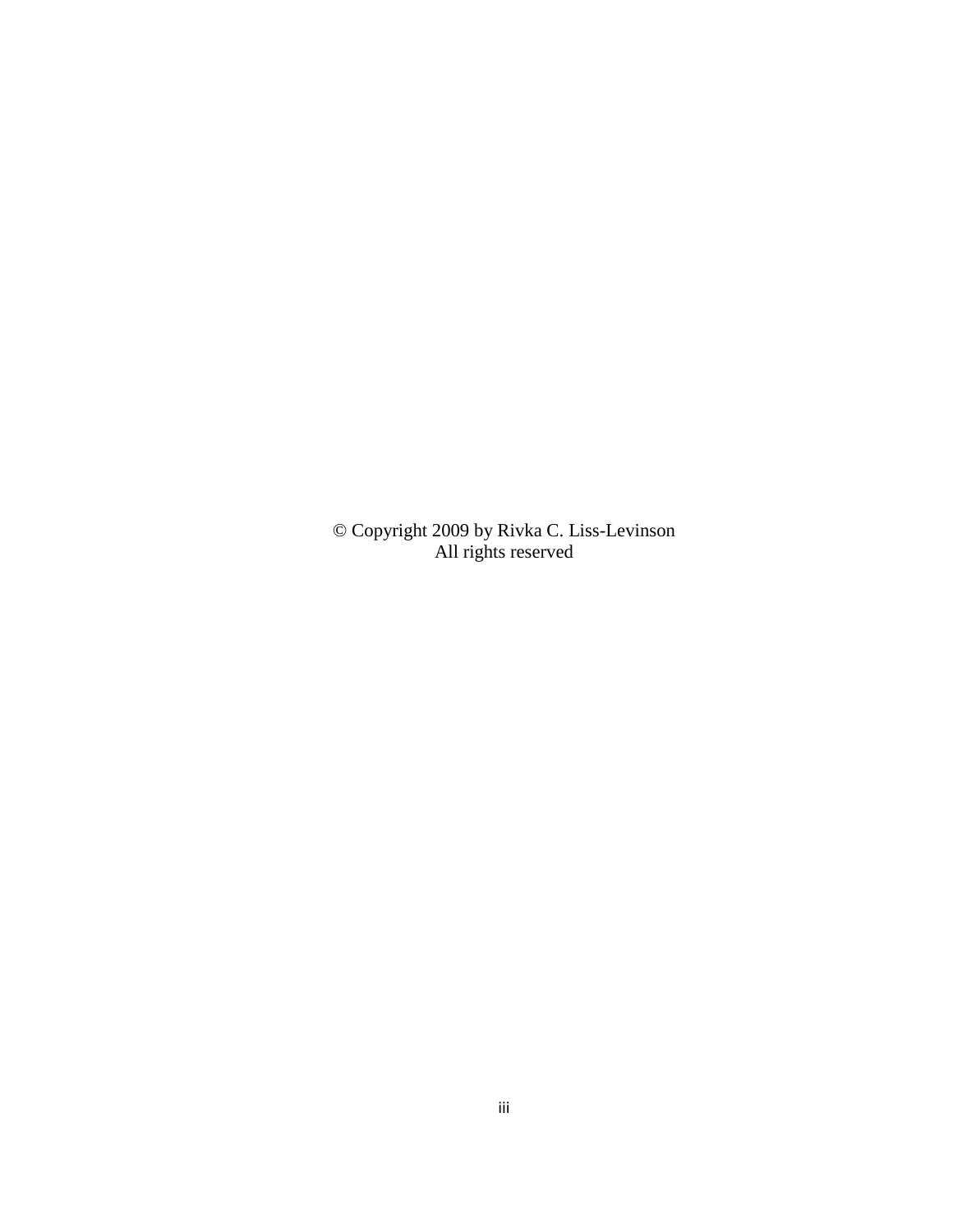## Dedication

I dedicate this dissertation to my Mom and Dad, and to my Grandma, from whom I have learned the power of hope and perseverance.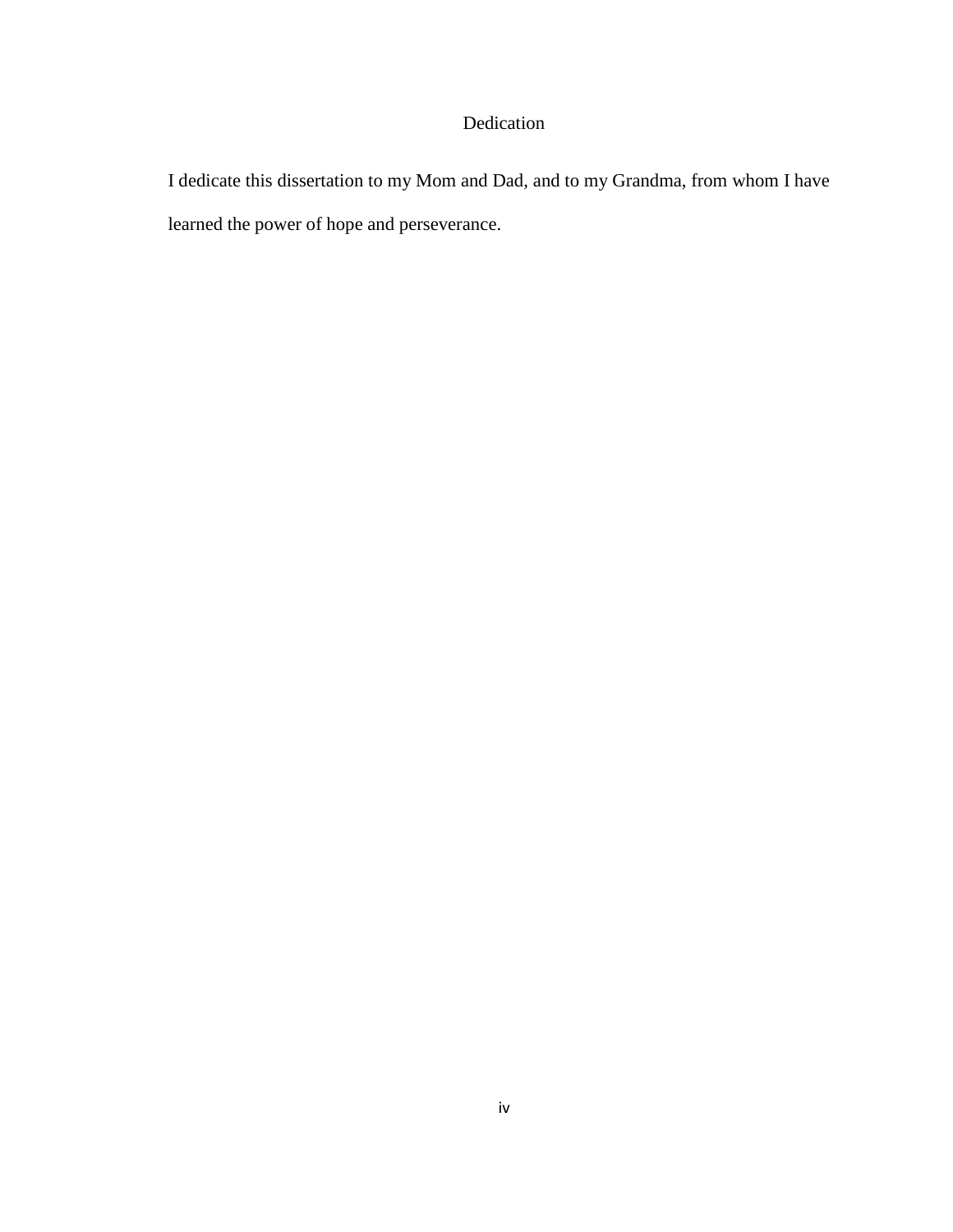#### Acknowledgments

The author wishes to thank Alyssa Zucker, my Dissertation Advisor, for seeing the potential in me, for being so grounded, open-minded, encouraging, and caring throughout this process. Alyssa, you are a true role model, both as a researcher and as a person. I will especially miss our coffee shop meetings, and of course Sam's feedback on my lit review. Thank you to Dissertation Committee Members Sharon Lambert and Lorien Abroms for your ideas and insights on the proposal and dissertation, and to Michelle Stock and Rachel Henke for your thoughtful feedback and suggestions for improvement. I feel incredibly fortunate to have had the opportunity to work with such a bright and talented group of women. I am indebted to the University of Michigan, the Principal Investigators of Monitoring the Future, and the Interuniversity Consortium for Political and Social Research (ICPSR) for allowing me to study my population of interest and for providing such clean and well-organized data. A special thanks to Ron Ozminkowski for generously sharing his time and statistical expertise. Thank you to Ron Goetzel and my colleagues at IHPS/HPR for introducing me to research in the real world and for being so flexible and understanding as I balanced work and school. Finally, thank you to everyone on Team Rivka – especially Bluma, Jeff, Marc and Sadie, Carter, Dorothy, Mimi, Daniel, Jaquie, Grandma, Mom, Dad, and Lily.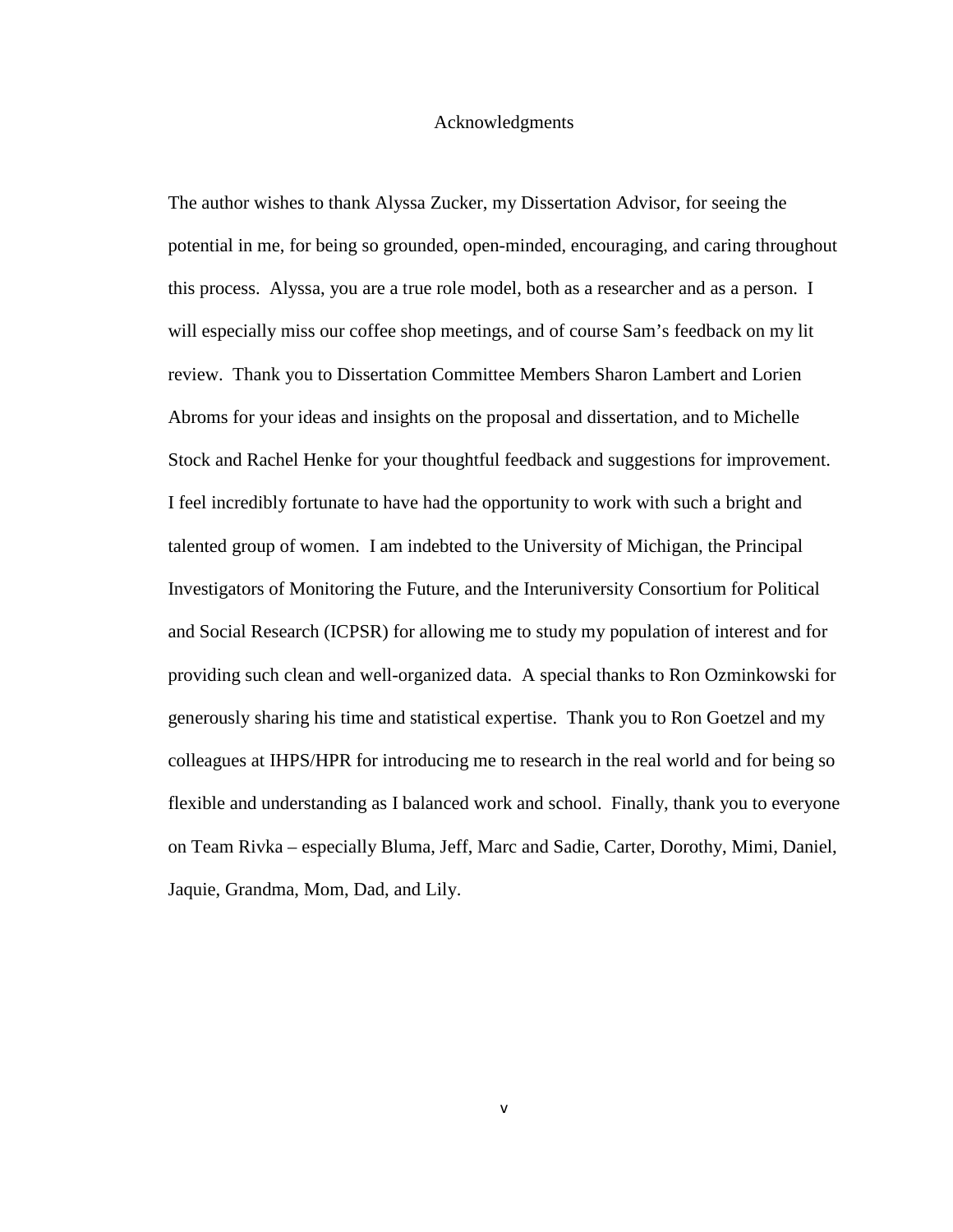#### Abstract of Dissertation

Girls, Gender Roles and Cigarettes: An Intersectional Analysis of Psycho-Social Influences on the Relationship between Depressive Symptoms and Smoking among Early

### Adolescents

Despite the well-publicized health and economic costs of tobacco use, cigarette smoking remains the leading preventable cause of morbidity and mortality in the U.S. For most, cigarette use is already a well-established habit by adulthood, with smoking initiation most frequently occurring in the  $6<sup>th</sup> - 7<sup>th</sup>$  grade. To deter youth from smoking cigarettes and from transitioning from experimentation to daily smoking requires a comprehensive, multidisciplinary approach to understanding the various personal, demographic, and social/environmental factors that put adolescents at risk, and at times even motivate youth, to smoke cigarettes. Review of the depressive symptoms-smoking relationship among adolescents suggests that girls and boys often have differing motives for smoking, many of which are connected to depression or have particularly strong implications for those with depressive symptoms. Gender differences in norms for the expression of depressive symptoms may explain why girls with depressive symptoms use smoking as a coping mechanism in disproportionately high rates compared to their male peers. To better understand how depressive symptoms and smoking are related among teenage girls, integrating role constraint and future orientation research with the gender role attitudes literature suggests that it may be the interaction between beliefs in traditional gender roles and depressive symptoms that relates to or predicts smoking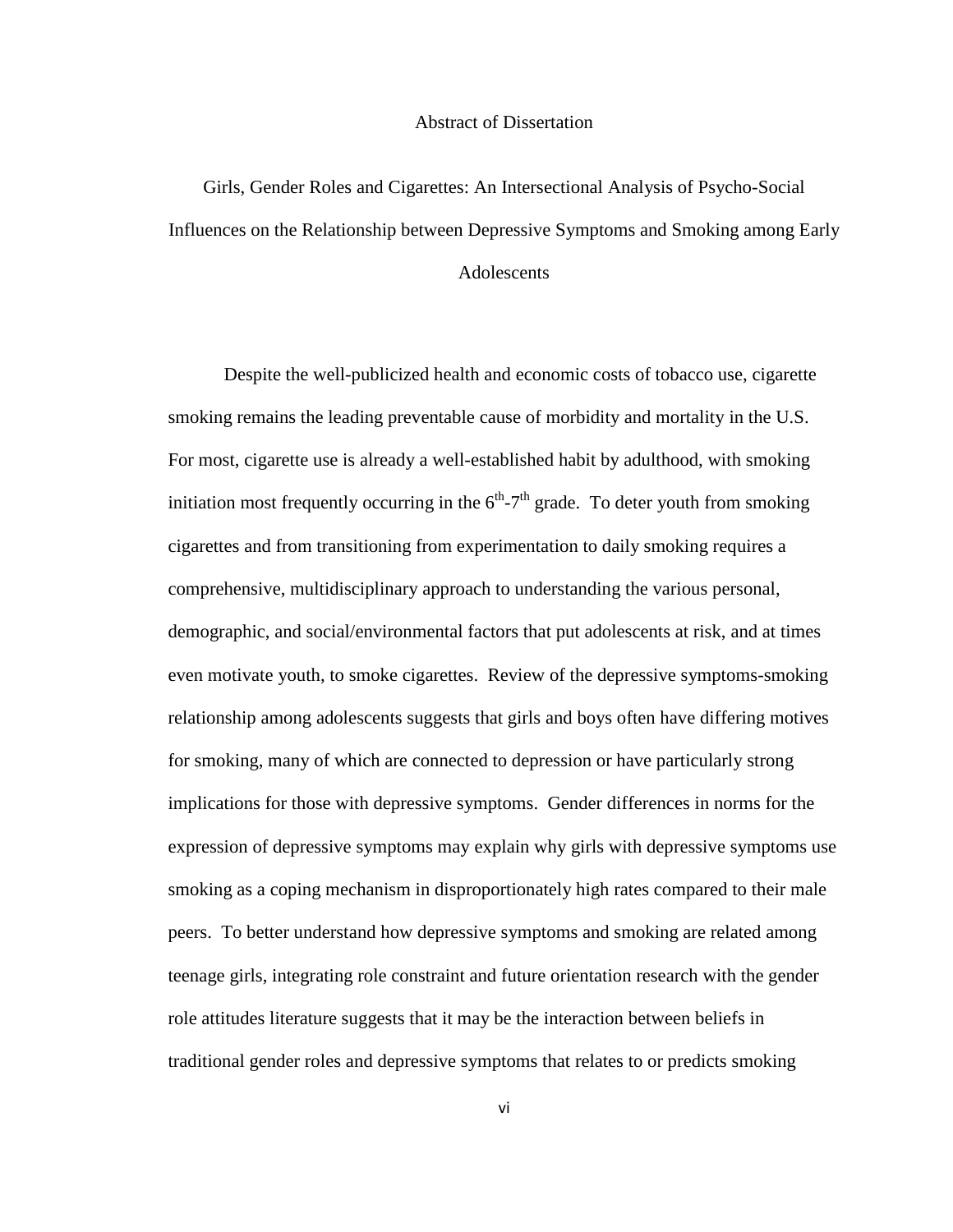among adolescent girls. Gender role attitudes may have different meanings for Black and White women, complicating the depressive symptoms-smoking relationship even further. In the current study I analyzed the most recent four years of data from a subset of  $8<sup>th</sup>$  and  $10<sup>th</sup>$  grade Monitoring the Future survey participants to test the following hypotheses: 1) Gender modifies the depressive symptoms-smoking relationship, such that being female (rather than male) predicts a stronger positive association between depressive symptoms and smoking, 2) Among girls, gender role attitudes modify the depressive symptomssmoking relationship, such that endorsing more traditional (rather than more egalitarian) gender roles predicts a stronger positive association between depressive symptoms and smoking, and 3) Among girls with traditional gender role attitudes, race/ethnicity modifies the depressive symptoms-smoking relationship, such that being White (rather than Black) predicts a stronger positive association between depressive symptoms and smoking. Responses to questions on cigarette smoking, depressive symptoms, gender role attitudes, socio-demographics, and correlates of smoking (e.g., sensation-seeking, deviant behavior) were analyzed for  $N = 23,776$  participants. Results of logistic and multiple regression analyses revealed partial support for Hypothesis 1 (depressive symptoms and gender interacted to predict ever smoking) and Hypothesis 2 (depressive symptoms and gender role traditionalism interacted to predict past 30 day smoking frequency among girls), but no support for Hypothesis 3. I explore potential explanations for the various findings and how they converge or diverge with the research literature, several study limitations, theoretical and applied implications of the current study, and directions for future research.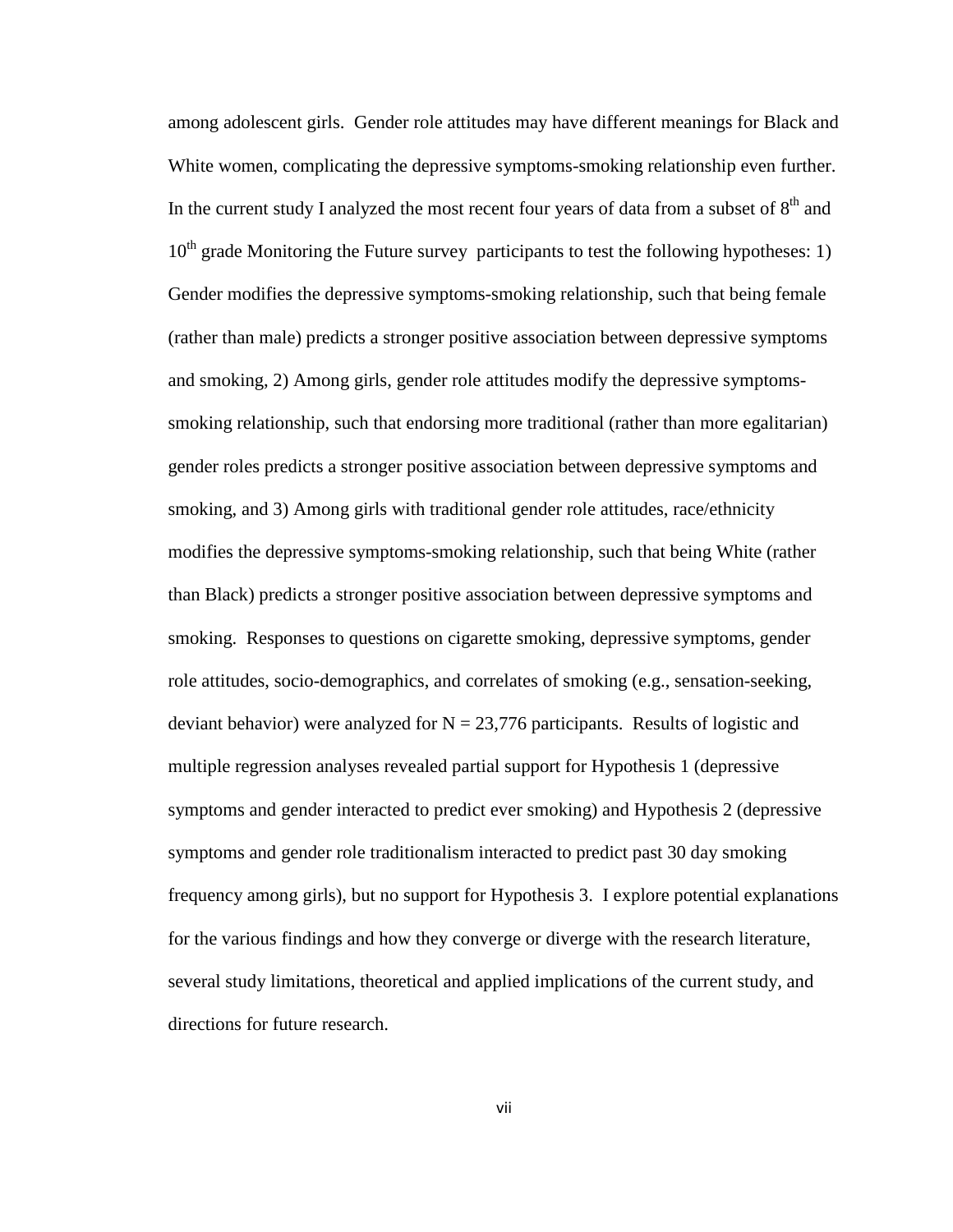## Table of Contents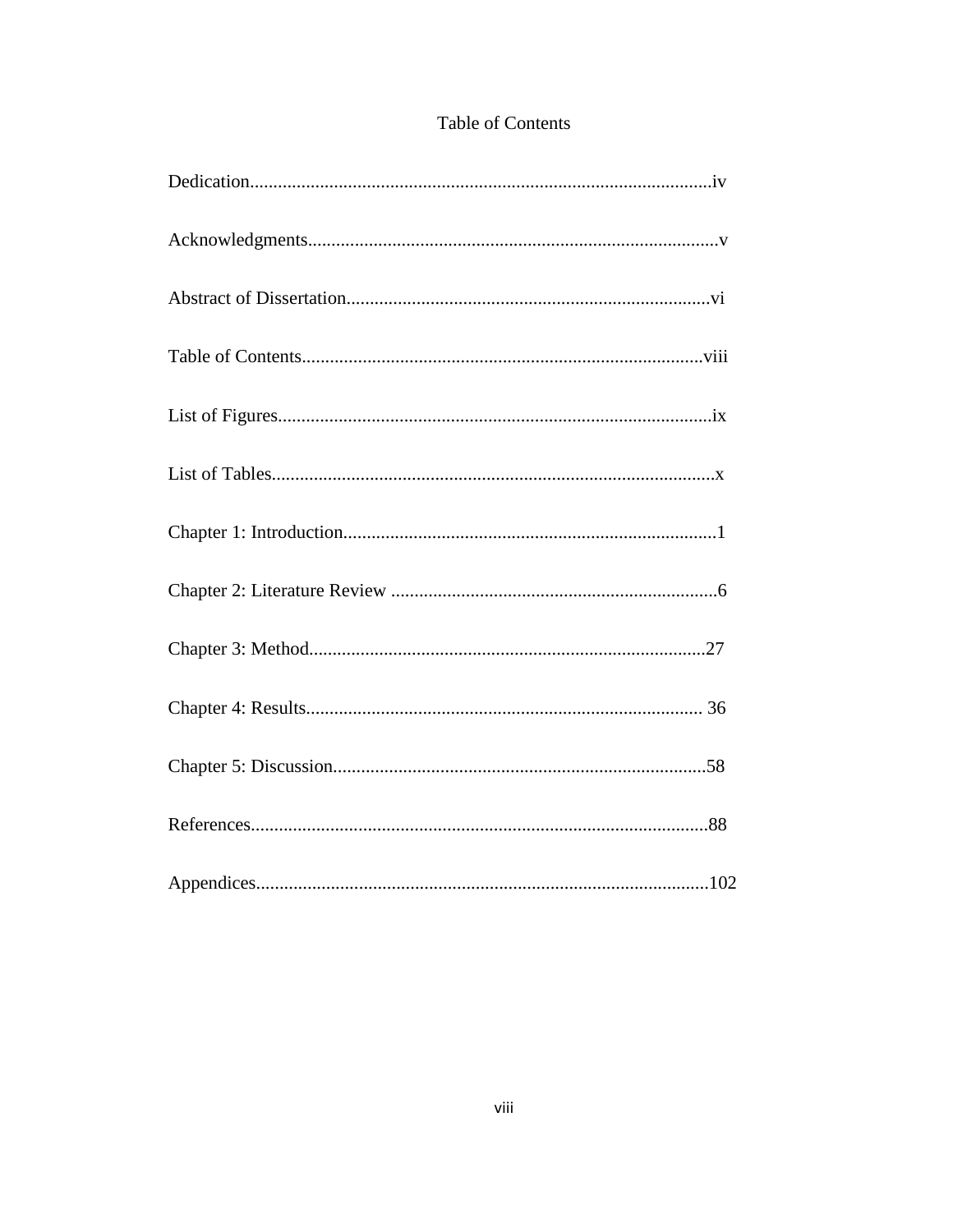## List of Figures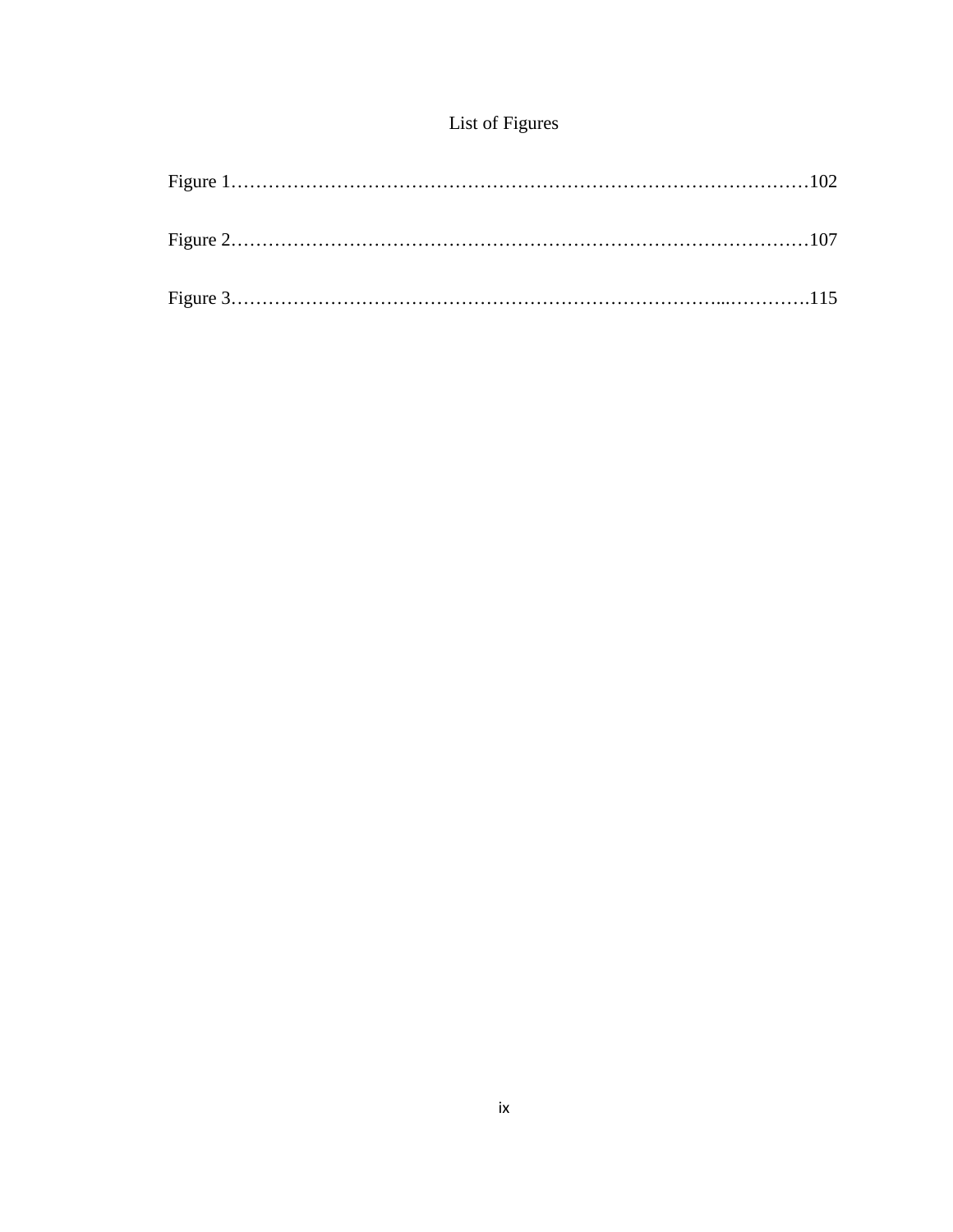### List of Tables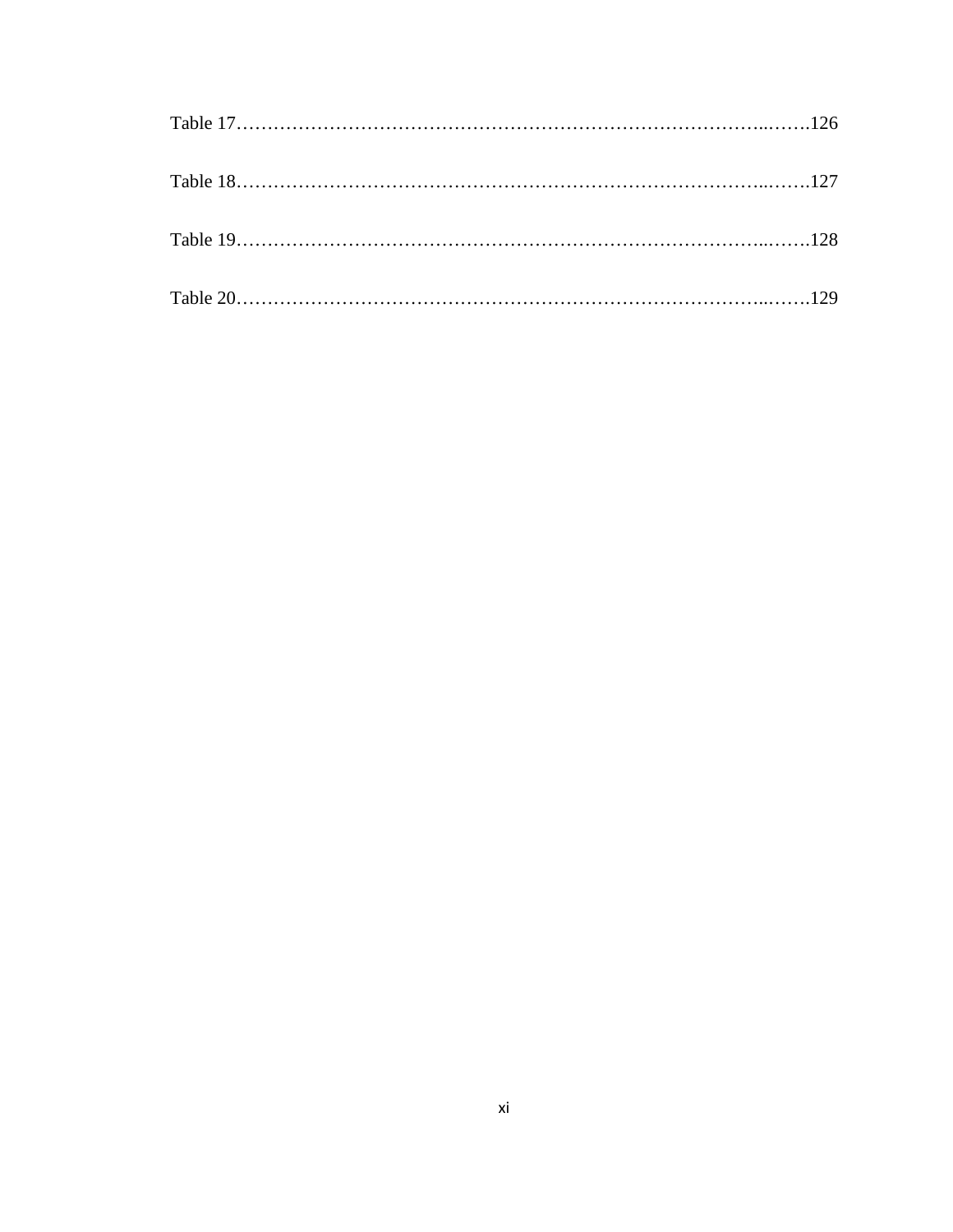#### Chapter 1: Introduction

November 2008 marked two historical milestones whose common thread may not be immediately apparent. One event was the first national election that had a genuine possibility of electing the first female President of the United States. Although President Barack Obama eventually won the Democratic nomination over Senator Hillary Rodham Clinton (and in doing so marked a similarly significant historic accomplishment as the first African American nominee and President of the U.S.), a CBS News/New York Times poll (February 5, 2006) found that 92% of adults said they would vote for a qualified female candidate from their political party (this represents an increase of 40 percentage points from 1955). The second was the tenth anniversary of the implementation of the tobacco *Master Settlement Agreement* (MSA), the resolution requiring tobacco product manufacturers in the U.S. to make sizeable payments to individual states in exchange for dropping past, present, and future legal claims; fund a public health national foundation; and modify marketing and advertising tactics to assist in efforts to reduce youth smoking (National Association of Attorneys General, 1998). These landmark events both reflect the strides forward and obstacles remaining from two major movements of change in the  $20<sup>th</sup>$  century: Second Wave feminism and tobacco control.

#### *Cigarette Use Overview and Trends*

Despite progress made over the past several decades in the fight against tobacco, cigarette smoking remains an issue worthy of continued investigation, study and concern. Since 1964, tobacco use has been recognized as a major health concern in 29 Surgeon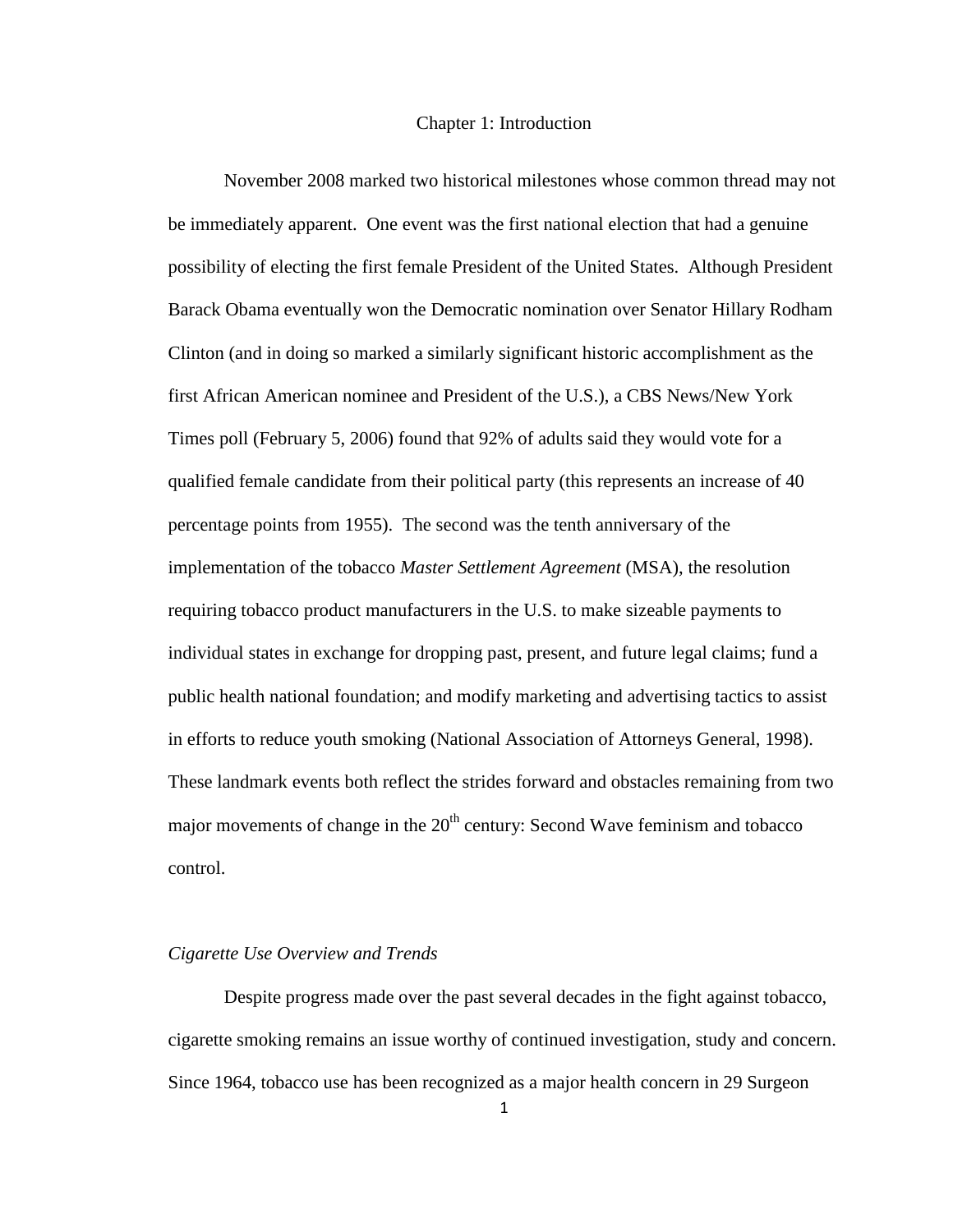General's reports and has been the cause of approximately 12 million deaths in the United States (CDC, 2007). Cigarette smoking, the leading preventable cause of morbidity and mortality in the United States, is responsible for an estimated 435,000 deaths per year (Mokdad, Marks, Stroup, & Gerberding, 2004). Each year, another 8.6 million Americans suffer from one or more of the negative physical and mental health outcomes caused by or associated with cigarette smoking and exposure to cigarette smoke, including coronary heart disease, stroke, lung cancer, chronic lung disease, reproductive difficulties, and psychiatric disorders (CDC, 2007; USDHHS, 2001). In addition to the numerous chronic illnesses and conditions caused by smoking cigarettes, the economic costs of tobacco use are substantial, including a \$92 billion per year loss in worker productivity and yearly medical costs exceeding \$75 billion (CDC, 2007).

Despite these well-publicized health and economic costs of tobacco use, an estimated 45.1 million, or 20.9%, of adults in the U.S. currently smoke cigarettes (23.9% of men and 18.1% of women) (CDC, 2006b). For most, cigarette use is already a wellestablished habit by adulthood. Smoking initiation most frequently occurs in the  $6<sup>th</sup> - 7<sup>th</sup>$ grade (youth ages 11-12) (Campaign for Tobacco-Free Kids, 2007). Every day, an additional 4,000 youth smoke a cigarette for the first time, resulting in a total of 416,000 new underage daily smokers per year (SAMHSA, 2005). With the striking similarity between this statistic and the number of smoking-related deaths per year, it is not surprising that tobacco companies often refer to youth as "replacement smokers" (Campaign for Tobacco-Free Kids, 2001). As an R.J. Reynolds report, *Young Adult Smokers: Strategies and Opportunities* describes, "Younger adult smokers are the only source of replacement smokers…If younger adults turn away from smoking, the industry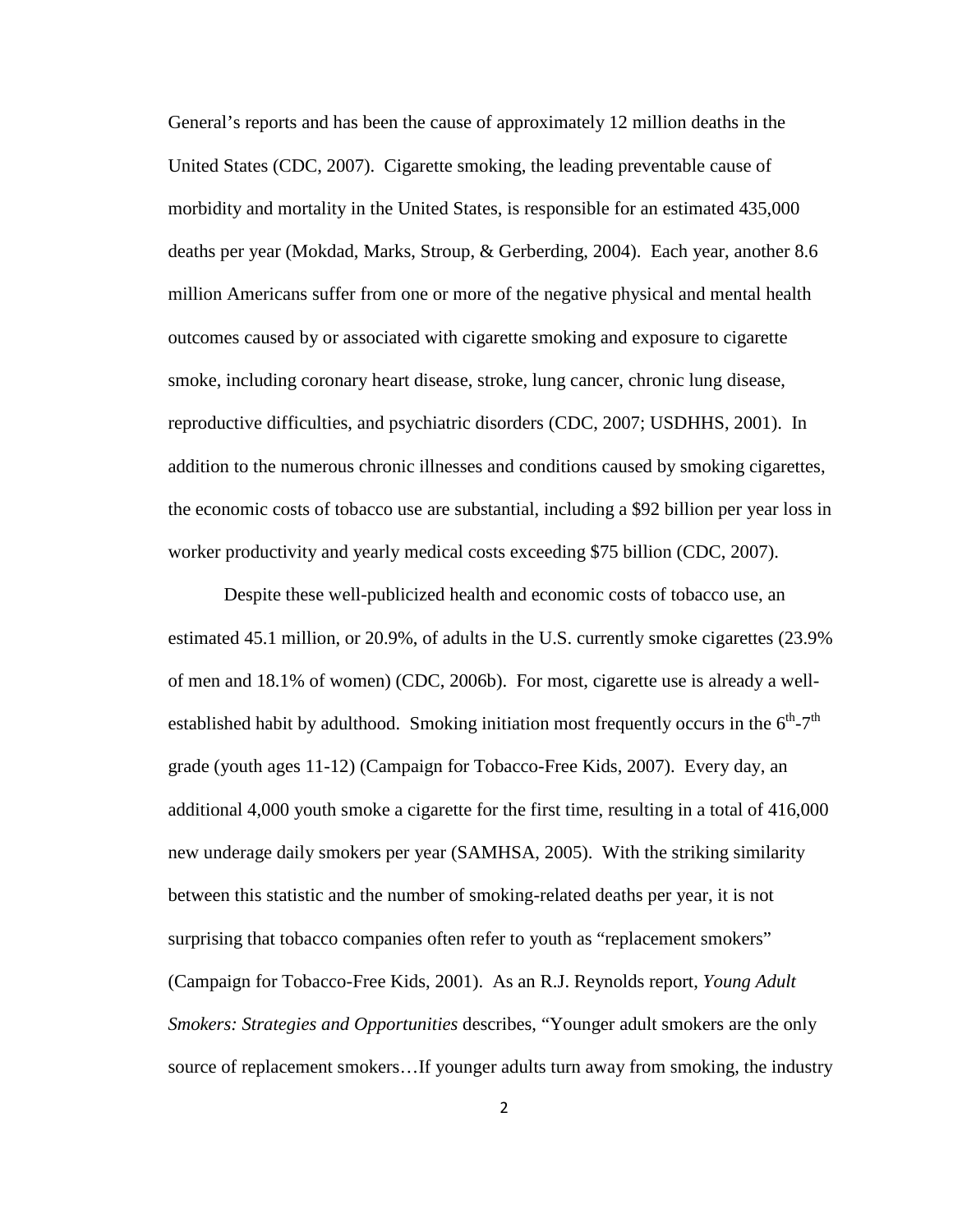must decline, much as a population which does not give birth will eventually dwindle" (February 29, 1984. Bates No. 501928462-8550).

The thousands of chemicals found in cigarettes, most notably nicotine, help ensure that youth who experiment with cigarettes progress to regular, daily adult smokers. Addiction to tobacco usually develops during adolescence, with 82% of U.S. adults who have ever smoked daily trying their first cigarette before the age of 18 years, and 53% becoming daily smokers while still underage (Campaign for Tobacco-Free Kids, 2007). Girls may be particularly vulnerable to these effects, displaying signs of nicotine addiction more quickly than boys do (Office of National Drug Control Policy, 2006). These gender differences in vulnerability to nicotine addiction lend support to the inclusion of biological factors in a comprehensive model of influences on tobacco use (Baker, Brandon, & Chassin, 2004). However, as Baker et al. (2004) and others noted, biological processes (e.g., addiction to nicotine) may have more relevance for understanding smoking maintenance or cessation, while social and contextual factors (e.g., peers, impression management) may have greater explanatory power for the earlier stages of smoking. Smoking cessation in general and its intertwinement with biology, genetics, physiology and neurology are clearly an integral aspect of tobacco control. Although beyond the scope of the current project, the research literature on smoking cessation in general, and on smoking cessation among young adults in particular, is extensive (e.g., Niaura & Abrams, 2002; Sussman, Sun, & Dent, 2006).

Tobacco use is such a serious national health concern that smoking was named one of *Healthy People 2010*'s ten leading health indicators (USDHHS, 2000a). Nicotine dependence and smoking among early adolescents underscore the importance of tobacco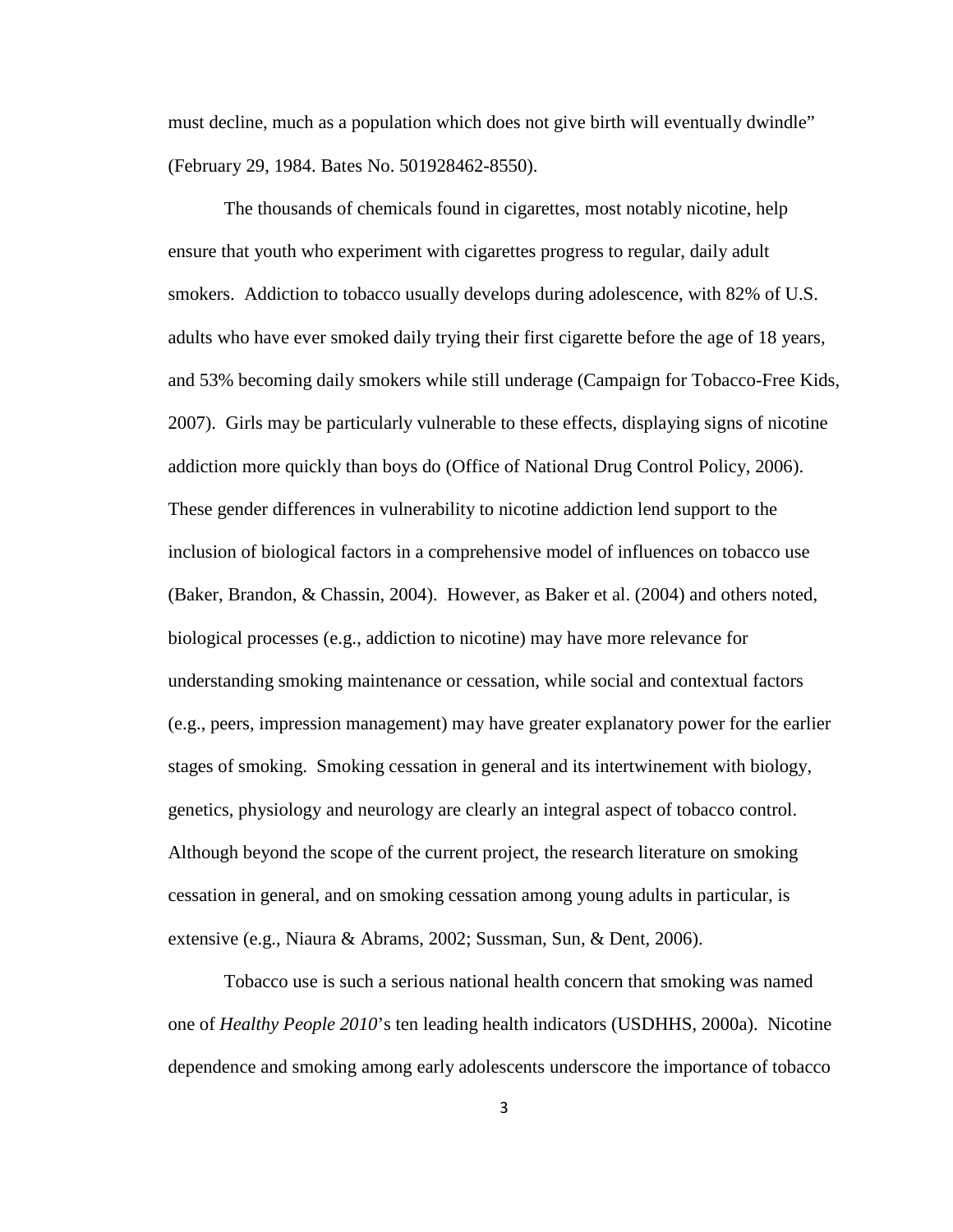control, especially youth smoking prevention efforts. To deter youth from smoking cigarettes and from transitioning from experimentation to daily smoking requires a comprehensive, multidisciplinary approach to understanding the various factors that put adolescents at risk, and at times even motivate youth, to smoke cigarettes (USDHHS, 1994).

Reducing smoking rates in general, and a better understanding of reasons for youth smoking, as indicated by status and frequency, are priorities for researchers and government officials alike (USDHHS, 2000a, 2000b). Much of the social scientific research has been devoted to what factors are predictive of or associated with smoking (Baker et al., 2004; Carvajal, Hanson, Downing, Coyle, & Pederson, 2004; Tyas & Pederson, 1998). The most consistently related variables include: sociodemographics (e.g., age, race/ethnicity, gender), behavior (e.g., school, risk-taking, lifestyle), and physical and social environment/contextual (e.g., parental/sibling/peer smoking, attitudes and norms, family environment, availability of tobacco, stress and coping, depression, self-esteem, attitudes towards smoking and smokers, health risk knowledge and personal health concern), with the most effective models using more integrated approaches that include multiple risk factors or types of risk factors (Carvajal et al., 2004; Collins  $\&$ Ellickson, 2004).

With this in mind, I used a multifaceted approach in the current study to investigate how our understanding of a social/contextual factor (depression) that is a consistently strong correlate of smoking can be further elucidated by examining how depression interacts with elements of both another social/contextual variable (gender role attitudes) and sociodemographic variables (gender and race/ethnicity). I first discuss the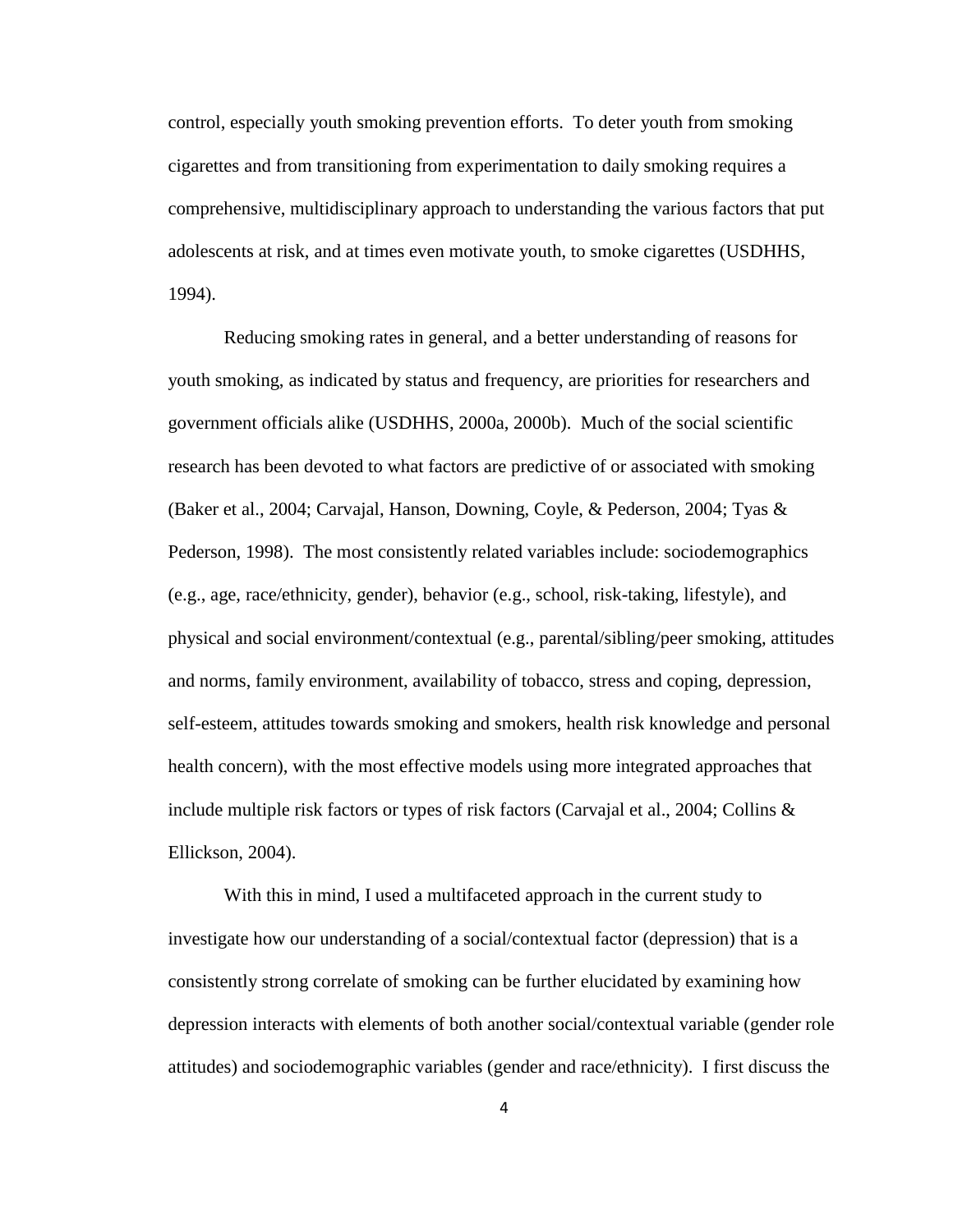history of the depression-smoking relationship, with particular attention to the gendered aspects of both smoking and depression. Next, I describe gender role attitudes and assert that holding particular gender role attitudes may enhance or weaken the depressionsmoking relationship. Finally, I utilize an intersectional approach to contribute to a more nuanced understanding of the meaning of traditional gender role attitudes for women of different races/ethnicities, and how that may shape the depression-smoking relationship.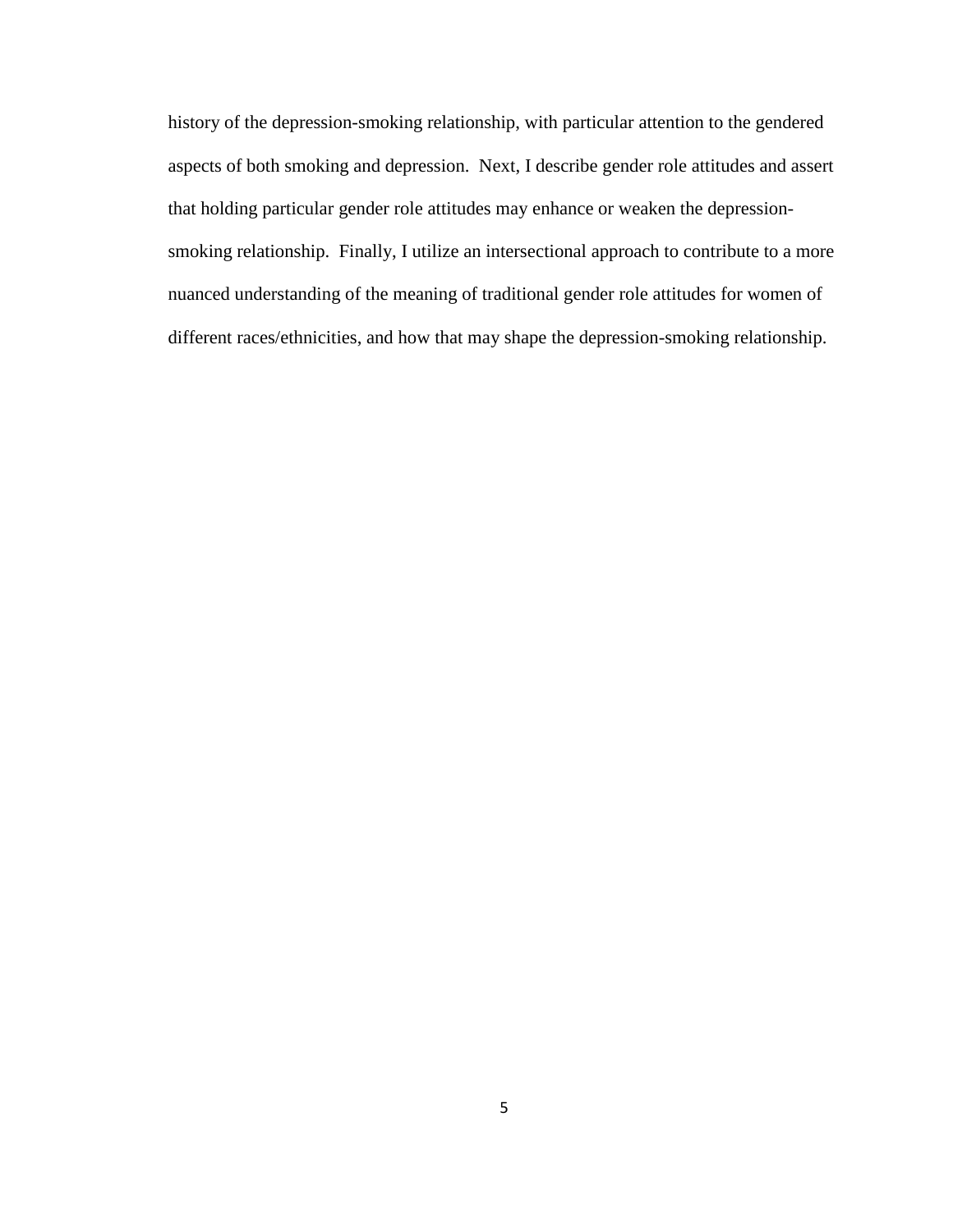#### Chapter 2: Literature Review

*Cigarettes and Mental Health: Smoking as a Gendered Expression of Depressive Symptoms* 

Depression, one of the most prevalent mental health conditions, is a complex pattern of affect, behavior and cognitions marked by alterations in mood (e.g., sadness, loneliness and apathy), negative self-concept and self-blame, regressive and self-punitive wishes (e.g., to hide, to escape), vegetative changes (e.g., insomnia, loss of libido), and change in activity level (e.g., agitation) (Beck, 1967). Over the years, an array of instruments, such as the Center for Epidemiologic Studies Depression Scale [CES-D] (Radloff, 1977) and the Beck Depression Inventory [BDI] (Beck, Steer, & Brown, 1996) have been designed to measure various depressive symptoms. Signs and symptoms of depression can manifest themselves in a variety of manners (e.g., crying spells, distortion of body image, avoidance, loss of appetite) and can range in intensity from mild to severe (Beck, 1967).

Evidence for a positive association between depression<sup>1</sup> and smoking among both adolescents and adults is clear and well-substantiated (e.g., Baker et al., 2004; Office of National Drug Control Policy, 2006; Pomerleau, Zucker, & Stewart, 2003; Tyas & Pederson, 1998). Research consistently shows that depressed individuals are more likely to be smokers than are non-depressed people (see Fergusson, Goodwin, & Horwood, 2003 for a review of the literature on the co-morbidity of depression and smoking).

 $\overline{a}$ 

<sup>&</sup>lt;sup>1</sup> From this point forward, throughout the text the word "depression" is used to refer to clinically-measured depression. In contrast, the phrase "depressive symptoms" is used to refer to symptoms of depression, often self-reported by sub-clinical populations.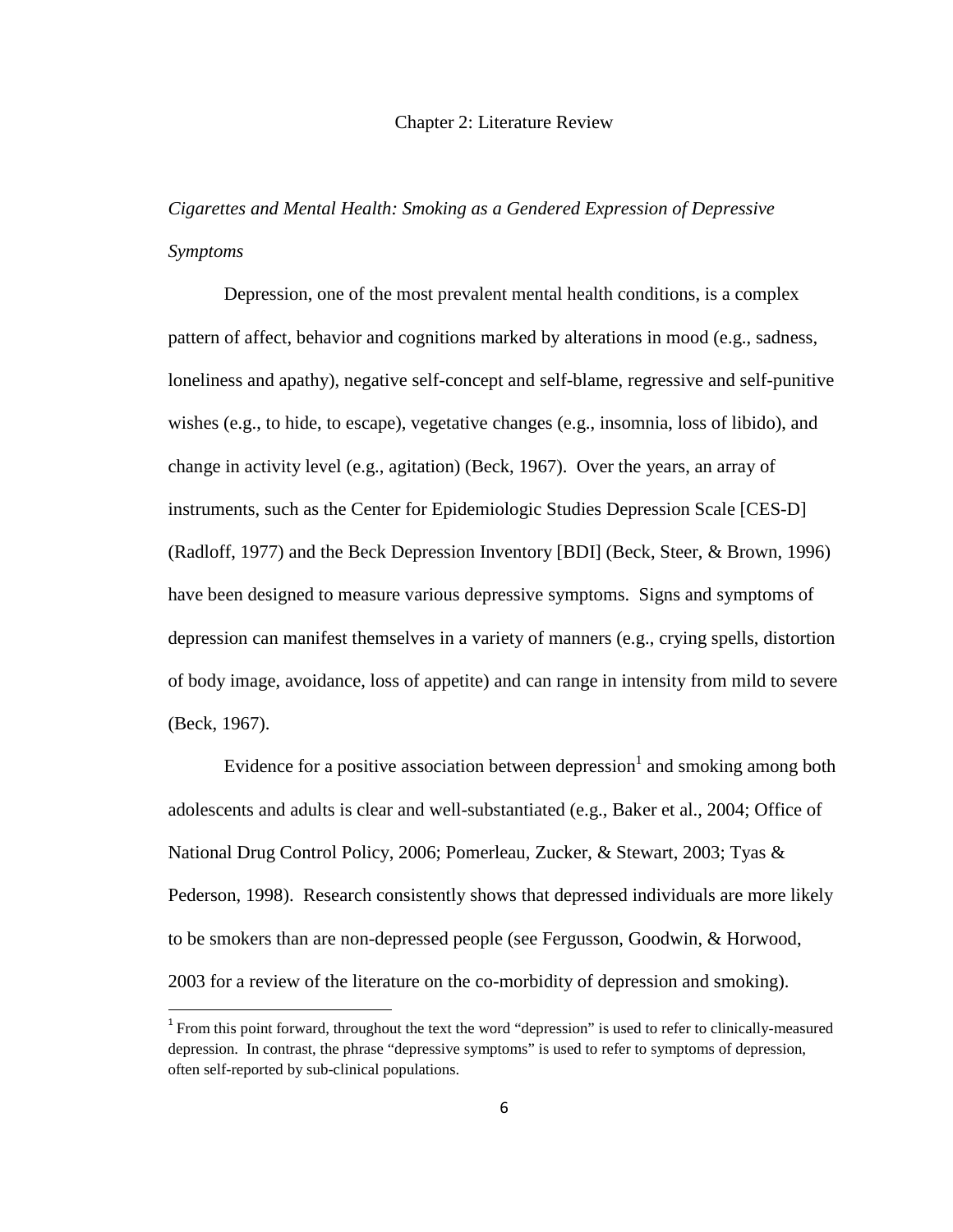National survey data indicate that depressed early adolescents, those as young as ages 12- 17, are more than twice as likely as their non-depressed peers to be daily cigarette smokers (5.3% vs. 2.5%, respectively) (SAMHSA, 2005). Research and empirical findings are mixed, however, regarding the existence and temporal order of a causal relationship between depression and smoking. While some studies have found that smoking increases adolescents' vulnerability to depression (perhaps due to stigma associated with smoking and/or physiological effects of smoking on mental health) (e.g., Brown, Lewinsohn, Seeley, & Wagner, 1996; Choi, Patten, Christian Gillin, Kaplan, & Pierce, 1997; Wu & Anthony, 1999), the reverse temporal order of depression preceding smoking has also been demonstrated frequently, with the explanation that individuals smoke cigarettes as a form of self-medication for existing symptoms of depression (e.g., Baker et al., 2004; Pomerleau et al., 2003).

Several longitudinal studies provide empirical support for the argument that depression or depressive symptoms predict smoking. For example, results of a 5-year longitudinal study of 1,000 young adults showed that individuals with a history of major depression at baseline were three times more likely to progress from never smoking cigarettes daily (in the past one or more months) to smoking daily (Breslau, Peterson, Schultz, Chilcoat, & Andreski, 1998). Similarly, in a 4-year longitudinal study of high school students, boys with no history of smoking but with depressive symptoms at baseline were more likely to try a cigarette over the course of the study (Killen et al., 1997), while a longitudinal study of a nationally representative sample of 9-, 11-, and 13 year olds showed that depression predicted smoking initiation among girls (Costello, Erkanli, Federman, & Angold, 1999). Although the findings on the temporal order of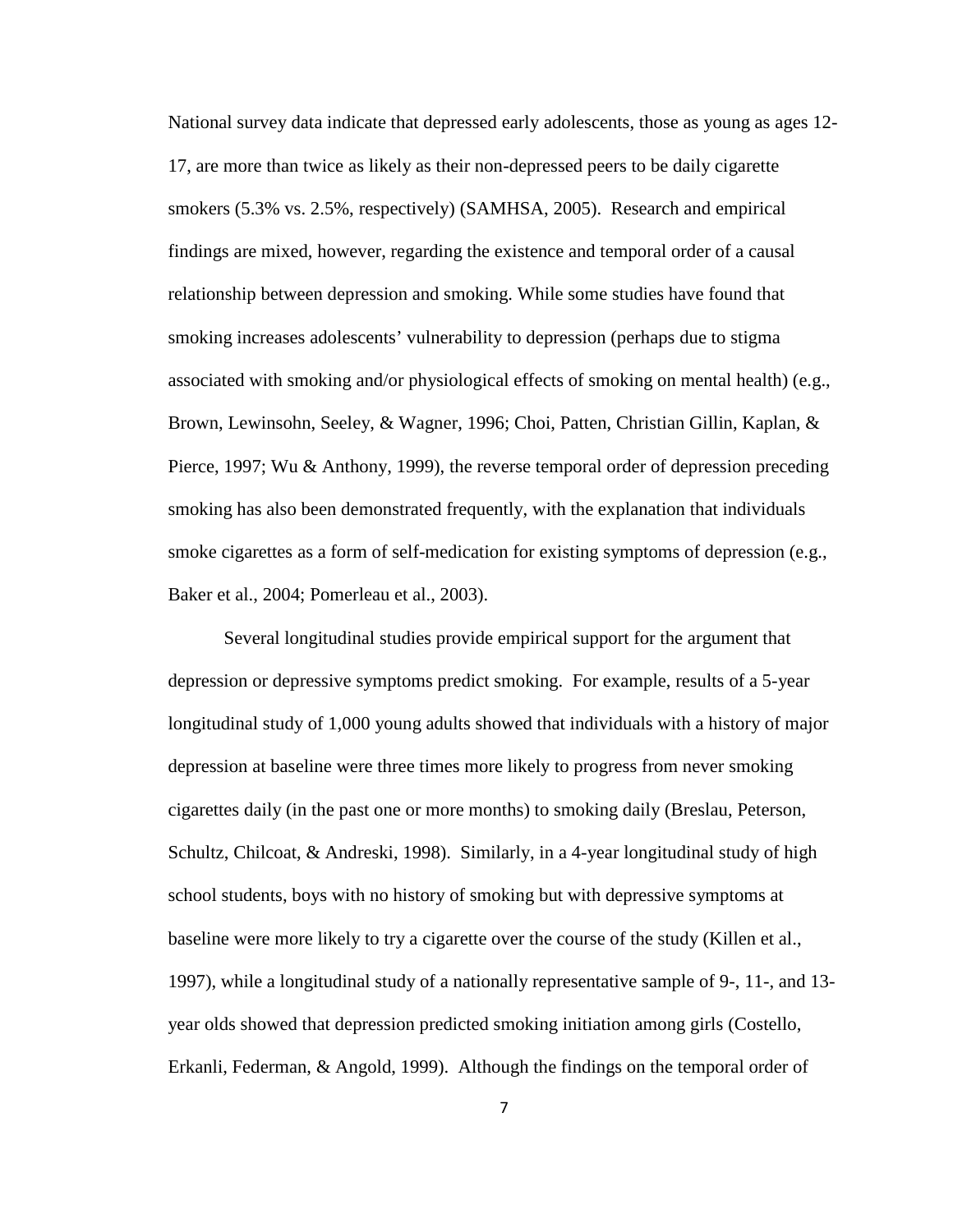depression and smoking at times seem to contradict one another, it may be more likely, as demonstrated in a 4-year longitudinal study of 1,218 adolescents, that depression and smoking have a reciprocal influence upon one another (Windle & Windle, 2001). At initial stages of smoking, adolescents may smoke to reduce negative affect and the successful management of affect may reinforce smoking. At later stages (e.g., when adolescents want to quit smoking), smoking cessation may put depressed individuals at increased risk for a depressive episode, in turn leading to a relapse to smoking cigarettes (Windle & Windle, 2001).

Depression's influence on smoking can be explained further by its interaction with gender (e.g., Galambos, Leadbeater, & Barker, 2004; Hankin, Mermelstein, & Roesch, 2007; Husky, Mazure, Paliwal, & McKee, 2008; Pomerleau et al., 2003; Poulin, Hand, Boudreau, & Santor, 2005). Depression is twice as prevalent among adult women as among men, and is the leading psychological disease burden among women in both developed and developing countries (Goldman & Hatch, 2000). Gender differences in incidence of depression begin at earlier ages, though, with male and female adolescents showing vast disparities in depression prevalence rates. In general, boys tend to exhibit more depressive symptoms than girls do during the preadolescent years. However, this balance begins to shift around age 13-15, with depression rates soaring among girls and exceeding the rates among boys by two times by the age of 18 (Sparks, 2002). Results from the National Survey on Drug Use and Health indicate that 2.2 million youth (8.8% of youth ages 12-17) suffered from a Major Depressive Episode (MDE) during 2005. The rate of MDE was approximately three times higher among adolescent females (13.3%) than among adolescent males (4.5%) (SAMHSA, 2005).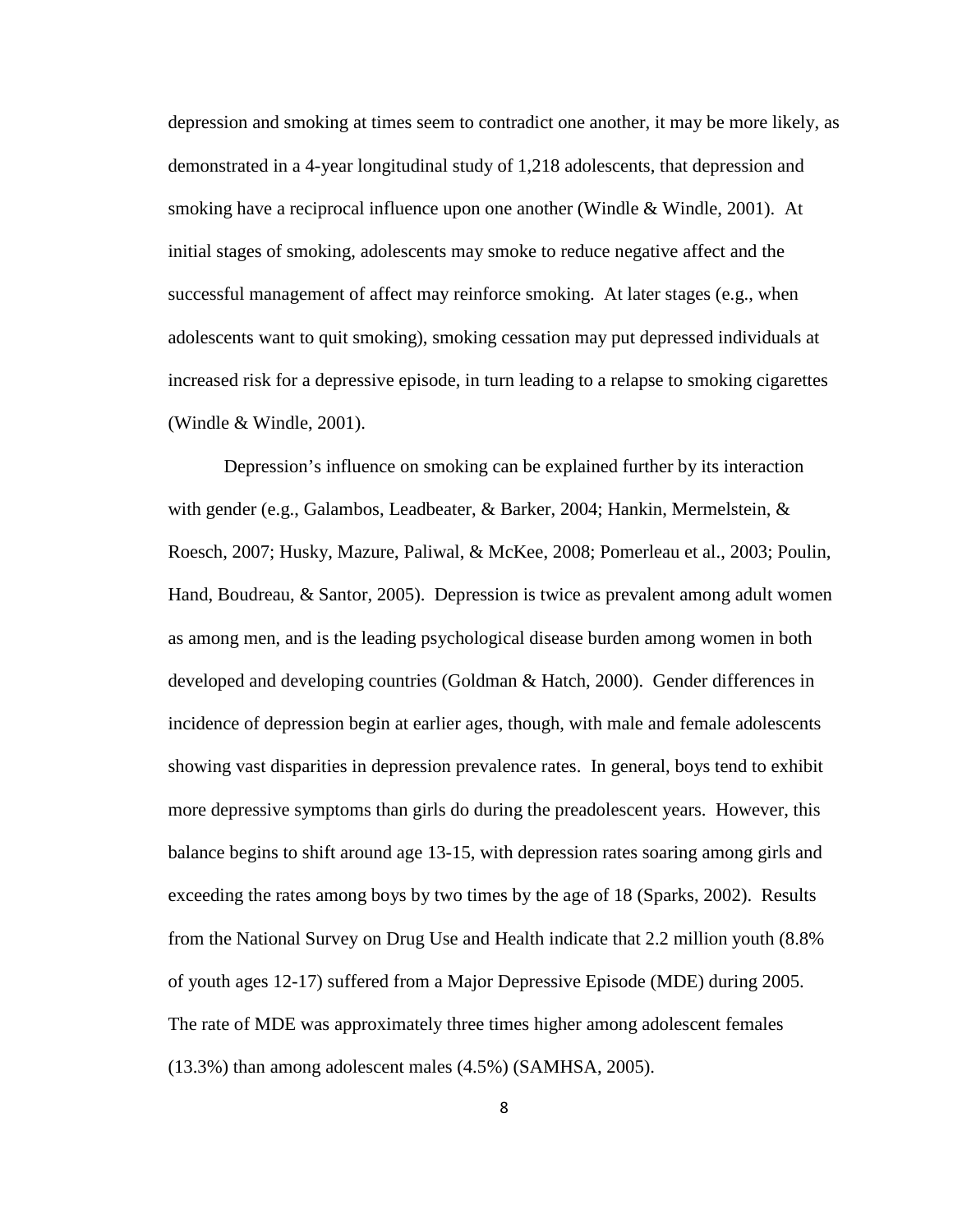In contrast to the notable gender differences in rates of depression, male and female adolescents ages 12-17 exhibit nearly equivalent rates of current cigarette use, with prevalence rates of 10.7% and 10.8%, respectively (SAMHSA, 2005). In fact, higher smoking prevalence rates among males are typically observed in the general population (23.9% of men vs. 18.1% of women), though these differences do not usually emerge until adulthood (CDC, 2006b). One possible explanation may be that despite the almost negligible gender differences in smoking prevalence rates in early adolescence, depressive symptoms are expressed among girls through smoking more frequently than among boys.

Girls and boys often have differing motives for smoking (Honjo & Siegel, 2003; Nichter, Nichter, Vuckovic, Quintero, & Rittenbaugh, 1997; USDHHS, 2001). Many of these factors, from social pressures to weight concerns, are connected to depression or have particularly strong implications for depressed individuals. They are also symptomatic of gender differences in socialization practices and learned coping styles (Sparks, 2002). Quantitative and qualitative analyses of reasons for youth smoking revealed that girls are most likely to smoke when stressed (60%), angry (46%), and lonely (30%) (Nichter et al., 1997). This stems from the commonly-held belief, learned from parents, peers, the media, and the tobacco industry, that smoking helps reduce feelings of distress and helps one to relax (Nichter et al., 1997). The research literature on predictors of smoking that are unique to boys is equivocal and far less extensive, perhaps reflective of increased national health research attention focused on the rising smoking rates among adolescent girls. However, a focus on the relationship between smoking and traits of behavioral "undercontrol" (e.g., sensation seeking, rebelliousness,

9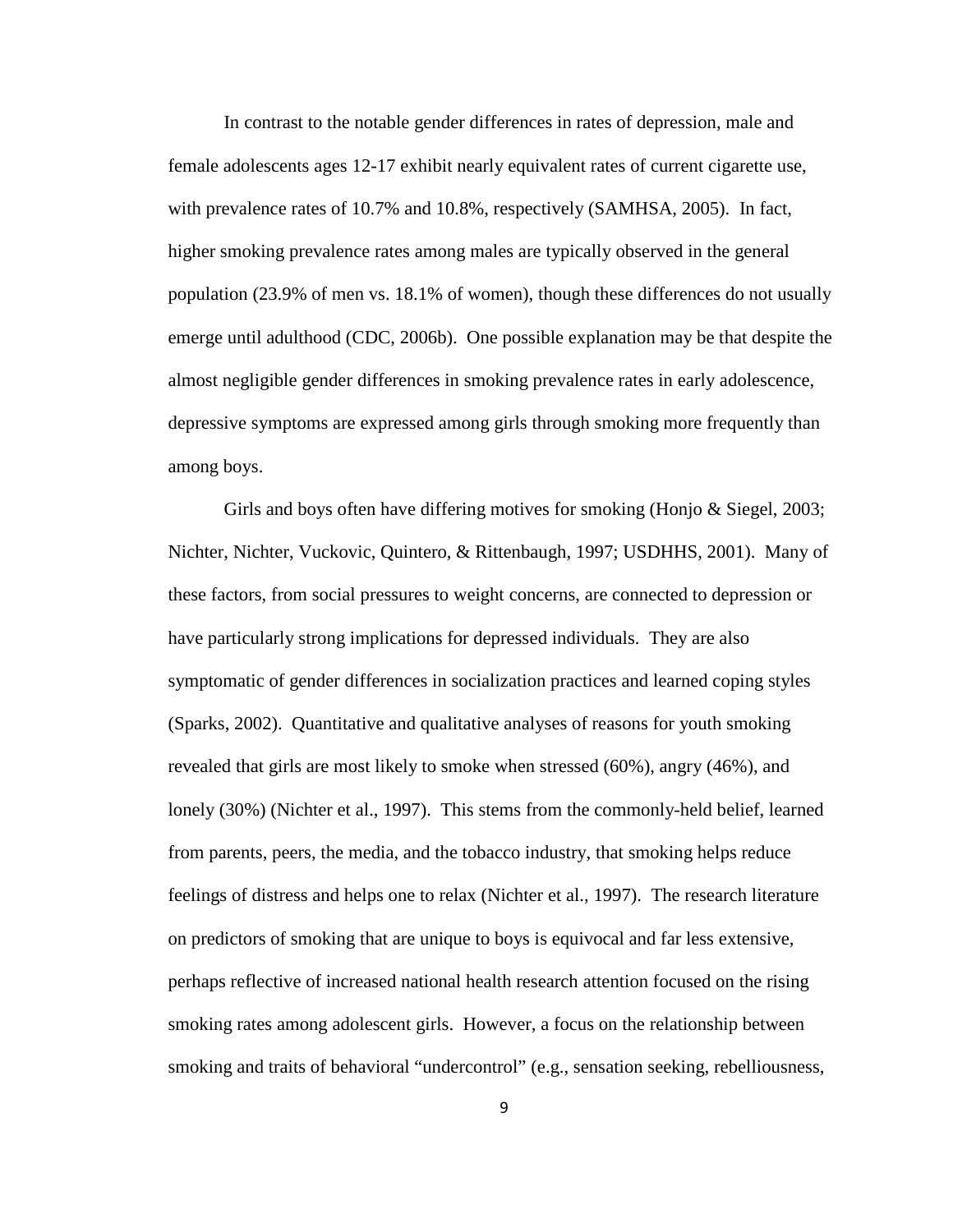and conduct disorder) that are more frequently identified among males, suggests that these may be especially relevant risk factors for smoking among male youth (Baker et al., 2004; Galambos, 2004; Tyas & Pederson, 1998; Waldron, 1991).

Only a few studies have specifically examined gender differences in the relationship between depression and smoking. In an analysis of data on major depression and smoking from a national epidemiological study, Husky et al. (2008) found a significant relationship between both current depression and smoking (occasional, daily, and prior) and between lifetime depression and smoking (occasional, daily, and prior). Interestingly, the associations were significantly stronger among women than among men. In fact, the link between occasional smoking and depression among men was nonsignificant (Husky et al., 2008). Similarly, Fernander et al.'s (2006) study of youth in Cape Town, Australia found that mild and severe depression predicted ever smoking among girls, and mild, moderate and severe depression were positively associated with current smoking among girls. For boys, on the other hand, depression and smoking status were not significantly related (Fernander et al., 2006). Biological explanations for gender differences in the depression-smoking relationship among adolescents have tended to focus on hormonal changes related to puberty and genetic predispositions and vulnerability, and have received mixed support (see Nolen-Hoeksema & Hilt, 2002, for a review biological and genetic explanations). Biological factors are frequently viewed as one element of a larger model that focuses on social and psychological explanations for gender differences in the depression-smoking relationship that emerge in adolescence (Waller et al., 2006). For example, the different ways that girls and boys are commonly socialized to react to stressful events and situations (Fine & Macpherson, 1998) reflect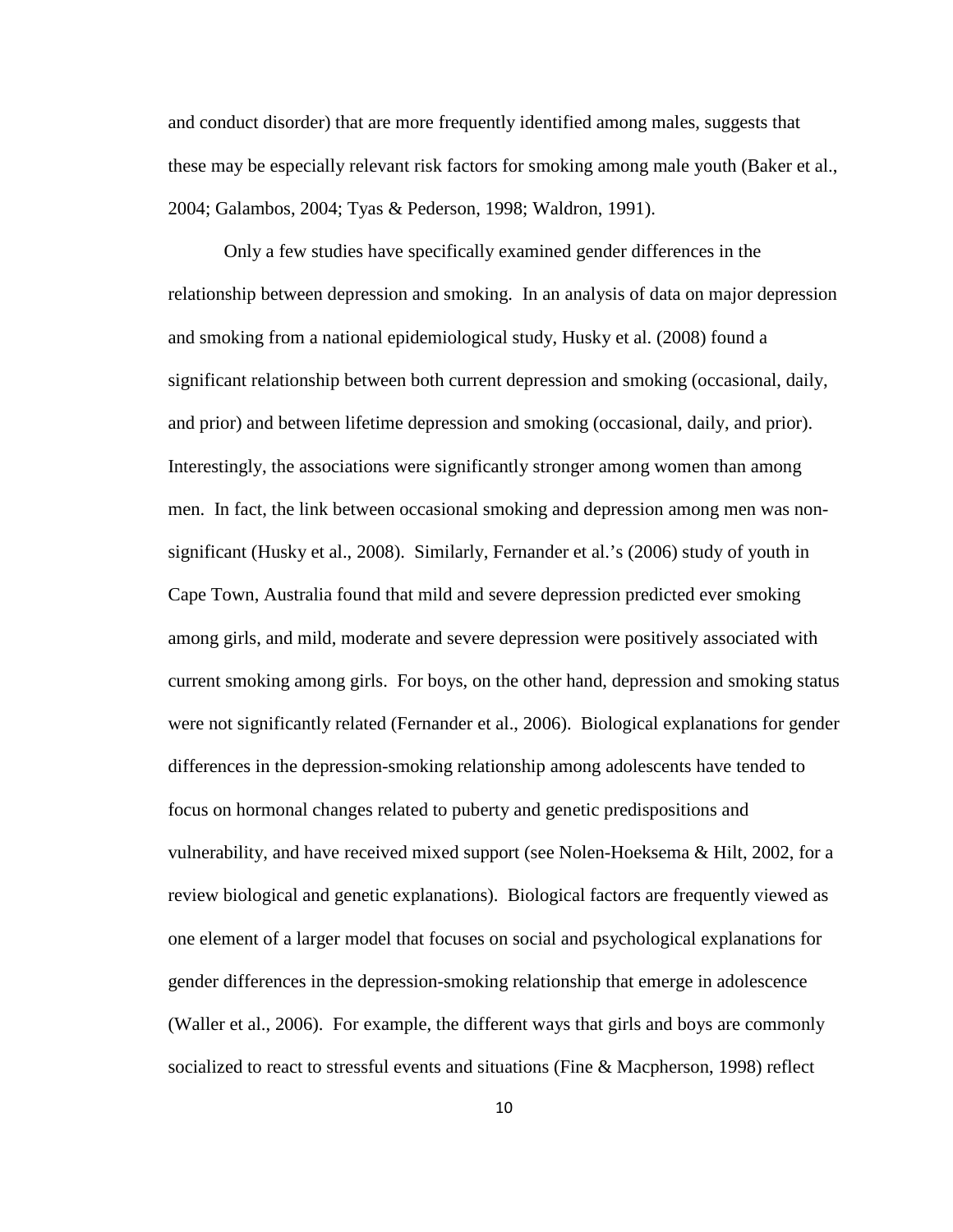gender differences in norms of expressing depressive symptoms (Wisdom, Rees, Riley, & Weis, 2007).

Overall, girls are more likely than boys are to express their distress with certain behaviors (Leadbeater, Blatt, & Quinlan, 1995). From a young age, girls are taught that women are overly emotional, and that expressing feelings in a traditionally feminine manner is a sign of weakness, vulnerability, and even hysteria (Schulz & Mullings, 2006). To "calm down," society encourages girls to self-manage their feelings instead, with emotions manifested as depression, and frustration and anger from stressors taken out on the self. This can lead adolescent girls who are depressed to engage in specific health risk behaviors, most frequently smoking and dieting, as a gendered form of selfmedicating (American Psychological Association, 2007; Fine & Macpherson, 1998; Harrell, Fredrickson, Pomerleau, & Nolen-Hoeksema, 2006; Leadbeater et al., 1995; Nichter et al., 1997; Tolman, Impett, Tracy, & Michael, 2006). Male youth, in contrast, are socialized to cope with these same emotions by exhibiting outward displays of anger and engaging in conflict with others, often in the form of physical aggression. Male adolescents may turn to different health risk behaviors for self-medication. For example, male adolescents show higher rates of current alcohol use, binge drinking, and heavy drinking than their female counterparts (SAMHSA, 2005). By lowering inhibitions, alcohol provides a more socially acceptable avenue, often in the form of aggression, for male youth to express their feelings of anger and distress (Nolen-Hoeksema & Hilt, 2006).

Thus, it is gender differences in norms for the expression of depressive symptoms that may explain why girls with depressive symptoms use smoking as a coping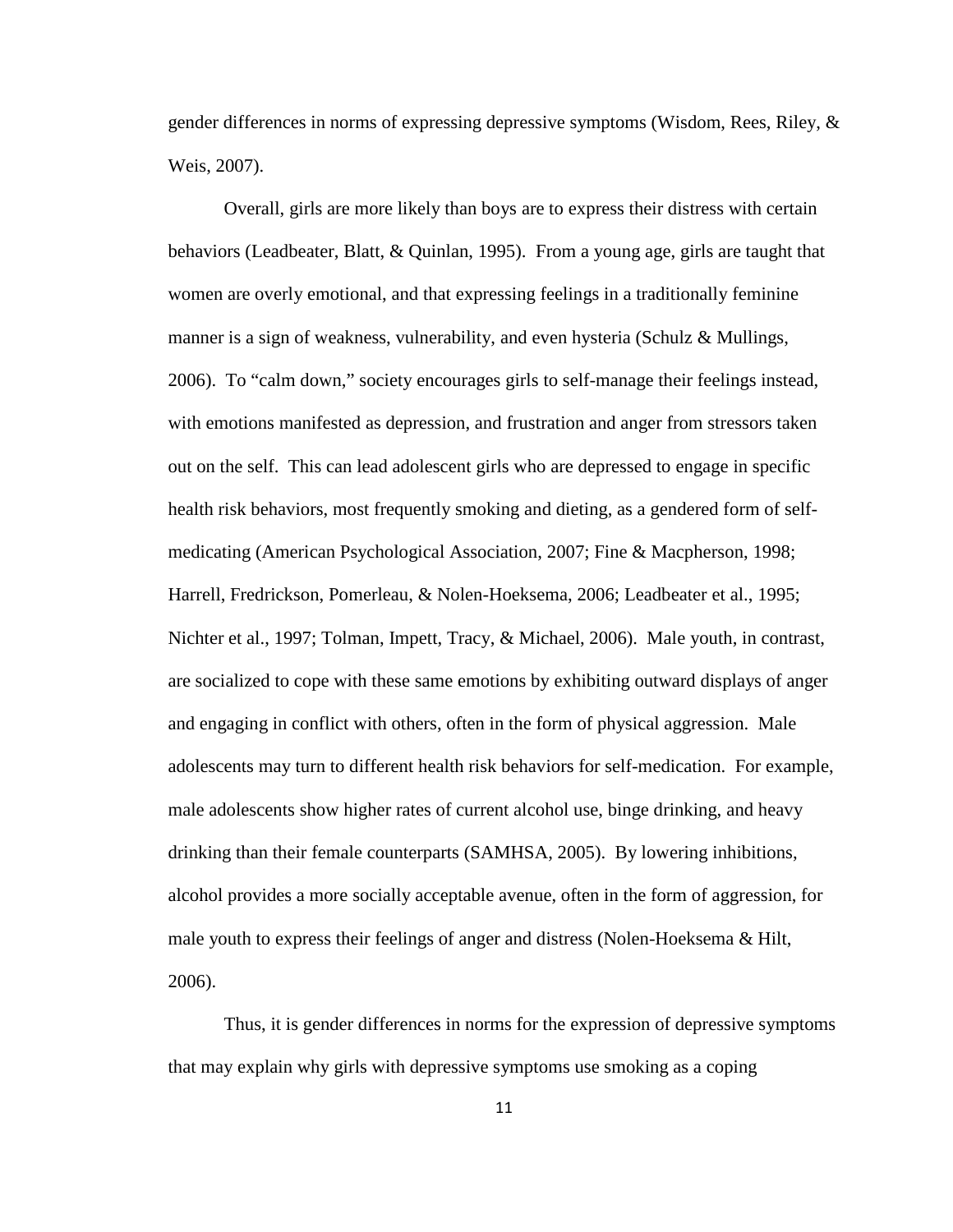mechanism in disproportionately high rates compared to their male peers. Depression is more likely to be manifested through smoking among girls than it is among boys. Because girls who are depressed are more likely to express depressive symptoms through health risk behaviors such as smoking than boys are, the relationship between depressive symptoms and smoking should be stronger for girls than it is for boys. *Therefore, I hypothesize (H1) that gender modifies the depressive symptoms-smoking relationship, such that being female (rather than male) predicts a stronger positive association between depressive symptoms and smoking.*

## *Traditional Gender Role Attitudes and Depressive Symptoms: The Impact of Role Constraint*

Demonstrating that the depressive symptoms-smoking relationship is particularly strong for girls does not fully explain the arguably more complex relationship between depressive symptoms and smoking. After all, not all girls with depressive symptoms smoke, and not all female smokers exhibit depressive symptoms. However, it does suggest that to better understand *how* depressive symptoms and smoking are related among teenage girls, it is useful to examine gender-related variables that predict smoking or those that interact with depressive symptoms to affect this relationship. Previous research has documented the importance of variables such as self-objectification (Fredrickson & Roberts, 1997; Harrell et al., 2006; Tolman et al., 2006), internalization of thinness pressures and related weight concerns (Honjo & Siegel, 2003; Potter, Pederson, Chan, Aubut, & Koval, 2004; Zucker et al., 2001; Zucker, Stewart, Pomerleau, & Boyd, 2005), and sexism (Zucker & Landry, 2007).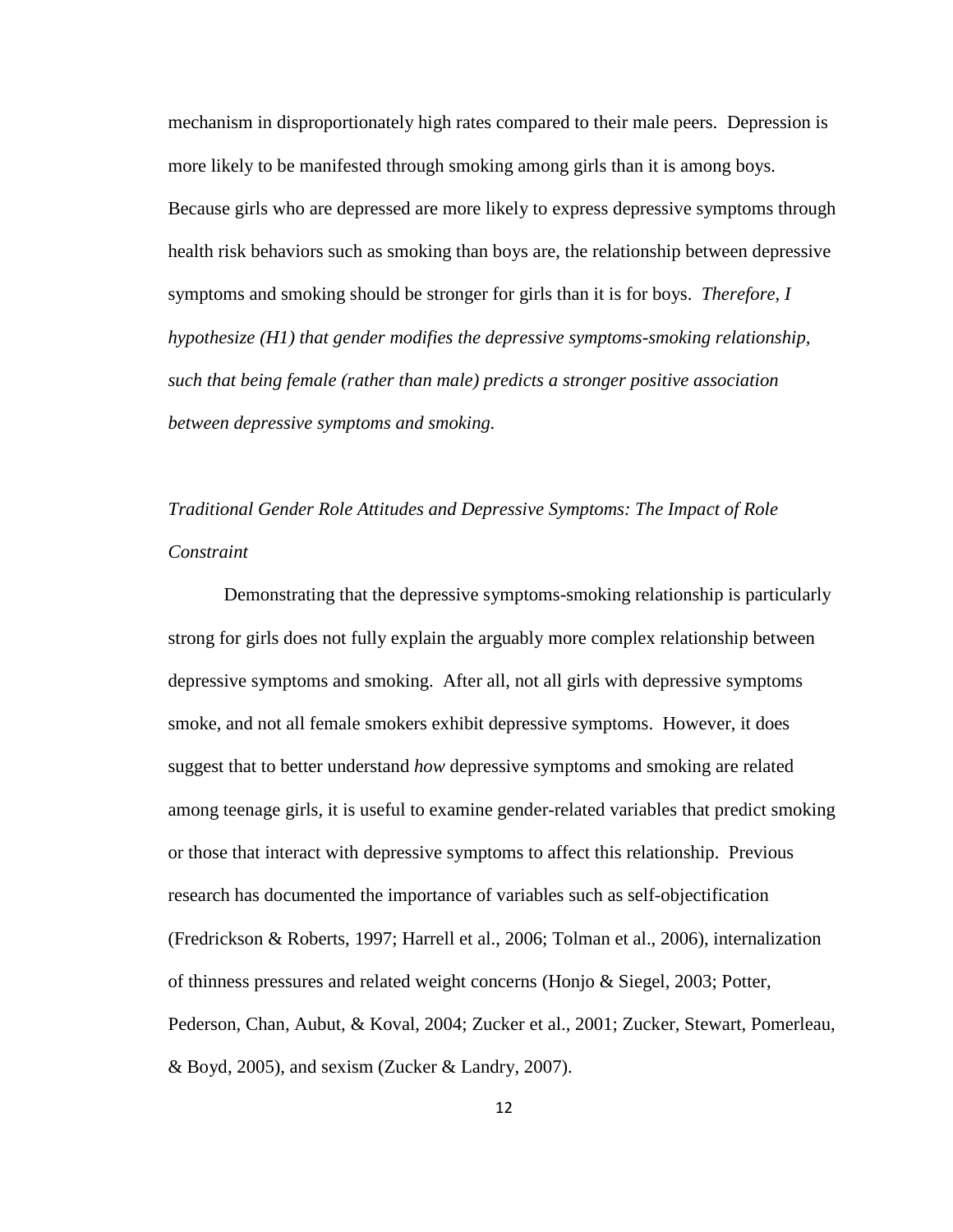Gender role attitudes, or beliefs about the behaviors, responsibilities, and activities that are appropriate for men and for women, are another aspect of genderrelated constructs (e.g., gender role ideology, gender schemas, stereotypes) (Galambos, 2004; McHugh & Frieze, 1997), but one that has rarely been studied in the context of its relation to the depressive symptoms-smoking association. Gender role attitudes reflect the extent to which one approves or disapproves of these shared cultural assumptions about attitudes, personality traits, abilities, and behaviors that are suitable for men and for women (Galambos, 2004; Lyons, Carlson, Thurm, Grant, & Gipson, 2006). Gender role attitudes range on a continuum from traditional to egalitarian, from an emphasis on women's roles as wives and mothers (a more gendered division of labor and childcare) to a belief in equal opportunities and responsibilities for men and women in education, occupation, and care giving (Davis & Pearce, 2007; Seginer & Mahajna, 2004). Individuals espousing traditional gender role attitudes regard a woman's primary role to be as homemaker and a man's chief responsibility to be as family wage earner. In contrast, those with egalitarian gender role attitudes believe that women and men should share in the financial support of the family, household labor, and childcare (Corrigall  $\&$ Konrad, 2007).

A fair amount of research has focused on how gender role attitudes are formed, with literature indicating that these attitudes are a function of socialization and/or exposure processes (Brody & Hall, 2008; Galambos, 2004). As Matud (2004) and others explain, socialization processes encourage a traditional role for young women that is marked by low levels of assertiveness and an emphasis on showing emotion, dependence, affiliation and tending to the needs of others. These socialization patterns are in stark

13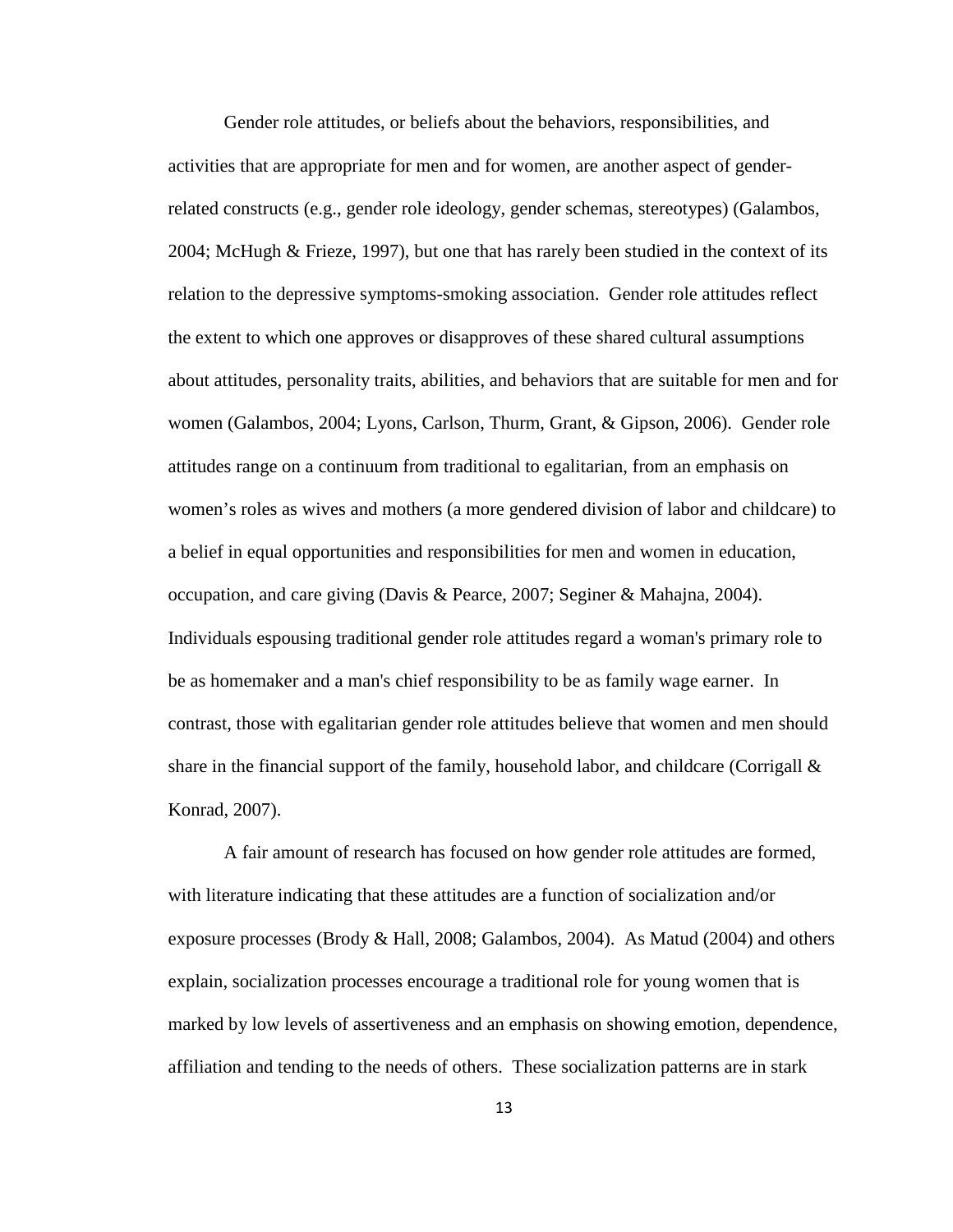contrast to roles traditionally deemed appropriate for young men, roles that encourage assertiveness expressed through autonomy, self-confidence, and instrumentality. As adolescents are increasingly exposed to role models who exemplify and are rewarded for adherence to these socially constructed norms, this reinforces socialization patterns from childhood (Leadbeater et al., 1995; Williams & Kurina, 2002). To conduct a comprehensive analysis of gender role attitudes, it is equally important to understand the implications of beliefs in traditional versus egalitarian gender roles, particularly given the gender differences in the type and depth of consequences stemming from these attitudes (David & Kaplan, 1995; Davis & Pearce, 2007; Williams & Kurina, 2002).

Men's varied attitudes toward appropriate gender roles do not generally have an impact on their employment status because of societal norms that men work outside of the home (Corrigall & Konrad, 2007; Davis & Pearce, 2007). Of course, their attitudes do have implications for many other aspects of their lives, such as choice of an educationally and occupationally equal life partner (Davis & Pearce, 2007). A woman's attitudes toward gender roles, on the other hand, have a myriad of consequences for her occupational and educational trajectory, as well as indirect effects on her health and wellbeing (Barnett, 2004; David & Kaplan, 1995; Davis & Pearce, 2007; Williams & Kurina, 2002). Two consequences of interest that are especially pertinent to the current study are: future orientation and role constraint.

Future orientation, the picture an individual has about his or her future, "provides the grounds for setting goals, planning, exploring options and making commitments that guide the person's behavior and developmental course" (Seginer, 2008, p. 272). Future orientation is particularly salient for individuals approaching developmental milestones,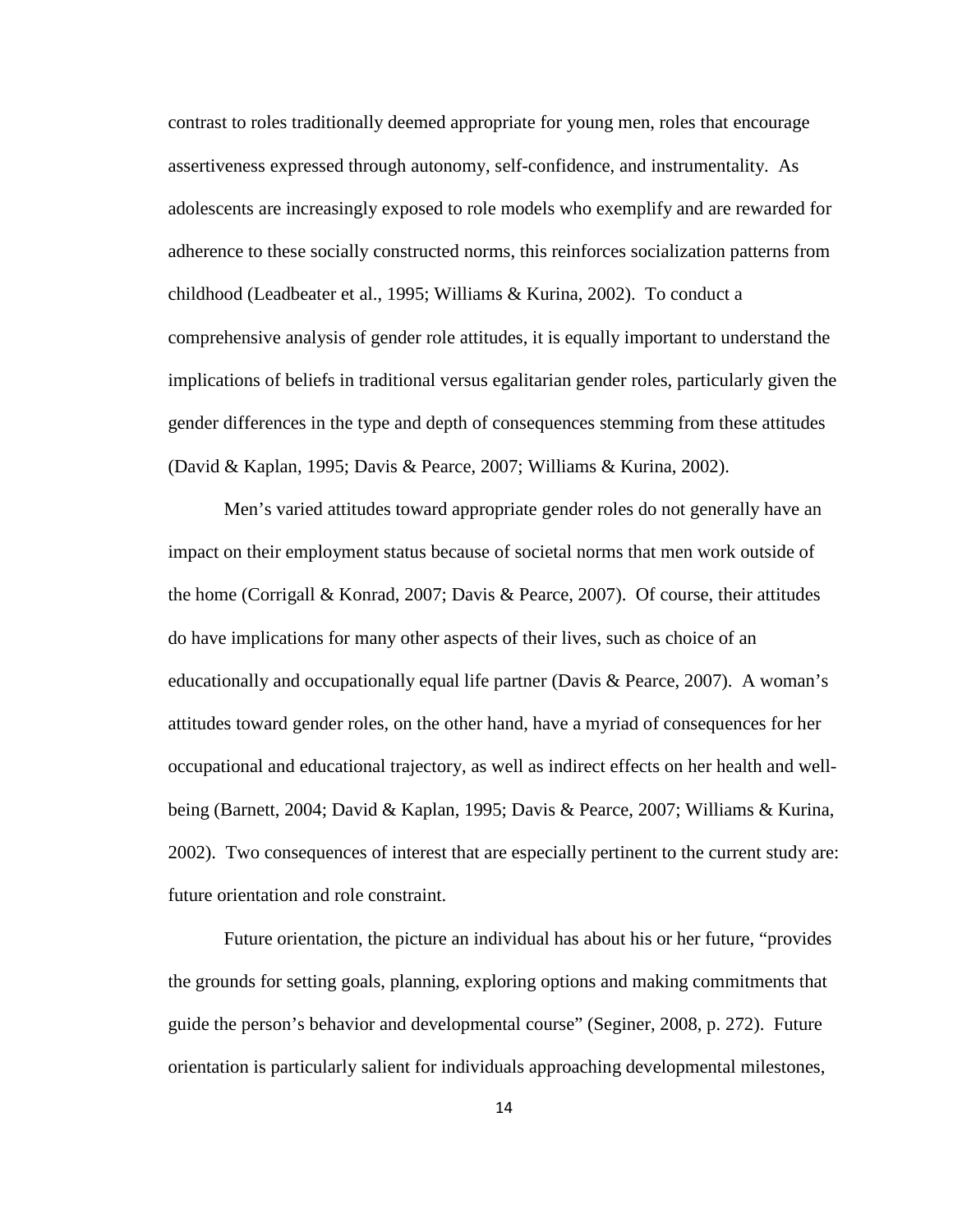commonly times when constructing plans for the future are desired, and in some instances, necessary. It is not surprising then, that future orientation research frequently focuses on adolescents as the population of interest (Davis & Pearce, 2007; Seginer, 2008). The current generation of teenage girls and boys shows similar expectations in terms of their educational futures. Despite this egalitarian ideology, societal norms still dictate - and trends in behavior follow - that women rather than men should be the partner to limit educational and career achievements for marriage and childcare responsibilities (Davis & Pearce, 2007). It would be erroneous to conclude from this that the belief in traditional gender roles per se is associated with a negative future orientation for adolescent girls. As Seginer and Mahajna (2004) demonstrated, traditional beliefs about women's roles were associated with a more positive family future orientation among teenage girls. However, these traditional beliefs may limit an adolescent girl's options through their negative effects on educational expectations and perceptions of instrumentality (Davis & Pearce, 2007).

Results of recent studies (e.g., Davis & Pearce, 2007; Seginer & Mahajna, 2004) have demonstrated that adolescent girls who believe in traditional gender roles have more negative academic future orientations than do girls with egalitarian attitudes. The link between traditional gender role attitudes and negative future orientation is significant, as previous research findings showed robust associations between negative future orientation and both depression and smoking (Beck, 1967; Davis & Pearce, 2007; Johnston, O'Malley, Bachman, & Schulenberg, 2007). The depression research literature indicates that depressed individuals tend to have more negative future orientations than do non-depressed teens (Beck, 1967). This may be a function of their tendency to

15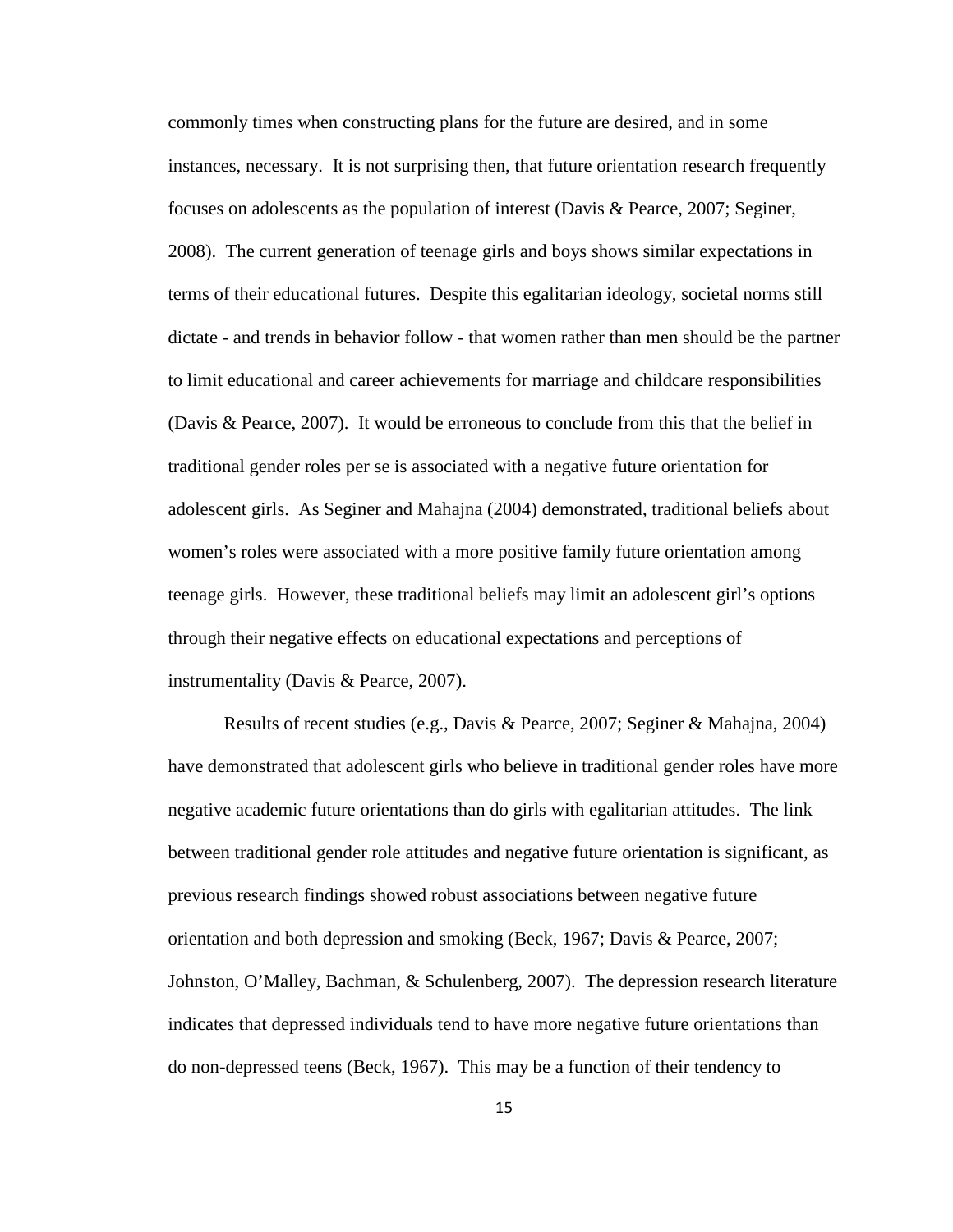attribute negative events to global, stable, and internal causes, an attribution style that increases vulnerability to depression and that, as some research indicates, is more common among adolescent girls than among adolescent boys (Lyons et al., 2006). In terms of the association between negative future orientation and smoking, national studies have consistently demonstrated a steep inverse relationship between plans to attend college and cigarette smoking among teens (e.g., NCHS, 2006; SAMHSA, 2005). From the end of elementary school and continuing throughout high school, adolescents reporting a low likelihood of completing a four-year college are substantially more likely to smoke cigarettes (and to smoke more frequently and in greater quantities) than their self-reported college-bound peers (Johnston, O'Malley, et al., 2007).

Role constraint theory, introduced as an explanation for gender differences in coping, proposes that men and women respond to stressors in similar ways when they occupy similar social roles. However, traditional social roles often disproportionately expose women to certain stressors and hinder effective coping strategies, leading to negative health outcomes. As Rosario et al. (1988, p.68) describe, "[s]ituations may generate stressors that directly influence psychological disturbance, or they may constrain coping and support responses. To the extent that men and women encounter different stressors and different constraints on coping due to their social roles, they may cope differently and experience different outcomes." The social roles that constrain individuals are associated with a belief in traditional gender roles (Cole & Rakhra, 2008; Matud, 2004; Rosario et al., 1988). The role constraints associated with these roles are particularly relevant to women (Barnett, 2004; David & Kaplan, 1995; Davis & Pearce, 2007; Williams & Kurina, 2002). Women are socialized to take on traditional gender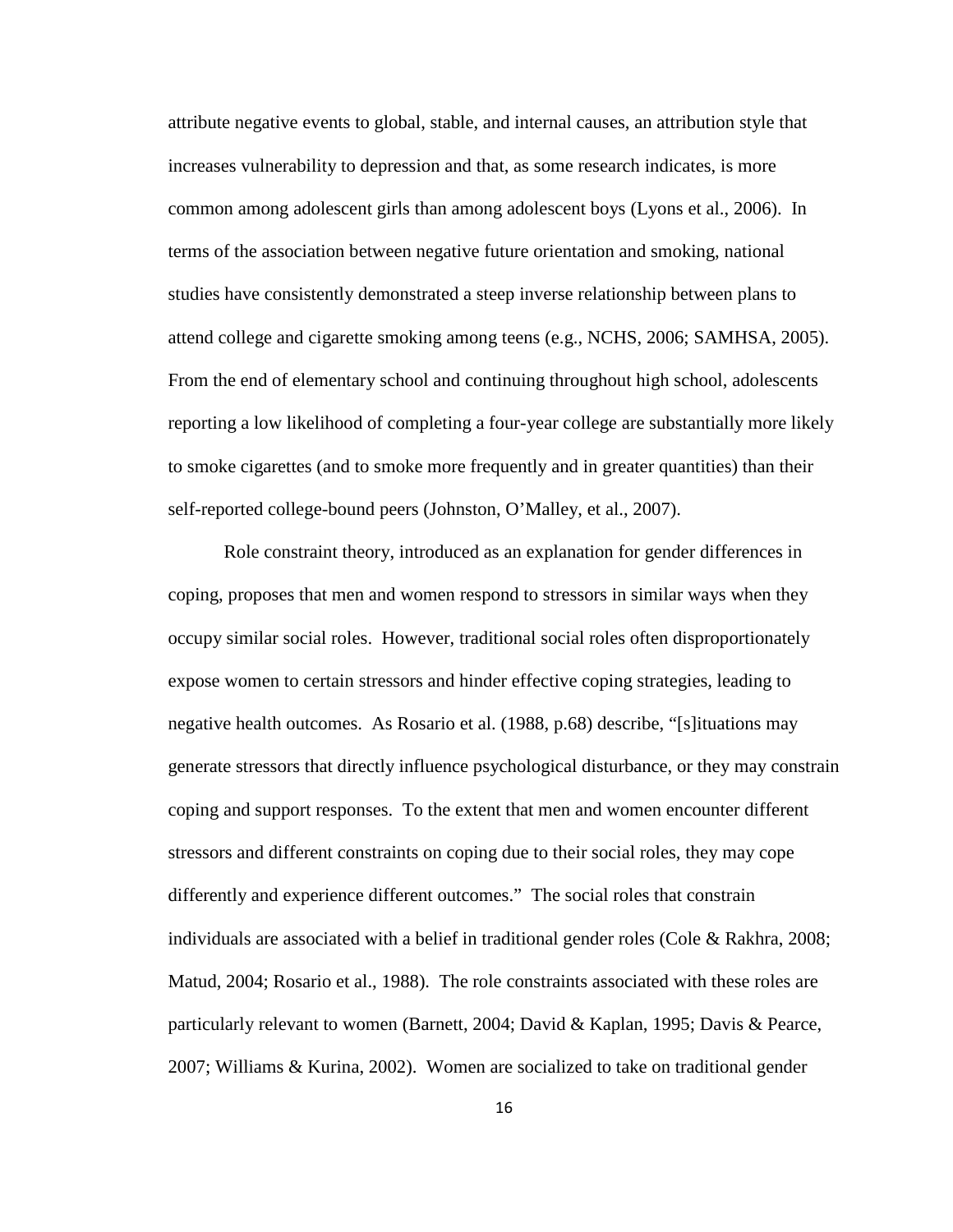roles that reflect and reinforce passivity and an emphasis on pleasing others (often at the expense of their own needs) to keep interpersonal relationships harmonious (Leadbeater et al., 1995; Matud, 2004). The significance of this traditional emphasis on women as caregivers is matched by the importance of women receiving social support to promote their mental and physical health. For a woman with egalitarian gender role attitudes, the multiple roles that she occupies, although perhaps opening her up to additional stressors, actually serve a protective function as she is provided with more opportunities to receive social support from her greater number of social networks. When women believe in traditional gender roles, on the other hand, the social support they receive from their partners may be more limited to the domains of wife and mother, and social support that comes from involvement in employment-related domains is absent (Barnett, 2004; Leadbeater et al., 1995; Williams & Kurina, 2002).

Gender role attitudes from socialization processes and role constraint theory<sup>2</sup> can help explain how depressive symptoms predict smoking among girls. As one line of research suggests, beliefs in traditional roles for women are linked to depressive symptoms through the tendency of depressed women to look to others to validate their sense of self-worth (e.g., Girgus, Nolen-Hoeksema, & Seligman, 1989, as cited in Lyons et al., 2006). Within this context, the relationship between an endorsement of traditional gender roles and depressive symptoms among adolescent girls is perhaps most accurately represented through their shared set of characteristics or symptoms. Role constraints may be a problem for adolescent girls, but only for those who are also suffering from

l

 $2$  Although, as Rosario et al.'s (1988) series of studies confirm, differences do exist between the ideas of role constraint theory (RCT) and socialization, the terms are similar enough in perspective for the scope of the current project to be used interchangeably.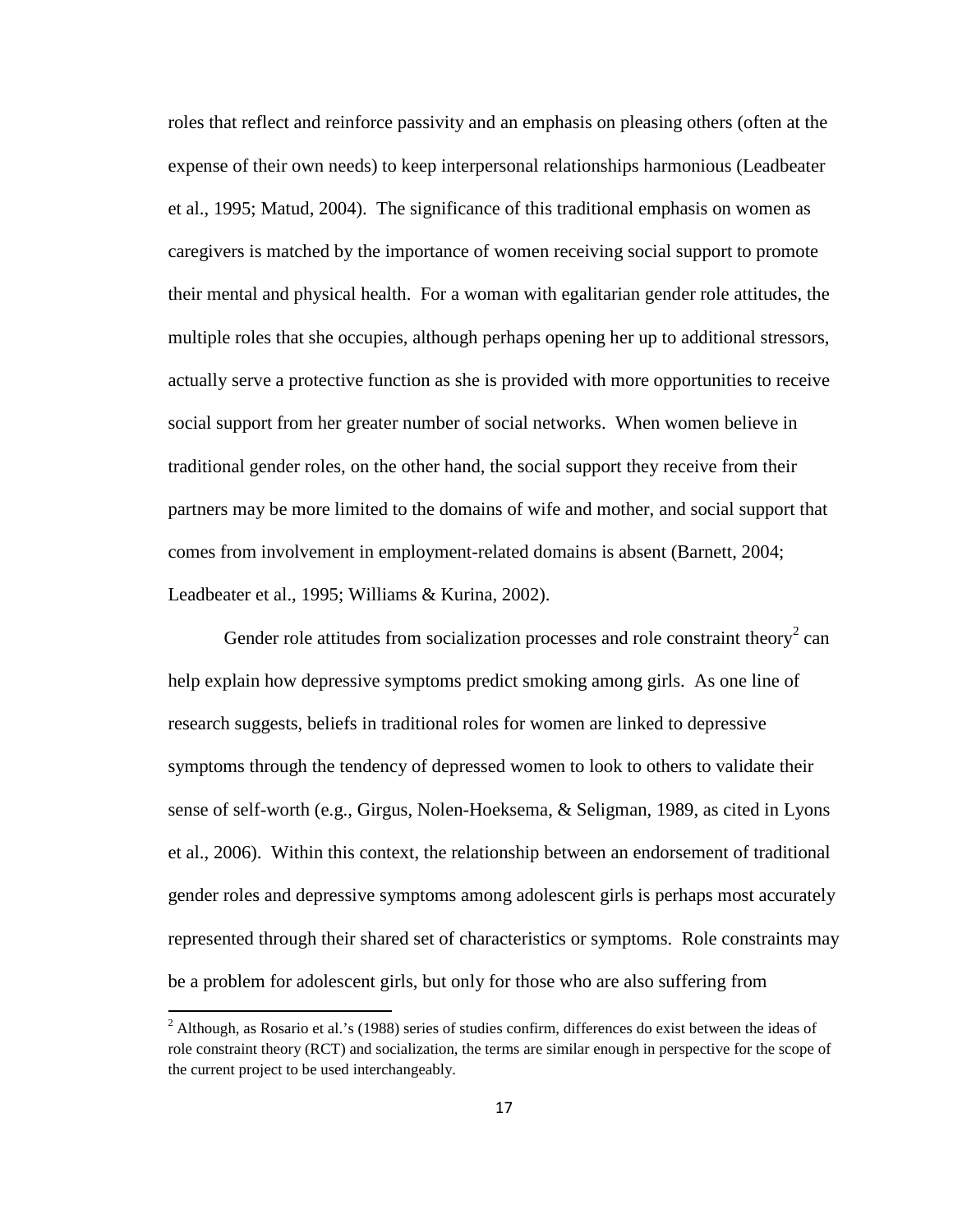symptoms of depression (David & Kaplan, 1995; Rosario et al., 1988). When adolescent girls with depressive symptoms endorse traditional gender roles, these attitudes and the associated social roles may further constrain the ability to implement effective coping strategies that are often lacking or insufficient among those suffering from depression or depressive symptoms. It may be the limited options for flourishing faced by women who believe in traditional roles for women and are depressed or show symptoms of depression that leads to higher rates of smoking among these girls in particular (Rosario et al., 1988).

In sum, integrating role constraint and future orientation research with the gender role attitudes literature has the potential to add to our knowledge base regarding teenage girls and the depressive symptoms-smoking relationship. It may be the interaction between beliefs in traditional gender roles and depression that relates to, and is (perhaps) predictive of, cigarette smoking among this group. If adolescent girls believe in egalitarian gender roles and do not have depressive symptoms, they may be more hopeful and perceive more domains in which they can flourish (Barnett, 2004; Seginer, 2008). Yet, even if women with egalitarian gender role attitudes are also showing symptoms of depression, suggesting that they may have less hope for the future and lower satisfaction with life in general, research indicates that they still perceive greater social support in the role of wife and mother and have more domains in which to thrive (Barnett, 2004; Leadbeater et al., 1995). In essence, a belief in egalitarian gender roles may lessen, or act as a buffer to, the effects of depressive symptoms on smoking via resources for coping in the form of social support and self-efficacy. Adolescent girls with traditional gender role attitudes without depressive symptoms may feel efficacious and be satisfied with life in general, be hopeful, and have a positive future orientation. However, when adolescent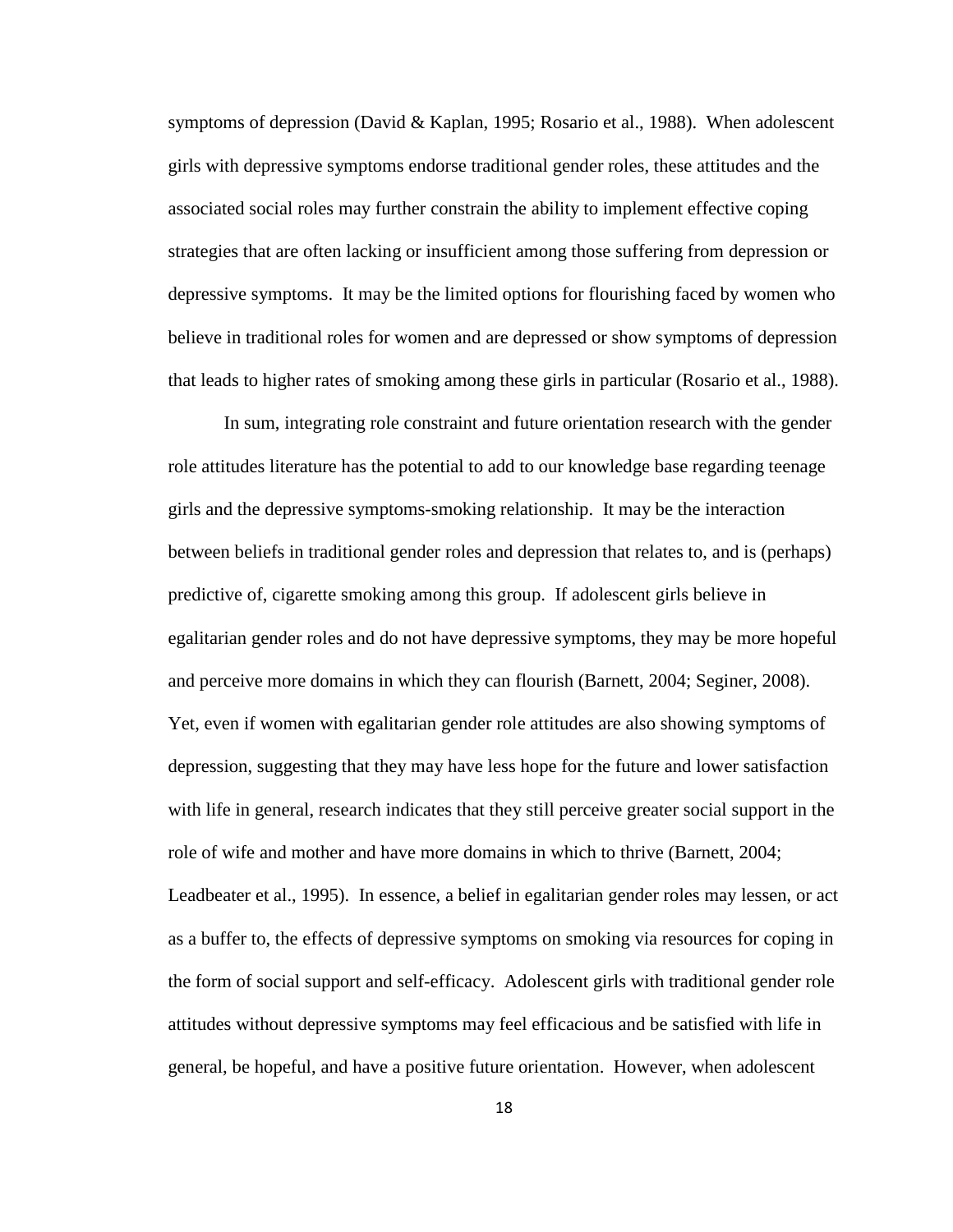girls with depressive symptoms also endorse traditional gender role attitudes, that combination of distress and limited coping resources may interact to diminish the domains through which they can express self-efficacy and competence (Leadbeater et al., 1995). *Therefore, I hypothesize (H2) that among girls, gender role attitudes modify the depressive symptoms-smoking relationship, such that endorsing more traditional (rather than more egalitarian) gender roles predicts a stronger positive association between depressive symptoms and smoking.*

# *Racial Differences in Meaning of Traditional Gender Role Attitudes: An Intersectional Approach*

Using an intersectional approach, as feminist scholarship suggests (Sparks, 2002; Unger, 1995; Whittle & Inhorn, 2001), provides a more complete, nuanced understanding of the interaction between depressive symptoms and gender role attitudes on smoking. The intersection of race and gender, identities that women hold simultaneously, is strongly related to women's health outcomes in general (Fine & Macpherson, 1998; Krieger, 1999; Schulz & Mullings, 2006; Unger, 1995; Whittle & Inhorn, 2001). Women, especially women of color, face disparities in health status and healthcare due to long-time patterns of discrimination and unequal treatment (Krieger, 1999).

The intersection of race and gender-related variables also informs our understanding of the initiation and early stages of health risk behaviors (Zucker  $\&$ Landry, 2007). Youth smoking is one such example, with racial/ethnic differences in prevalence rates existing between White girls and Black girls (CDC, 2006a; Ellickson, Orlando, Tucker, & Klein, 2004; Johnston, O'Malley, et al., 2007). Specifically,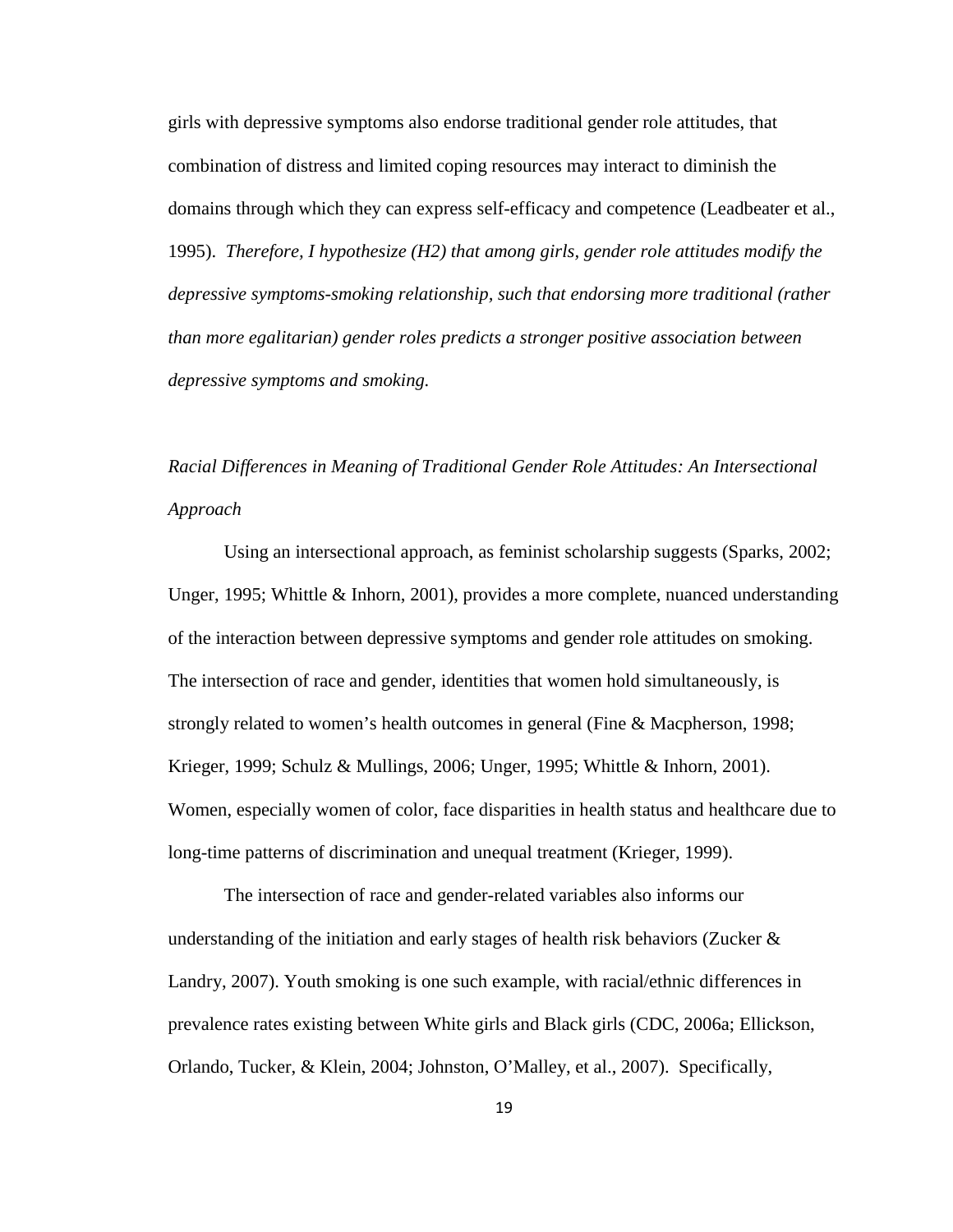smoking prevalence rates appear equal among White (24.8%) and Black (27.0%) adults. Among teens, however, prevalence rates are nearly twice as high among White adolescents (12.8%) as among Black adolescents (6.5%) (CDC, 2006a). With a prevalence rate of 9.1%, cigarette use among Hispanic youth falls in between the rates for White and Black teens, while the rate among Hispanic adults (22.2%) is lower than the rates for both White and Black adults (SAMHSA, 2005). These racial/ethnic differences in smoking prevalence rates appear among both male and female adolescents ages 12-17 (CDC, 2006a). The differences in smoking rates suggest that there may be risk factors that are particularly strong predictors among certain racial/ethnic groups of adolescent girls, but not among others, perhaps because their socially-constructed definitions show cultural differences in meaning and significance.

The way that women perceive themselves and how society views them are a function of stereotypes related to gender, race/ethnicity and social class, and the various connections among these identities (Landrine, Klonoff, & Brown-Collins, 1992; Sparks, 2002; Unger, 1995). Landrine et al. (1992) confirmed this with a study that asked Black and White women to define and evaluate a series of gender-related constructs (e.g., assertiveness, femininity). Their findings showed that Black and White women ascribed different definitions to the same constructs, explaining some of the apparent differences in evaluations of favorability. The authors emphasized that conclusions of group similarities or differences can be subject to misinterpretation, implying group differences in attitudes and behaviors that more accurately reflect cultural differences in meanings and perceptions (Landrine et al., 1992).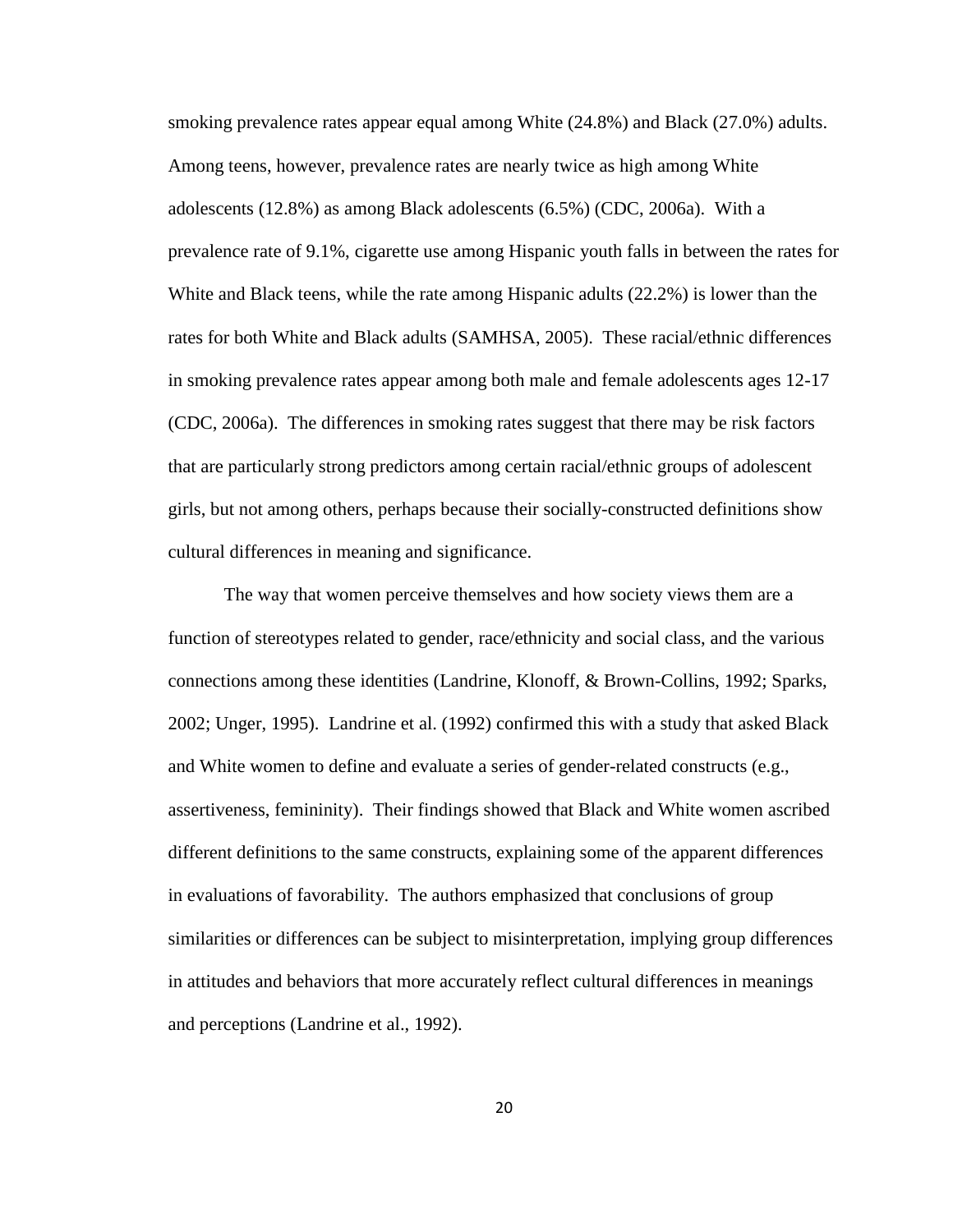Gender role attitudes may have different meanings for White and Black women (Buckley & Carter, 2005; Cole & Zucker, 2007; Landrine et al., 1992; Lyons et al., 2006; Rederstorff, Buchanan, & Settles, 2007). For example, in their study of conceptions of femininity among a nationally representative sample of Black and White women, Cole and Zucker (2007) found that feminine gender role ideology was negatively related to feminism for White women, but not for Black women. One explanation is that Black women endorsing traditional gender roles do so in part to promote the idea of the man as the provider, important to Black men's self-esteem and masculinity (Cole & Zucker, 2007). Similar results were obtained by Lyons et al. (2006) in a study of early risk factors for depression among a sample of Black and Hispanic children, though the researchers offered a slightly different explanation. Lyons et al. (2006) found that while girls were more likely than boys to identify with a traditional gender role, this was not associated with poor body image, and was actually linked with a positive attribution style. The authors suggest that traditional gender roles may have a broader definition for Black girls, one that promotes self-esteem and identity formation through competence, resourcefulness, and connection to family and the community at large (Lyons et al., 2006).

In contrast, Rederstorff et al. (2007) showed the opposite finding, with traditional gender roles being more negative for Black women than for White women. They argued that traditional gender roles make Black women conscious of their double jeopardy status and discrimination (Rederstorff et al., 2007). However, as Lyons et al. (2006) explained, this consciousness-raising does not necessarily lead to poor mental health. The discrimination that Black women have historically faced may promote a resistance to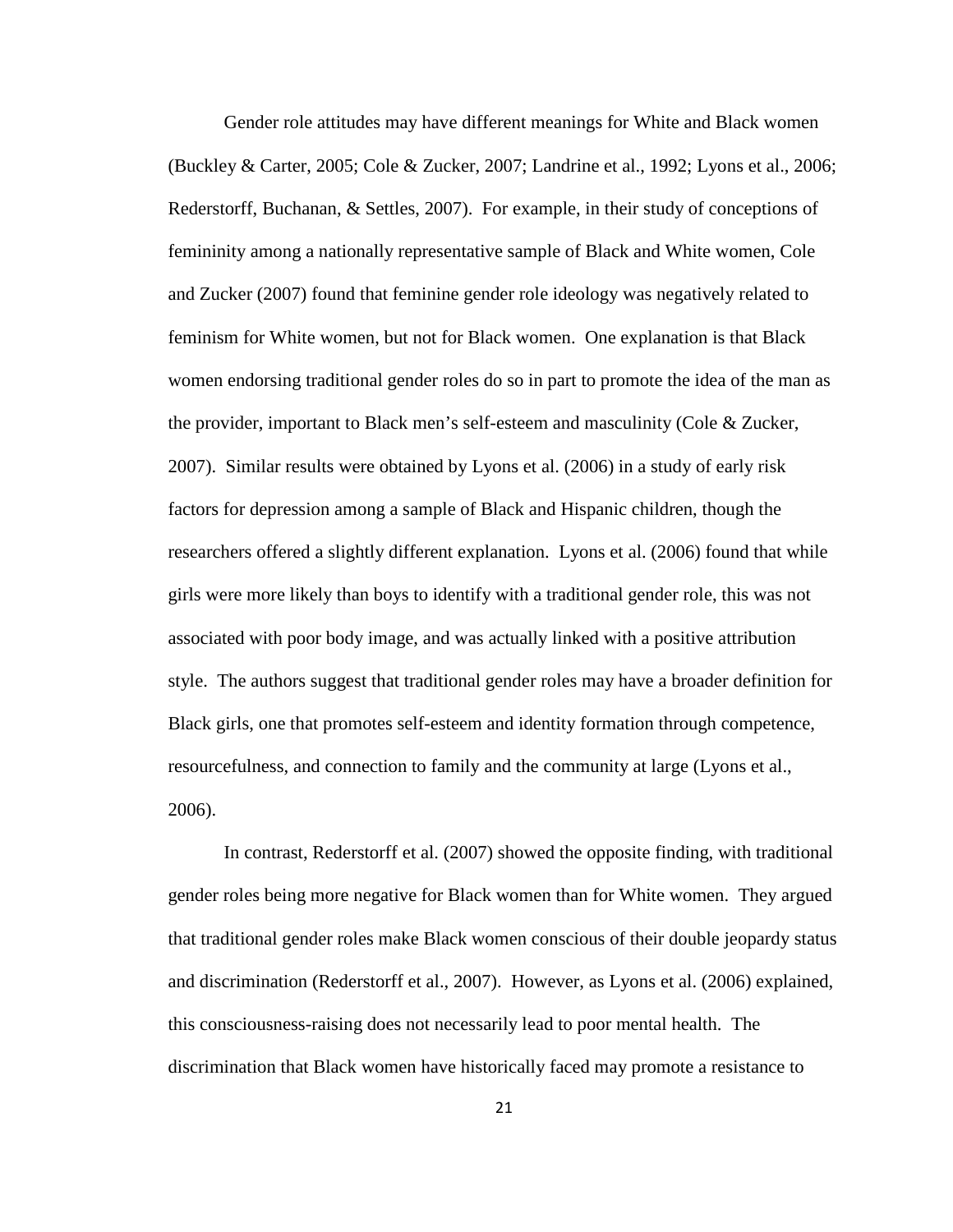internalization of negative gender norms (Lyons et al., 2006). Buckley and Carter's (2005) study of high school girls, gender roles, and self-esteem also showed evidence for the positive link between Black identity and self-esteem among adolescent girls. While research studies on racial/ethnic differences in the meaning of traditional gender role attitudes for young women suggest a variety of explanations, some of which are contradictory (e.g., traditional gender roles being associated with more positive attribution style vs. a more negative view of one's status for Black women), the majority of these interpretations are not mutually exclusive, but rather, support individual and cultural variations that exist within the same racial/ethnic category.

If traditional gender role attitudes are more likely to represent role constraint for White women than for Black women, then its moderating effect on the depressive symptoms-smoking relationship should apply for White women more than it should for Black women. It may be the interaction between race/ethnicity and traditional gender role attitudes that helps explain the depressive symptoms-smoking relationship more completely. This would mean that the effects of the interaction between depressive symptoms and traditional gender role attitudes on smoking will be stronger among White girls than they will be among Black girls. This hypothesized interaction model is shown in Figure 1. *Therefore, I hypothesize (H3) that among girls with traditional gender role attitudes, race/ethnicity modifies the depressive symptoms-smoking relationship, such that being White (rather than Black) predicts a stronger positive association between depressive symptoms and smoking.*

#### *The Current Study*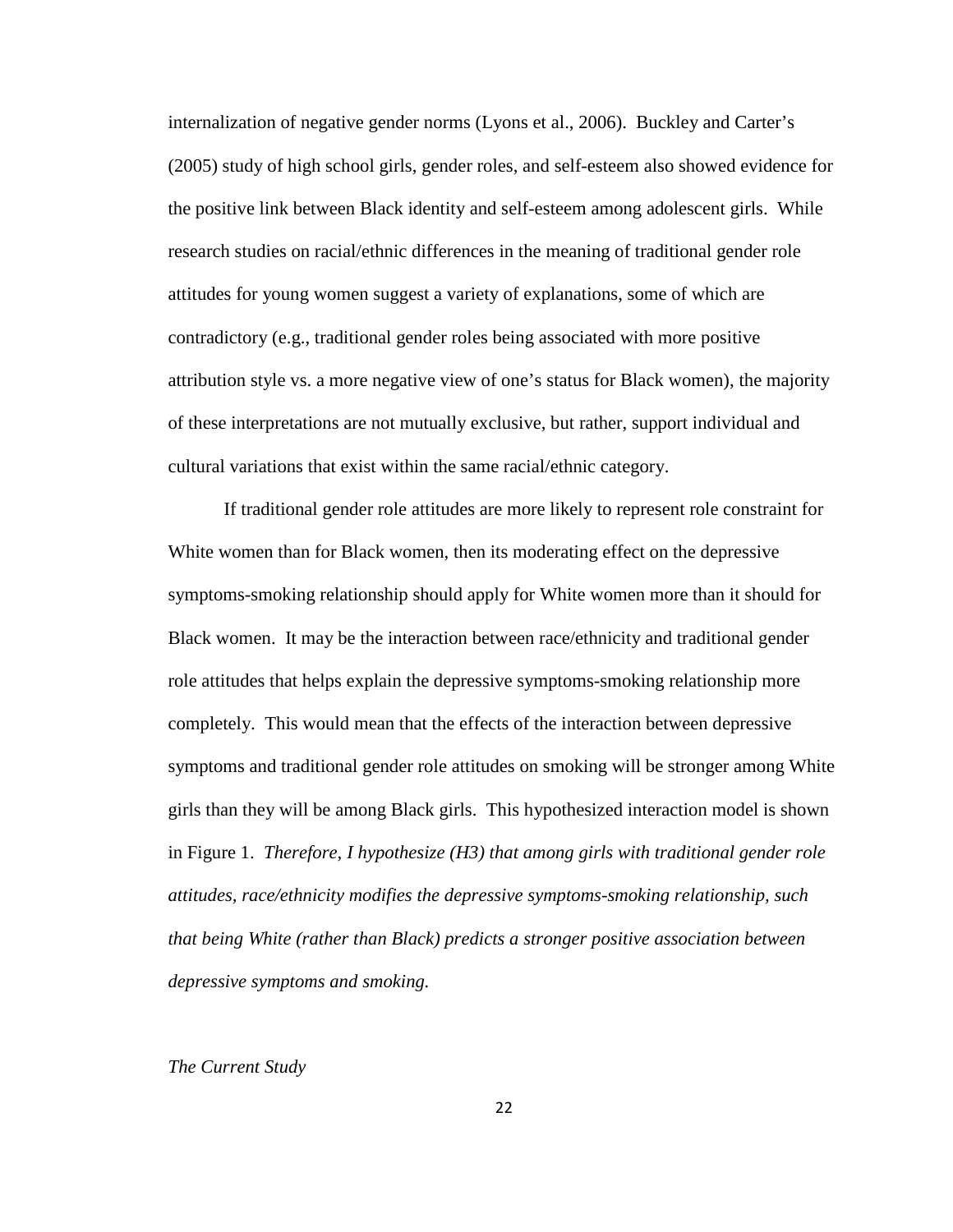In the present study, I aimed to expand on the vast body of literature dedicated to understanding the mechanisms behind youth smoking to further reduce the prevalence of cigarette smoking among American youth. I analyzed the most recent four years of data (2004, 2005, 2006, and 2007) from eighth and tenth grade participants in the Monitoring the Future survey (Johnston, Bachman, O'Malley, & Schulenberg, 2005; 2006; 2007; 2008) to examine how the interaction of gender role attitudes with common predictors of smoking contributes to existing knowledge in the research literature regarding the complex pathway to youth smoking. My objective was to utilize this information to develop a more nuanced understanding of gendered aspects of the depressive symptomssmoking relationship.

I selected students in the eighth and tenth grade, rather than twelfth grade students participating in the Monitoring the Future series, as the study population for several reasons. Most importantly, as mentioned previously, early experimentation with smoking most frequently occurs in the  $6<sup>th</sup> - 7<sup>th</sup>$  grade, and continues to rise throughout high school (Campaign for Tobacco-Free Kids, 2007). Therefore, examining cigarette use among adolescents in the  $8<sup>th</sup>$  and  $10<sup>th</sup>$  grade presented a sufficient degree of variability in smoking status, and provided an opportunity to better understand why some adolescents, but not others, are interested in cigarette use at this stage in their development. Similarly, gender differences in depression prevalence that emerge during adolescence begin to surface at ages 13-15, around the time of  $8<sup>th</sup>$  grade (SAMHSA, 2005; Sparks, 2002). This suggests that a deeper examination of the complexities involved in the formation of social identity, and of gender differences in the multi-influence root causes and expressions of these struggles, have the potential to aid in the prevention of youth smoking and/or in the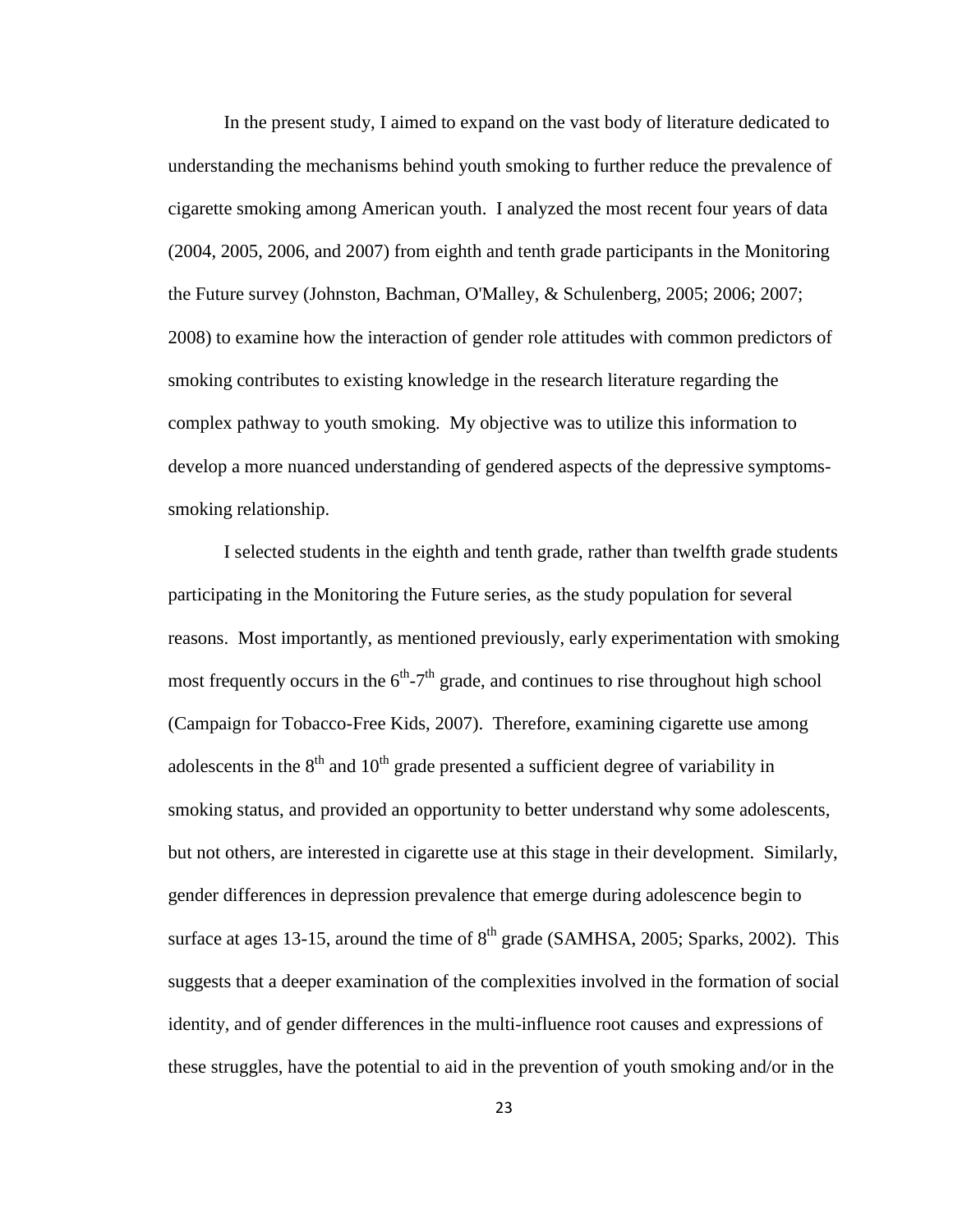reduction of the number of teens who progress from experimental smoking to regular smoking.

Utilizing an interdisciplinary approach, this project drew upon a variety of perspectives with conceptual frameworks rooted predominantly in the fields of social and community psychology, women's studies, and public health. Similar to contemporary approaches to understanding the complex interplay of multiple risk factors and types of risk factors on youth smoking (e.g., Carvajal et al., 2004; Collins & Ellickson, 2004; Finkelstein, Kubzansky, & Goodman, 2006; Tyas & Pederson, 1998; USDHHS, 2000a), the current study, with foundations in ecological theories of health (see Sallis & Owen, 2002), used an intersectional approach to consider how person, environment, and sociodemographic risk factors and motives for smoking cigarettes operate and interact with one another. Consistent with social psychology's emphasis on the attitude-behavior relationship and the interplay between people and the environment, the current analyses focused on the role of an attitudinal variable (gender role attitudes) in explaining contextual influences (depressive symptoms, gender, race/ethnicity) on a health risk behavior (cigarette smoking status and frequency).

Building on the extensive body of literature on the relationship between depression and smoking (Fergusson et al., 2003; Harrell et al., 2006; Husky et al., 2008; Pomerleau et al., 2003; Tolman et al., 2006; Zucker & Landry, 2007), the present analyses evaluated the effects of traditional gender role attitudes on this association. While gender role attitudes are not often included in the typical battery of psychosocial variables measured as predictors of smoking, feminist scholarship, particularly over the past decade, indicates the significance and suggests further exploration of gendered

24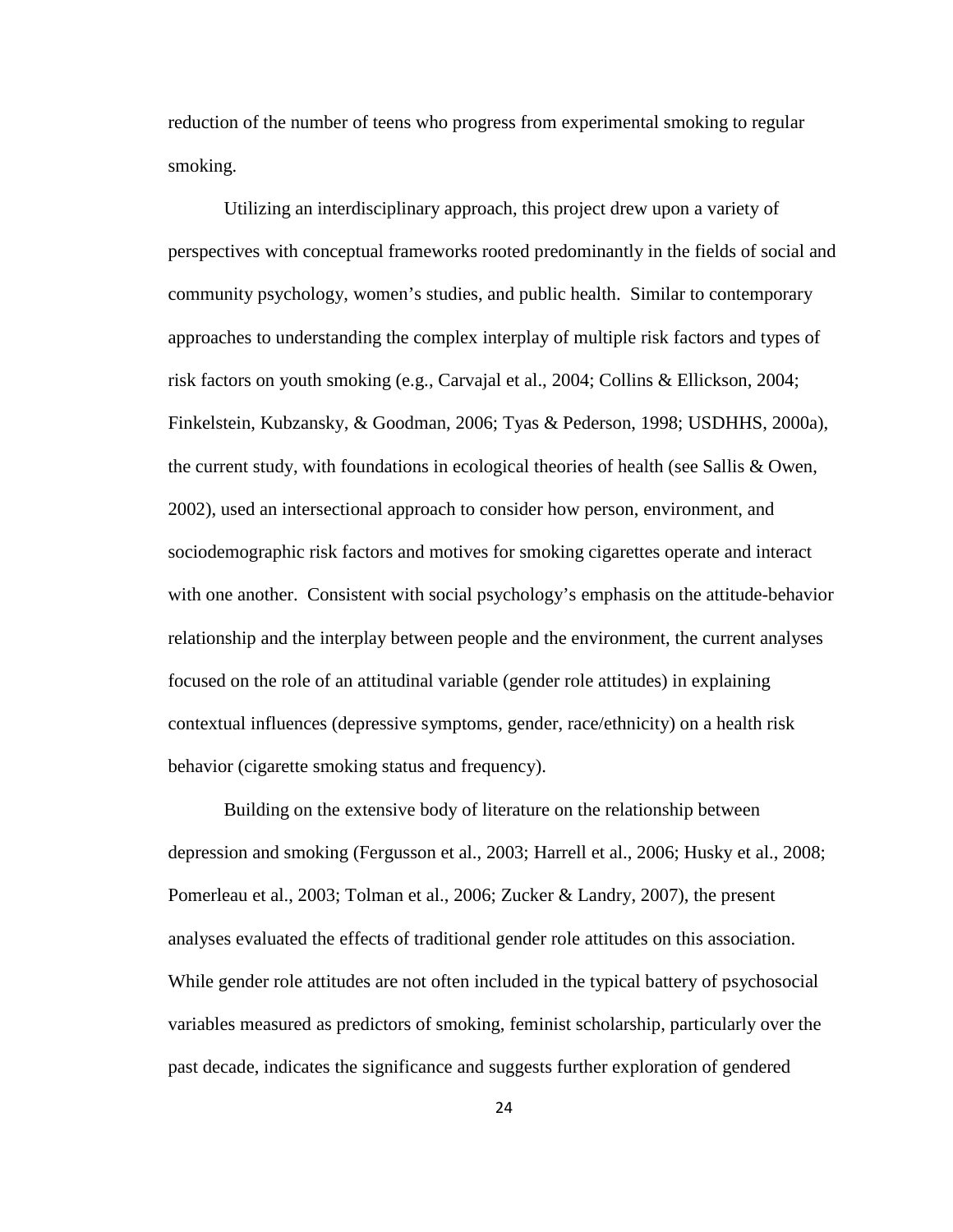causes, correlates, and consequences of depressive symptoms as it relates to women's health outcomes. Further, an examination of the intersection of gender with race/ethnicity, and how these identities interact with gender role attitudes and depressive symptoms may provide additional insight into the widely-evidenced racial/ethnic disparities in adolescent girls' smoking prevalence rates.

The significance of this project is perhaps most apparent in its potential to further reduce cigarette smoking among American youth. Although rates of smoking among youth have exhibited commendable declines in the past decade, about 1 in 5 youth still try a cigarette by the eighth grade, suggesting that the work of the anti-tobacco movement is far from complete and may require deeper examination of less well-understood predictors and influences on smoking status and frequency. If, as hypothesized, holding traditional gender role attitudes exacerbates the depressive symptoms-smoking relationship among young women, this suggests a specific segment of girls with depressive symptoms who are a particularly at-risk group for smoking cigarettes, and who need to be the focus of tailored tobacco prevention and cessation campaigns.

#### *Hypotheses*

The current study addressed these topics and questions of interest by testing the following hypotheses:

*H1: Gender modifies the depressive symptoms-smoking relationship, such that being female (rather than male) predicts a stronger positive association between depressive symptoms and smoking.*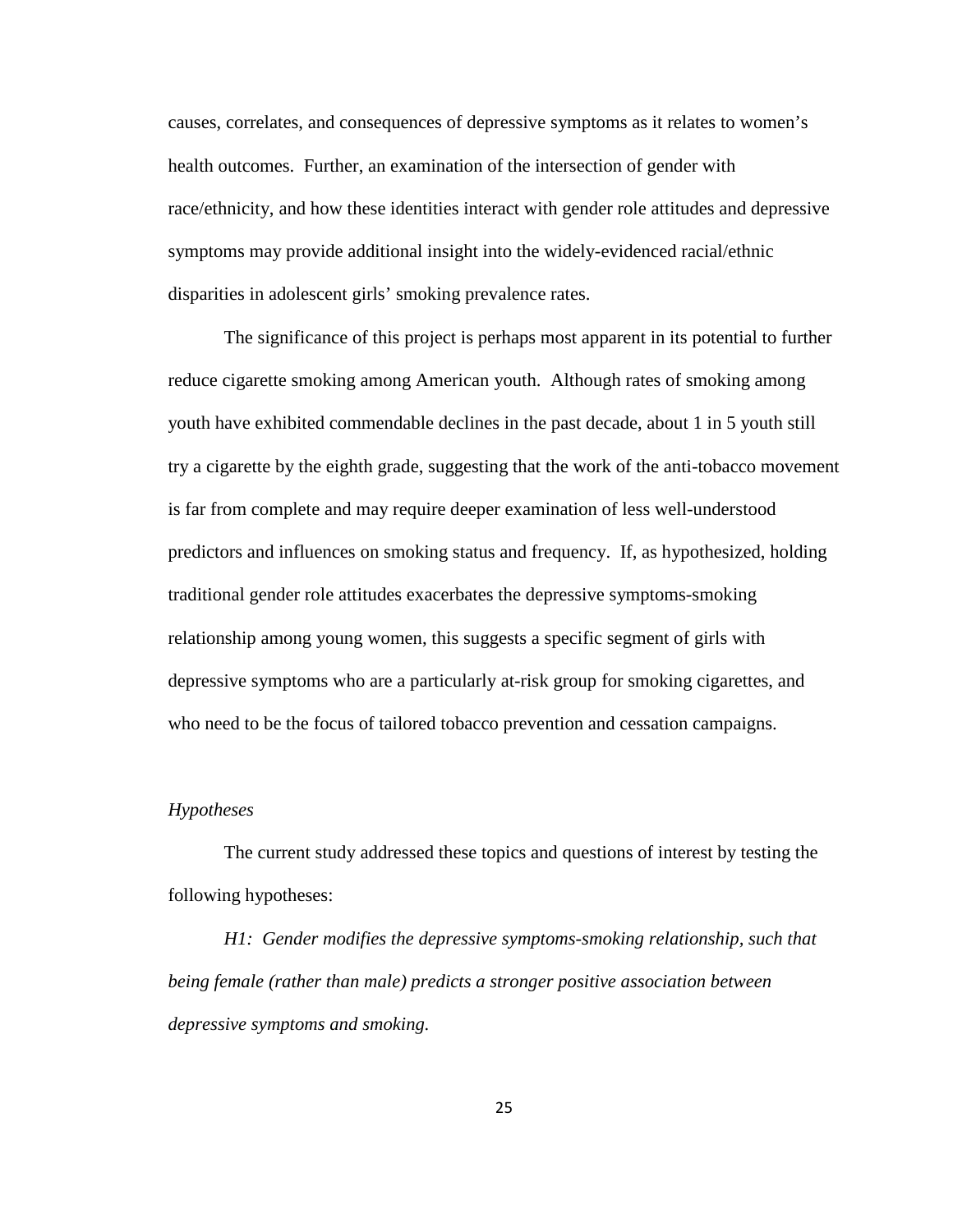*H2: Among girls, gender role attitudes modify the depressive symptoms-smoking relationship, such that endorsing more traditional (rather than more egalitarian) gender roles predicts a stronger positive association between depressive symptoms and smoking.*

*H3: Among girls with traditional gender role attitudes, race/ethnicity modifies the depressive symptoms-smoking relationship, such that being White (rather than Black) predicts a stronger positive association between depressive symptoms and smoking.* 

*Supplemental Analyses.* As discussed earlier, the literature suggests that the effects of gender role attitudes on the depressive symptoms-smoking relationship should be particularly relevant for girls. I formulated the hypotheses for the current study with this prediction in mind. However, for all three hypotheses I tested models for both girls and boys, enabling true gender comparisons of the effects of the models, rather than a sole focus on girls' data, the group with the predicted effects.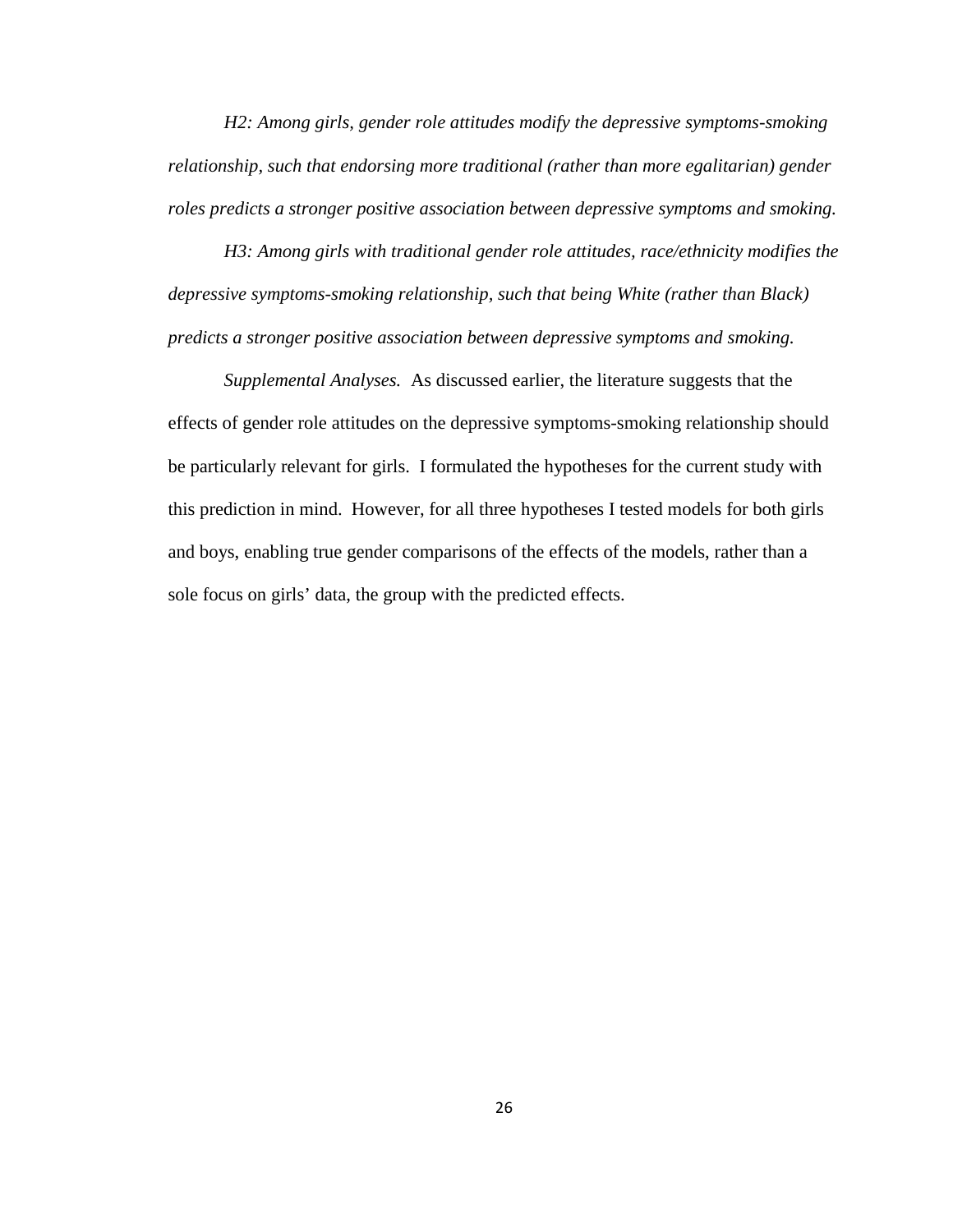#### Chapter 3: Method

#### *Participants and Procedure*

 Participants for the current study were a subset of the eighth and tenth grade 2004, 2005, 2006, and 2007 cohorts of the Monitoring the Future [MTF] survey. Monitoring the Future (http://monitoringthefuture.org/), developed by researchers from the University of Michigan's Institute for Social Research to measure the attitudes and behaviors of high school seniors and changes in these trends over time, was first administered to students from the class of 1975. The project, as described in comprehensive detail in a recent report published by the principal investigators (Bachman, Johnston, & Schulenberg, 2006), utilizes a cohort-sequential design, wherein high school seniors are assessed each year, and a subset of each sample completes follow-up surveys at multiple time points. This enables researchers to examine and differentiate between secular, age, and cohort trends and changes. Questionnaire topics cover a variety of issues of interest and relevance to teens nationwide and to those around them, ranging from personal lifestyle preferences to intergroup relations to social and economic concerns. While the survey questions focus most heavily on attitudes and behaviors related to drug use, the project takes a multi-influence approach in its recognition of the myriad ways that drug use is symptomatic of, predictive of, and interconnected with a wide range of indicators of adolescent health and well-being.

Over the years, the study has followed up with a subset of teens from each survey cohort to observe and explore the various shifts in these attitudes and behaviors. A major addition to the study design was implemented in 1991, when the project was expanded to include  $8<sup>th</sup>$  and  $10<sup>th</sup>$  grade students. As Bachman et al. (2006) noted, the primary reason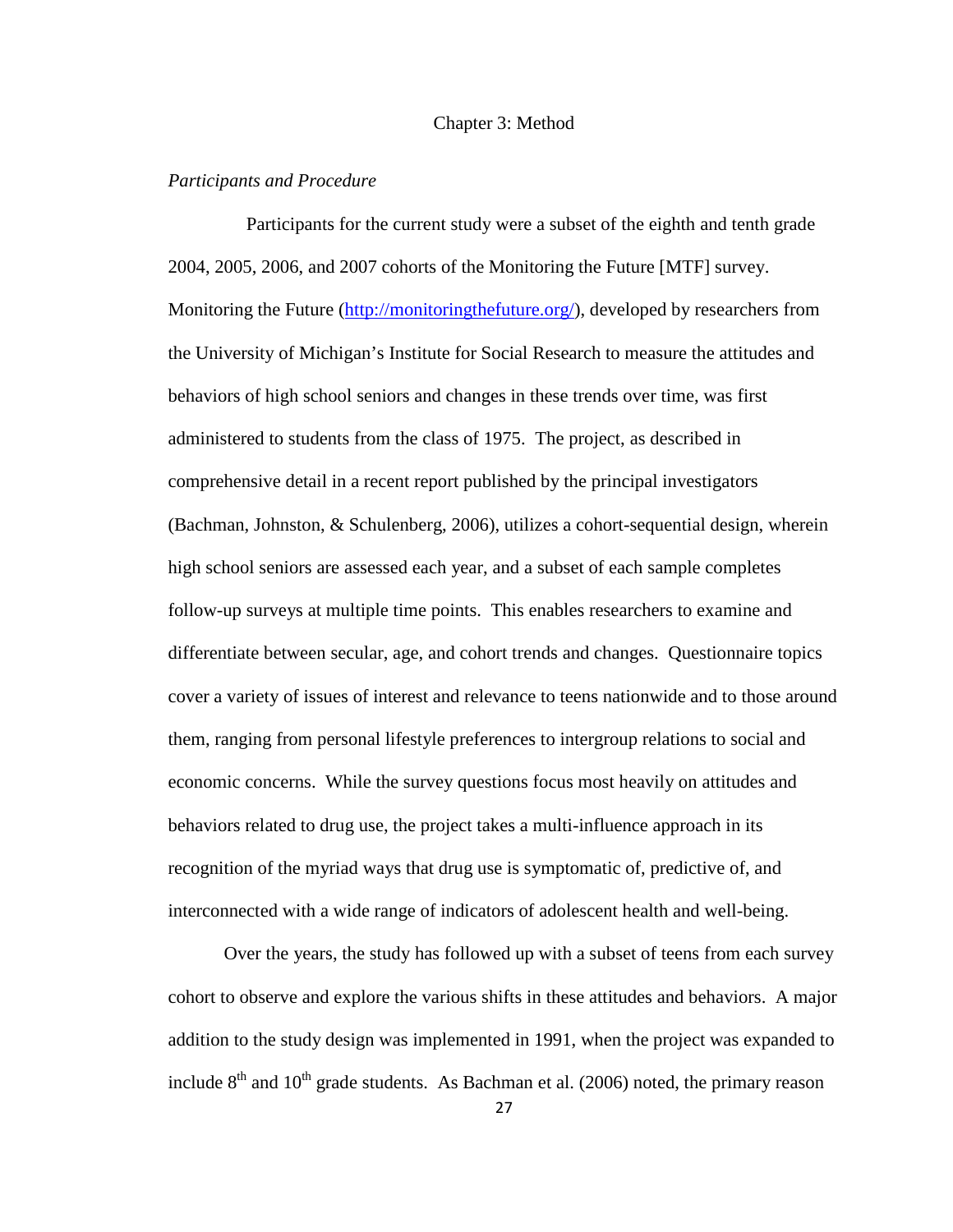for extending the survey to this age group was to measure the attitudes and behaviors of those who drop out of school by the twelfth grade (a group particularly prone to high drug use and associated negative outcomes). Further, this enhanced the ability to more carefully examine age trends and to identify shifts in attitudes and behaviors earlier, as many changes in societal trends first appear among students in the younger grades and take time to show a spread to the high school level. Initially, eighth and tenth grade participants were randomly assigned to complete one of two survey forms, Form 1 or Form 2 (two-thirds of the content in Forms 1 and 2 overlap). The survey was further divided into four forms in 1997 to enable the inclusion of additional questions and topic areas of interest without incurring prohibitive costs or respondent burden. Since then, four questionnaire forms have been randomly distributed with one-third of the sample receiving Form 1, one-third of the sample receiving Form 2, one-sixth of the sample receiving Form 3, and one-sixth of the sample receiving Form 4. With this design, new content area was collected from one-third of the sample (if included in Forms 3 and 4), and original material was available from either all survey respondents (if included in Forms 1-4) or from one-third of respondents (if included in either only Form 1 or only Form 2). I selected Form 2, distributed to a random 1/3 of respondents and sharing 2/3 of the content with Form 1, for the current analyses, as it was the form that contained the predictor and outcome variables of interest (Bachman et al., 2006). Key demographic variables, and attitudes and behaviors related to drug use are included on all questionnaire forms for all three grade levels, and the eighth and tenth grade forms are identical in content (Bachman, et al., 2006).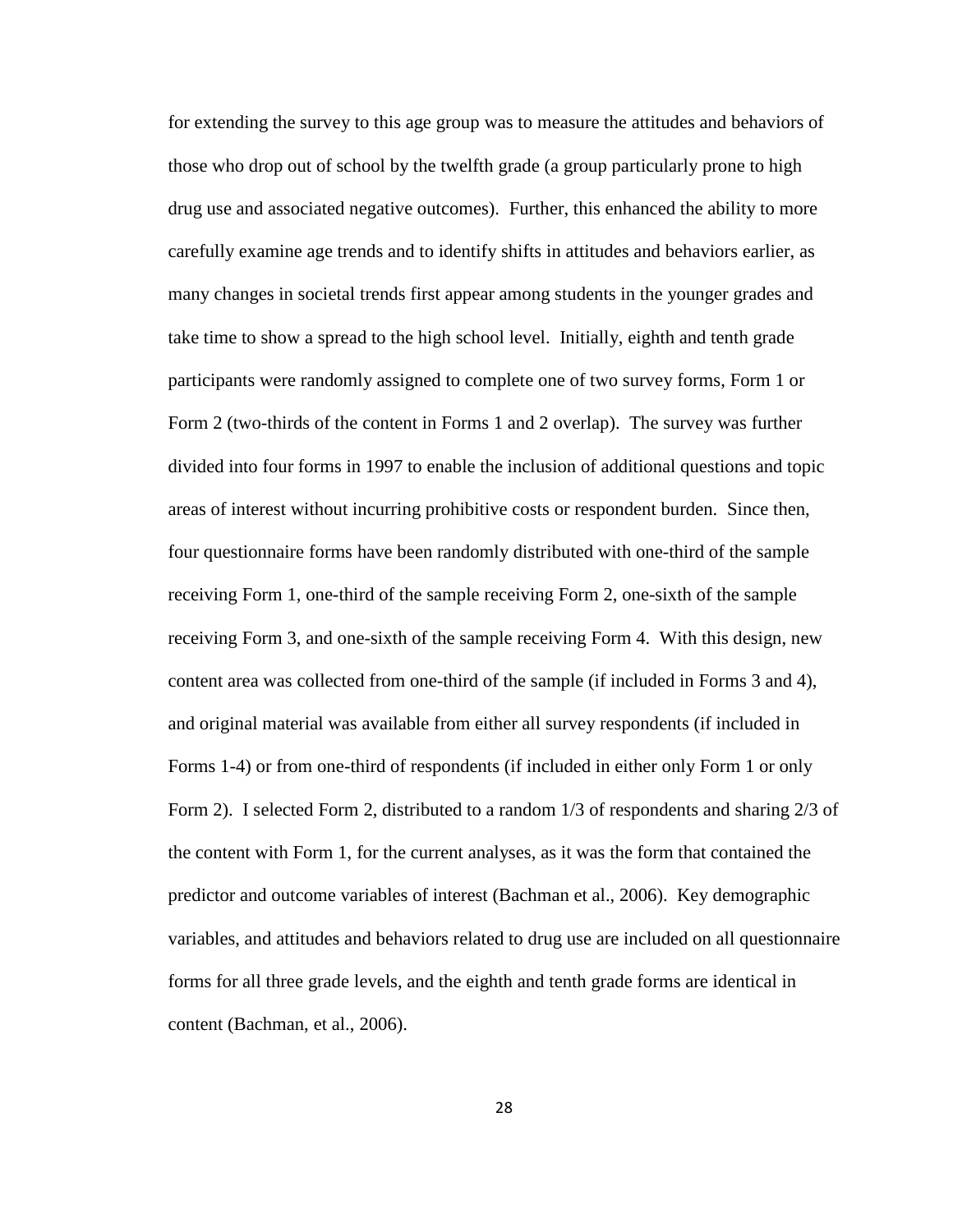For the MTF study, eighth grade participants are recruited using a multistage sampling procedure: Stage 1 is Geographic Region, Stage 2 is School, and Stage 3 is Students. However, usually all  $8<sup>th</sup>$  graders at a given school are sampled due to the smaller size of 8th grade classes than  $10^{th}$  or  $12^{th}$  grade classes. Each year, 17,000-19,000 eighth grade students from 140-160 schools are surveyed. The recruitment of tenth graders uses the same multi-stage sampling procedure: Stage 1 is Geographic Region, Stage 2 is School, and Stage 3 is Students. Due to the larger size of tenth grade classes, a subsample of students from a school's tenth grade class is generally selected for data collection. Each year, approximately  $14,000-17,000$   $10<sup>th</sup>$  graders from 120-140 schools are surveyed. An active parental dissent form is typically used for informed consent, unless a school requires an active consent procedure for recruitment. The self-completed questionnaire, administered by Survey Research Center representatives during class time, uses closed-ended items and is optically scanned. Students are assured that their responses are anonymous (note: this assurance changed from one of confidentially to anonymity in 1999 after the study investigators decided to no longer conduct longitudinal panel follow-up surveys for  $8<sup>th</sup>$  and  $10<sup>th</sup>$  graders). A weight variable, ranging from 0.0966 to 5.5882, was applied to each participant  $(N = 23,776)$  in the aggregated dataset comprised of the publicly available datasets of Form 2 respondents. The weight variable, initially varying by school, was altered for the publicly available datasets to maintain respondent confidentiality (Johnston, Bachman, et al., 2005; 2006; 2007; 2008).

The publicly available datasets refer to archived data from The Interuniversity Consortium for Political and Social Research [ICPSR] (http://www.icpsr.umich.edu/), available for download as SAS, SPSS, or STATA data files. ICPSR, comprised of 640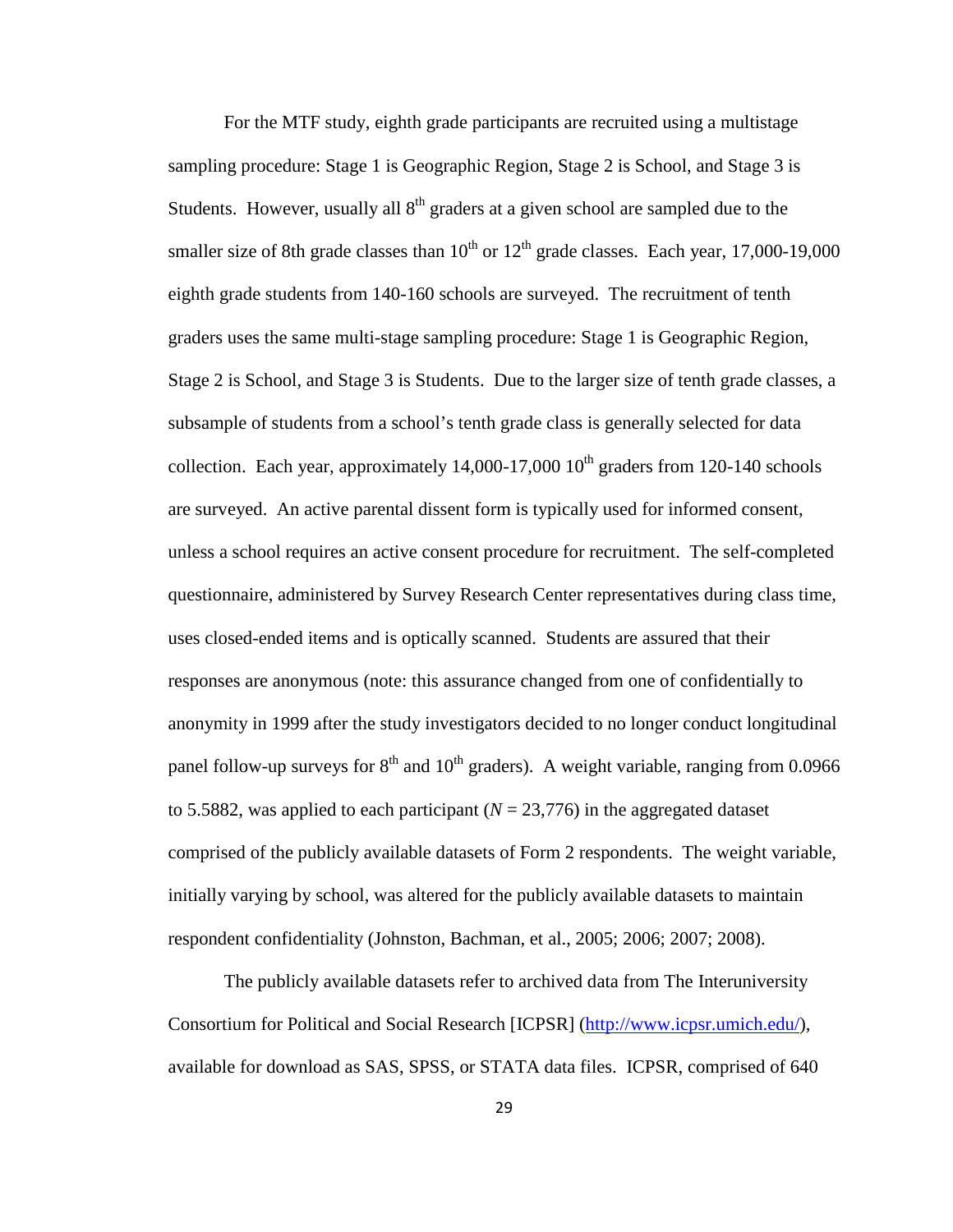member colleges and universities around the world, is a unit of the University of Michigan's Institute for Social Research (also home of the MTF study). The ICPSR website provides detailed information on its procedures for ensuring confidentiality (e.g., see ICPSR statement on safeguarding confidentiality in Appendix B). To ensure confidentiality, additional modifications have been made to variables from the publicly available datasets. Several of these changes, relevant to the current analyses, are explained in the corresponding parts of the measures section.

### *Measures*

 All measures utilized for the current study are from Form 2 of the 2004-2007 eighth and tenth grade Monitoring the Future questionnaires (the question items are identical for all four years and for both grade levels), and are described in further detail below.

*Cigarette smoking.* I measured cigarette smoking by lifetime use and by frequency/quantity. Smoking status was determined by participant response (1=Never, 2=Once or twice, 3=Occasionally but not regularly, 4=Regularly in the past, and 5=Regularly now) to the question "Have you ever smoked cigarettes?" Those indicating any past or present cigarette use were asked to rate the frequency with which they smoke with the question "How frequently have you smoked cigarettes during the past 30 days?" Respondents selected from the following options: 1=Not at all, 2=Less than one cigarette per day, 3=One to five cigarettes per day, 4=About one-half pack per day, 5=About one pack per day, 6=About one and one-half packs per day, and 7=Two packs or more per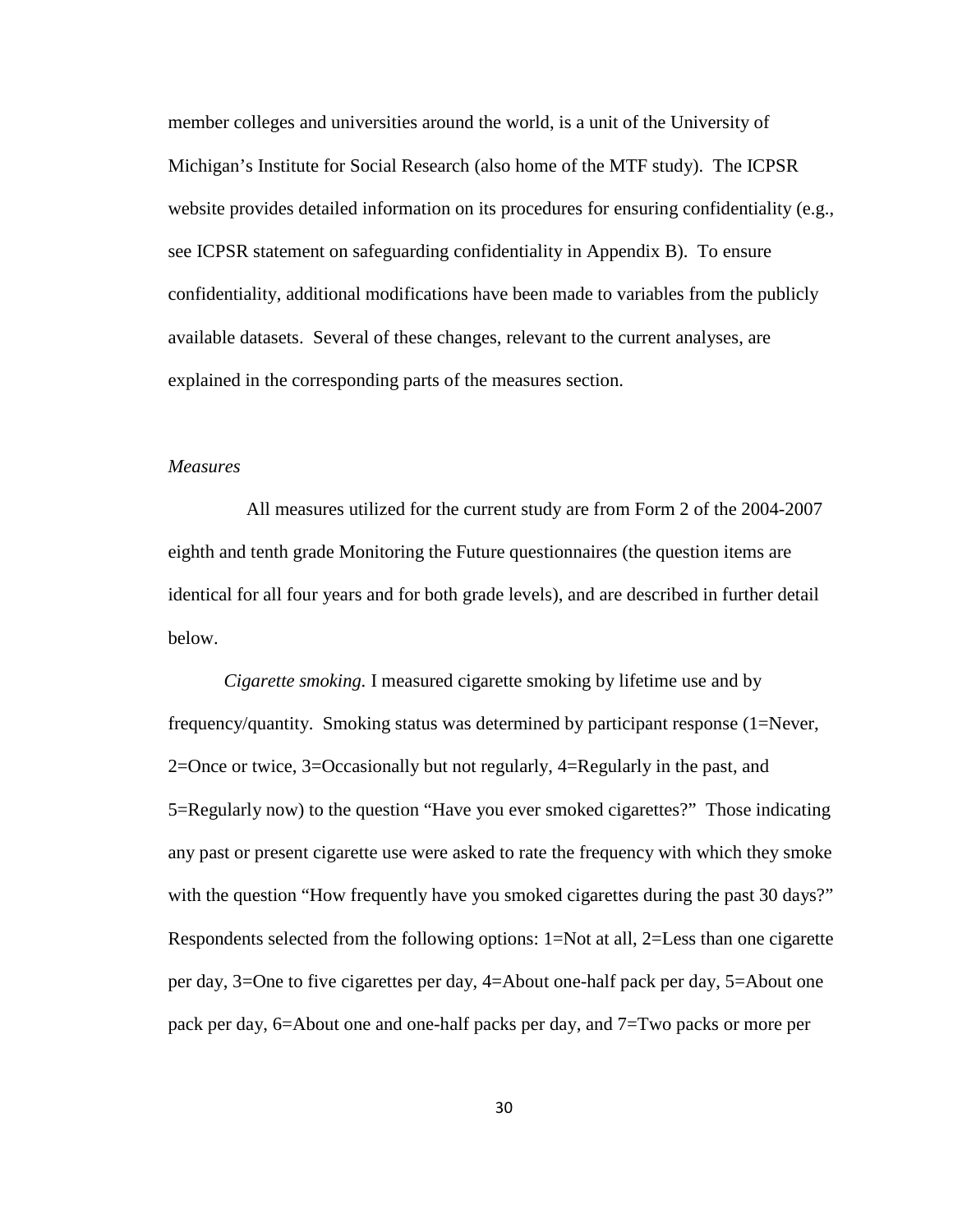day. In the codebook, it is noted that the frequency count for "1=Not at all" includes respondents who marked "Never" for the first question (assessing smoking status).

While multi-item measures are generally preferred over single-item measures, experts in the topic area of attitudes and behavior (Bohner & Wänke, 2002) note that it is common practice for researchers to use single-item measures for behaviors such as smoking (e.g., Munafo, Hitsman, Rende, Metcalfe, & Niaura, 2008), especially when it is one of many behaviors of interest in large scale studies, such as the National Longitudinal Study of Adolescent Health [Add Health] (http://www.cpc.unc.edu/projects/addhealth) or the Behavioral Risk Factor Surveillance System [BRFSS] (http://www.cdc.gov/brfss/). Additionally, data from a recent nationally representative study of adolescents 12-17 years of age suggests that self-reports of cigarette smoking are fairly accurate (i.e., consistent with biochemically measured serum cotinine concentration levels) (Caraballo, Giovino, & Pechacek, 2004).

*Gender role attitudes.* I measured gender role attitudes based upon respondents' ratings of the extent to which they agreed or disagreed with four statements: (1) "Men and women should be paid the same money if they do the same work," (2) "A woman should have the same job opportunities as a man," (3) "It is usually better for everyone involved if the man is the achiever outside the home and the woman takes care of the home and family," [reverse scored] and (4) "A working mother can establish just as warm and secure a relationship with her children as a mother who does not work." Participant responses to each item were measured using a 5-point scale ranging from 1 (*disagree*) to 5 (*agree*). These (or similarly worded) items have been widely used over the past several decades in a number of large-scale, longitudinal surveys, such as the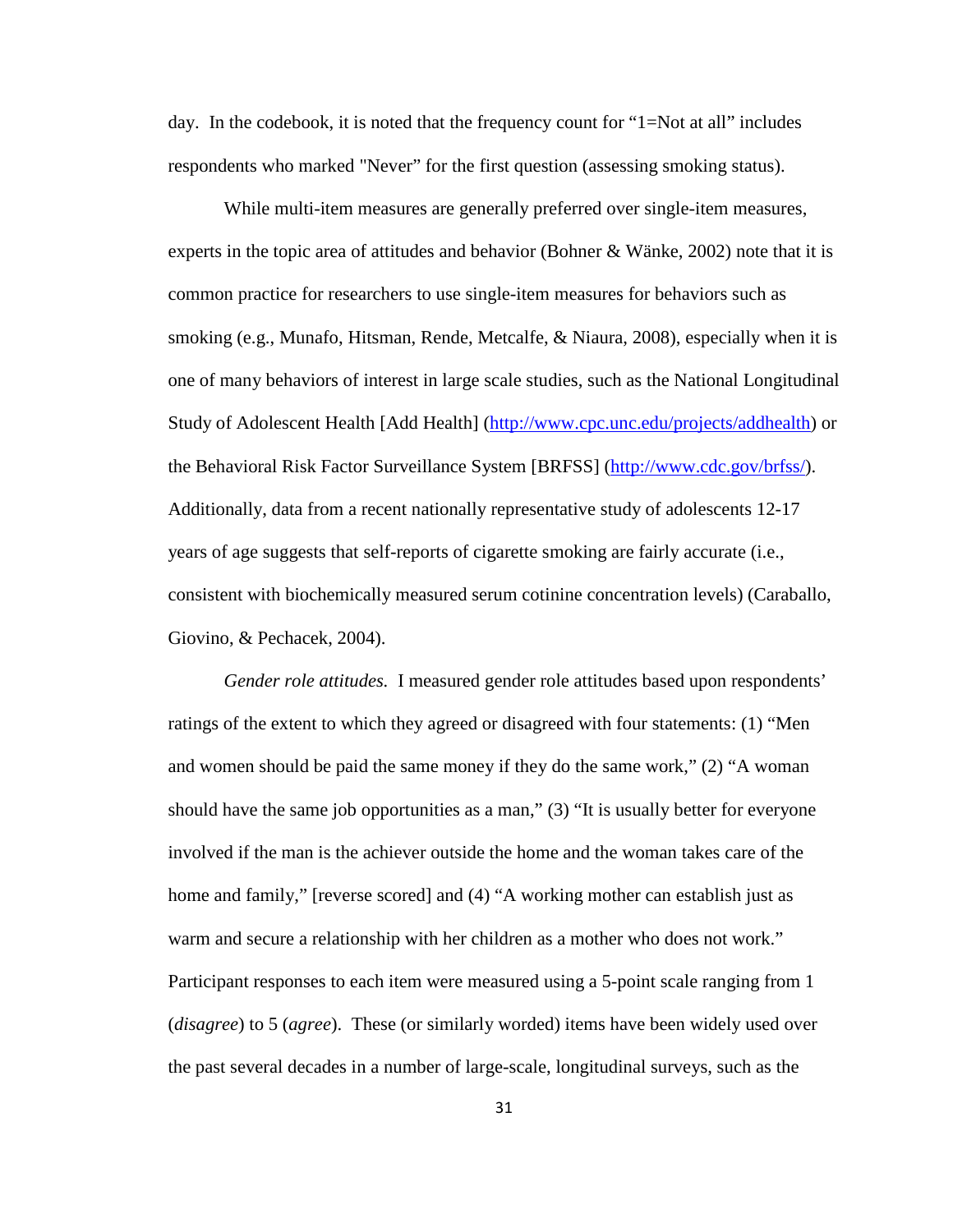General Social Survey, to measure gender role attitudes (Gurin, 1985; McHugh & Frieze, 1997). Higher scores indicate egalitarian gender role attitudes, while lower scores signify traditional gender role attitudes. In the publicly available dataset, responses from the Western region to the last two items were intentionally deleted to protect the identities of students at potentially identifiable schools from the region that chose not to administer those particular questions.

*Depressive symptoms.* I evaluated depressive symptoms using the mean score of participants' responses to seven items measuring happiness. The wording and content of these items are similar to those of commonly used scales measuring depression, such as the Beck Depression Inventory [BDI] (Beck, Steer, & Brown, 1996) and the Center for Epidemiologic Studies Depression Scale [CES-D] (Radloff, 1977). For one item, participants responded to the question: (1) "Taking all things together, how would you say things are these days--would you say you're very happy, pretty happy, or not too happy these days?" Participant responses for this item are measured on a 3-point scale with scores ranging from 1 (*not too happy*) to 3 (*very happy*). Next, participants rated their level of agreement or disagreement with five items: (2) "Life often seems meaningless," (3) "I enjoy life as much as anyone," (4) "The future often seems hopeless," (5) "On the whole, I'm satisfied with myself," and (6) "It feels good to be alive." Responses were measured using a 5-point scale with scores ranging from 1 (*disagree*) to 5 (*agree*). Finally, participants were asked: (7) "How do you think your own life will go in the next few years--do you think it will get better or worse?" Responses were measured on a 5-point scale from 1 (*get much better*) to 5 (*get much worse*). Several items were reverse scored such that higher scores correspond to elevated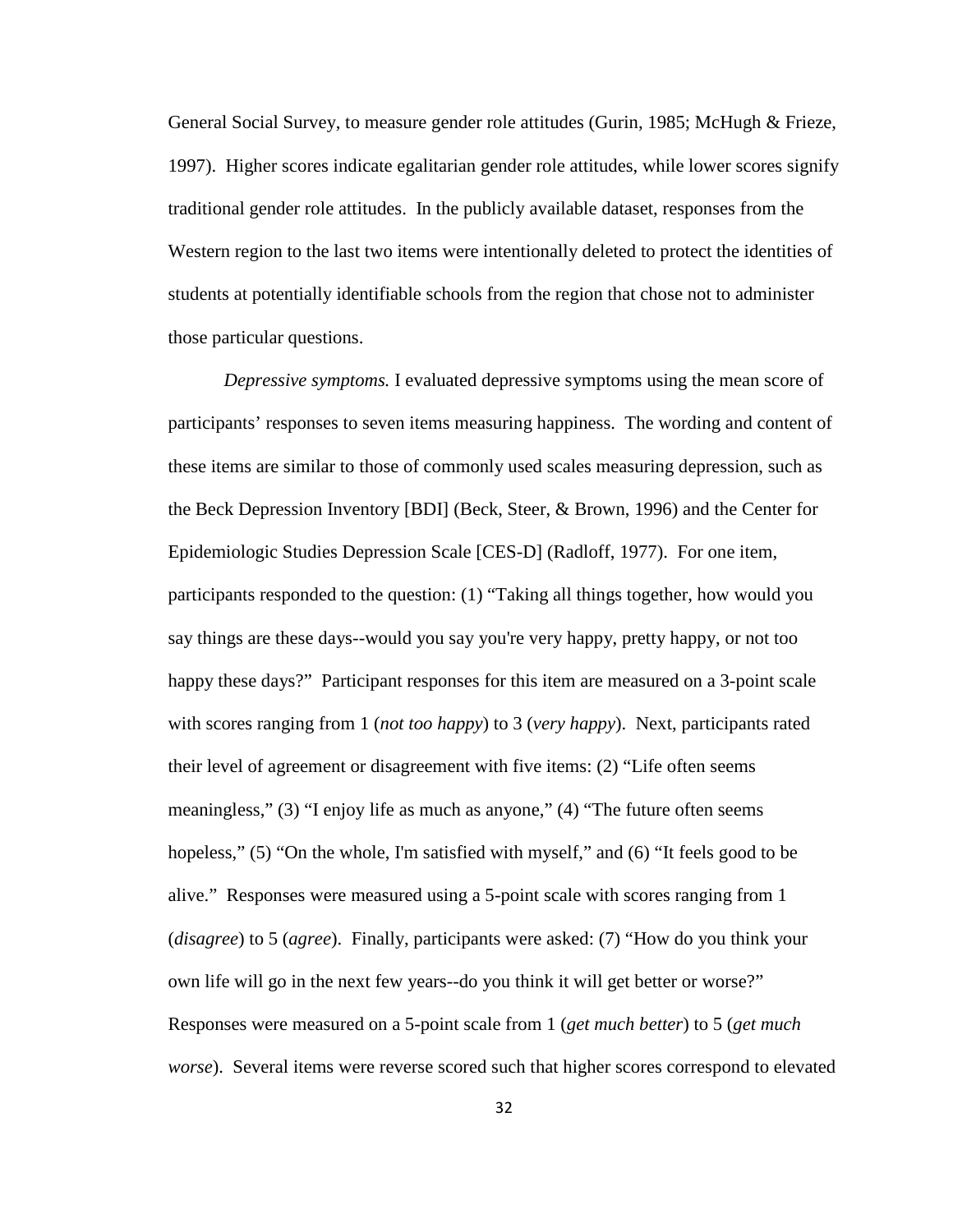levels of depressive symptoms. I standardized each of the seven items that comprised the reversed happiness scale so that they could be combined into a single scale. I checked the alpha level of the scale with and without the first and the final question to determine the appropriateness of keeping these items in the depressive symptoms scale. Cronbach's alpha for the five items (deleting the first and final item) was .83.

*Participant demographics.* Participants responded to several questions on background information (e.g., "What is your sex?" 1=male, and 2=female). Participants were asked to select one or more of the following responses to describe their race/ethnicity: Black or African American; Mexican American or Chicano; Cuban American; Puerto Rican; Other Hispanic or Latin; Asian American; White (Caucasian); American Indian or Alaska Native; Native Hawaiian or Other Pacific Islander. In the publicly-available datasets uploaded to the ICPSR database for 2005-2007 survey data (Johnston et al., 2006; 2007; 2008), the codebook presents a modified set of responses, using the coding 1=Black or African American, 2=White (Caucasian), and 3=Hispanic (Mexican American or Chicano or Cuban American or Puerto Rican or Other Hispanic or Latin). All other responses, including those of respondents who chose alternatives that fell into more than one of the three recoded categories (Black, White, Hispanic), were deleted from the publicly available dataset. The publicly available dataset for 2004, on the other hand, only included coding for two groups: Black and White (Johnston et al., 2005). Participants responded to two questions about their parents' educational attainment. They indicated the highest level of schooling that their mother completed and that their father completed (1=Completed grade school or less, 2=Some high school, 3=Completed high school, 4=Some college, 5=Completed college, 6=Graduate or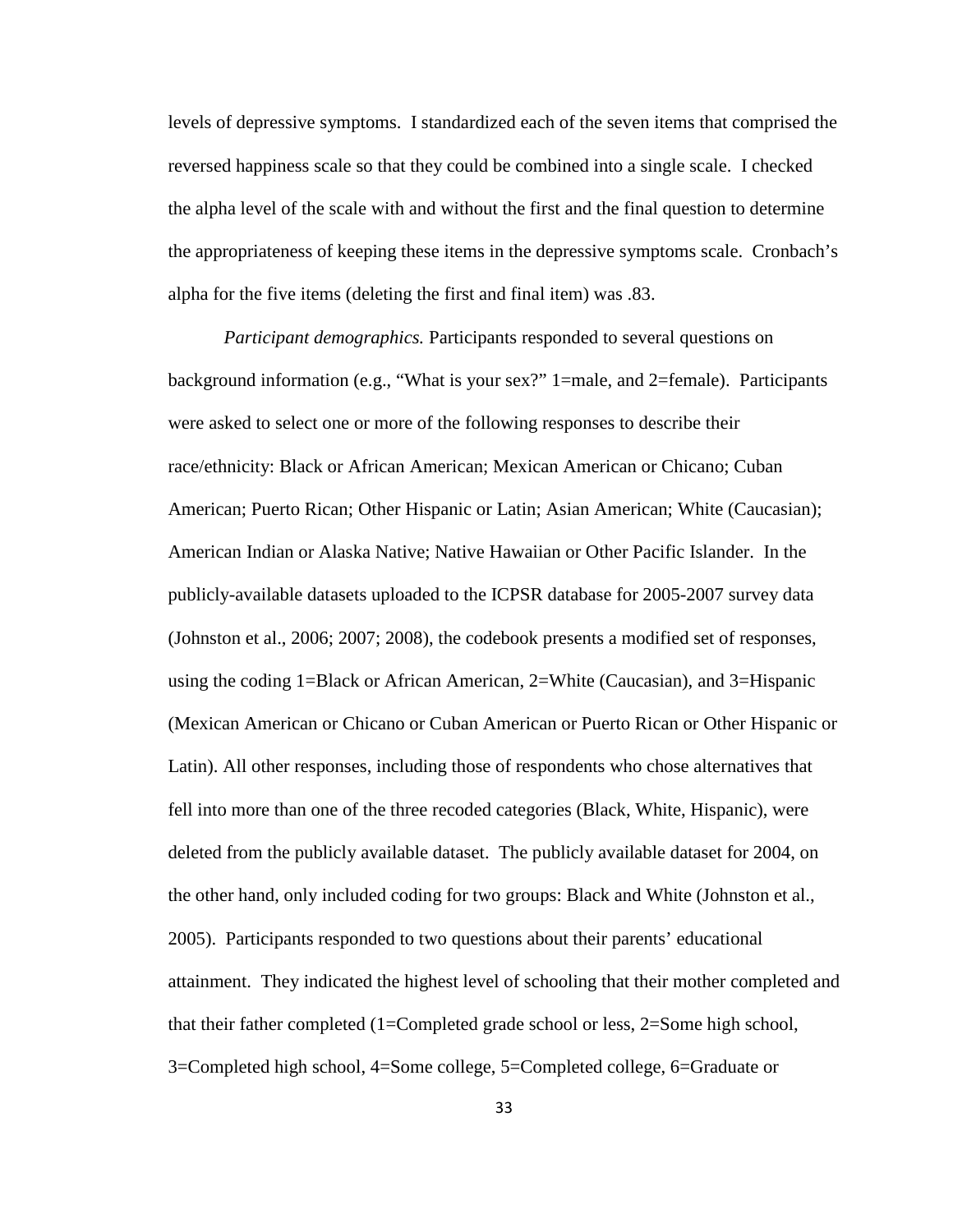professional school after college, and 7=Don't know, or does not apply). Participants were instructed that if they were raised mostly by foster parents, stepparents, or others (e.g., if they have both a stepfather and a natural father), they should answer for the one that was the most important in raising them.

*Sensation-seeking.* As a main risk factor for smoking in general, sensationseeking was measured with participants' indicated level of agreement or disagreement with six statements: (1) "I get a real kick out of doing things that are a little dangerous," (2) "I like to test myself every now and then by doing something a little risky," (3) "I like to explore strange places," (4) "I like to do frightening things," (5) "I like new and exciting experiences, even if I have to break the rules," and (6) "I prefer friends who are exciting and unpredictable." Responses were measured on a 5-point scale from 1 (*disagree*) to 5 (*agree*). Cronbach's alpha was .85.

*Social influence*. Respondents' exposure to cigarettes through peers was assessed with the item, "How many of your friends would you estimate smoke cigarettes?" Responses were measured on a 5-point scale (1=None, 2=A Few, 3=Some, 4=Most, and  $5 =$ All).

*Deviance*. As a known correlate of smoking among youth, deviant behavior was measured with participants' responses to past 12 month frequency of engaging in nine deviant behaviors. Recognizing the sensitivity of the topic area, this group of items was preceded by the following statement: "The next questions deal with activities which may be against the rules or against the law. We hope you will answer all of these questions. However, if you find a question which you cannot answer honestly, we would prefer that you leave it blank. Remember, your answers will never be connected with your name".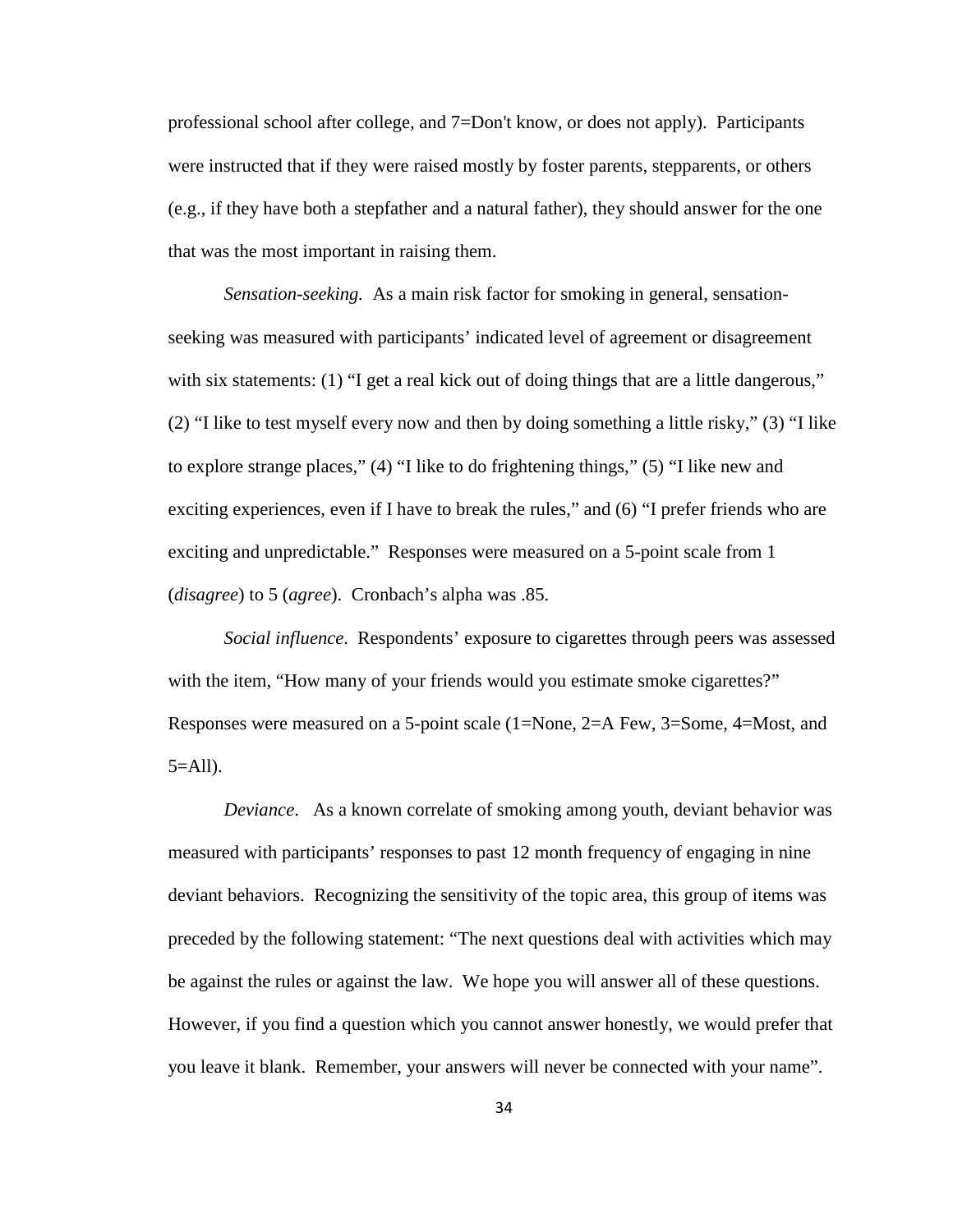Participants were asked how often in the last 12 months they have (1) "Run away from home (for more than 24 hours)," (2) "Gotten into a serious fight in school or at work," (3) "Taken part in a fight where a group of your friends were against another group," (4) "Hurt someone badly enough to need bandages or a doctor," (5) "Taken something not belonging to you worth under \$50," (6) "Taken something not belonging to you worth over \$50," (7) "Gone into some house or building when you weren't supposed to be there," (8) "Damaged school property on purpose," and (9) "Sold an illegal drug." Responses were measured on a 5-point scale (1=Not At All, 2=Once, 3=Twice, 4=3 or 4 Times, and 5=5 or More Times). Cronbach's alpha for the 9 deviance items was .84.

*Year of survey administration.* Participants were asked to mark the year of survey administration (the current year). Depending on the year of the survey data, the variable had a possible value of 2004, 2005, 2006, or 2007.

*Grade level.* Participants indicated their grade level in school by marking their response on a 6-point scale ranging from 1 (*7th grade*) to 6 (*12th grade*).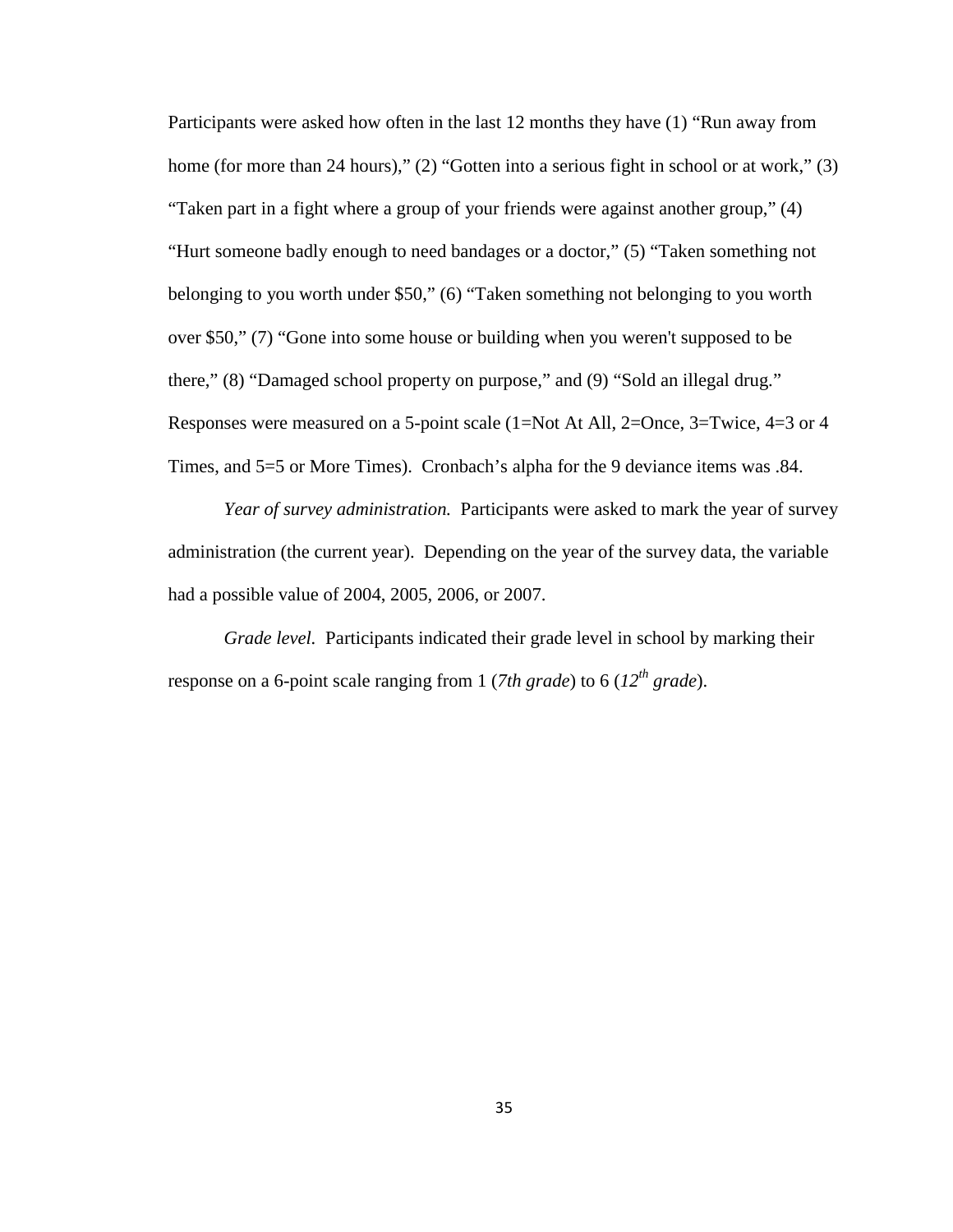#### Chapter 4: Results

## *Preliminary Analyses*

 $\overline{a}$ 

I first downloaded the on-line data files for the 2004, 2005, 2006, and 2007 surveys and merged the four years of Form 2 eighth and tenth grade data into a single aggregated dataset containing all variables measured in Form 2 of the  $8<sup>th</sup>$  and 10th grade surveys. From the initial aggregated dataset of 2004-2007  $8<sup>th</sup>$  and  $10<sup>th</sup>$  grade Form 2 respondents ( $N = 44$ , 815), I created a final sample of  $N = 23,776$  (unweighted<sup>3</sup>) using several exclusion criteria. Cases were retained for analyses if they satisfied all of the following conditions: 1) Race identified as Black or White  $(N = 31,942)$ ; 2) Valid response for gender  $(N = 31,487)$ ; 3) Valid responses for 'ever smoke' and 'smoking frequency' ( $N = 30,937$ ); 4) Valid response for gender role attitude item ( $N = 26,331$ ); 5) Valid responses for at least 4 out of 5 depressive symptoms items  $(N = 23,776)$ . All statistical analyses were run using SPSS version 16.0. Graphs and figures were generated using SPSS or Interaction (Soper, 2009).

I ran a comparison between survey years on key variables of interest to assess the validity of aggregating the four years of data. I ran descriptive statistics (overall, by gender and by race/ethnicity) for each individual item and for scales (or potential scales). I generated correlation matrices that included all variables being tested (overall, by gender, and by race/ethnicity), and assessed the internal consistencies of the depressive symptoms scale, the four items measuring gender role attitudes, the six items measuring sensation-seeking, and the 9-item deviance scale.

<sup>&</sup>lt;sup>3</sup> While the sample size is reported here unweighted, all analyses were run using the weighting variable described previously in the Method section.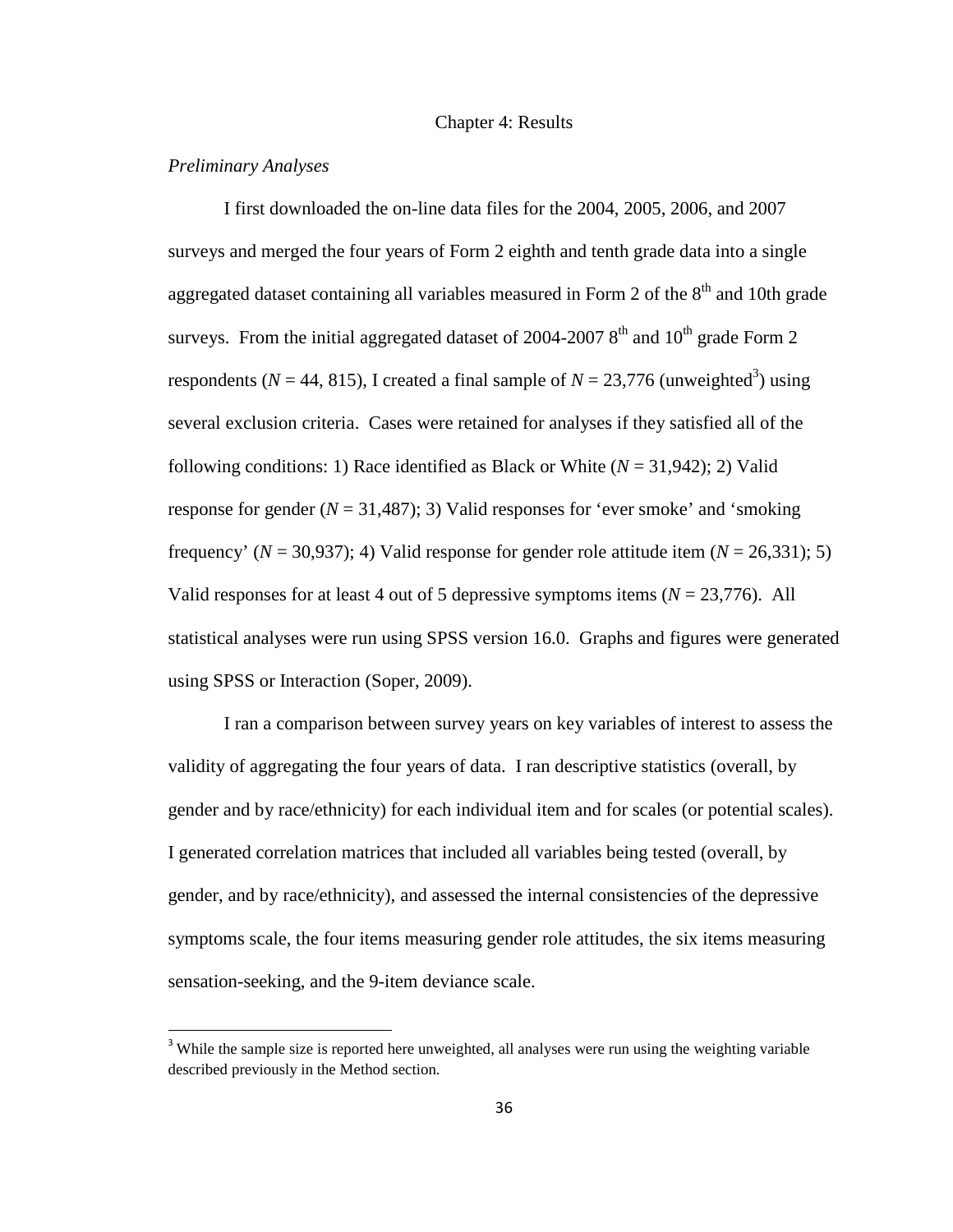Although I examined how the four gender role attitude items loaded together, it seemed more likely that these four items represented two constructs: attitudes towards gender equality (first two items), and attitudes towards gender roles (last two items). With this is mind, I planned to perform a median split for the attitudes towards gender equality items (which had little variance) and for the attitudes towards gender role items (which had greater variance). This would create two variables upon which an individual is classified as either egalitarian or traditional, depending on their position on that variable's median split. With an unacceptable alpha for the four items ( $\alpha = .54$ ) and little improvement from deleting one or more items, I decided to use a single item ("It is usually better for everyone involved if the man is the achiever outside the home and the woman takes care of the home and family") that had face validity and greater variability than the other items, allowing for more balanced sample sizes for comparison. Responses were coded such that higher scores indicated greater gender role traditionalism. For Hypothesis 3, which tested the depressive symptoms-race/ethnicity interaction on smoking among those high in gender role traditionalism, participants who responded 4 (*agree*) or 5 (*strongly agree*) to this item were considered high on traditionalism and were the subsample for Hypothesis 3 analyses.

I operationalized smoking status by dichotomizing responses into those who had ever smoked a cigarette ("ever smokers") and those who reported never having smoked a cigarette ("never smokers"). I then created a dummy variable for smoking status, with never smokers  $= 0$  and ever smokers  $= 1$ . Measuring smoking frequency/quantity on a continuous scale, with higher scores indicating greater use, enabled finer distinctions among ever smokers.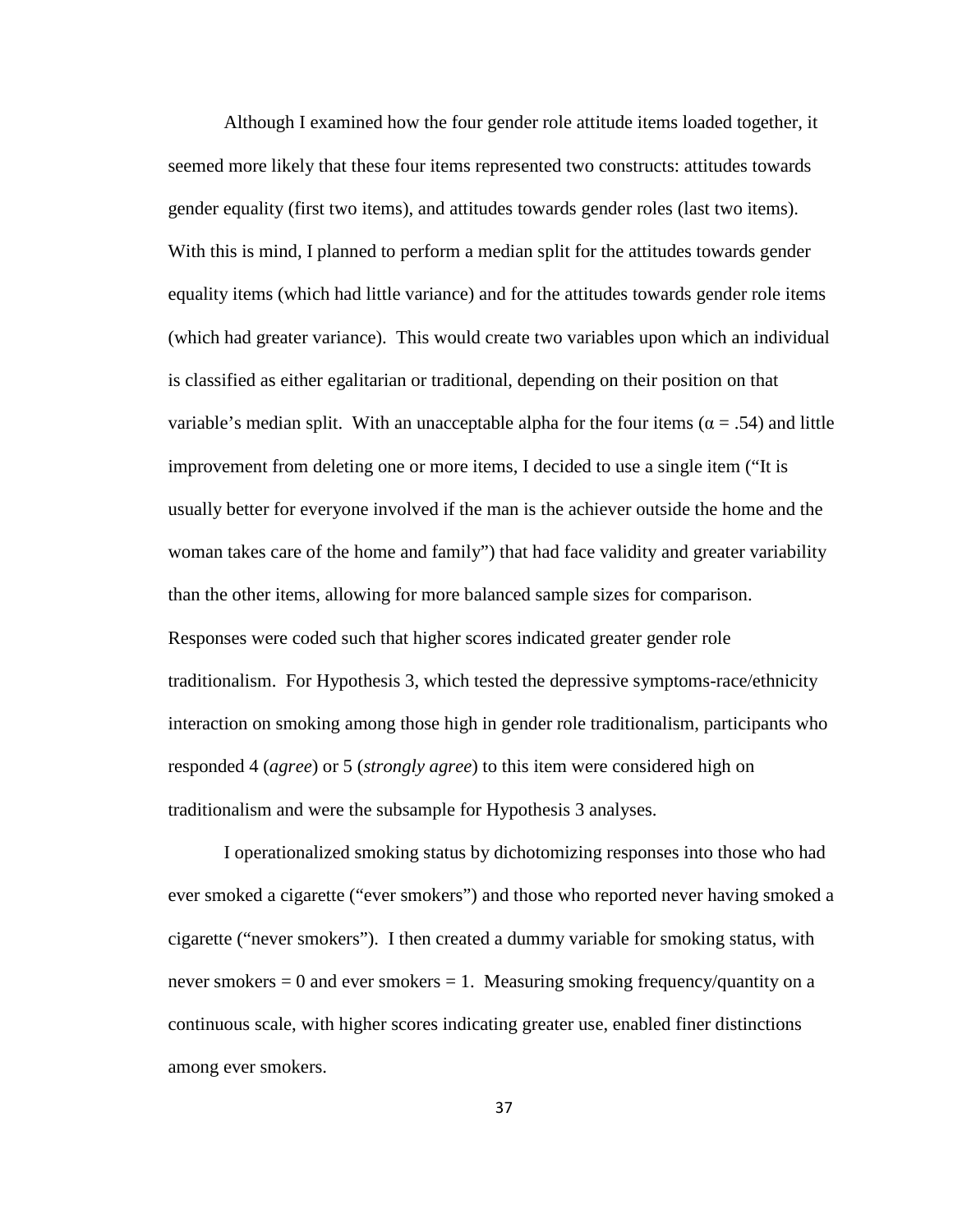Means and frequencies for all predictor variables among the total sample  $(N = 23$ , 776) are presented in Table 1. Distributions for participant demographics were fairly even with regard to gender  $(51.5\%$  girls; 48.5% boys), grade level  $(46.3\%$  8<sup>th</sup> graders; 53.4%  $10^{th}$  graders), and survey year (the percentage of respondents per survey year ranged from 22.6% for 2007 to 26.6% for 2004). A vast majority of the sample (84.6%) identified their race/ethnicity as White. On average, participants' parents had completed some amount of college ( $M = 4.10$ ,  $SD = 1.16$ ). Participants reported fairly low levels of smoking in the past 30 days ( $M = 1.22$ ,  $SD = 0.73$ ), few depressive symptoms ( $M = 2.04$ ,  $SD = 1.15$ ), little deviant behavior ( $M = 1.23$ ,  $SD = 0.51$ ), intermediate levels of sensation-seeking ( $M = 3.37$ ,  $SD = 1.06$ ) and gender role traditionalism ( $M = 2.67$ ,  $SD =$ 1.41), and having a few friends who smoke  $(M = 2.11, SD = 1.03)$ .

Comparisons between ever smokers (32.2% of sample) and never smokers (67.8% of sample) showed significant differences on all predictor variables. Compared to never smokers, ever smokers were more likely to be female, were more likely to be White, were less likely to be in the  $8<sup>th</sup>$  grade, had higher levels of depressive symptoms, had more traditional gender role attitudes, had parents with lower levels of educational attainment, had more friends who smoke, and had higher levels of sensation-seeking and deviance.

Noticing some unusually large chi-square values, I consulted with a statistical expert (R.J. Ozminkowski, personal communication, April 16, 2009). After confirming that there were no mistakes in coding by calculating a few chi-squares by hand and rerunning frequencies for all variables), I next explored whether multicollinearity was inflating the chi-square. Although I had standardized or centered all variables beforehand to address this very issue, I nevertheless checked indices of multicollinearity. As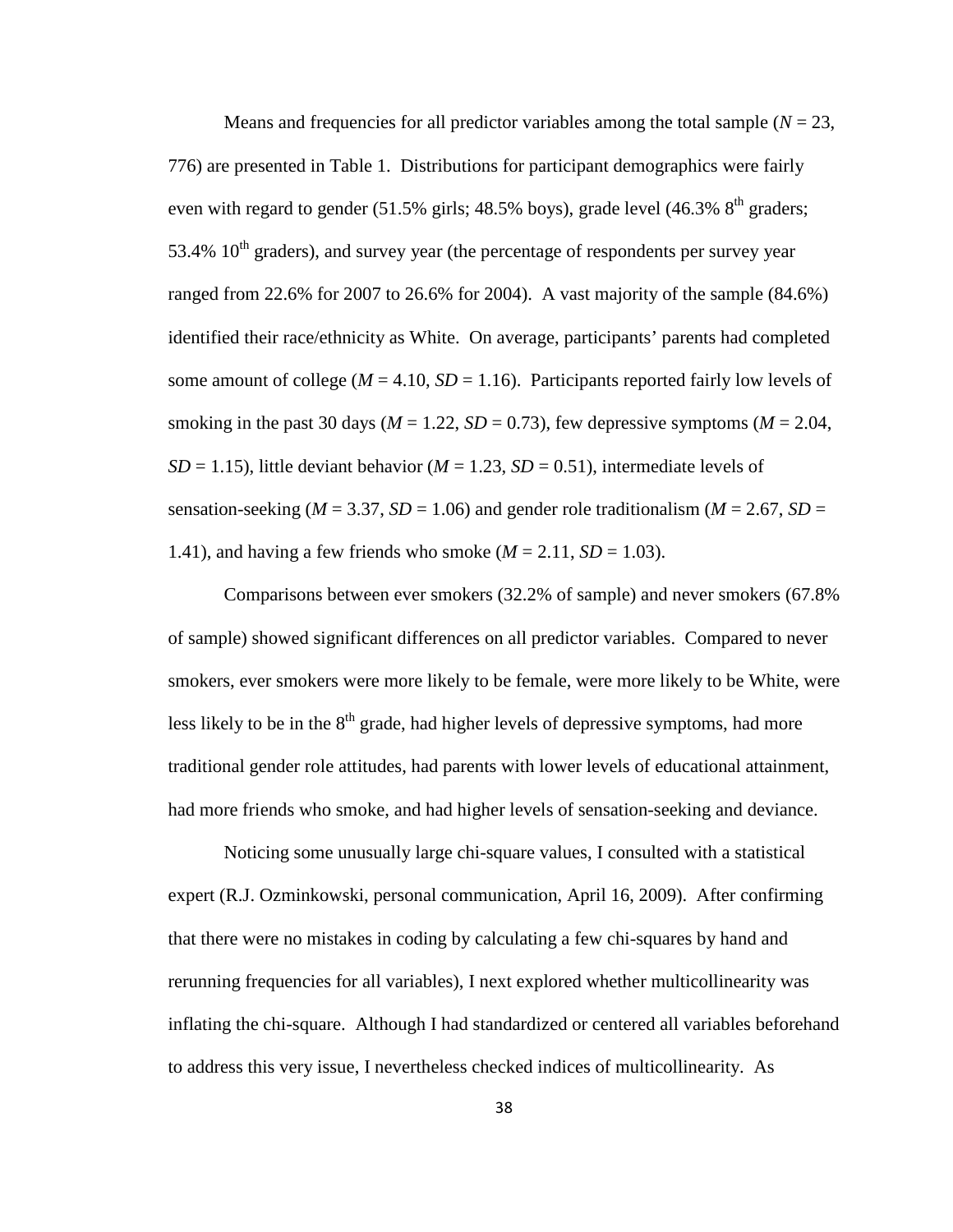expected, the VIF and tolerance level values were all well within reason and inter-item correlations confirmed no unusually high correlation coefficients. One additional possibility suggested by Dr. Ozminkowski was that the models presented here are missing some key variables (some may be measurable, and some may not be). Pursuing this line of thinking, I reran the models for Hypothesis 1, this time including race/ethnicity (shown to be a strong predictor of smoking). The addition of this variable did not change the overall model or individual values significantly. Based on the steps outlined above, the values (while unusual) appear to be accurate.

Intercorrelations between variables analyzed among the total sample  $(N = 23,776)$ are presented in Table 2. All items and scales theorized to be predictors of smoking showed statistically significant associations with smoking status: having friends who smoke  $(r = .48)$ , deviance  $(r = .32)$ , and sensation-seeking  $(r = .24)$  displayed the strongest correlations, all  $p < .001$ . Similarly, as expected, correlates of smoking showed significant, but reasonable associations with one another (i.e., values were not so high as to suggest multicollinearity).

#### *Depressive Symptoms and Gender as Predictors of Smoking Status*

 To test the first part of Hypothesis 1 [Gender modifies the depressive symptoms-smoking relationship, such that being female (rather than male) predicts a stronger positive association between depressive symptoms and smoking status], I estimated a binary logistic regression model to predict smoking status (0 = *never smoker*, 1 = *ever smoker*). For the first step of the model, I entered a block of psychosocial and demographic variables shown to be predictors of smoking status: parent SES, having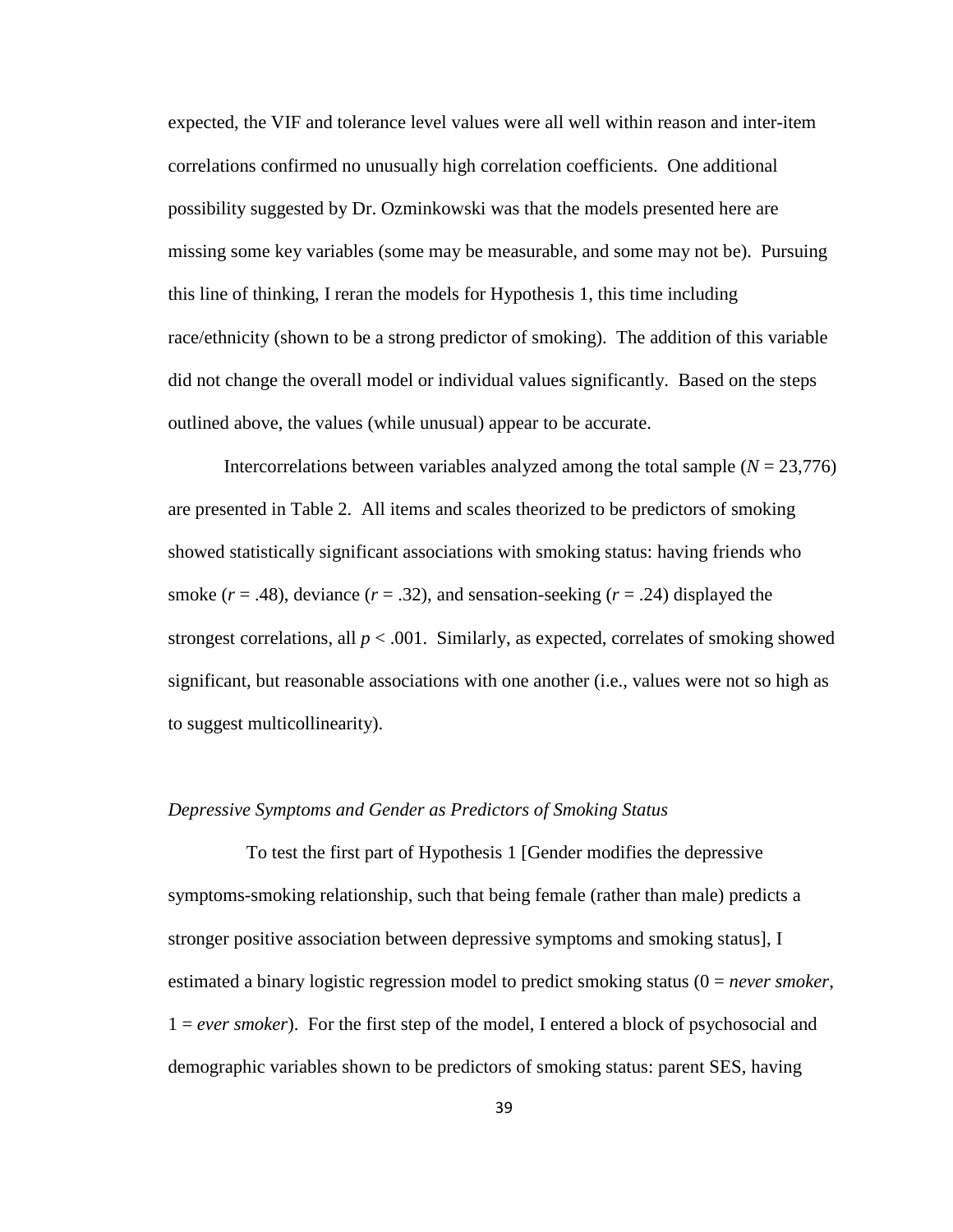friends who smoke, sensation-seeking, deviance, grade in school, and year of survey. The second step of the model was comprised of depressive symptoms, gender, the depressive symptoms x gender interaction (all variables were standardized), as well as the block of predictors from Step 1. As shown in Table 3, all psychosocial and demographic predictors included in Step 1 were significant predictors of smoking status. Specifically, having more friends who smoke, higher levels of sensation-seeking, engaging in more deviant behavior, and being in  $10^{th}$  rather than  $8^{th}$  grade predicted a greater likelihood of having ever smoked cigarettes. Those with higher parent SES and those who took the survey more recently, on the other hand, were less likely to have ever smoked. The block of variables in Step 1 accounted for 36% of the variance in smoking status, a significant improvement over the constant-only model.

As predicted, in Step 2 those with higher levels of depressive symptoms were more likely to have ever smoked cigarettes ( $β = 0.06, p < .05$ ). Gender was also significant, such that girls were more likely to have ever smoked than boys ( $\beta = 0.18$ ,  $p <$ .001). Finally, as expected, the depressive symptom x gender interaction was significant  $(β = 0.11, p < .001)$ . As Figure 2 demonstrates, among those with low levels of depressive symptoms<sup>4</sup>, boys were more likely to have ever smoked than girls  $(26.3\%$  of boys vs. 24.8% of girls low on depressive symptoms). However, the reverse trend was found among those with high levels of depressive symptoms, such that girls were significantly more likely to have ever smoked than boys (47.5% of girls vs. 41.5% of

l

 $<sup>4</sup>$  Low and high levels of depressive symptoms determined using median split of scores on depressive</sup> symptoms scale.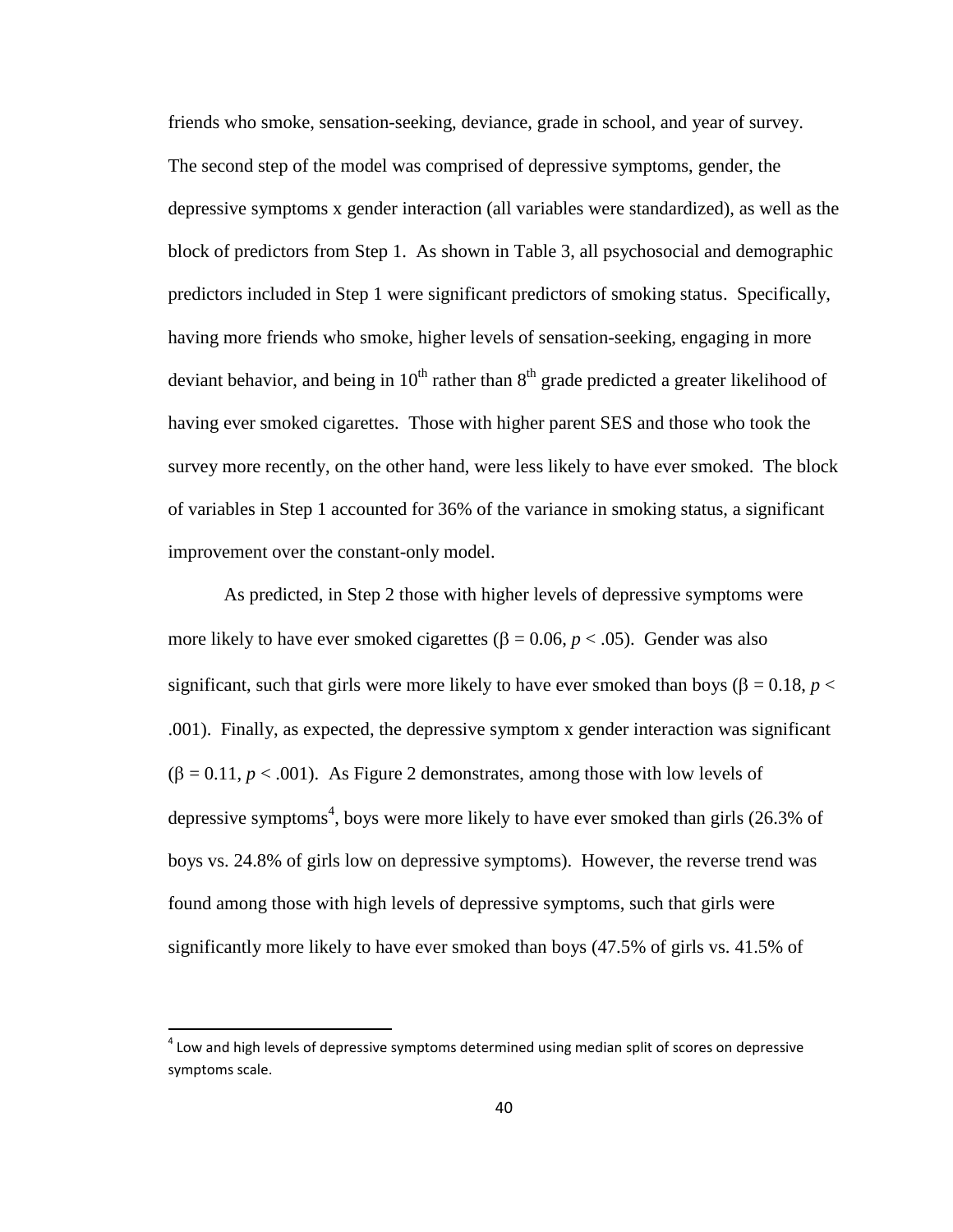boys high on depressive symptoms). With the addition of the second block of variables, the model accounted for 37% of the variance in smoking status.

### *Depressive Symptoms and Gender as Predictors of Smoking Frequency*

Next, I ran hierarchical multiple regression analyses to test the second part of Hypothesis 1 [that being female (rather than male) would predict a stronger positive association between depressive symptoms and past 30 day smoking frequency]. The first block of the model contained the same psychosocial and demographic predictors used in the logistic regression analysis above. Three of the six variables were significant: having friends who smoke and engaging in more deviant behavior predicted smoking more frequently in the past 30 days, while parent SES was a negative predictor of smoking frequency (see Table 4). The block of variables in Step 1 accounted for 24% of the variance in smoking frequency, a significant improvement over the constant-only model. The second step of the model consisted of depressive symptoms, gender, and the depressive symptoms x gender interaction (all variables were standardized) in addition to the control variables entered in Step 1. As expected, higher levels of depressive symptoms ( $\beta$  = .05) and being a girl ( $\beta$  = .02) were associated with greater past 30 day smoking frequency, both  $p < .001$ . The depressive symptom x gender interaction, on the other hand, was not a significant predictor of smoking frequency. Nevertheless, the addition of the predictors in Step 2 significantly improved the amount of variance accounted for in the model ( $\Delta R^2 = .003$ ,  $p < .001$ ).

41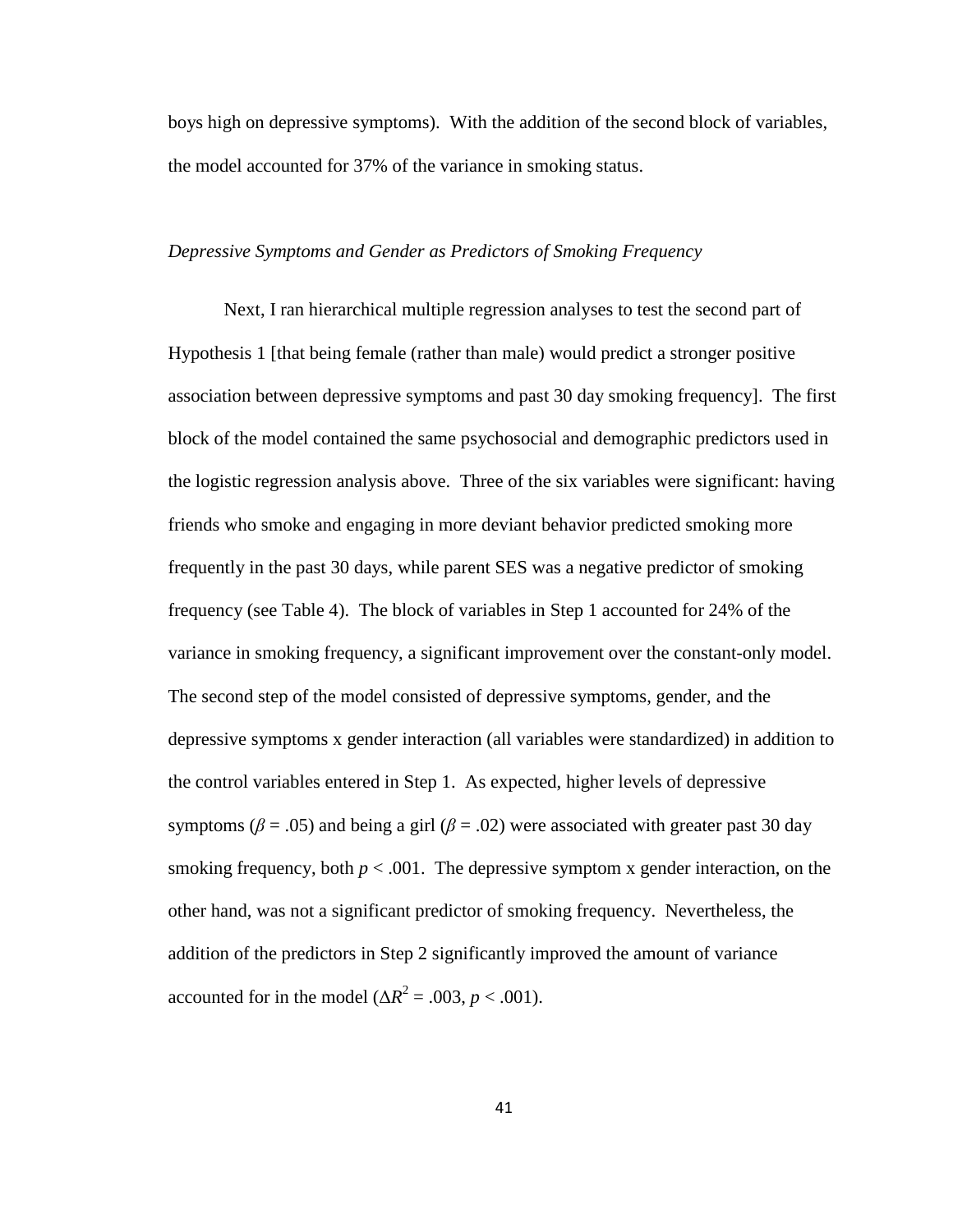*Depressive Symptoms and Gender Role Traditionalism as Predictors of Smoking Status*

As a preliminary step to testing Hypothesis 2 [Among girls, gender role attitudes modify the depressive symptoms-smoking relationship, such that endorsing more traditional (rather than more egalitarian) gender roles predicts a stronger positive association between depressive symptoms and smoking], I separated the total sample by gender. Means and frequencies for all predictor variables among all girls  $(N = 12,214)$ are presented in Table 5. Similar to findings for the overall sample, a vast majority of girls (83.6%) identified their race/ethnicity as White, and participants were fairly evenly distributed by grade level (47.2%  $8<sup>th</sup>$  graders; 52.8%  $10<sup>th</sup>$  graders) and survey year (the percentage of respondents per survey year ranged from 22.5% for 2007 to 27.1% for 2004). On average, girls' parents had completed some amount of college (*M* = 4.05, *SD*  $= 1.18$ ). Girls reported fairly low levels of smoking in the past 30 days ( $M = 1.23$ ,  $SD = 1.18$ ) 0.73), few depressive symptoms ( $M = 2.06$ ,  $SD = 1.16$ ), low levels of gender role traditionalism ( $M = 2.26$ ,  $SD = 1.33$ ), low levels of deviant behavior ( $M = 1.22$ ,  $SD =$ 0.42), intermediate levels of sensation-seeking  $(M = 3.22, SD = 1.04)$ , and having a few friends who smoke ( $M = 2.14$ ,  $SD = 1.04$ ).

Comparisons between ever smokers (32.8% of all girls) and never smokers (67.2% of all girls) showed significant differences on all predictor variables. Compared to never smokers, girls who had ever smoked cigarettes were more likely to be White, were less likely to be in the  $8<sup>th</sup>$  grade, had higher levels of depressive symptoms, had more traditional gender role attitudes, had parents with lower levels of educational attainment, had more friends who smoke, and had higher levels of sensation-seeking and deviance.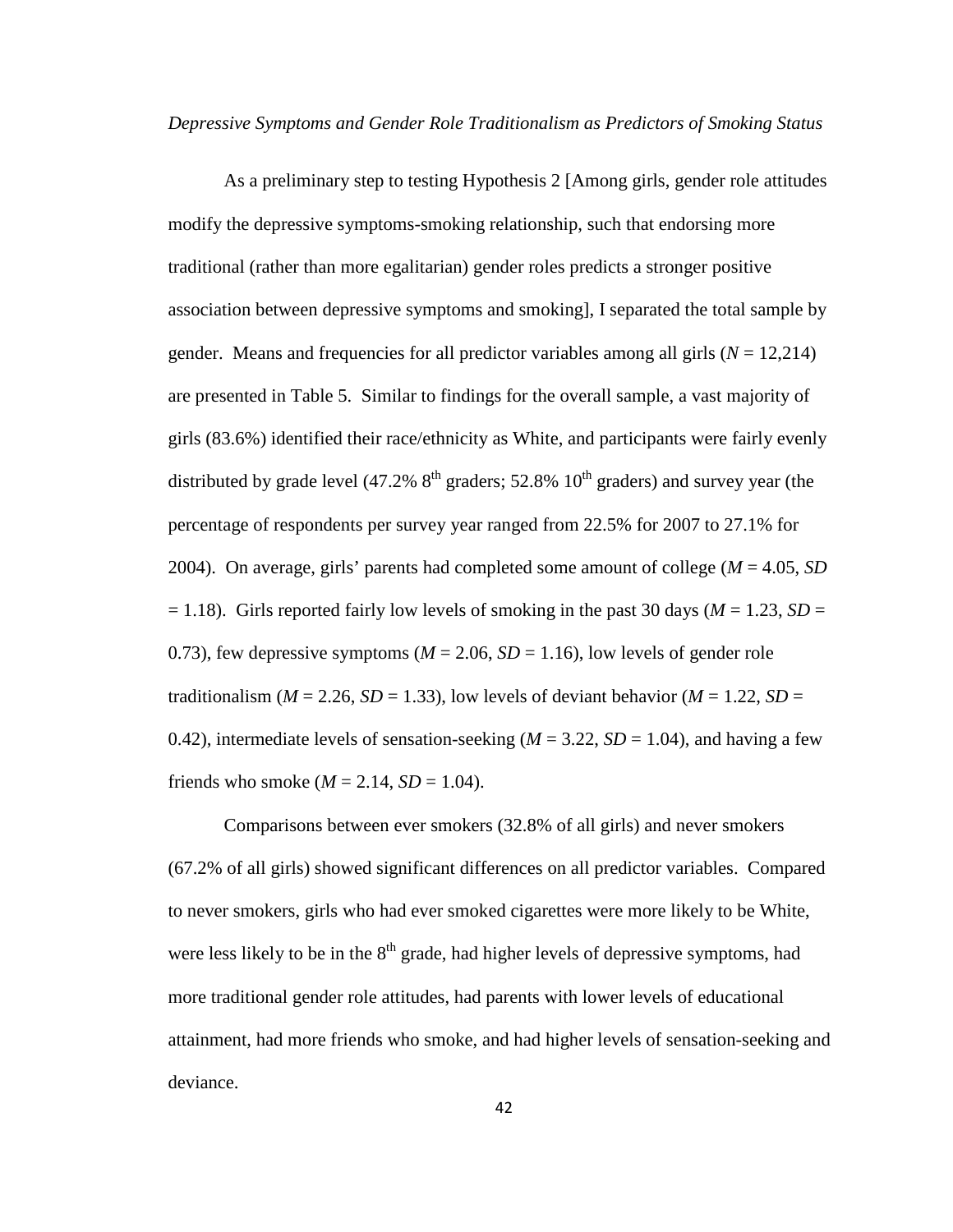Intercorrelations between variables analyzed among all girls  $(N = 12,214)$  are presented below the diagonal in Table 6. All items and scales theorized to be predictors of smoking among girls showed statistically significant associations with smoking status: having friends who smoke  $(r = .50)$ , deviance  $(r = .32)$ , sensation-seeking  $(r = .29)$ , depressive symptoms  $(r = .25)$ , and parent SES  $(r = .23)$  displayed the strongest correlations, all  $p < .001$ . Similarly, as expected, correlates of smoking among girls showed significant, but reasonable associations with one another (i.e., values were not so high as to suggest multicollinearity).

To test the first part of Hypothesis 2 [endorsing more traditional (rather than egalitarian) gender role attitudes predicts a stronger positive association between depressive symptoms and smoking status among girls], I estimated a binary logistic regression model to predict smoking status (0 = *never smoker*, 1 = *ever smoker*) among girls. For the first step of the model, I entered a block of psychosocial and demographic variables shown to be predictors of girls' smoking status: parent SES, having friends who smoke, sensation-seeking, deviance, grade in school, and year of survey. The second step of the model was comprised of depressive symptoms, gender role attitude traditionalism, the depressive symptoms x gender role traditionalism interaction (all variables were standardized), as well as the block of predictors from Step 1. As shown in Table 7, all psychosocial and demographic predictors included in Step 1 were significant predictors of smoking status among girls. Specifically, having more friends who smoke, higher levels of sensation-seeking and engaging in more deviant behavior predicted a greater likelihood of having ever smoked cigarettes. Higher parent SES, being in  $8<sup>th</sup>$  rather than  $10<sup>th</sup>$  grade, and taking the survey more recently, on the other hand, were all associated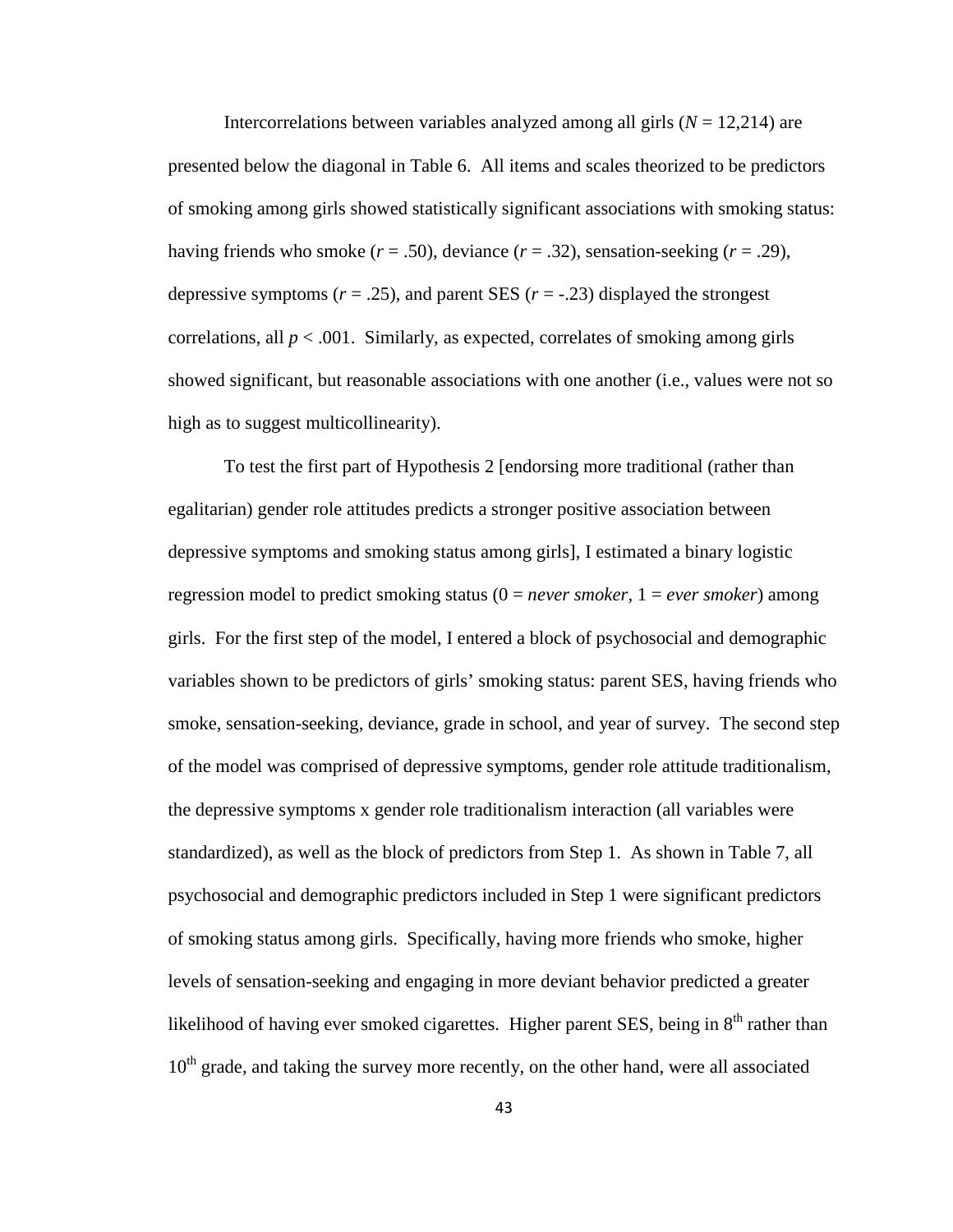with a lower likelihood of having ever smoked. The block of variables in Step 1 accounted for 40.0% of the variance in smoking status among girls, a significant improvement over the constant-only model.

As predicted, girls with higher levels of depressive symptoms were more likely to have ever smoked cigarettes (β = 0.14,  $p < .001$ ). Gender role attitude traditionalism was also significant, such that girls with traditional gender role attitudes were more likely to have ever smoked than were girls with more egalitarian gender role attitudes (β = 0.08, *p* < .001). However, contrary to expectations, the depressive symptoms x gender role traditionalism interaction was not significant ( $p = .09$ ). With the addition of the block of variables in Step 2, 40.4% the variance in smoking status among girls was accounted for in the model.

# *Depressive Symptoms and Gender Role Traditionalism as Predictors of Smoking Frequency*

Next, I ran hierarchical multiple regression analyses to test the second part of Hypothesis 2 [endorsing more traditional (rather than egalitarian) gender role attitudes predicts a stronger positive association between depressive symptoms and past 30 day smoking frequency among girls]. The first block of the model contained the same psychosocial and demographic predictors used in the logistic regression analysis above. As shown in Table 8, four of the six variables were significant: having friends who smoke and engaging in more deviant behavior predicted smoking more frequently in the past 30 days among girls, while higher parent SES and grade level were negative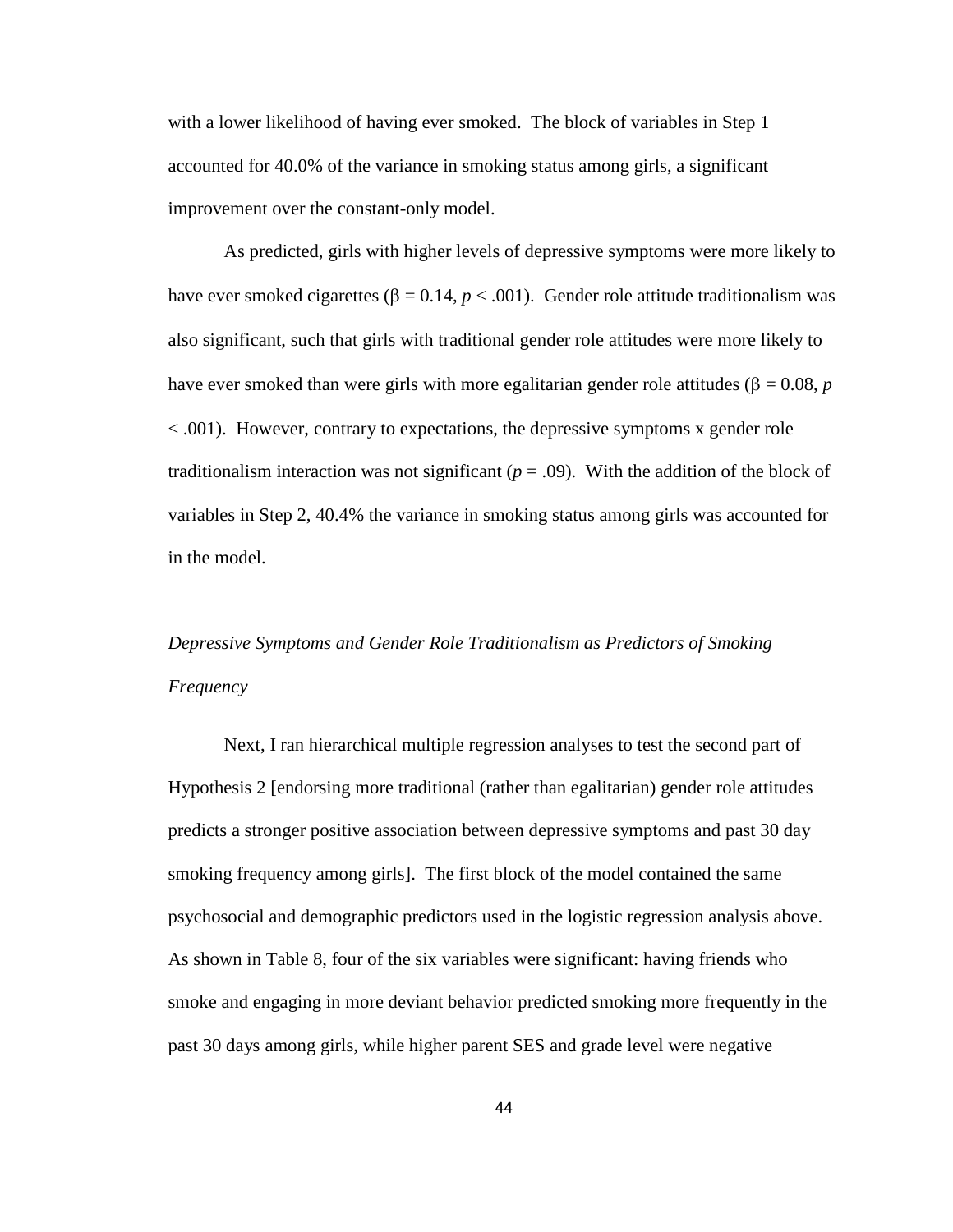predictors of smoking frequency among girls. The block of variables in Step 1 accounted for 26.0% of the variance in past 30 day smoking frequency among girls, a significant improvement over the constant-only model.

The second step of the model consisted of depressive symptoms, gender role attitude traditionalism, and the depressive symptoms x gender role traditionalism interaction (all variables were standardized) in addition to the control variables entered in Step 1. As expected, higher levels of depressive symptoms ( $\beta$  = .06,  $p$  < .001) were associated with greater past 30 day smoking frequency among girls. Although gender role traditionalism was not a significant predictor of smoking frequency among girls, the depressive symptoms x gender role traditionalism interaction was significant ( $\beta = .03$ ,  $p <$ .01). As Figure 3 demonstrates, at low levels of depressive symptoms, girls scoring high on gender role traditionalism showed lower past 30 day smoking frequency than did girls scoring low on gender role traditionalism ( $M = 1.20$  vs.  $M = 1.24$ ). In contrast, at high levels of depressive symptoms the trend was reversed, such that girls scoring high on gender role traditionalism showed greater past 30 day smoking frequency than girls scoring low on gender role traditionalism ( $M = 1.32$  vs.  $M = 1.29$ ). Low and high levels of depressive symptoms and gender role traditionalism were determined using Aiken and West's (1991) recommendation of one standard deviation above or below the mean value for a given variable. The addition of the predictors in Step 2 significantly improved the amount of variance accounted for in the model ( $\Delta R^2 = .003$ ,  $p < .001$ ).

As a supplemental analysis, I re-ran Hypothesis 2 for boys to test whether a relationship exists among depressive symptoms, gender role traditionalism, and smoking status and frequency among boys. Means and frequencies for all boys  $(N = 11,492)$  are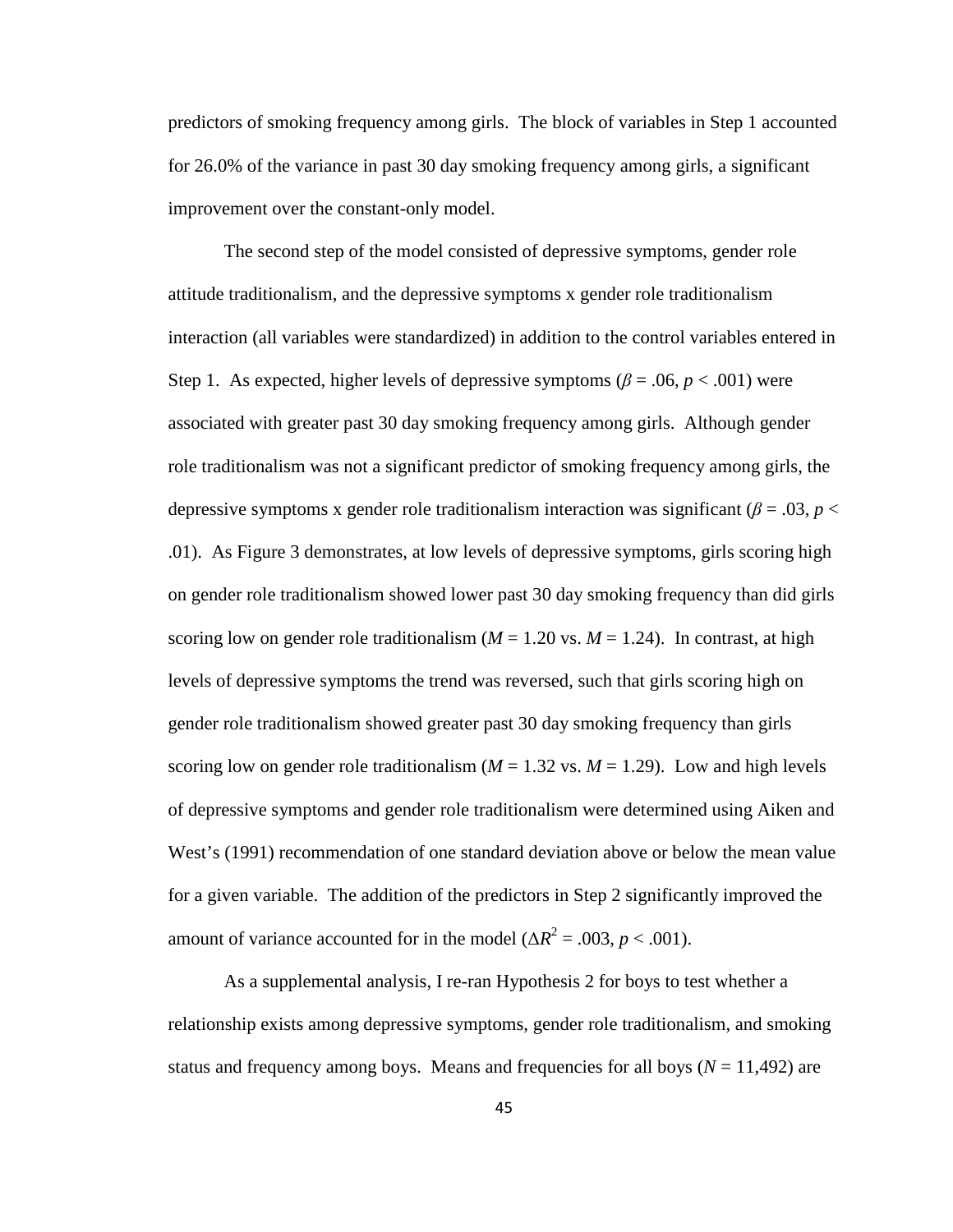presented in Table 5, as are comparisons between boys who have ever smoked (31.5% of all boys) and boys who have never smoked (68.5% of all boys). One noteworthy difference between mean values for the boys and girls was in gender role traditionalism. As mentioned previously, girls reported a mean traditionalism score of 2.26  $(SD = 1.33)$ . For boys, on the other hand, the mean traditionalism score was much higher, at 3.12 (*SD*  $= 1.36$ ). Similar to the results for girls, ever smokers reported significantly more traditional gender role attitudes than never smokers. With the exception of race/ethnicity, all predictor variables showed significant differences between ever smokers and never smokers among boys. Intercorrelations between variables analyzed among all boys are presented above the diagonal in Table 6. As was the case for the girls, all items and scales theorized to be predictors of smoking among boys showed statistically significant associations with smoking status/frequency.

Using the same methodology described above for girls, I estimated a binary logistic regression model to predict smoking status (0 = *never smoker*, 1 = *ever smoker*) among boys. The first step of the model consisted of a block of psychosocial and demographic variables shown to be predictors of smoking status, while the second step of the model was comprised of depressive symptoms, gender role traditionalism, the depressive symptoms x gender role traditionalism interaction (all variables were standardized), as well as the block of predictors from Step 1. As shown in Table 9, all psychosocial and demographic predictors included in Step 1 were significant predictors of smoking status among boys. Having more friends who smoke, higher levels of sensation-seeking and engaging in more deviant behavior predicted a greater likelihood of having ever smoked cigarettes. Higher parent SES, being in  $8<sup>th</sup>$  rather than  $10<sup>th</sup>$  grade,

46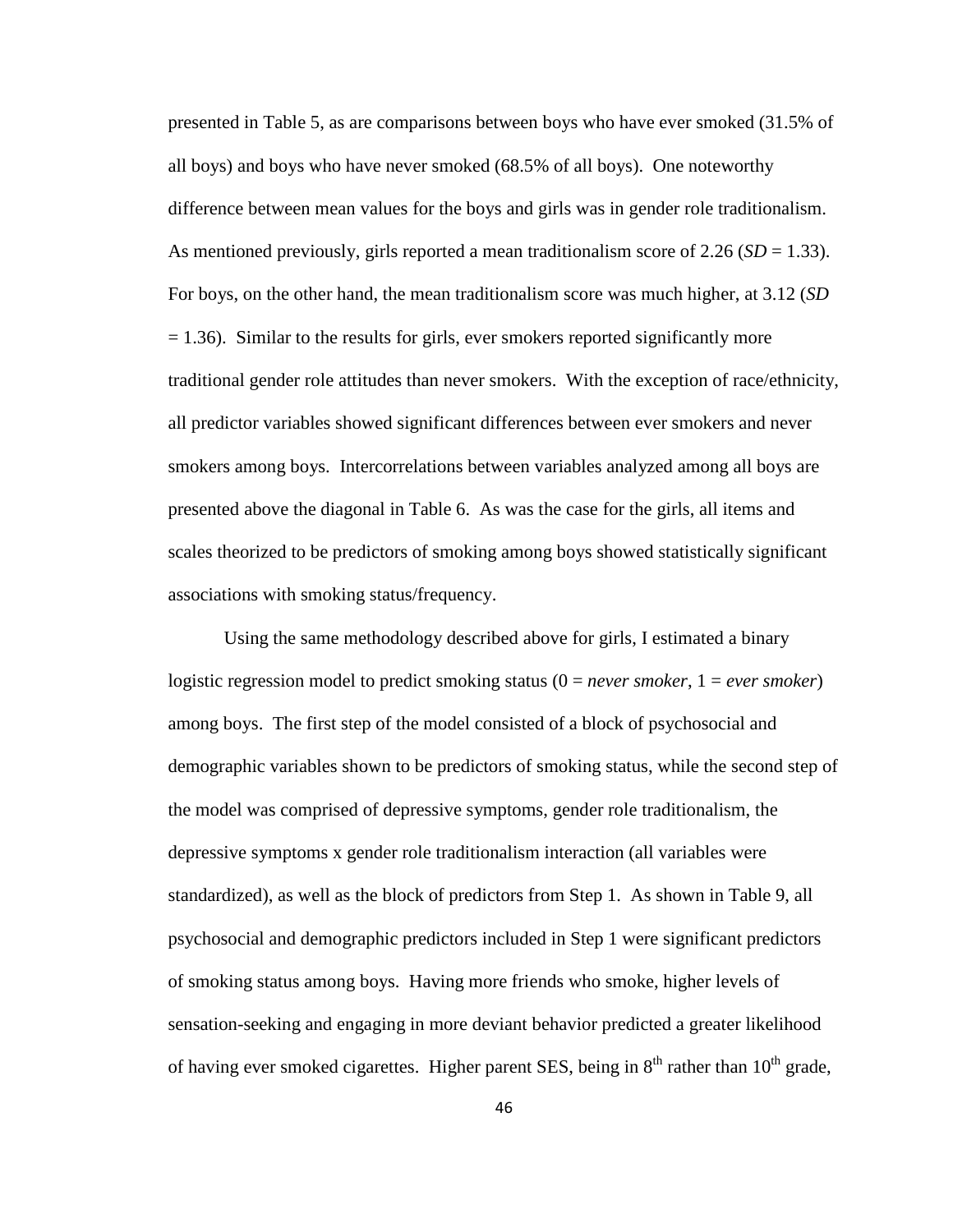and taking the survey more recently, on the other hand, were all associated with a lower likelihood of ever smoking among boys. The block of variables in Step 1 accounted for 33% of the variance in smoking status among boys, a significant improvement over the constant-only model. Adding the second block of variables, boys with higher levels of depressive symptoms (β = 0.08, *p* < .01) and gender role traditionalism (β = 0.10, *p* < .001) were more likely to have ever smoked cigarettes. As expected, the depressive symptom x gender role traditionalism interaction was not significant for boys. With the addition of the block of variables in Step 2, the model accounted for 34% of the variance in smoking status among boys.

Results of the hierarchical multiple regression analyses predicting smoking frequency are presented in Table 10. The first block of the model contained the same psychosocial and demographic predictors used in the logistic regression analysis above. Having friends who smoke and engaging in more deviant behavior predicted smoking more frequently in the past 30 days among boys, while higher parent SES was a negative predictor of smoking frequency. The block of variables in Step 1 accounted for 22.9% of the variance in past 30 day smoking frequency among boys, a significant improvement over the constant-only model. Adding the second block of variables, higher levels of depressive symptoms ( $\beta$  = .06, *p* < .001) were associated with greater past 30 day smoking frequency among boys. Gender role traditionalism and the interaction between the two, on the other hand, were not significant predictors of smoking frequency among boys. However, the addition of the predictors in Step 2 significantly improved the amount of variance accounted for in the model ( $\Delta R^2 = .003$ ,  $p < .001$ ).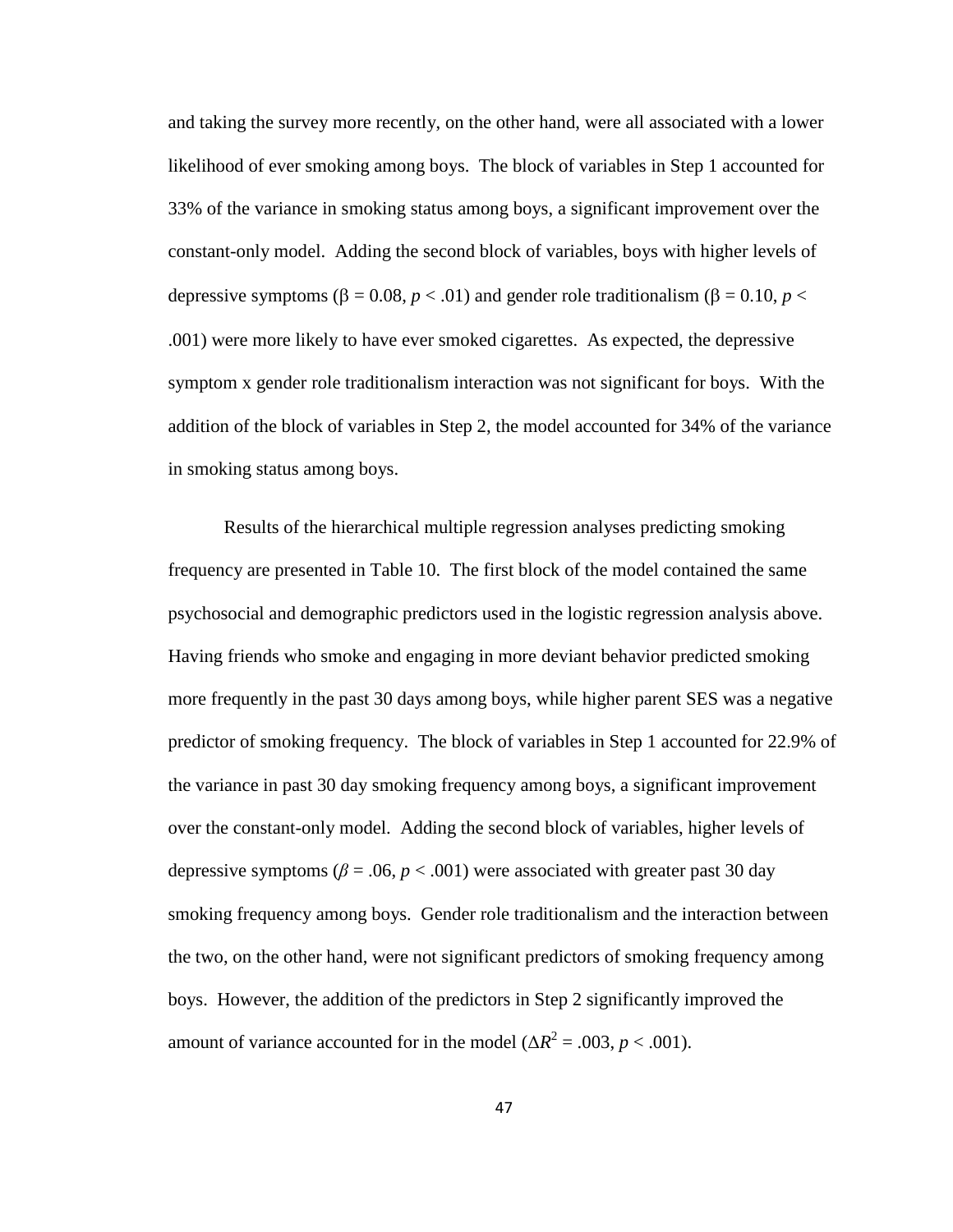## *Depressive Symptoms and Race/Ethnicity as Predictors of Smoking Status among Gender Role Traditionalists*

As a preliminary step to testing Hypothesis 3 [Among girls with traditional gender role attitudes, race/ethnicity modifies the depressive symptoms-smoking relationship, such that being White (rather than Black) predicts a stronger positive association between depressive symptoms and smoking], I created a subset of the sample used in Hypothesis 2, consisting of girls scoring high (4 or 5) on traditional gender role attitudes. Means and frequencies for all predictor variables among girls with traditional gender role attitudes  $(N = 2,692)$  are presented in Table 11. White girls with traditional gender role attitudes were fairly equally distributed among  $8<sup>th</sup>$  grade (50.2%) and 10<sup>th</sup> grade (49.6%), and between survey years (the percentage of respondents per survey year ranged from 24.0% for 2007 to 26.1% for 2004). On average, White girls' parents had completed some amount of college ( $M = 3.90$ ,  $SD = 1.18$ ). They reported fairly low levels of smoking in the past 30 days ( $M = 1.29$ ,  $SD = 0.84$ ), few depressive symptoms ( $M = 2.11$ ,  $SD = 1.18$ ), low levels of deviant behavior ( $M = 1.23$ ,  $SD = 0.44$ ), intermediate levels of sensationseeking ( $M = 3.25$ ,  $SD = 1.07$ ), and having a few friends who smoke ( $M = 2.24$ ,  $SD =$ 1.10).

Comparisons between ever smokers (37.6% of all White girls with traditional gender role attitudes) and never smokers (62.4% of all White girls with traditional gender role attitudes) showed significant differences on all predictor variables. Compared to never smokers, ever smokers were less likely to be in the  $8<sup>th</sup>$  grade, had higher levels of depressive symptoms, had parents with lower levels of educational attainment, had more friends who smoke, and had higher levels of sensation-seeking and deviance.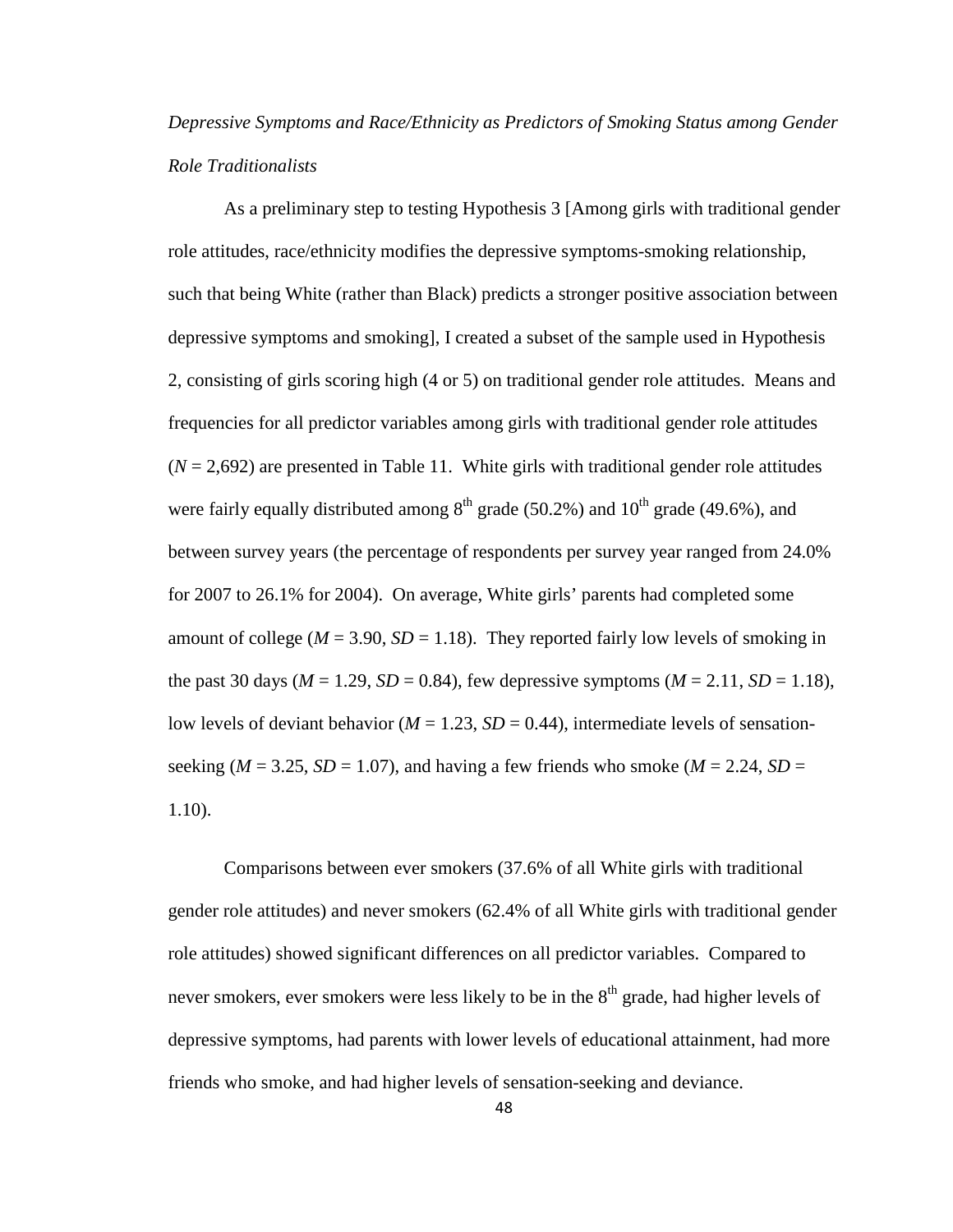Black girls with traditional gender role attitudes were somewhat more likely to be in  $8<sup>th</sup>$  grade (54.2%) than in the 10<sup>th</sup> grade (45.7%), and were somewhat less likely to have taken the survey in 2007 (20.6%) than in the other years (the percentage of respondents per survey year were 26.8%, 28.1%, and 24.5% for 2004, 2005, and 2006, respectively). On average, Black girls' parents had completed high school or some amount of college ( $M = 3.62$ ,  $SD = 1.28$ ). Black girls with traditional gender role attitudes reported low levels of smoking in the past 30 days ( $M = 1.14$ ,  $SD = 0.60$ ), few depressive symptoms ( $M = 2.27$ ,  $SD = 1.30$ ), low levels of deviant behavior ( $M = 1.32$ ,  $SD = 0.52$ ), intermediate levels of sensation-seeking (*M* = 2.92, *SD* = 1.10), and having a few friends who smoke  $(M = 2.03, SD = 1.08)$ .

Comparisons between ever smokers (32.8% of all Black girls with traditional gender role attitudes) and never smokers (67.2% of all Black girls with traditional gender role attitudes) showed significant differences on most predictor variables. Compared to never smokers, ever smokers were less likely to be in the  $8<sup>th</sup>$  grade, had higher levels of depressive symptoms, had more friends who smoke, and had higher levels of sensationseeking and deviance.

Intercorrelations between variables analyzed among all girls with traditional gender role attitudes are presented in Table 12 (results for Black girls ( $n = 546$ ) are above the diagonal, while results for White girls  $(n = 2,146)$  are below the diagonal). All items and scales theorized to be predictors of smoking showed statistically significant associations with smoking status. For White girls with traditional gender role attitudes, having friends who smoke  $(r = .52)$ , deviance  $(r = .30)$ , and sensation-seeking  $(r = .30)$ displayed the strongest correlations, all  $p < .001$ . For Black girls with traditional gender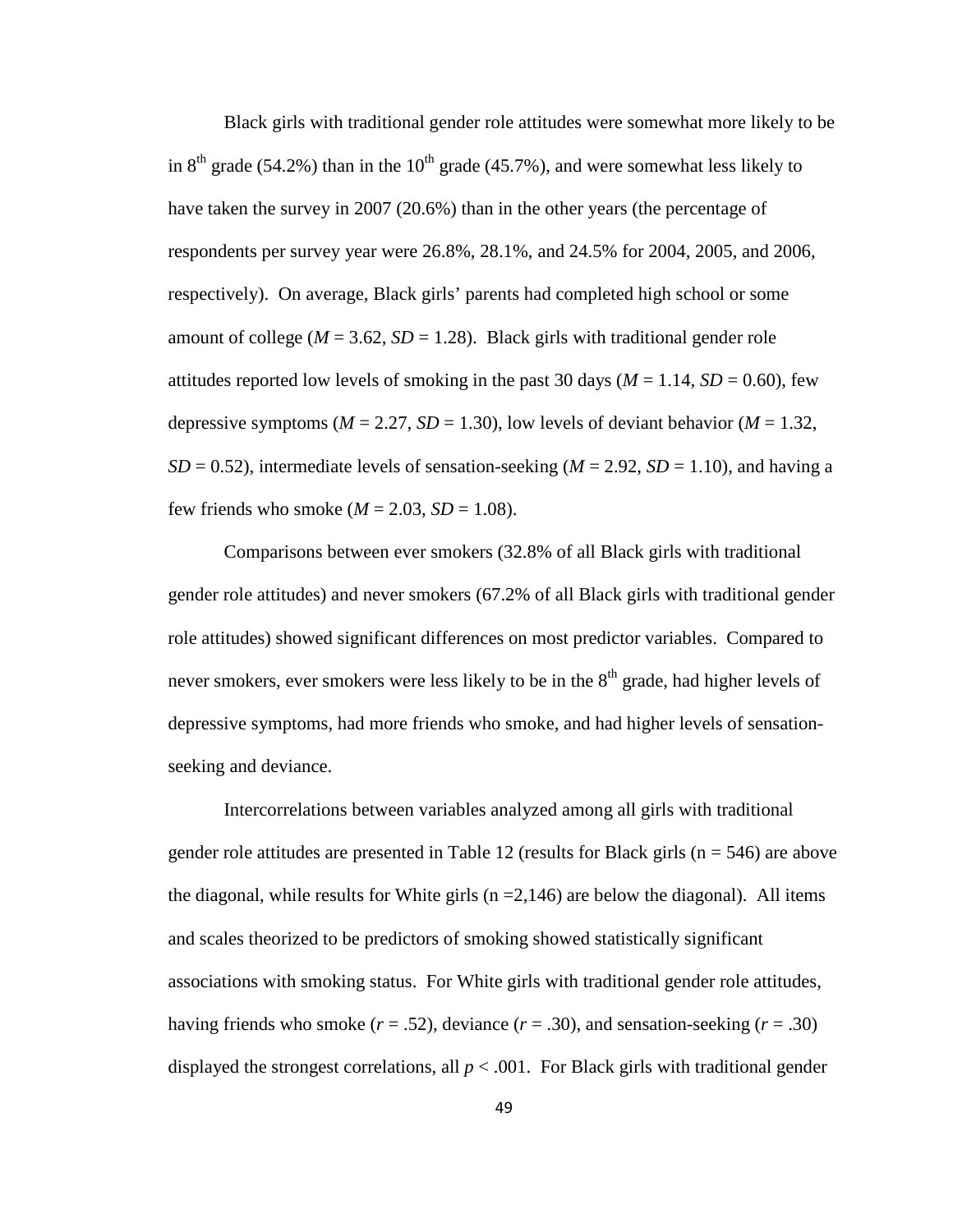role attitudes, having friends who smoke  $(r = .37)$  and deviance  $(r = .30)$  were the strongest predictors of smoking (both  $p < .001$ ).

To test the first part of Hypothesis 3 [being White (rather than Black) predicts a stronger positive association between depressive symptoms and smoking status among girls with traditional gender role attitudes], I estimated a binary logistic regression model to predict smoking status  $(0 = never smoker, 1 = ever smoker)$  among girls with traditional gender role attitudes ( $N = 2,692$ ). For the first step of the model, I entered a block of psychosocial and demographic variables shown to be predictors of smoking status: parent SES, having friends who smoke, sensation-seeking, deviance, and grade in school. As shown in Table 13, all psychosocial and demographic predictors included in Step 1 were significant predictors of smoking status among girls with traditional gender role attitudes. Specifically, having more friends who smoke, higher levels of sensationseeking and engaging in more deviant behavior predicted a greater likelihood of having ever smoked cigarettes. Higher parent SES, and being in  $8<sup>th</sup>$  rather than  $10<sup>th</sup>$  grade, on the other hand, were all associated with a lower likelihood of having ever smoked. The block of variables in Step 1 accounted for 38% of the variance in smoking status among girls with traditional gender role attitudes, a significant improvement over the constantonly model. The second step of the model was comprised of depressive symptoms, race/ethnicity, and the depressive symptoms x race/ethnicity interaction (all variables were standardized), as well as the block of predictors from Step 1. Contrary to expectations, neither of the two main effects nor the interaction term was a significant predictor of smoking status (see Table 13). With the addition of the block of variables in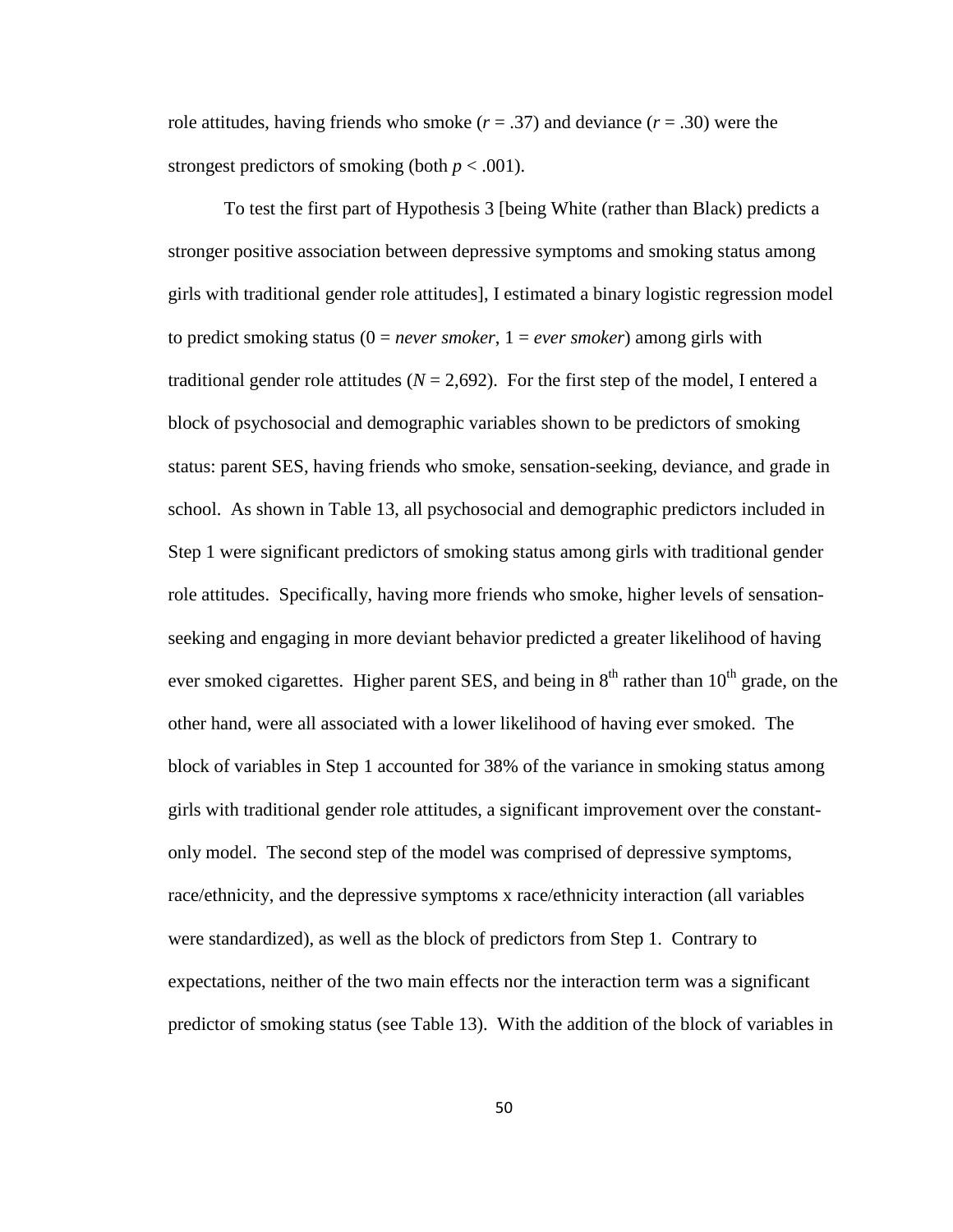Step 2, the model accounted for 39% of the variance in smoking status among girls with traditional gender role attitudes.

# *Depressive Symptoms and Race/Ethnicity as Predictors of Smoking Frequency among Gender Role Traditionalists*

With insufficient cell counts to conduct a multiple regression analysis for the second part of Hypothesis 3 [being White (rather than Black) predicts a stronger positive association between depressive symptoms and smoking frequency among girls with traditional gender role attitudes], I ran a second logistic regression analysis to predict past 30 day smoking frequency (0 = *did not smoke in past 30 days*, 1 = *smoked in past 30 days*) among girls with traditional gender role attitudes (*N* = 2,692). The first block of the model contained the same psychosocial and demographic predictors used in the logistic regression analysis above. As shown in Table 14, all psychosocial and demographic predictors included in Step 1 were significant predictors of smoking frequency. Specifically, having more friends who smoke, higher levels of sensationseeking and engaging in more deviant behavior predicted a greater likelihood of having smoked cigarettes in the past 30 days. Higher parent SES, and being in  $8<sup>th</sup>$  rather than  $10<sup>th</sup>$  grade, on the other hand, were both associated with a lower likelihood of having smoked in the past 30 days. The block of variables in Step 1 accounted for 41% of the variance in past 30 day smoking status among girls with traditional gender role attitudes, a significant improvement over the constant-only model. The second step of the model consisted of depressive symptoms, race/ethnicity, and the depressive symptoms x race/ethnicity interaction (all variables were standardized) in addition to the control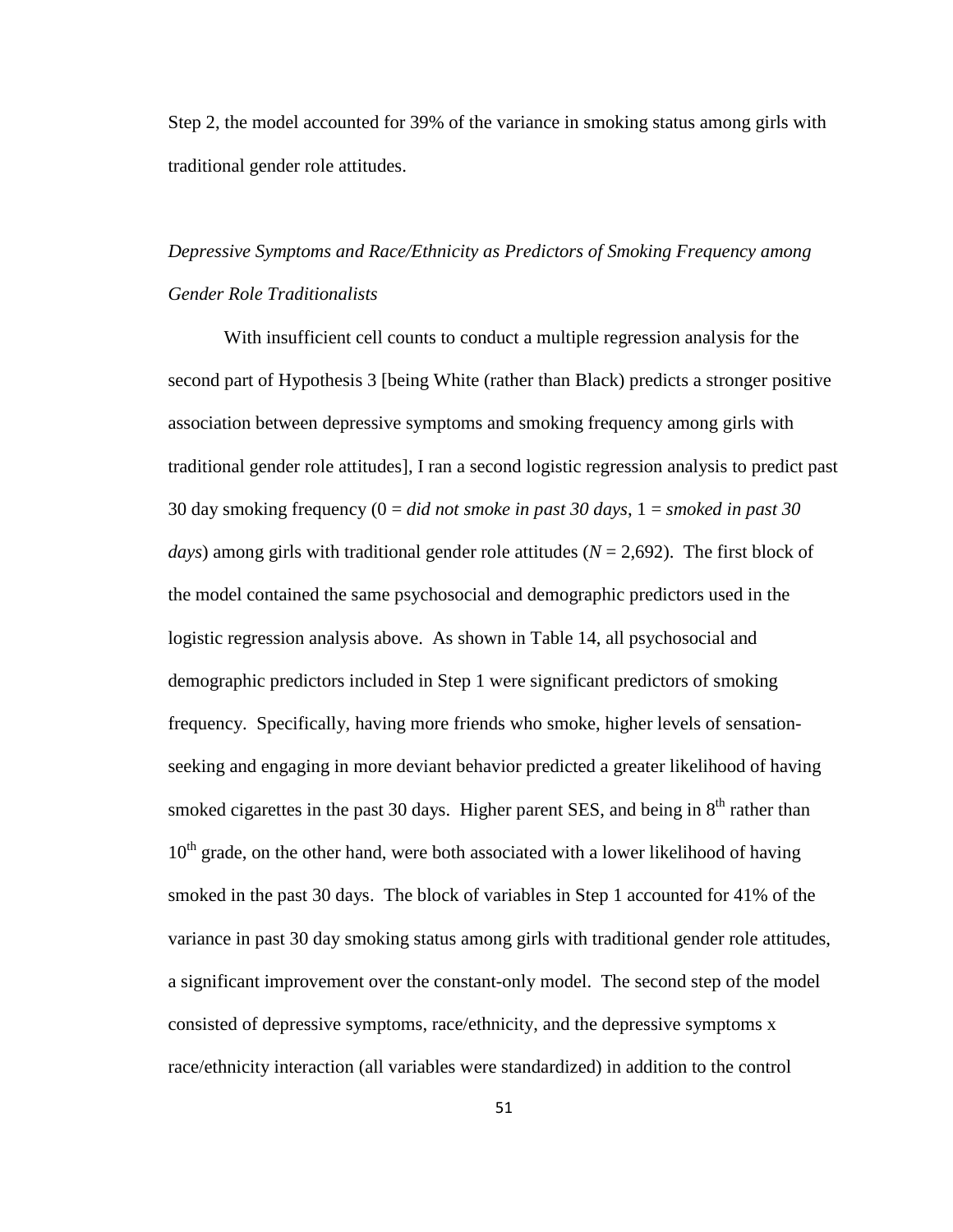variables entered in Step 1. Consistent with expectations, race/ethnicity was a significant predictor of past 30 day smoking, such that White girls with traditional gender role attitudes were more likely to have smoked in the past 30 days than were Black girls with traditional gender role attitudes (β = 0.66, *p* < .01). However, neither depressive symptoms nor the depressive symptoms x race/ethnicity interaction were significant predictors of smoking cigarettes in the past 30 days among girls with traditional gender role attitudes. With the addition of the block of variables in Step 2, the model accounted for 43% of the variance in past 30 day smoking status among girls with traditional gender role attitudes.

As a supplemental analysis, I re-ran Hypothesis 3 for boys to test whether a relationship exists between depressive symptoms, race/ethnicity, and smoking status and frequency among boys with traditional gender role attitudes  $(N = 4,845)$ . Means and frequencies for White boys with traditional gender role attitudes ( $n = 4,168$ ) and for Black boys with traditional gender role attitudes ( $n = 677$ ) are presented in Table 15. This table also displays the results of comparisons between White boys with traditional gender role attitudes who have ever smoked (35.6% of sample) and who have never smoked (63.9% of sample), and the results of comparisons between Black boys with traditional gender role attitudes who have ever smoked (32.9% of sample) and who have never smoked (67.1% of sample). One noteworthy difference between mean values for White boys and Black boys is in the association of parent SES with smoking. Parent SES for White boys with traditional gender role attitudes was significantly lower for ever smokers ( $M = 3.94$ ,  $SD = 1.15$ ) than for never smokers ( $M = 4.25$ ,  $SD = 1.09$ ),  $t(3.974) =$  $-8.40, p < .001$ . For Black boys, on the other hand, ever smokers ( $M = 3.62$ ,  $SD = 1.08$ )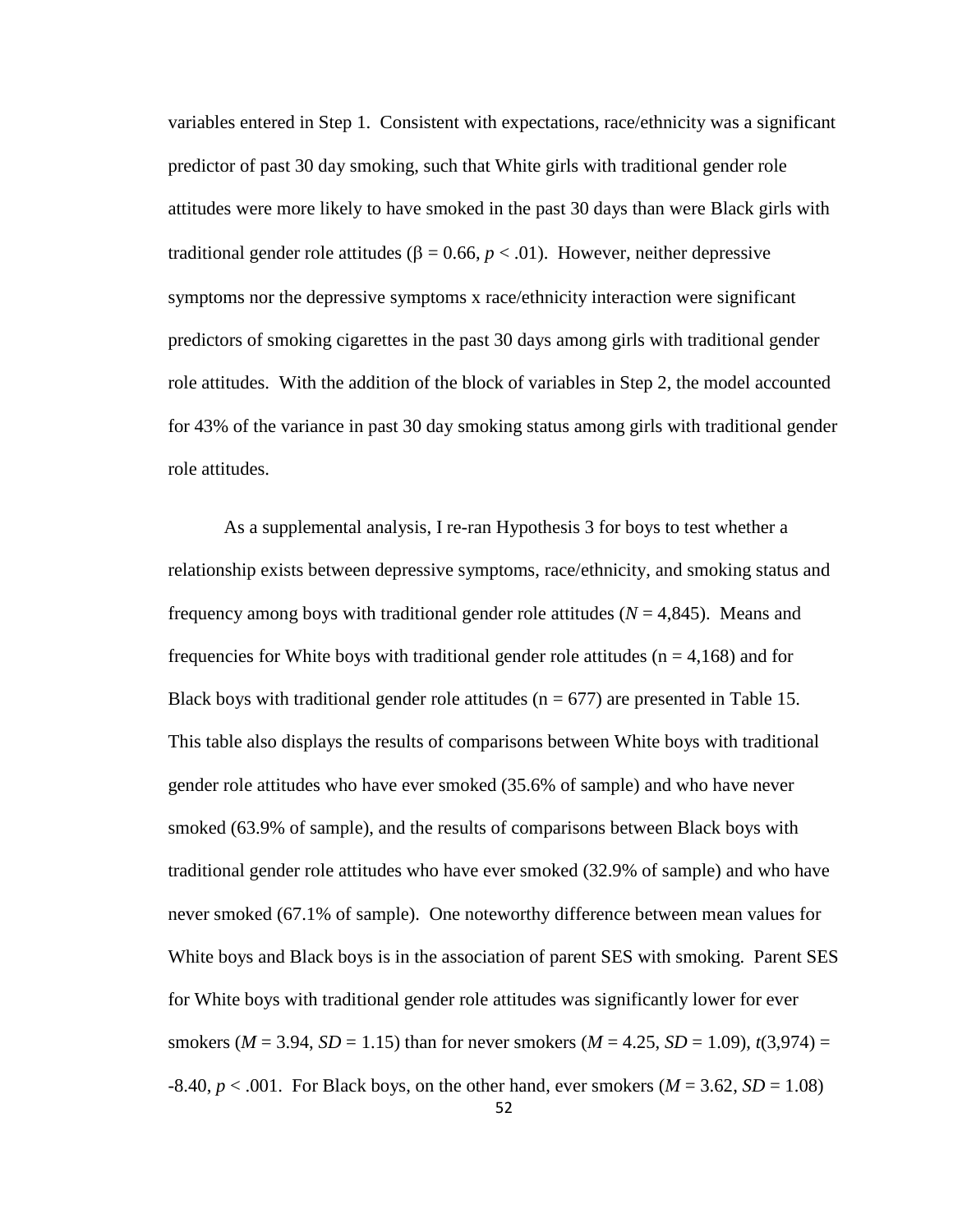and never smokers ( $M = 3.80$ ,  $SD = 1.24$ ) did not differ significantly in parent SES,  $t(613) = -1.90$ , *ns*. Intercorrelations between variables analyzed among all boys with traditional gender role attitudes are presented in Table 16 (results for Black boys are above the diagonal, while results for White boys are below the diagonal). As was the case for girls with traditional gender role attitudes, all items and scales theorized to be predictors of smoking showed statistically significant associations with smoking status/frequency among boys with traditional gender role attitudes.

Using the same methodology described above for girls with traditional gender role attitudes, I estimated a binary logistic regression model to predict smoking status (0 = *never smoker*, 1 = *ever smoker*) among boys with traditional gender role attitudes. The first step of the model consisted of a block of psychosocial and demographic variables shown to be predictors of smoking status. As shown in Table 17, all psychosocial and demographic predictors included in Step 1 were significant predictors of smoking status among boys. Having more friends who smoke, higher levels of sensation-seeking and engaging in more deviant behavior predicted a greater likelihood of having ever smoked cigarettes. Higher parent SES, being in  $8<sup>th</sup>$  rather than  $10<sup>th</sup>$  grade, and taking the survey more recently, on the other hand, were all associated with a lower likelihood of ever smoking among boys. The block of variables in Step 1 accounted for 32% of the variance in smoking status among boys with traditional gender role attitudes, a significant improvement over the constant-only model. The second step of the model was comprised of depressive symptoms, race/ethnicity, the depressive symptoms x race/ethnicity interaction (all variables were standardized), as well as the block of predictors from Step 1. Neither of the two main effects nor the interaction term was a significant predictor of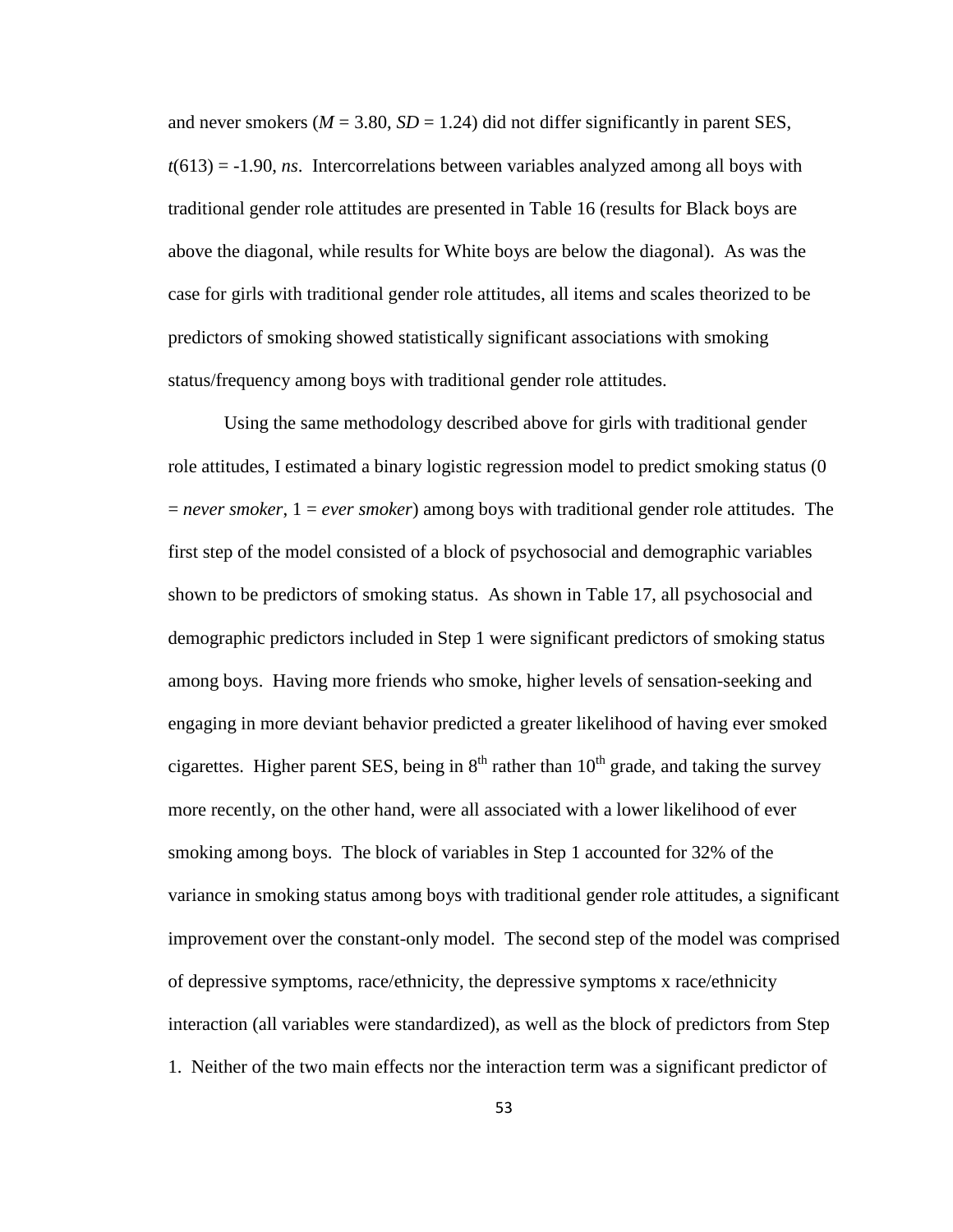smoking status among boys with traditional gender role attitudes. With the addition of the block of variables in Step 2, the model accounted for 33% of the variance in smoking status among boys with traditional gender role attitudes (see Table 17).

Results of the logistic regression analysis predicting past 30 day smoking frequency (0 = *did not smoke in past 30 days*, 1 = *smoked in past 30 days*) among boys with traditional gender role attitudes  $(N = 4,845)$  are presented in Table 18. The first block of the model contained the same psychosocial and demographic predictors used in the logistic regression analysis above. Having friends who smoke, sensation-seeking, and engaging in more deviant behavior predicted a higher likelihood of having smoked in the past 30 days, while being in the  $8<sup>th</sup>$  grade (rather than the  $10<sup>th</sup>$  grade) was a negative predictor of past 30 day smoking frequency. The block of variables in Step 1 accounted for 38% of the variance in past 30 day smoking status among boys with traditional gender role attitudes, a significant improvement over the constant-only model. The second step of the model was comprised of depressive symptoms, race/ethnicity, the depressive symptoms x race/ethnicity interaction (all variables were standardized), as well as the block of predictors from Step 1. Only race/ethnicity was a significant predictor of past 30 day smoking status among boys with traditional gender role attitudes, such that White boys with traditional gender role attitudes were more likely to have smoked in the past 30 days than were Black boys with traditional gender role attitudes ( $β = 0.81, p < .001$ ). With the addition of the block of variables in Step 2, the model accounted for 39% of the variance in past 30 day smoking status among boys with traditional gender role attitudes (see Table 18).

*Alternative Analysis for Hypothesis 3* 

54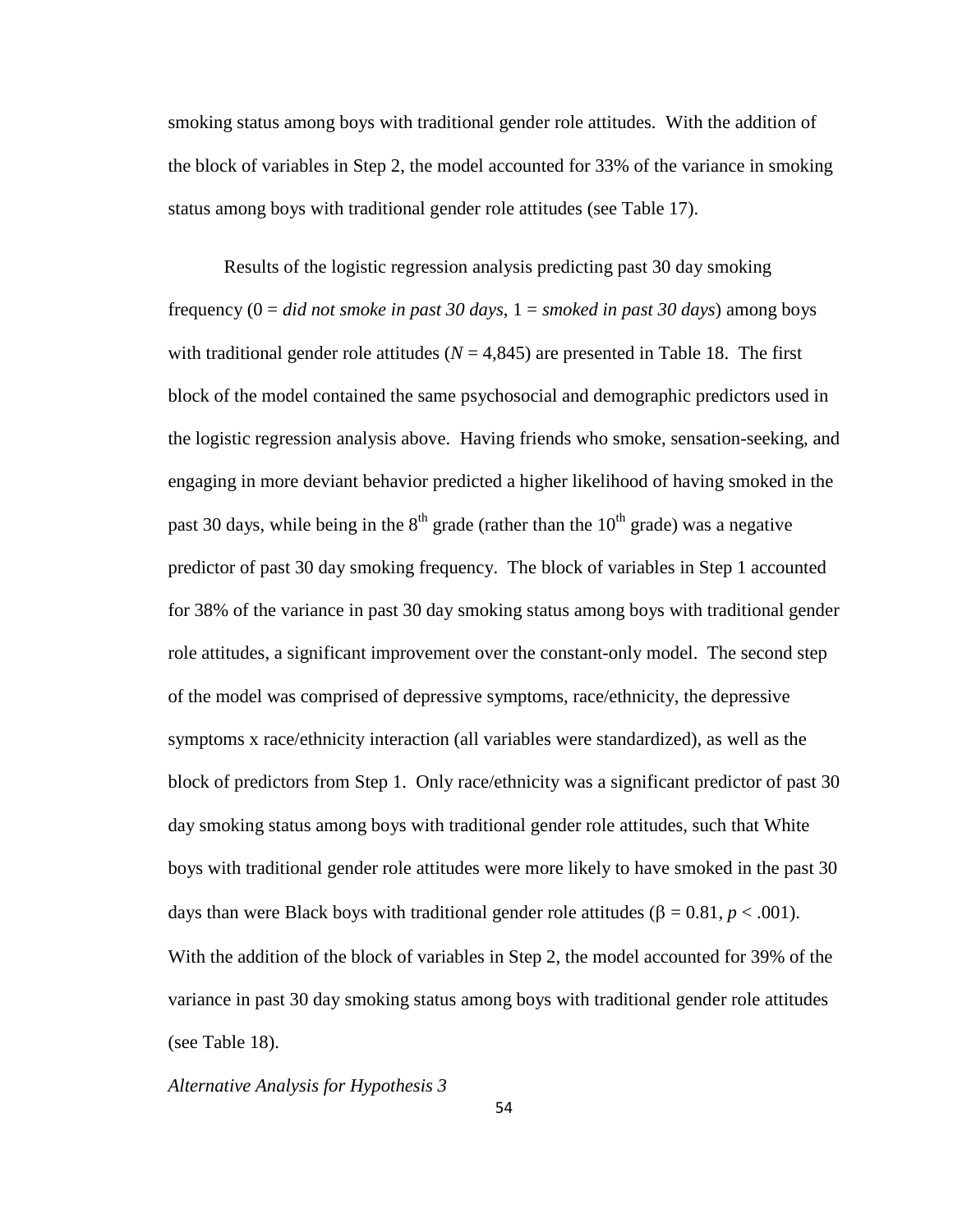As an alternative approach to evaluating the potential moderating roles of race/ethnicity and gender role traditionalism on the depressive symptoms-smoking relationship, I re-ran Hypothesis 3 with gender role traditionalism as a continuous, rather than dichotomous, variable. I ran a model separately for girls and for boys. Instead of only including girls who scored high on gender role traditionalism  $(N = 2,692)$ , all girls in the sample were included  $(N = 12,214)$ . With this larger sample size, I was also able to return past 30 day smoking frequency to a continuous variable, rather than dichotomizing it into those who had or had not smoked cigarettes in the past 30 days. Using the same methodology as for previous hypotheses, the first step of the model consisted of the block of six psychosocial and demographic variables shown to be predictors of smoking. Having friends who smoke and engaging in higher levels of deviant behaviors were both associated with an increase in past 30 day smoking frequency among girls. Higher parent SES and being in the eighth grade, on the other hand, were both associated with lower past 30 day smoking frequency among girls. The block of variables in Step 1 accounted for 26% of the variance in past 30 day smoking frequency among girls, a significant improvement over the constant-only model. The second step of the model was comprised of depressive symptoms, gender role traditionalism, race/ethnicity, the depressive symptoms x gender role traditionalism interaction, the depressive symptoms x race/ethnicity interaction, and the depressive symptoms x gender role traditionalism x race/ethnicity interaction (all variables were standardized), as well as the block of predictors from Step 1. Race/ethnicity was the only main effect that was a significant predictor of past 30 day smoking frequency among girls ( $\beta = 0.07$ ,  $p < .001$ ), and the depressive symptoms x race/ethnicity interaction was the only significant interaction term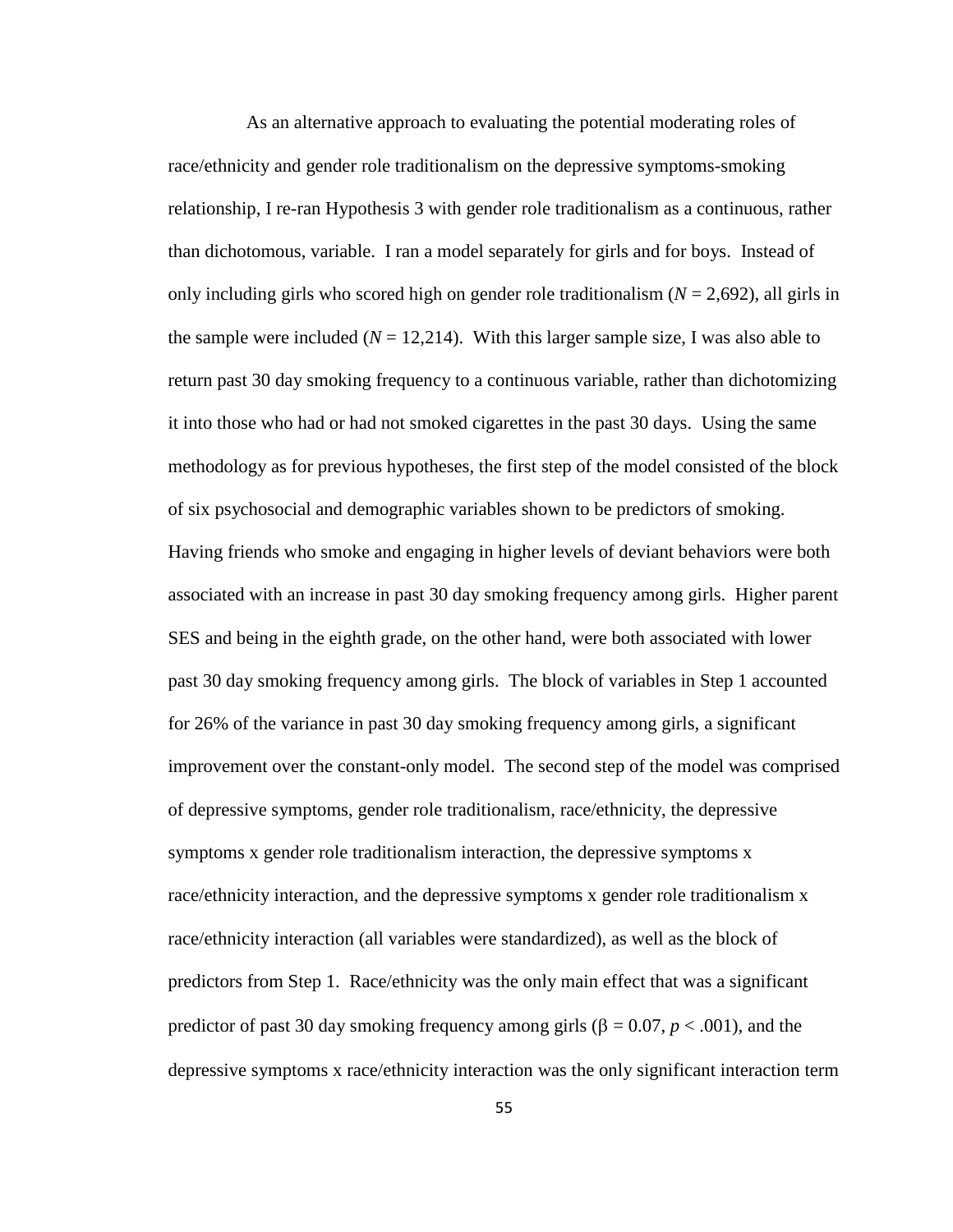(β = 0.09, *p* < .001) (see Table 19). White girls reported smoking cigarettes more frequently in the past 30 days than did Black girls at both low and high levels of depressive symptoms. At high levels of depressive symptoms however, White girls smoked more frequently in the past 30 days than they did at low levels of depressive symptoms. Among Black girls, the trend was reversed, such that Black girls with high levels of depressive symptoms smoked less frequently in the past 30 days than did Black girls with low levels of depressive symptoms. The three-way interaction between depressive symptoms, gender role traditionalism, and race/ethnicity was not significant. The addition of the predictors in Step 2 significantly improved the amount of variance accounted for in the model to 27% ( $\Delta R^2$  = .01, *p* < .001).

Next, I ran this analysis for all boys in the sample  $(N = 11,492)$ , rather than only for boys with traditional gender role attitudes ( $N = 4,845$ ). Using the same methodology as for the girls, the first step of the model consisted of the block of six psychosocial and demographic variables shown to be predictors of smoking. Having friends who smoke and engaging in higher levels of deviant behaviors were both associated with an increase in past 30 day smoking frequency among boys, while higher parent SES was a negative predictor of past 30 day smoking frequency among boys. The block of variables in Step 1 accounted for 23% of the variance in past 30 day smoking frequency among boys, a significant improvement over the constant-only model. The second step of the model was comprised of depressive symptoms, gender role traditionalism, race/ethnicity, the depressive symptoms x gender role traditionalism interaction, the depressive symptoms x race/ethnicity interaction, and the depressive symptoms x gender role traditionalism x race/ethnicity interaction (all variables were standardized), as well as the block of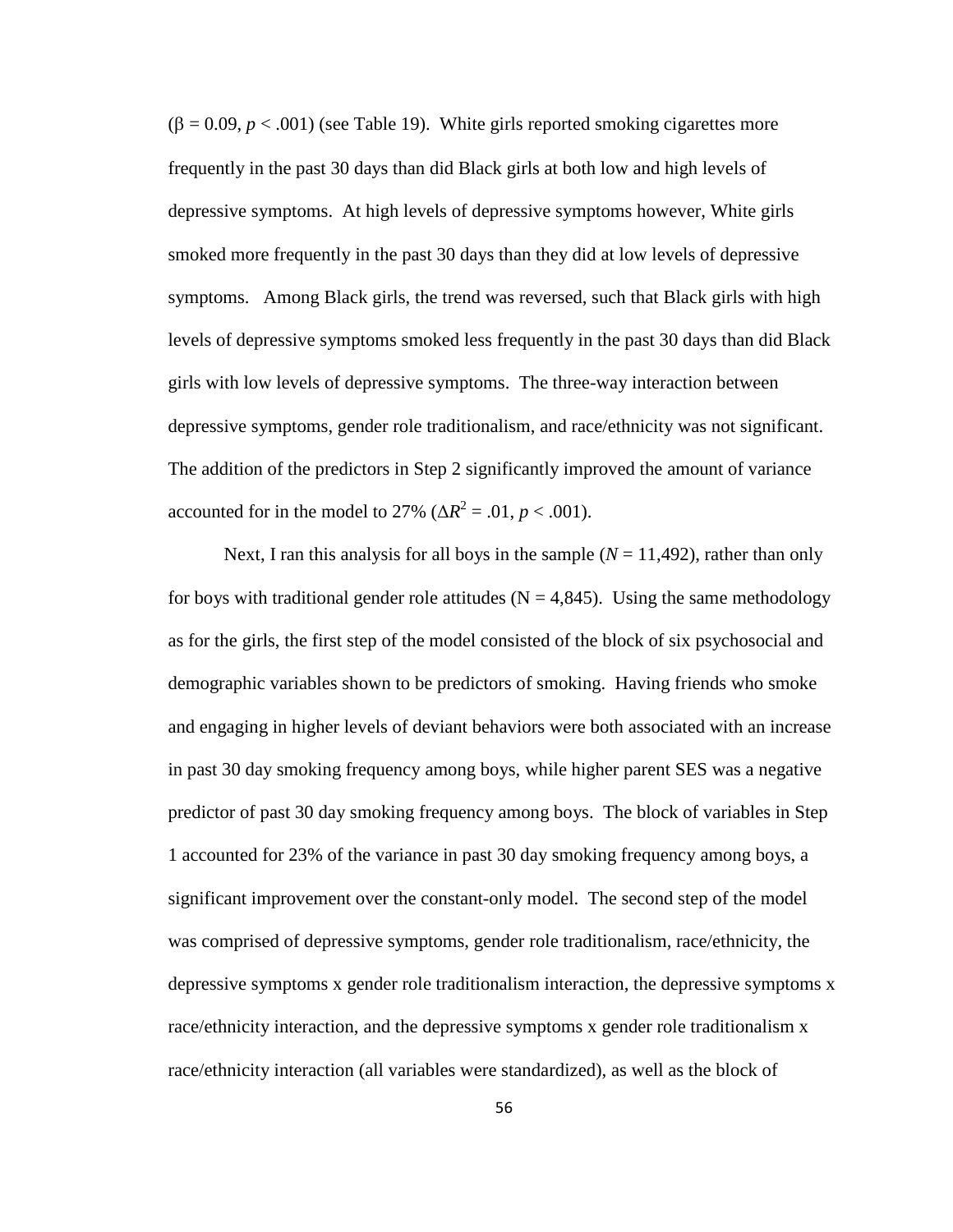predictors from Step 1. As was the case for girls, race/ethnicity was the only main effect that was a significant predictor of past 30 day smoking frequency among boys ( $\beta = 0.06$ ,  $p < .001$ ), and the depressive symptoms x race/ethnicity interaction was the only significant interaction term ( $\beta = 0.05$ ,  $p < .01$ ) (see Table 20). Mirroring the findings for girls, White boys reported smoking cigarettes more frequently in the past 30 days than did Black boys at both low and high levels of depressive symptoms. At high levels of depressive symptoms however, White boys smoked more frequently in the past 30 days than they did at low levels of depressive symptoms. For Black boys, on the other hand, the trend was reversed, such that Black boys with high levels of depressive symptoms smoked less frequently in the past 30 days than did Black boys with low levels of depressive symptoms. The three-way interaction between depressive symptoms, gender role traditionalism, and race/ethnicity was not significant. The addition of the predictors in Step 2 significantly improved the amount of variance accounted for in the model to 24% ( $\Delta R^2 = .01, p < .001$ ).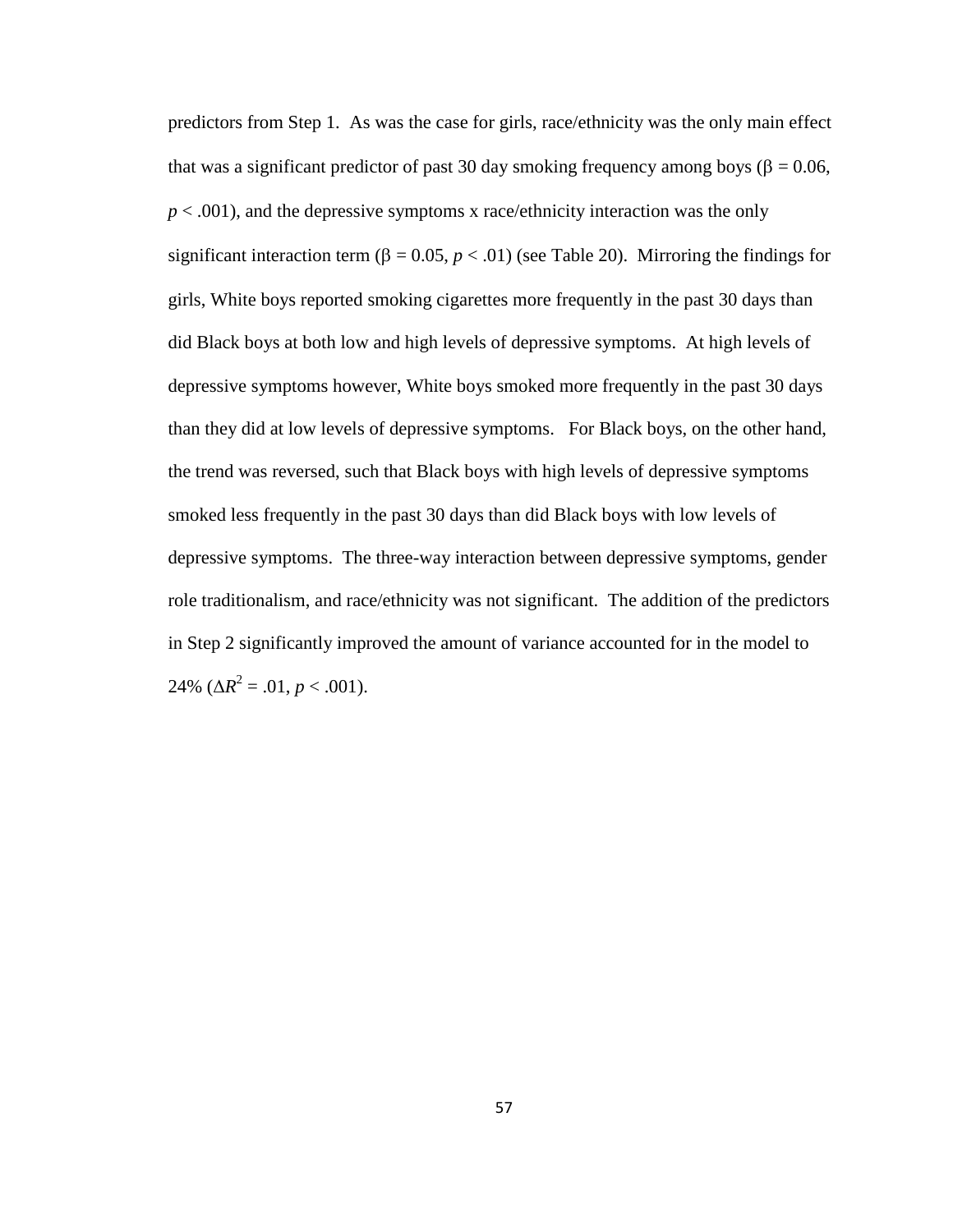#### Chapter 5: Discussion

## *Summary of Results*

Overall, results of the analyses I conducted demonstrated partial support for the study hypotheses. I confirmed the first part of Hypothesis 1: being female (rather than male) predicted a stronger positive association between depressive symptoms and smoking status. As I expected, higher levels of depressive symptoms predicted a greater likelihood of having ever smoked cigarettes, and being a girl predicted a greater likelihood of having ever smoked cigarettes. In addition, the interaction between depressive symptoms and gender was significant. At low levels of depressive symptoms, boys were more likely to have ever smoked than girls. At high levels of depressive symptoms, on the other hand, girls were more likely to have ever smoked cigarettes than boys. I obtained these results controlling for parent SES, having friends who smoke, sensation-seeking, deviance, grade level, and year of survey administration, all significant predictors of having ever smoked cigarettes.

Similar to the findings for smoking status, the main effects for the second part of Hypothesis 1 [that being female (rather than male) would predict a stronger positive association between depressive symptoms and past 30 day smoking frequency] were significant in the expected direction. Both higher levels of depressive symptoms and being a girl were associated with greater frequency of smoking cigarettes in the past 30 days, with depressive symptoms demonstrating a somewhat stronger relationship to past 30 day smoking than gender. Contrary to expectations, however, the depressive symptom x gender interaction was not significant. At both low levels and high levels of depressive symptoms, girls reported smoking cigarettes more frequently than did boys in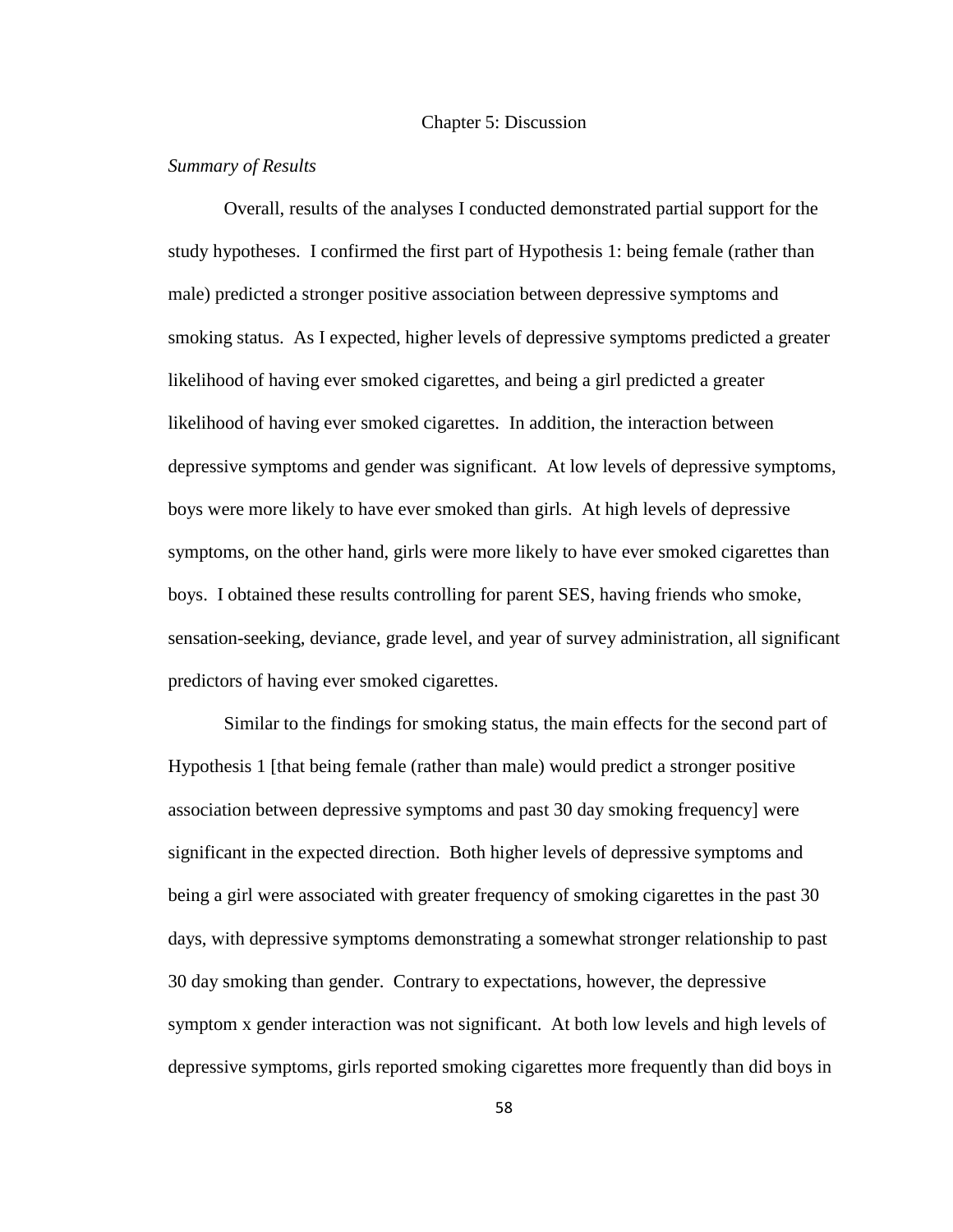the past 30 days. I obtained these results controlling for the six psychosocial and demographic variables included in the model, three of which were predictors of past 30 day smoking frequency: parent SES, having friends who smoke, and deviant behavior.

As was the case for the first hypothesis, results of the analyses indicated partial support for Hypothesis 2 [Among girls, gender role attitudes modify the depressive symptoms-smoking relationship, such that endorsing more traditional (rather than more egalitarian) gender roles predicts a stronger positive association between depressive symptoms and smoking]. The main effects in the model predicting smoking status were significant in the expected direction. Both higher levels of depressive symptoms and reporting more traditional gender role attitudes were associated with a greater likelihood of having ever smoked cigarettes among girls. Contrary to expectations, however, the depressive symptom x gender role attitudes interaction was not significant. At both low levels and high levels of depressive symptoms, girls with traditional gender role attitudes were more likely to have ever smoked cigarettes than were girls with more egalitarian gender role attitudes. I obtained these results controlling for the six psychosocial and demographic variables included in the model, all of which were predictors of having ever smoked cigarettes: having friends who smoke, sensation-seeking and deviant behavior were positively associated with smoking status, while parent SES, grade level, and year of survey administration were negatively associated with having ever smoked cigarettes. As a supplemental analysis, I ran this hypothesis separately for boys. I found that the results for boys mirrored the results for girls: higher levels of depressive symptoms and greater gender role traditionalism were associated with a greater likelihood of having ever smoked cigarettes, but the interaction between the two was not significant.

59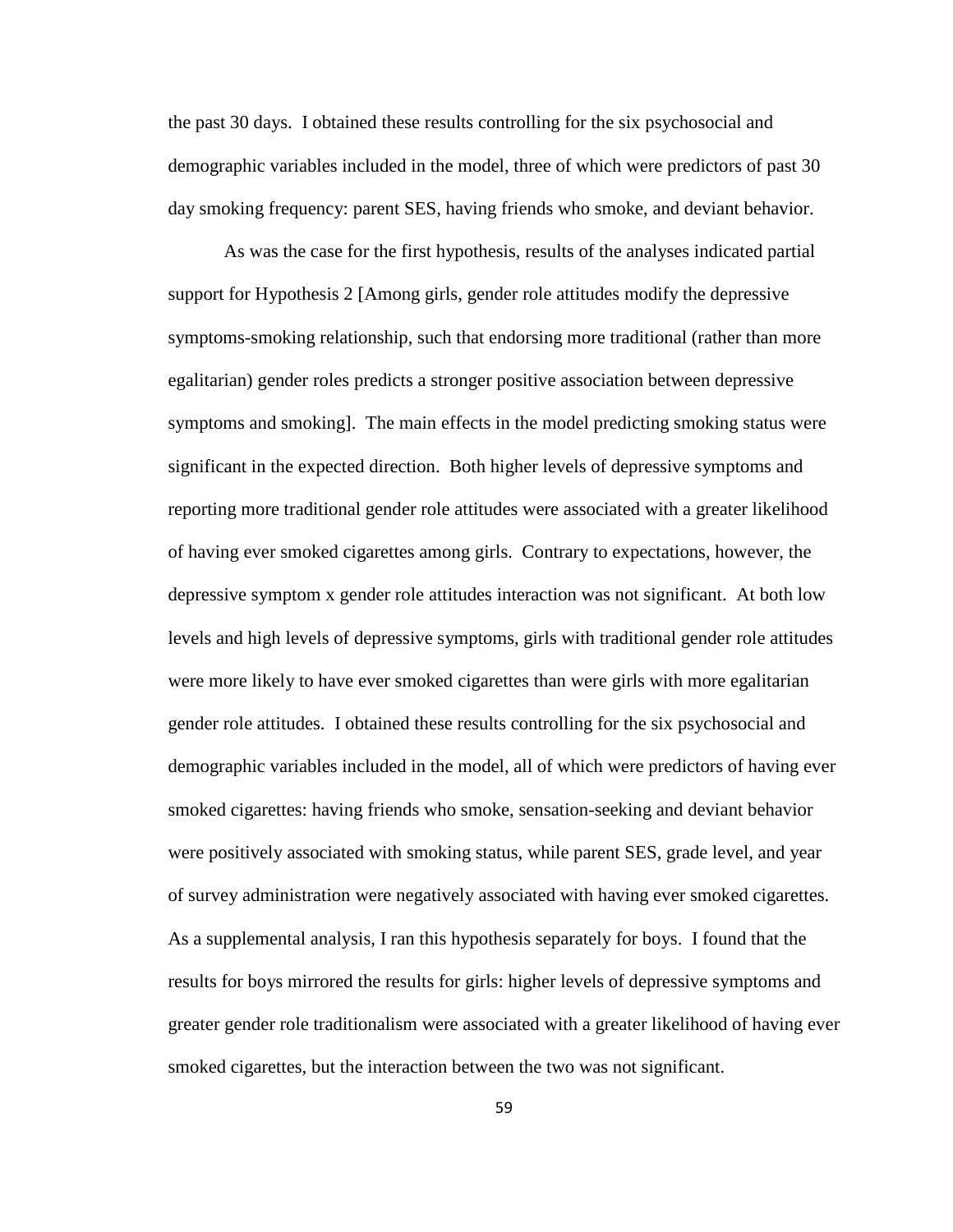I confirmed the second part of Hypothesis 2 [endorsing more traditional (rather than egalitarian) gender role attitudes predicted a stronger positive association between depressive symptoms and past 30 day smoking frequency among girls]. As expected, higher levels of depressive symptoms predicted greater smoking frequency in the past 30 days. Holding traditional gender role attitudes, on the other hand, did not predict past 30 day smoking frequency. However, as predicted, the interaction between depressive symptoms and gender role traditionalism was significant. At low levels of depressive symptoms, girls low on gender role traditionalism reported smoking cigarettes more frequently in the past 30 days than did girls with more traditional gender role attitudes. At high levels of depressive symptoms, on the other hand, this trend was reversed, such that girls high on gender role traditionalism reported smoking more frequently in the past 30 days than did girls with more egalitarian gender role attitudes. I obtained these results controlling the six psychosocial and demographic variables, four of which were significant predictors of past 30 day smoking frequency: parent SES, having friends who smoke, deviance, and grade level. The supplemental analysis I conducted for boys separately showed a main effect for depressive symptoms only, such that boys with higher levels of depressive symptoms reported smoking more frequently in the past 30 days. Neither gender role traditionalism, nor the interaction between the two, was significant. Similar to the results for girls, I obtained these findings controlling for all six psychosocial and demographic variables, three of which were significant predictors of past 30 day smoking frequency: parent SES, having friends who smoke, and deviant behavior. As with the results for Hypothesis 1, the second part of Hypothesis 2 further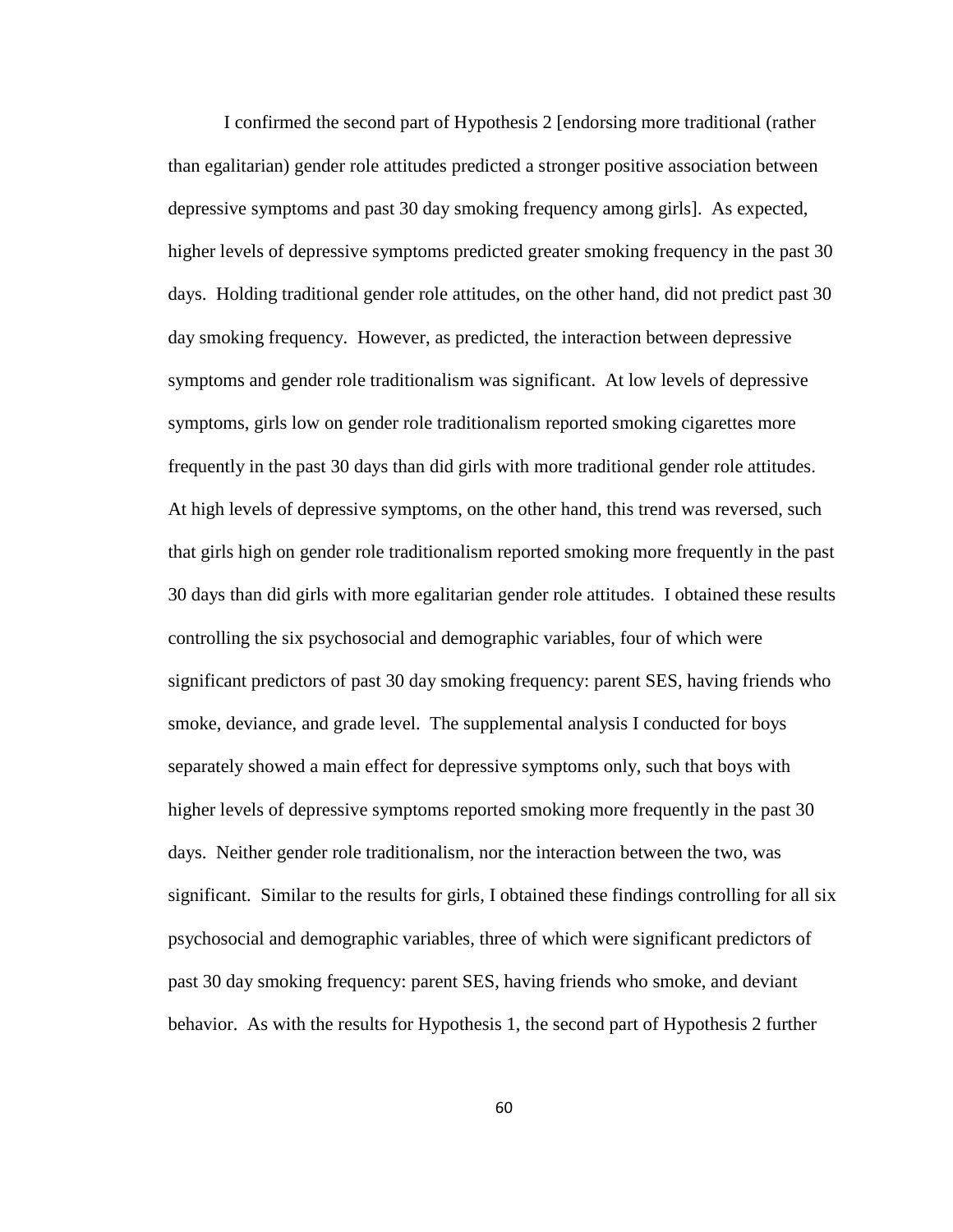supported the strength of depressive symptoms in particular as a predictor of past 30 day smoking.

 In contrast to the results for Hypotheses 1 and 2, I did not find support for Hypothesis 3 [Among girls with traditional gender role attitudes, race/ethnicity modifies the depressive symptoms-smoking relationship, such that being White (rather than Black) predicts a stronger positive association between depressive symptoms and smoking]. Neither depressive symptoms nor race/ethnicity (or the interaction between the two) predicted the likelihood of a girl with traditional gender role attitudes having ever smoked cigarettes, controlling for psychosocial and demographic predictors of smoking (all of which were significant in the expected direction). For the second part of the hypothesis, only race/ethnicity was significant, such that among girls with traditional gender role attitudes, White girls reported smoking more frequently in the past 30 days than did Black girls (controlling for psychosocial and demographic predictors of smoking). Results of the supplemental analyses I conducted for Hypothesis 3 for boys with traditional gender role attitudes mirrored the results for the girls, with only race/ethnicity emerging as a significant predictor of smoking frequency. White boys with traditional gender role attitudes reported smoking more frequently in the past 30 days than did Black boys with traditional gender role attitudes.

When I tested this hypothesis among all girls in the sample and among all boys in the sample (rather than just among those high on gender role traditionalism), race (being White) remained a predictor of past 30 day smoking frequency among both girls and boys. In addition, the interaction between depressive symptoms and race/ethnicity was significant. Among girls (and boys) both with low levels and with high levels of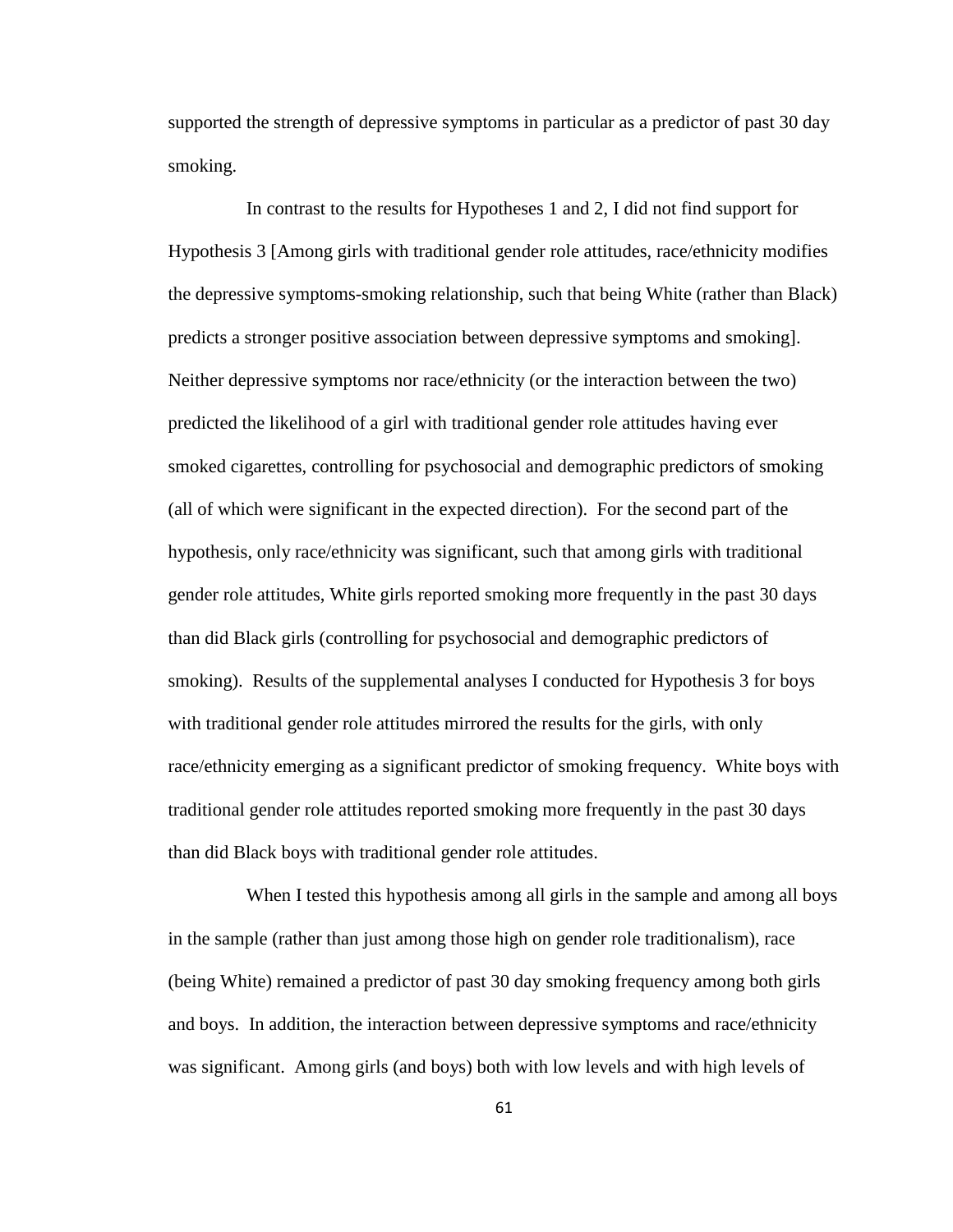depressive symptoms, being White was associated with greater past 30 day smoking frequency. However, as one moved from low to high levels of depressive symptoms, White girls (and boys) past 30 day smoking frequency increased significantly. For Black girls (and boys), on the other hand, past 30 day smoking frequency decreased significantly as an individual moved from low to high levels of depressive symptoms.

### *Explanations for Findings and Integration with Past Literature*

Explanations for these results suggest several areas of convergence, and several areas of divergence, between the current findings and past research literature on youth smoking prevention, depressive symptoms, and gender role attitudes in the context of gender and race/ethnicity. The inclusion of control variables in Step 1 of each of the models confirmed a number of psychosocial and demographic variables consistently found to be predictive of cigarette smoking among youth. In general, smokers differed from non-smokers on measures of parent SES, having friends who smoke, sensationseeking, deviance, grade level, and year of survey administration. Consistent with past literature (Baker et al., 2004; Carvajal et al., 2004; Tyas & Pederson, 1998), reporting having more friends who smoke, higher levels of sensation-seeking, and higher levels of deviant behavior were all positive predictors of having ever smoked cigarettes and past 30 smoking frequency, while higher parent SES, being in  $8<sup>th</sup>$  grade (i.e., being younger), and year of survey (taking the survey more recently) were all associated with a decreased likelihood of cigarette smoking. The confirmation of these psychosocial and demographic predictors of smoking, while unsurprising, can be viewed as support for the representativeness of the current sample and high external validity of the study.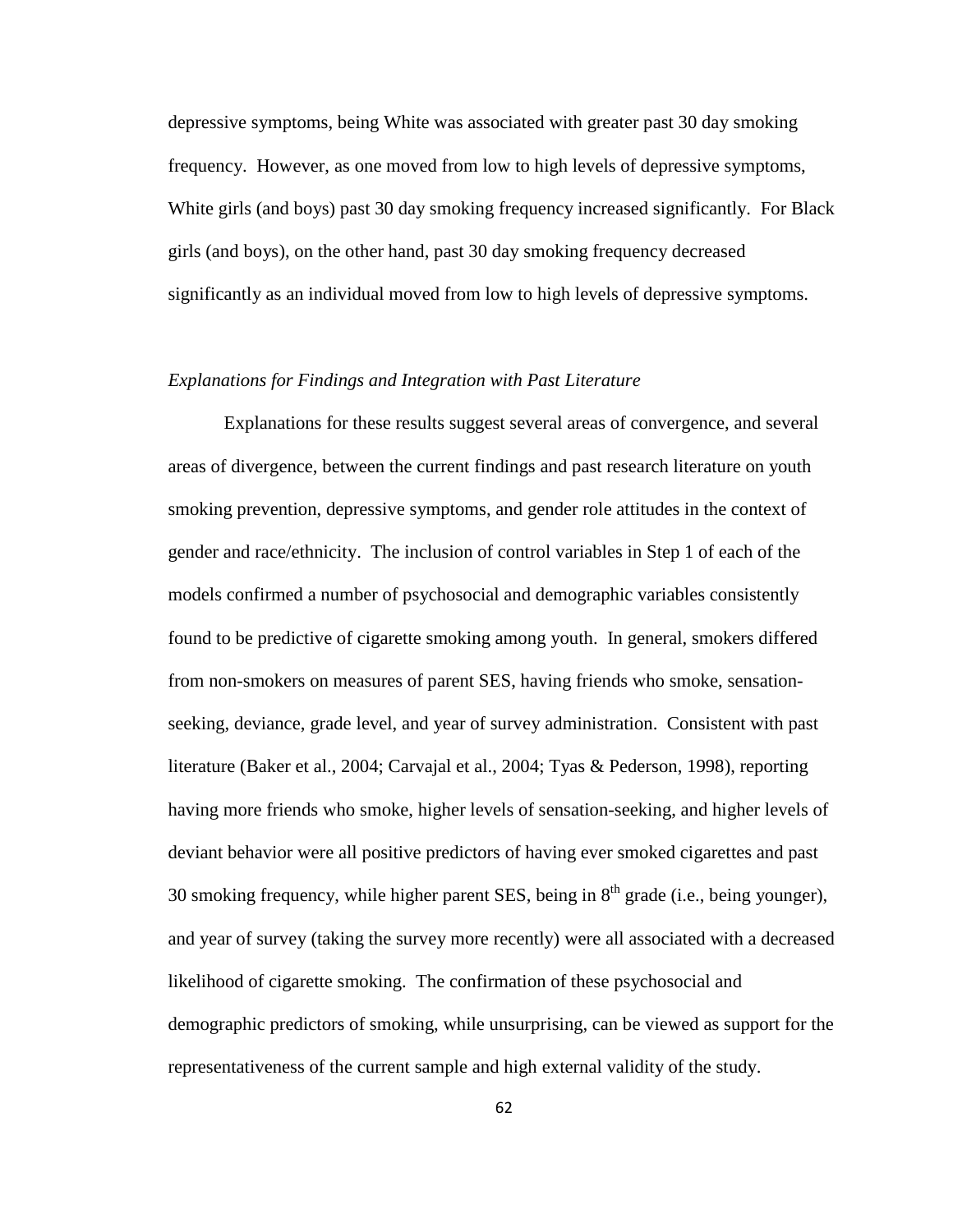The main effects found in Hypothesis 1 lend support to the well-evidenced association between depression/depressive symptoms and smoking among youth. Consistent with past literature (Baker et al., 2004; Fergusson et al., 2003) and national survey data (SAMHSA, 2005) examining the relationship between depression and smoking, early adolescents with depressive symptoms were more likely to have ever smoked cigarettes, and to have smoked cigarettes more frequently in the past 30 days, than their non-depressed peers. As Baker et al. (2004) and Pomerleau et al. (2003) among others suggested, teens with depressive symptoms may turn to cigarette smoking as a form of self-medication for negative affect. Although the main effect obtained for gender on smoking (girls were more likely than boys to have ever smoked cigarettes) is not usually found for this age group, the gender distribution of ever smokers shows fairly similar percentages (perhaps significant due to the large sample size), consistent with past research (SAMHSA, 2005).

As expected, depressive symptoms and gender interacted to predict having ever smoked cigarettes. At low levels of depressive symptoms, boys were more likely to have ever smoked than girls, while at high levels of depressive symptoms, girls were more likely to have ever smoked than boys. In contrast, the interaction between depressive symptoms and gender was not predictive of past 30 day smoking frequency. At both low and high levels of depressive symptoms, girls reported smoking cigarettes more frequently in the past 30 days than did boys. One possible explanation for the nonsignificant interaction for past 30 day smoking frequency is suggested by research indicating the girls may be particularly vulnerable to the effects of nicotine, displaying signs of nicotine addiction more quickly than boys do (Office of National Drug Control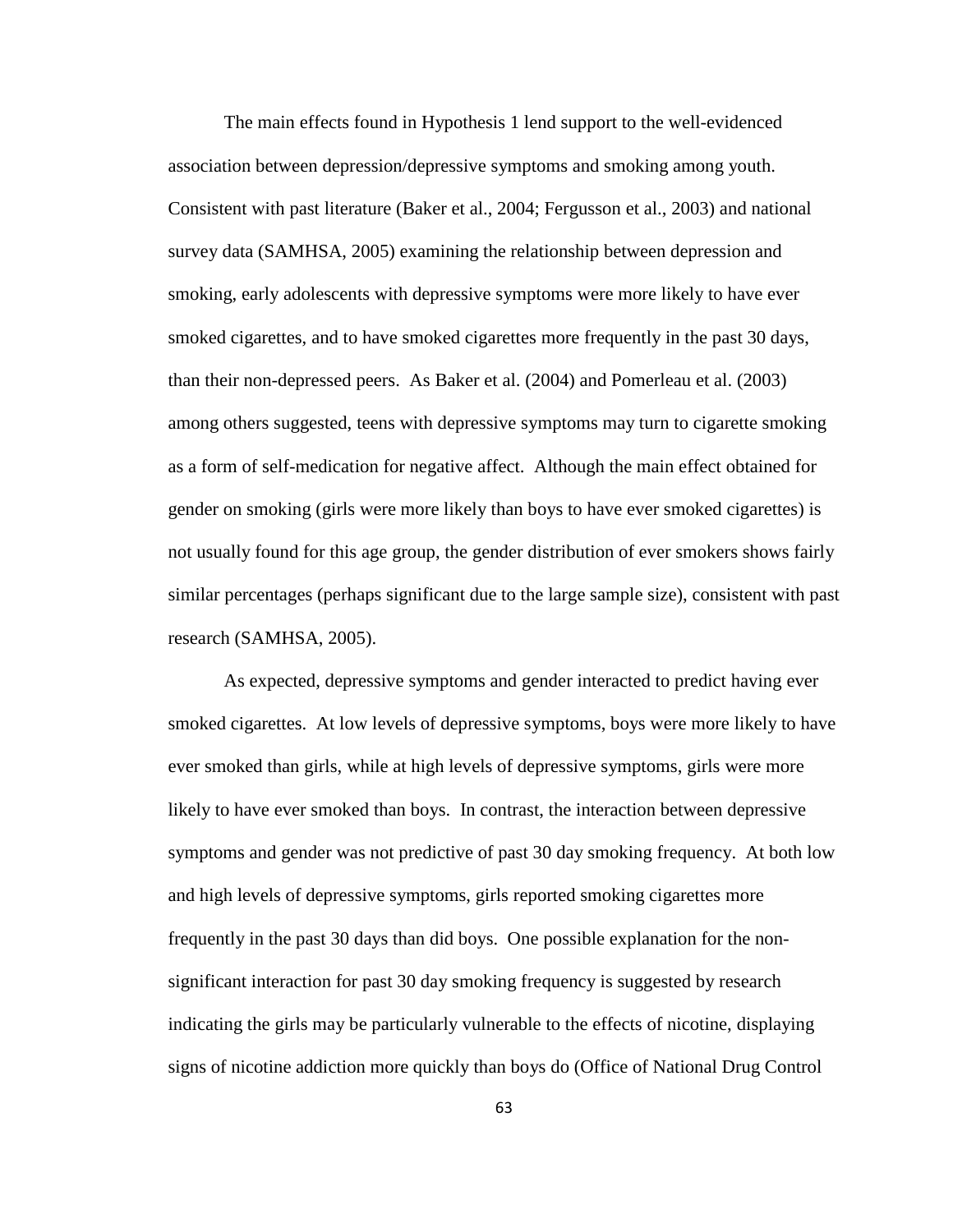Policy, 2006). Such biological explanations of gender differences in vulnerability to nicotine addiction may explain why the main effects of gender and depressive symptoms, but not the interaction term, were significant. Girls, regardless of level of depressive symptoms, may be more likely than boys are to have smoked in the past 30 days because of the greater susceptibility to nicotine addiction among girls. More generally, the gender differences in Hypothesis 1 show at least some support for past research literature indicating that girls and boys have different motives for smoking cigarettes (Honjo  $\&$ Siegel, 2003; Nichter et al., 1997; USDHHS, 2001) and that boys and girls may express depressive symptoms differently, engaging in different high-risk health behaviors (Leadbeater et al., 1995; Nolen-Hoeksema & Hilt, 2006; Poulin et al., 2005; Tolman et al., 2006).

Extending these findings, the results of Hypothesis 2 provided some additional clarification regarding gendered aspects of the depressive symptoms-smoking relationship. For adolescent girls, both depressive symptoms and endorsing more traditional gender role attitudes predicted a greater likelihood of having ever smoked cigarettes. While the first part of this finding (note: depressive symptoms were also predictive of past 30 day smoking frequency) was expected for reasons mentioned above and indicates further support for Hypothesis 1, the main effect of gender role attitudes on smoking status was not anticipated. There are a number of possible explanations for these findings. For example, adolescent girls may recognize the role constraint associated with traditional gender role attitudes, and use smoking as a way to cope with the stress that they feel from being constrained by these traditional roles. Another potential explanation is that traditional gender role attitudes may be constraining for all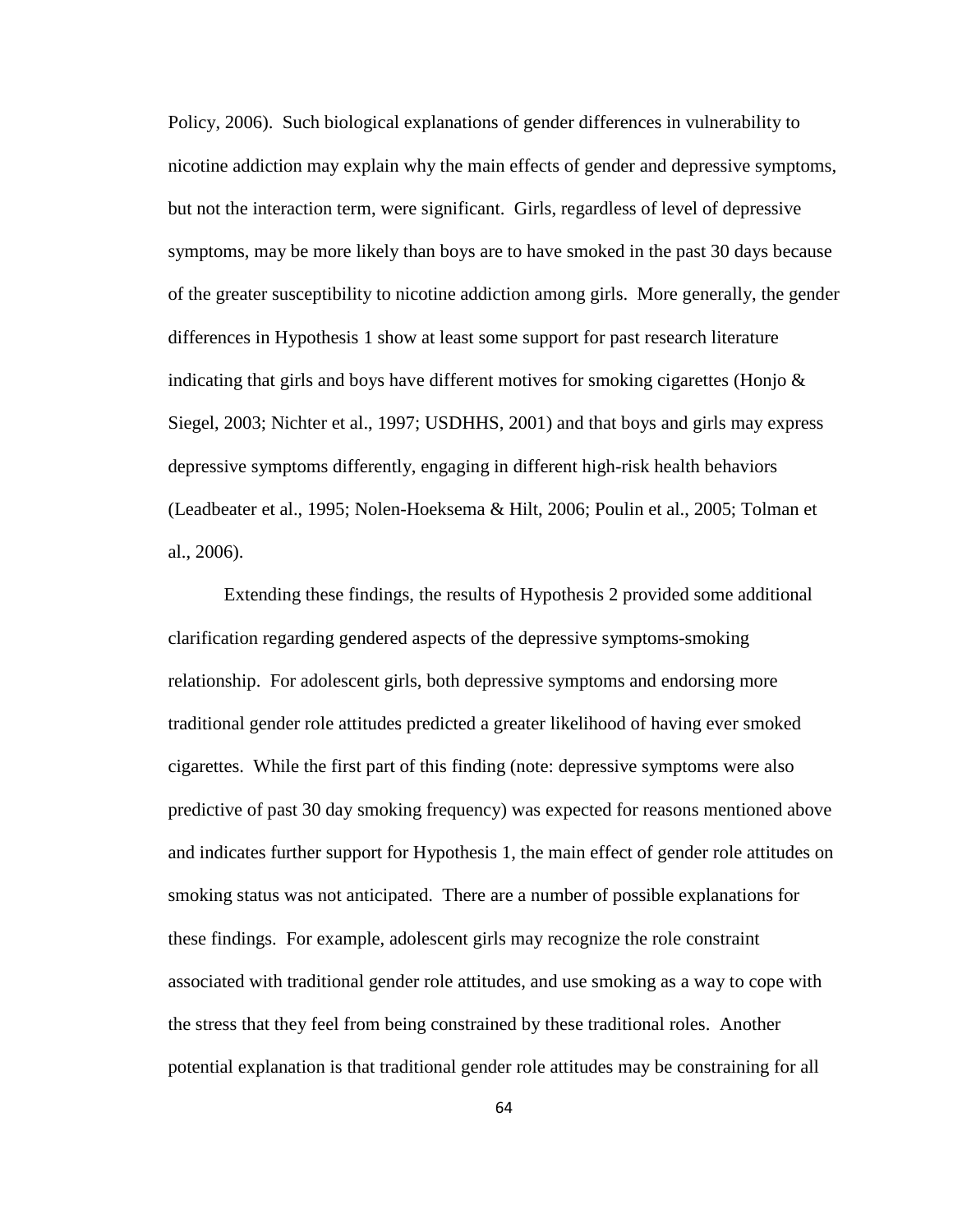girls, even if girls do not recognize the endorsement of traditional gender role attitudes as such. Women may report, and truly believe, that they are happy with a traditional gendered division of labor, but the meaning of this division of labor may have negative effects for women (Barnett, 2004; David & Kaplan, 1995; Williams & Kurina, 2002). Perceptions among early adolescent girls of a traditional gendered division of labor may work in a similar manner. Alternatively, the reality of the two wage-earner household (and particularly in difficult economic times) leaves a couple less likely to achieve a traditional division of labor, should they desire such an arrangement. Instead, a woman often must juggle a disproportionate amount of the household responsibilities with outside work (Cole & Rakhra, 2008; Davis & Pearce, 2007). The effects of taking on multiple roles are felt by all members of the family, and may act as an unwelcome model of sorts for young women.

More likely, perhaps, is that it is not traditional gender role attitudes per se that are predictive of ever smoking, but rather, something unmeasured that is related to the item used as the operationalization of gender role attitudes (e.g., gender role intensification) that predicts a greater likelihood of having ever smoked cigarettes. This would also provide an explanation for the finding that traditional gender role attitudes predicted ever smoking among boys. It may not be traditional gender role attitudes per se that are predictive of ever smoking among boys, but rather, a related variable may explain the relationship between gender role traditionalism and ever smoking among boys. For example, it may be the expression of gendered ideals that makes smoking a particularly attractive behavior to boys with traditional gender role attitudes. Images of the Marlboro man have been synonymous with perceptions of masculinity for decades. For boys with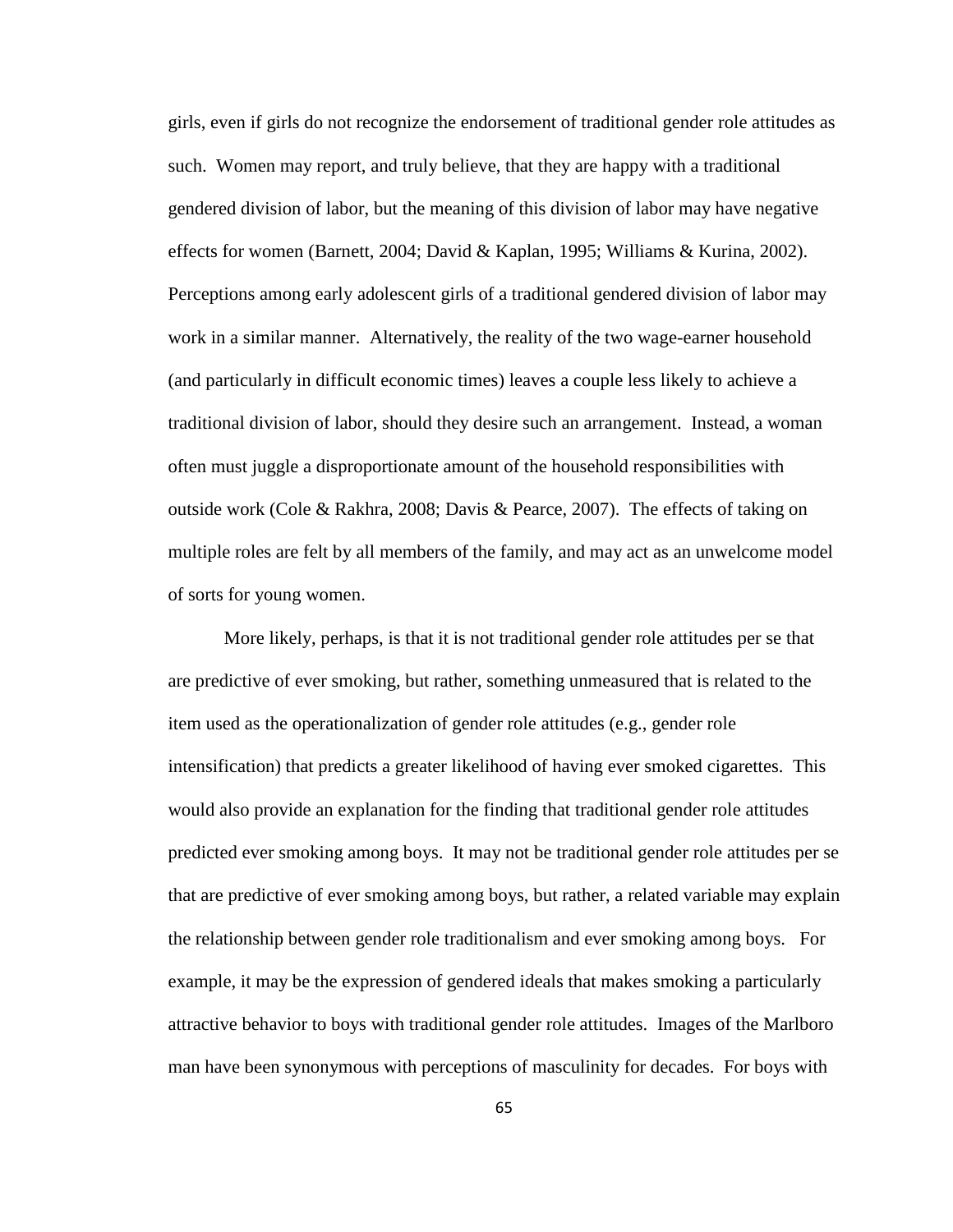traditional gender role attitudes, smoking cigarettes represents a way to express the masculine image to which they aspire at this developmental stage. In a similar fashion, the return of cigarette advertisements to notions of traditional femininity (e.g., Elliott, 2007) may appeal to traditional girls in particular. Girls with traditional gender role attitudes may be more likely to have ever smoked cigarettes than their egalitarian counterparts because of the association they make between the act of smoking cigarettes and the attainment of idealized standards of beauty for girls (see, for example, Anderson, Glantz, & Ling, 2005; Gilbert, 2007; Wearing & Wearing, 2000).

In contrast to the main effect of traditional gender role attitudes on smoking status, traditional gender role attitudes were not associated with past 30 day smoking frequency among girls. This finding, inconsistent with the main effect of traditional gender role attitudes on smoking status, seems to contradict the theoretical explanations offered above. This incompatibility may be a function the small effect size found for gender role attitudes on smoking status. While statistically significant, the practical meaning of the results (i.e., how strongly they support the traditional gender role attitudes-smoking status relationship) is less clear.

While traditional gender role attitudes did not moderate the relationship between depressive symptoms and ever having smoked cigarettes among girls, it did moderate the relationship between depressive symptoms and past 30 day smoking frequency. More traditional gender role attitudes were associated with more frequent smoking in the past 30 days among girls, but only among girls with higher levels of depressive symptoms. This finding provides some support for the idea of traditional gender role attitudes being problematic for girls with depressive symptoms through role constraint theory (Rosario et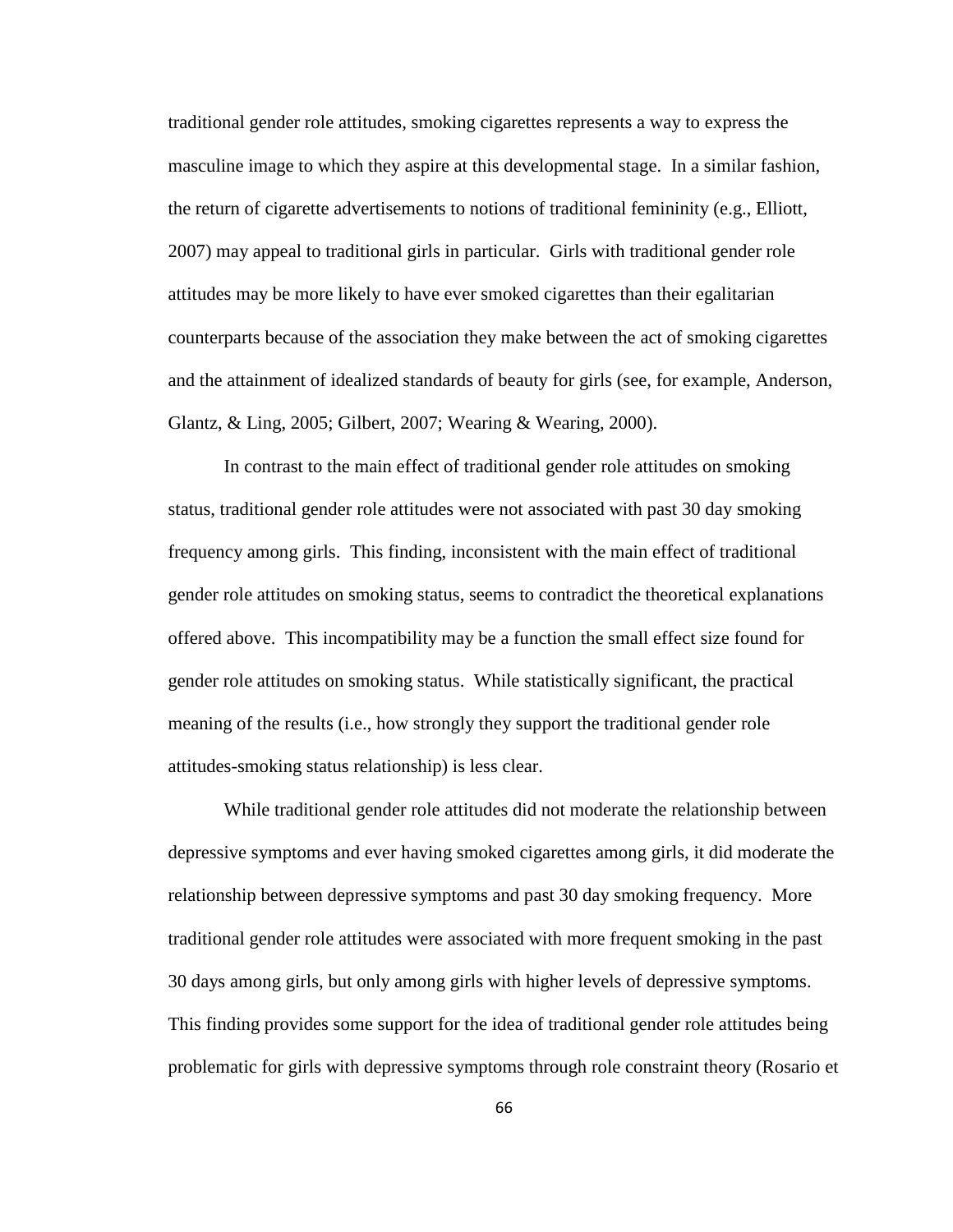al., 1988). As previous research indicates, those with depressive symptoms tend to have negative expectations about their future. As the supplemental analyses for Hypothesis 2 demonstrated, these individuals (regardless of gender) are more likely to smoke cigarettes and to smoke more frequently. Gender differences emerge when depressive symptoms are coupled with the prescribed social roles for women associated with traditional gender role attitudes. The combination of distress and limited resources for coping may exacerbate the effects of depressive symptoms and be expressed through smoking by girls (Beck, 1967; Davis & Pearce, 2007; Seginer & Mahajna, 2004).

The supplemental analyses for Hypothesis 2 confirmed predicted gender differences in the moderating role of traditional gender role attitudes. As expected, depressive symptoms and traditional gender role attitudes interacted to predict past 30 day smoking among girls, but not among boys. These findings support the idea of the role constraint associated with traditional gender role attitudes having an effect on girls' health in particular (Barnett, 2004; David & Kaplan, 1995; Leadbeater et al., 1995; Matud, 2004). The meaning of traditional gender role attitudes is salient for girls, but not for boys, with depressive symptoms. For boys with depressive symptoms, traditional gender role attitudes do not have the same level of impact on health outcomes (in this instance, smoking frequency) as they do for girls, because holding traditional gender role attitudes does not represent the same kind of role constraint that they do for women, exacerbating feelings of constraint among those with depressive symptoms. It is expected that men will be the ones working and women will be the ones with their choices limited. Support for this theory should be approached with some caution, as once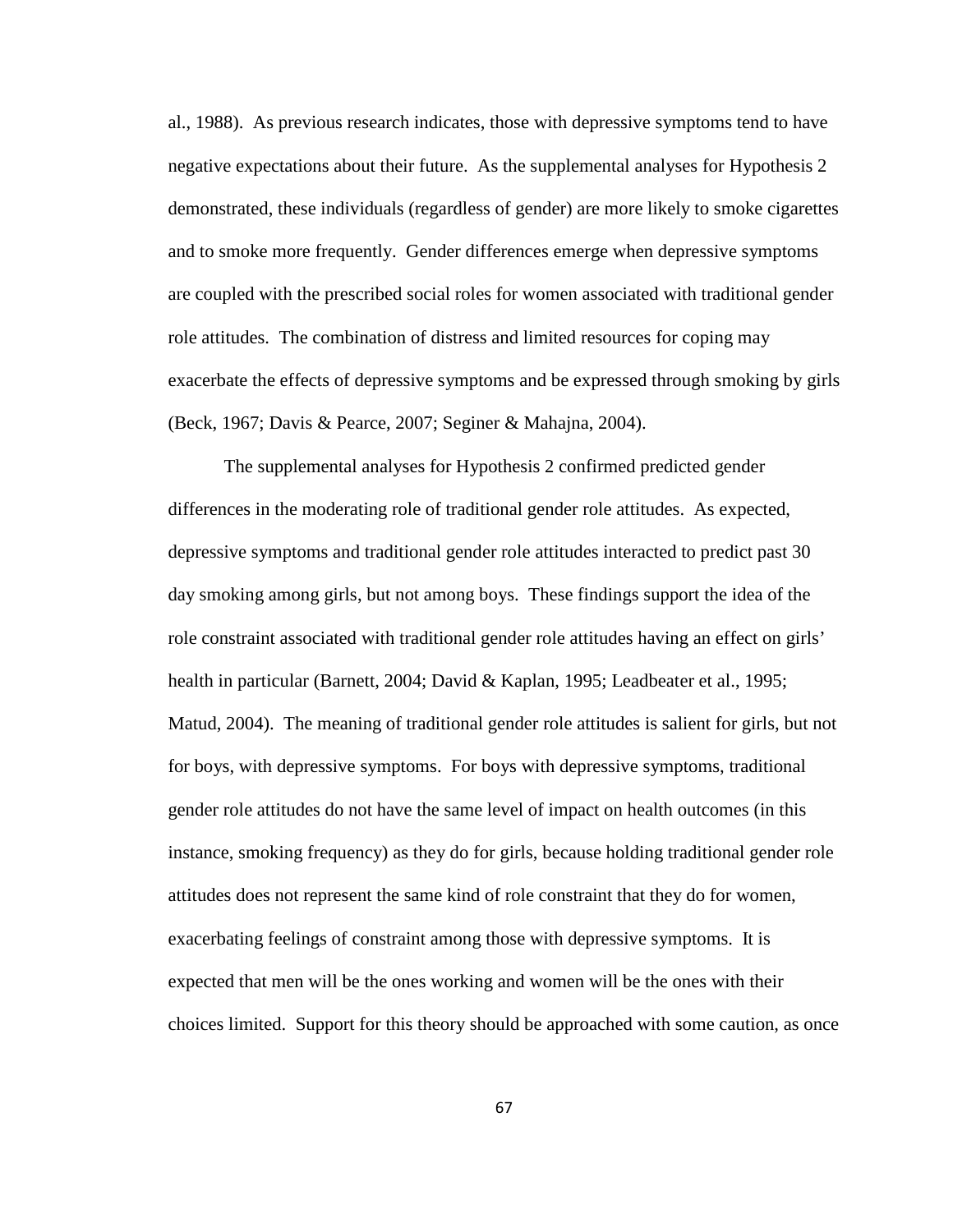again the effect size for this interaction was quite small, and gender role attitudes was not a moderator in the smoking status model for girls.

The results of Hypothesis 3 (examining the subset of girls who reported traditional gender role attitudes) did not provide support for the idea of racial/ethnic differences in the effects of depressive symptoms on smoking among girls with traditional gender role attitudes. Among both girls and boys with traditional gender role attitudes, depressive symptoms were not predictive of having ever smoked cigarettes or of having smoked cigarettes in the past 30 days. For both boys and girls with traditional gender role attitudes, race/ethnicity was not a significant predictor of having ever smoked cigarettes, but it was a significant predictor of having smoked cigarettes in the past 30 days. Finally, no interactions were found between depressive symptoms and race/ethnicity among those with traditional gender role attitudes among girls or boys. Although the sample size for these analyses were much smaller than for Hypotheses 1 and 2 since only the subset of the sample that endorsed traditional gender role attitudes were included, there was certainly a sufficient number (especially once years and grade levels were combined) to detect differences. Rather, these null results may reflect a body of research on differences in the meaning of traditional gender role attitudes for Black and White women that is at times contradictory. Among some women, traditional gender role attitudes may have a broader and more positive definition for Black women than they do for White women, as suggested by Buckley and Carter (2005), Cole and Zucker (2007), and Lyons et al. (2006). For others, Rederstorff et al.'s (2007) finding of traditional gender role attitudes as more negative for Black women than for White women may be a more accurate representation. Any interpretation of these results needs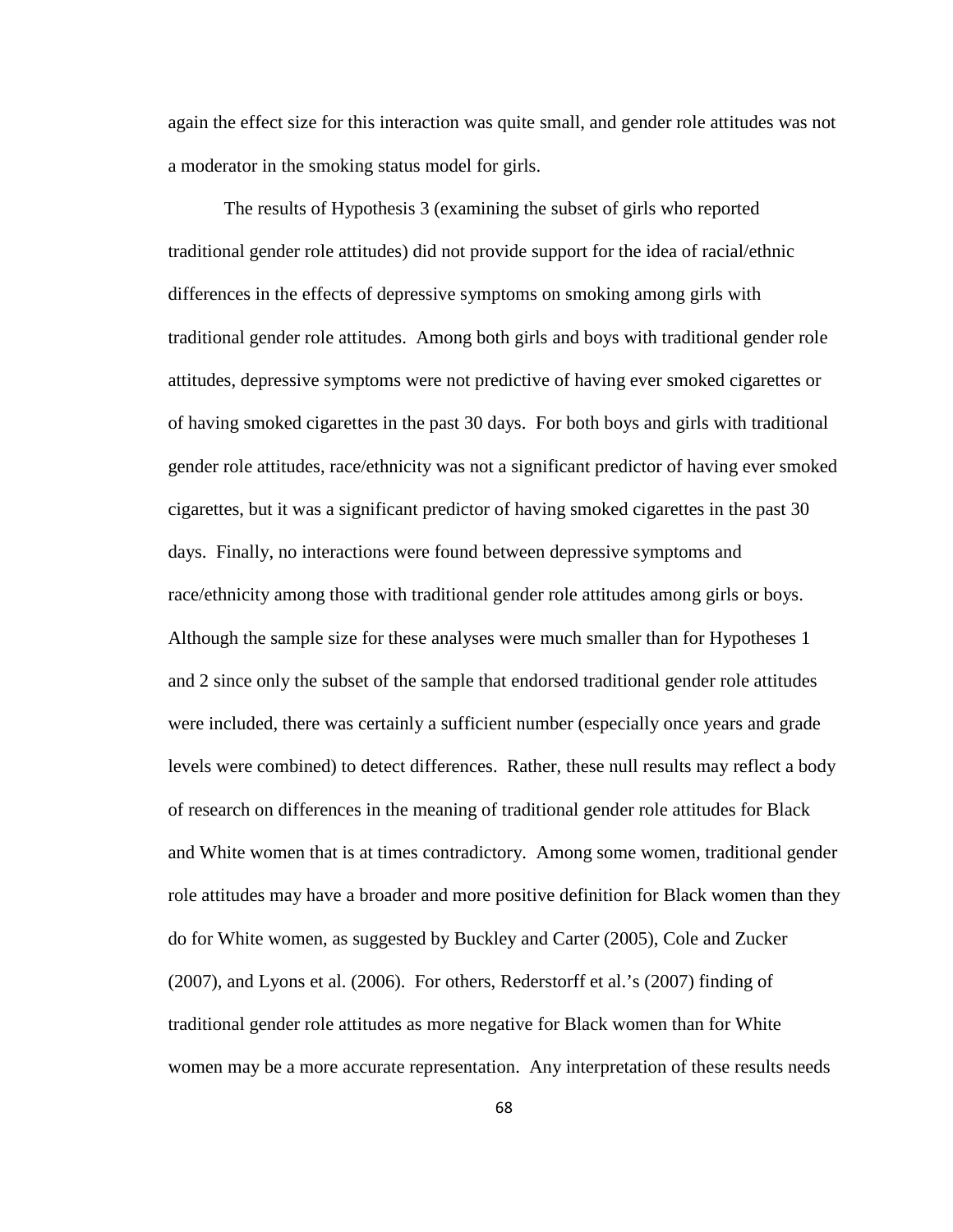to consider the large variations that exist within individuals of the same racial/ethnic group, as well as the possibility that women of different ethnicities are more similar to one another as a group than they are different from each other.

The alternative analysis run for Hypothesis 3 (models including the entire sample of girls and the entire sample of boys, rather than only those high on gender role traditionalism) demonstrated slightly different results. When I ran a model testing for a three-way interaction between depressive symptoms, gender role traditionalism, and race/ethnicity, race/ethnicity was once again a predictor of past 30 day smoking frequency among girls and among boys. Unlike in the previous model, however, in this model the depressive symptoms-race/ethnicity interaction was significant. An additional finding in the model for girls was that the depressive symptom x gender role traditionalism interaction was not significant. This would seem to contradict the results of the second part of Hypothesis 2, which showed a significant interaction between gender role traditionalism and depressive symptoms among girls. It is likely that this difference is due to the addition of race/ethnicity into the alternative model. In the alternative model, race/ethnicity may be overshadowing variance that depressive symptoms and gender role traditionalism would account for otherwise. Thus, the results of these additional analyses are not necessarily inconsistent with the results of Hypothesis 2. Rather, they underscore the particularly strong association that race/ethnicity has with smoking among both adolescent boys and girls.

#### *Limitations*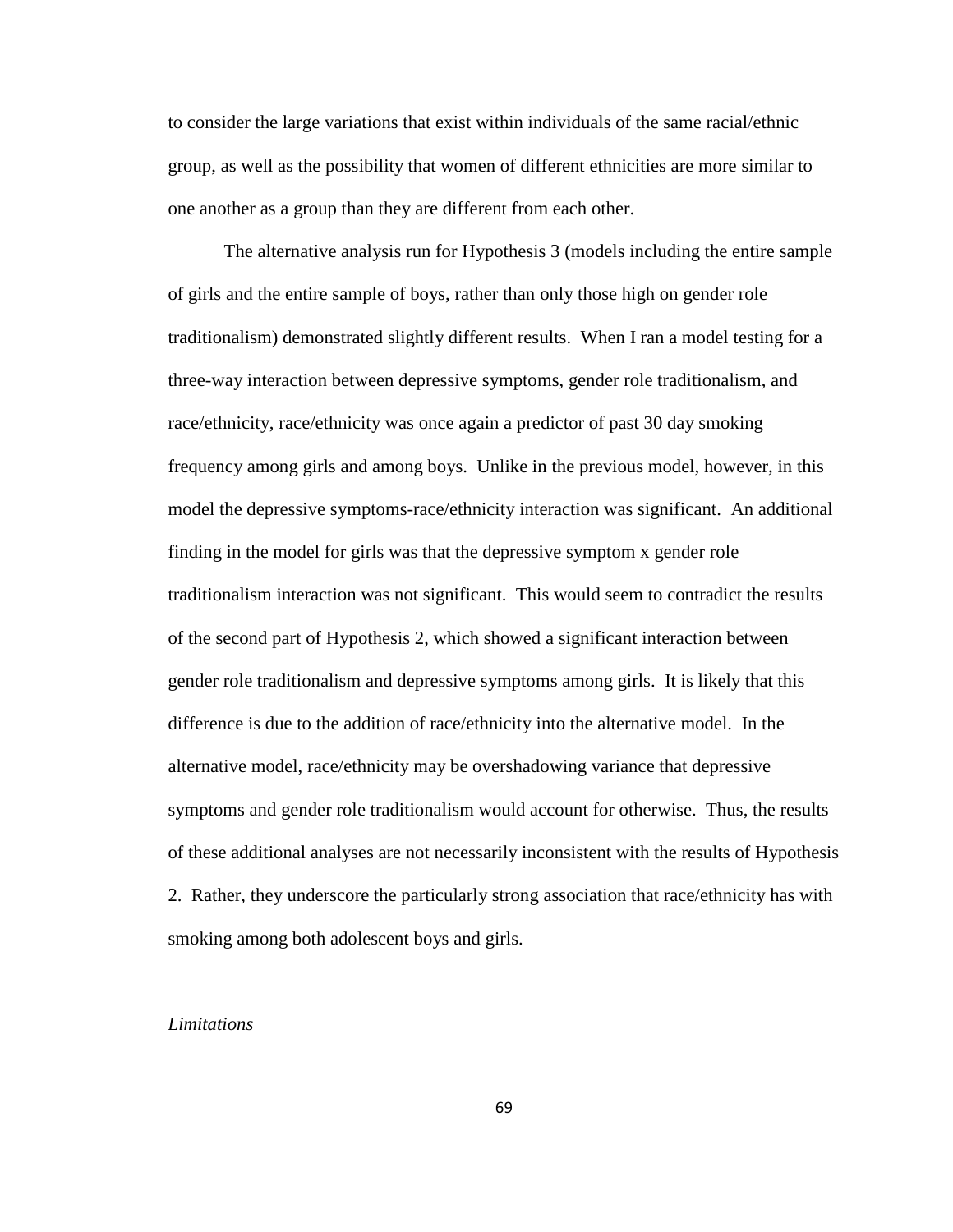These results can be further elucidated by some of the challenges of the current project, most notably with regard to measurement and analyses/statistical power. I will consider the limitations associated with both of these areas separately (though connections between the two are inevitable). I will then discuss issues related to design/internal validity and external validity/generalizability, and how the strength of the study in these areas balances out measurement and statistical limitations.

The operationalization of gender role attitudes is likely the greatest measurement limitation associated with the current project. While the initial plan was to combine participants' responses to four questionnaire items to create a score on a gender role traditionalism scale, the low inter-item reliability was unacceptable and instead a single item was chosen to represent gender role attitudes. Although this item's low correlation with the other gender role attitude items and the operationalization of a construct using a single item raises concerns about construct validity, the item does show face validity (it is also listed in the Monitoring the Future index under the heading of Sex Roles and Family) and convergent validity (this item is frequently used in large-scale studies as a measure of gender role attitudes). Use of the publically available dataset also precluded analyzing responses from the Western region of the U.S. (responses were deleted to protect participant confidentiality). Thus, a caveat to interpretation of these results is that they may not be representative of gender role attitudes of Black and White  $8<sup>th</sup>$  and  $10<sup>th</sup>$  graders across the entire U.S., depending on regional differences in gender role attitude traditionalism.

A second measurement issue to consider when interpreting the results is the time frame for the measurement of depressive symptoms and smoking status and frequency.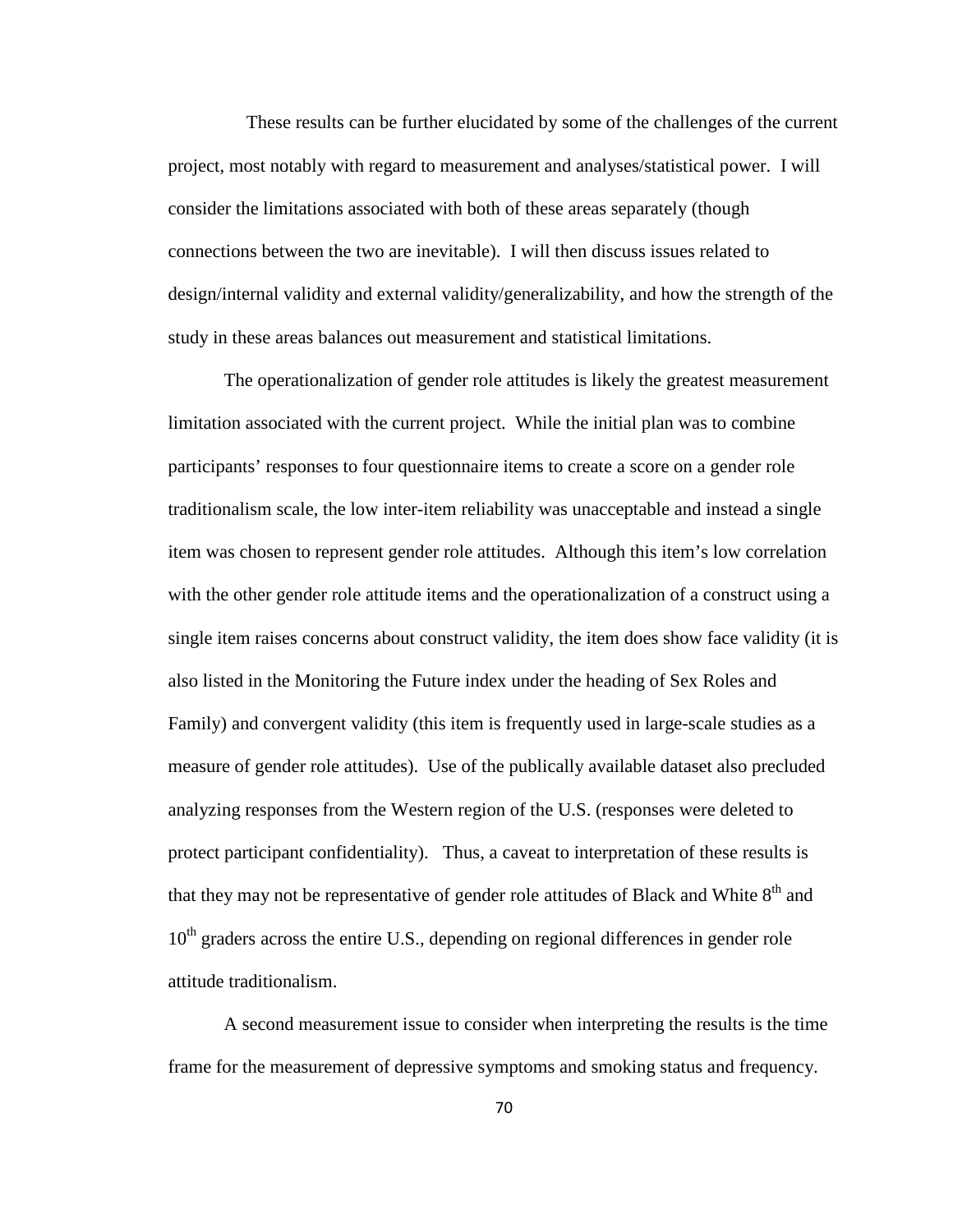Although the study question and analyses were framed with the intention of depressive symptoms being the predictor (antecedent) of smoking, it is possible that the questions are actually measuring smoking behaviors that precede depressive symptom. The questions that comprise the depressive symptoms scale assess an individual's current level of depressive symptoms. However, the questions about smoking behavior ask about ever having smoked cigarettes, and past 30 day smoking frequency. Because the time frames that survey respondents are asked to consider may encompass earlier time points than for the depressive symptoms questions, it is possible that an individual's smoking preceded the onset of their current level of depressive symptoms. While this is an important issue to disentangle in studies of the depressive symptoms-smoking relationship, it seems likely that for a sample this young in age (some have smoked cigarettes, but many others who will eventually have not yet), it is depressive symptoms that are predicting smoking, as theorized.

A third measurement issue that may pose challenges for interpreting the results is the various definitions used for smoking by Monitoring the Future. How smoking is defined in general, and particularly among youth, varies widely across studies. What does it mean in terms of conceptualizing youth smoking that someone reports having ever smoked a cigarette? With the number of teens reporting smoking cigarettes in the past 30 days much smaller than the number of ever smokers, it was not possible to make finer distinctions between smokers based on stage of smoking experimentation. While it is most desirable to operationalize a variable based on theoretical considerations, the use of secondary data necessitated a more practical approach. For example, a comparison between the frequency with which Black girls and White girls smoke cigarettes daily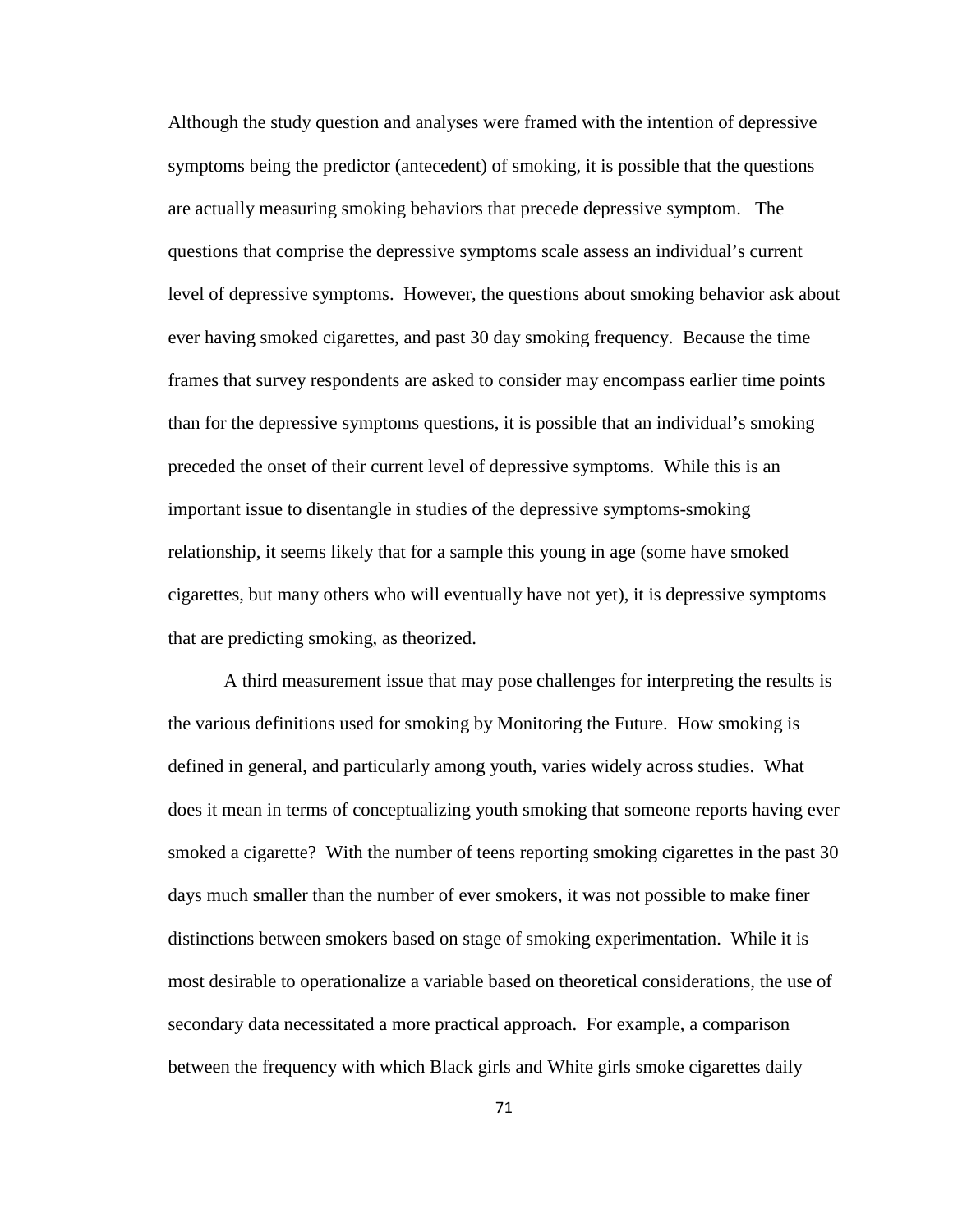would not have met power requirements needed for statistical testing of racial/ethnic differences in daily cigarette smoking frequency. Similarly, for Hypothesis 3, past 30 day smoking frequency had to be recoded from a continuous variable into a dichotomous variable (yes, have smoked in the past 30 days or no, have not smoked in the past 30 days) to allow for sufficient sample sizes for each cell. Consideration of additional stages is certainly important, and will be discussed in further detail below. However, it was the use of a broader (more lenient) definition that allowed for racial/ethnic comparisons among the subset of the sample reporting traditional gender role attitudes.

 The sample, while perhaps too small to measure multiple stages of smoking experimentation (likely to be a more accurate representation of the adoption of a high risk health behavior such as smoking), in general is considered quite large, and is a positive aspect of the current project. It facilitated the appropriate statistical testing of predictors of smoking among a nationally representative sample of Black and White female and male early adolescents (and the measurement of trends among and differences between demographic sub-groups). With the analysis of a large sample, however, it is important to consider potential limitations to the study's statistical power. Perhaps most relevant to the current study is the issue of effect size. Many of the results obtained demonstrated statistical significance; that is, they supported the existence of a relationship between predictor variables and smoking status/frequency, as measured by a *p*-value of less than .05. What is more ambiguous, however, is evidence for the practical significance of the results; that is, how *much* of an effect the variables had on predicting smoking, as measured by the effect size. The small effect size of the significant results for all of the hypotheses tested puts them into perspective in terms of how practically meaningful they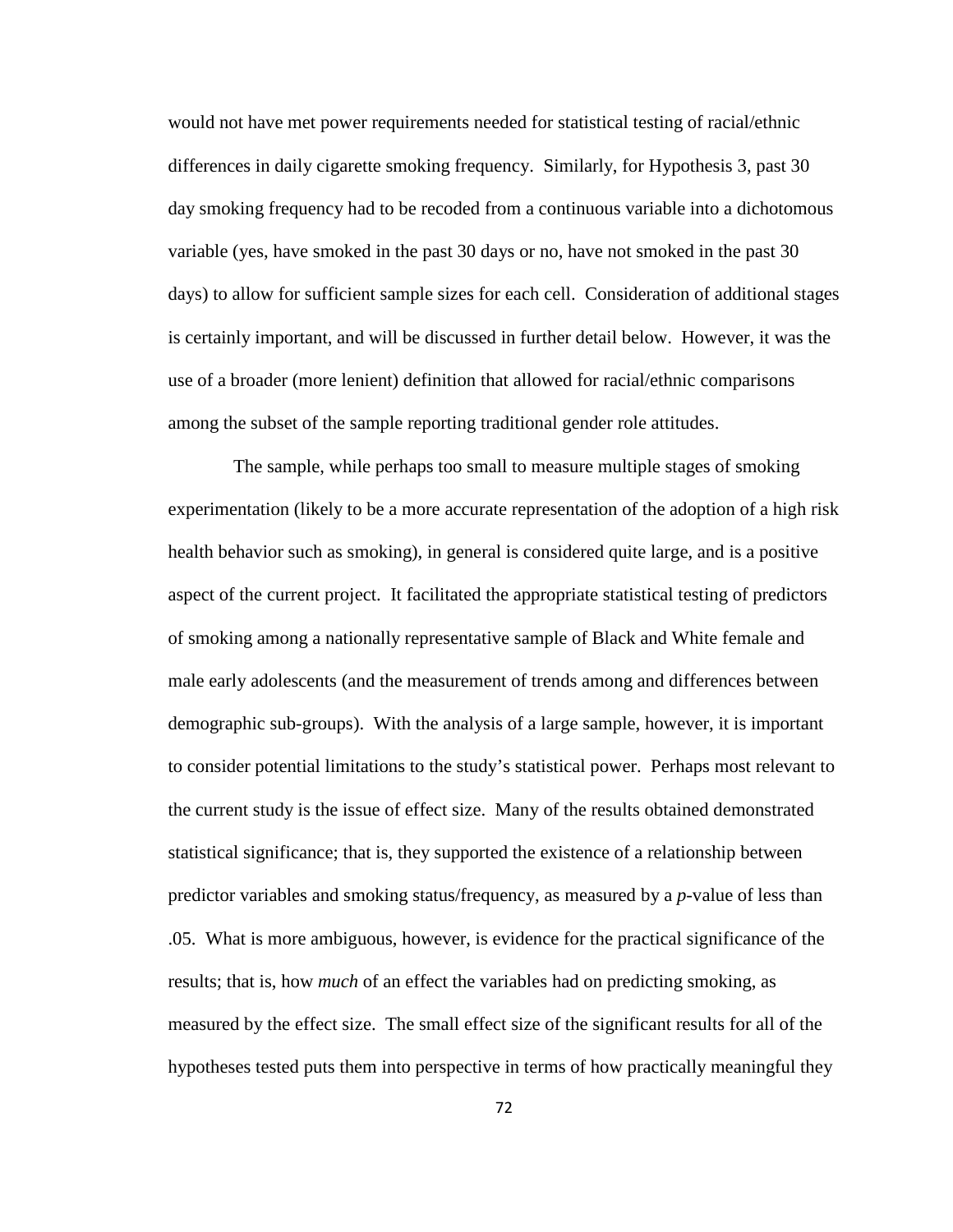are. Using a strict interpretation of Cohen's definitions of a small, medium, and large effect size, one would certainly conclude that these results do not have practical significance. However, as Cohen himself notes (Cohen, 1998, as cited in Valentine & Cooper, 2003), effects sizes in certain sub-disciplines of social sciences tend to be smaller than effect sizes in other topic areas to begin with.

"Many effects sought in personality, social, and clinical-psychological research are likely to be small . . . because of the attenuation in validity of the measures employed and the subtlety of the issue frequently involved" (p. 13). Large effects, according to Cohen, are frequently "at issue in such fields as sociology, economics, and experimental and physiological psychology, fields characterized by the study of potent variables or the presence of good experimental control or both" (p. 13) (Cohen, 1998, as cited in Valentine & Cooper, 2003, p.5).

An analysis of the practical vs. the statistical significance of the findings needs to consider the context, in this case smoking. If the inclusion of depressive symptoms and gender role attitudes can explain even just an additional 1% of the variance in youth smoking, this still translates to a very real opportunity to save lives. A youth smoking prevention effort that shows even a slight increase in effectiveness over previous programs means reduced mortality and morbidity rates and their associated costs. Considered in this light, the practical significance of the results is unquestionable, at least to advocates of youth smoking prevention efforts. This is not to suggest a major shift in the focus of youth smoking prevention campaign time and resources. The majority of funding should still be directed towards risk factors that are known predictors of cigarette smoking among youth. However, the results of the current study do highlight the need to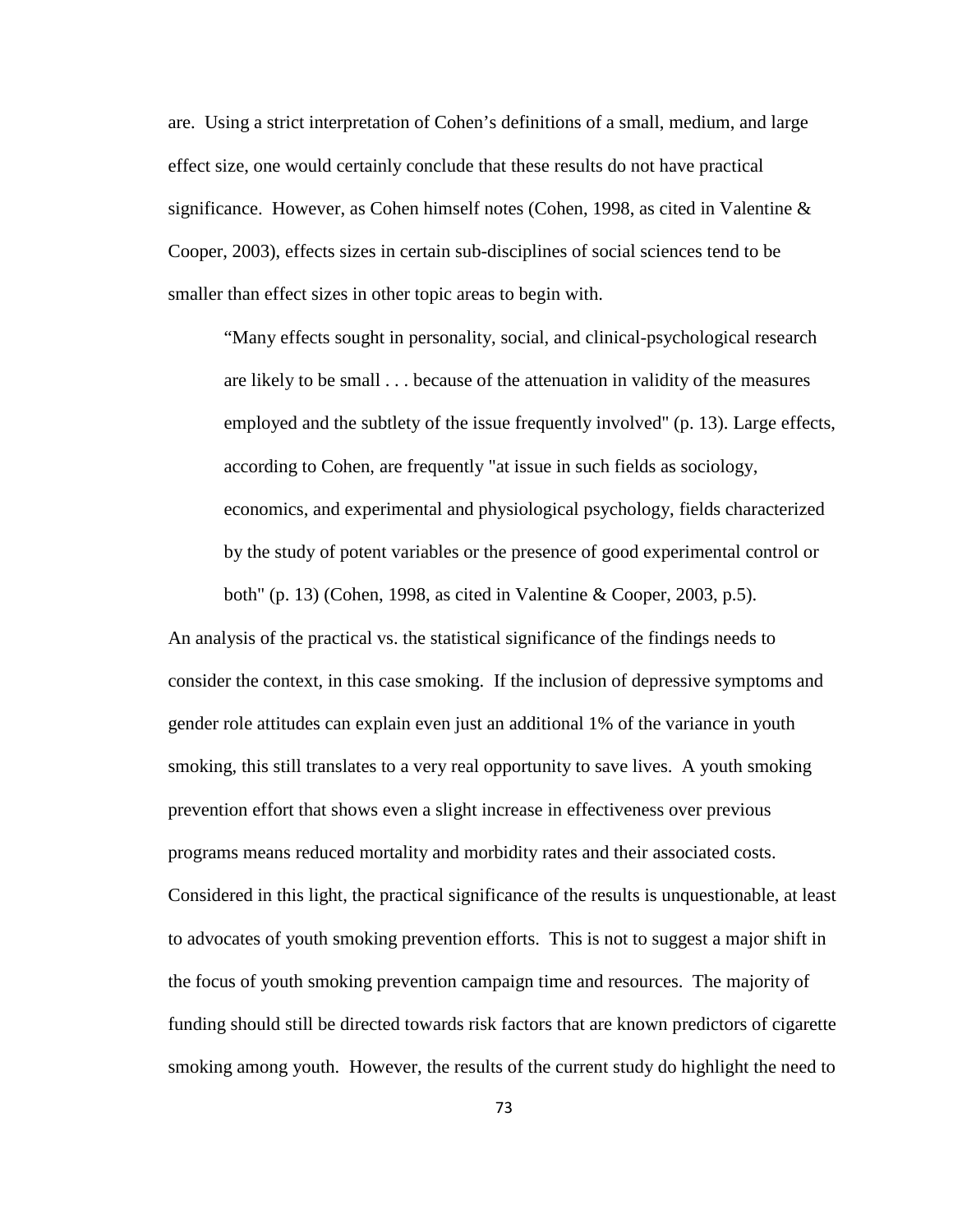address gender-related issues when developing and implementing tobacco prevention interventions and to consider gender within the context of these interventions.

 Recognizing these limitations, it is equally important to not underestimate the strengths of the current study. The data used for the analyses come from Monitoring the Future, a well-respected study of adolescent attitudes and behaviors for more than 30 years. Various facets of the study, from its sampling procedures and survey administration to publicly available datasets, press releases and publications all indicate a strong study design. Similarly, the strong external validity of the current study cannot be underestimated. The sample utilized in the analyses was an aggregation of several years of the most recent data from a nationally representative sample of  $8<sup>th</sup>$  and  $10<sup>th</sup>$  grade students in the United States. Gaining access to this diverse and large a sample, particularly this age group, is certainly not an effortless undertaking. Offering researchers access to publicly-available datasets, Monitoring the Future and similar surveys help ensure that information about serious health issues is being collected using the population of interest, rather than a sample of convenience. Results of the Monitoring the Future survey are widely disseminated and used to inform discussions about the state of the health of America's youth, with diverse and far-reaching implications.

# *Implications of Findings*

 The implications of the results of the current project are varied, but generally fall under two broad categories: theoretical and research implications, and applied implications. I will consider several implications for each in turn. The finding that holding traditional gender role attitudes is predictive of ever having smoked cigarettes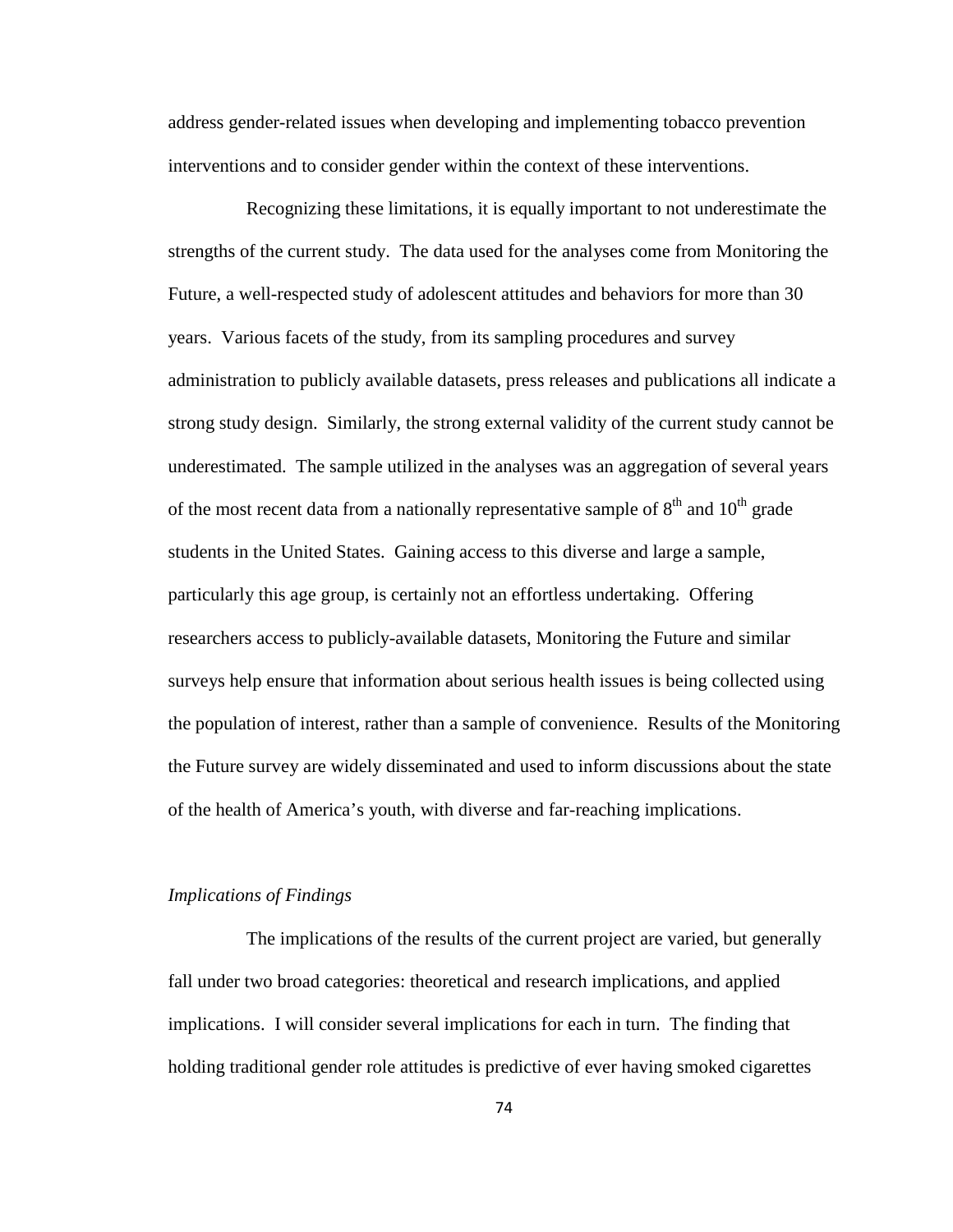among both girls and boys indicates the importance of the inclusion of gender role attitudes in the theoretical framework for understanding risk factors and motives for youth smoking. Further, traditional gender role attitudes, as a moderator of the relationship between depressive symptoms and past 30 day smoking frequency among girls, may be an especially salient factor in the context of understanding smoking among teenage girls with depressive symptoms. However, before concluding that the importance of traditional gender role attitudes is unique to girls, it is worth noting a finding from the supplemental analysis that suggests that an alternative explanation may be warranted. Gender role traditionalism was predictive of having ever smoked cigarettes among both girls *and* boys. Perhaps it is not traditional gender role attitudes per se that are predictive of ever smoking, but rather, something unmeasured that is related to the item used as the operationalization of traditional gender role attitudes that predicts a greater likelihood of having ever smoked cigarettes among both girls and boys alike. With this in mind, it may be useful to consider correlates of the item/construct that were not measured. This would mean finding a variable related to traditional gender role attitudes that would predict having ever smoked cigarettes, but not past 30 day smoking frequency, among girls and boys. After all, no significant main effects were found for traditional gender role attitudes on past 30 day smoking frequency for either girls or boys. In this way, the results are a bit difficult to interpret. It may be, as discussed earlier, that the main effects of traditional gender role attitudes on smoking, while statistically significant, may not be practically significant due to the small effect size. Nevertheless, the partial support found for the effects of traditional gender role attitudes on the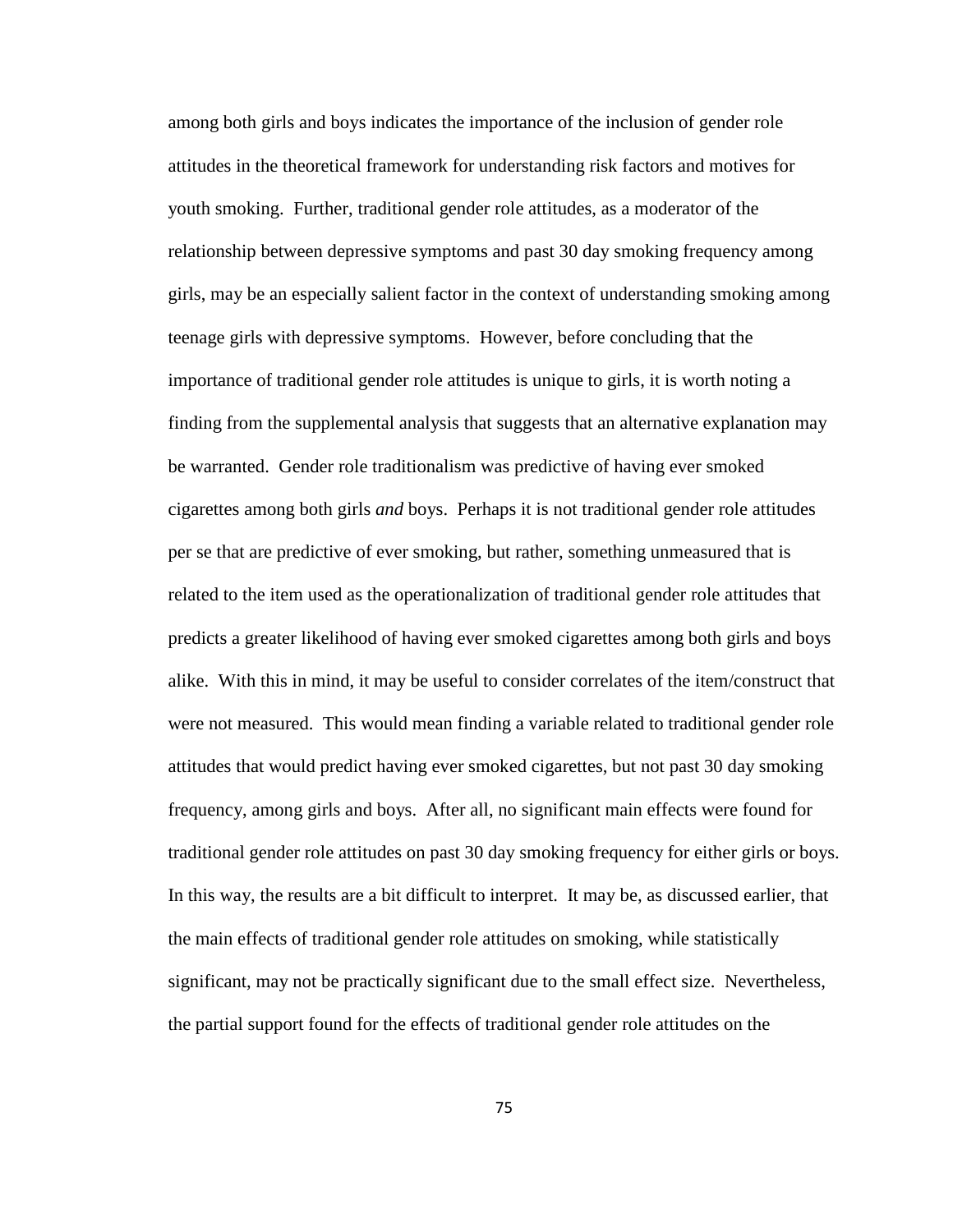relationship between depressive symptoms and smoking suggests potential value in further exploration of this variable's relationship to smoking among youth.

 Similarly, results of the current study suggest the importance of additional consideration of characteristics that differentiate those who never smoke cigarettes, those who experiment with cigarettes, and those who progress to more regular smoking behaviors. For example, in Hypothesis 1, both higher levels of depressive symptoms and being female were positive predictors of having ever smoked cigarettes and of having smoked cigarettes in the past 30 days. A difference between these two groups (ever smokers and past 30 day smokers) emerged in the depressive symptoms-gender interaction. While depressive symptoms and gender interacted to predict ever smoking, the interaction was not significant for past 30 day smoking frequency. Future research should explore reasons why the interaction between depressive symptoms and gender is predictive of youth smoking initiation, but why it does not predict past 30 day (more regular) smoking. Similarly, results of Hypothesis 2 indicated that while depressive symptoms was predictive of ever smoking and past 30 day smoking among girls, gender role traditionalism was only predictive of ever smoking among girls. In contrast, while the depressive symptoms-gender role traditionalism interaction was not significant for ever smoking among girls, it did predict past 30 day smoking frequency among girls. If researchers are able to identify predictors of smoking among adolescents that are unique to or especially relevant to initiating smoking or more regular smoking, this would enable more focused research on how to best approach youth smoking prevention for adolescents at specific stages of smoking experimentation.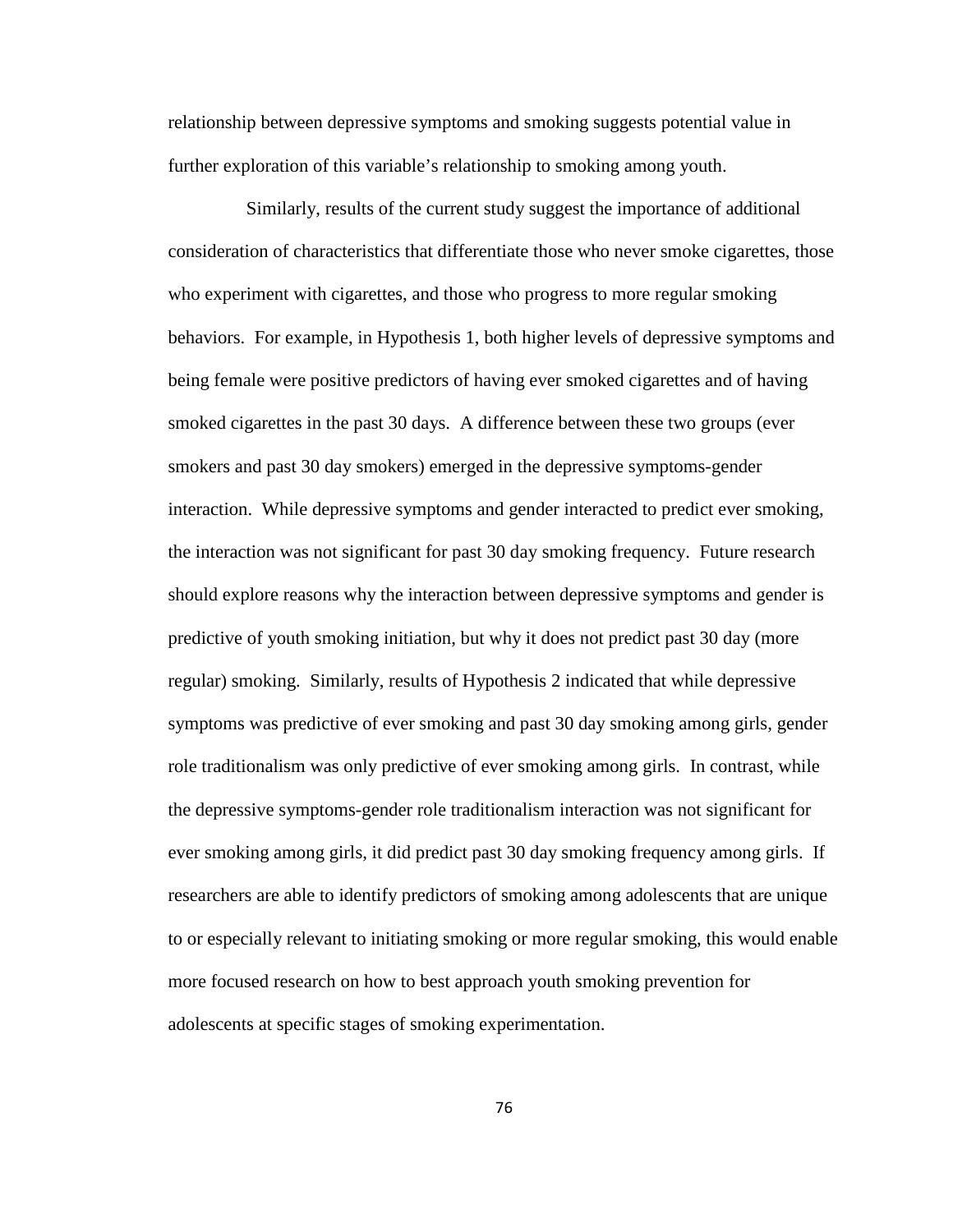Another theoretical/research implication of the current study is the issue of what is really meant when gender is cited as a risk factor for smoking. There are some biological differences in vulnerability to smoking. However, for the most part, when researchers in the social sciences are discussing gender as a risk factor for smoking, they are treating it as a socially constructed identity, referring to characteristics associated with men or women. It is important for researchers to make clear distinctions between sex differences and gender differences in smoking, as the implications for each may differ. The same holds true for the study of racial/ethnic differences in smoking. In many ways, we do not currently have a complete picture of racial/ethnic differences in youth smoking. This is becoming even more apparent as the U.S. population becomes more diverse. In this project, only differences between White and Black adolescents were explored because of insufficient sample sizes to analyze additional populations. This was the case even after including an additional three years and an additional grade of data. Related to this is the issue of recoded/deleted variables in the publicly available dataset for race/ethnicity. Because of the smaller sample sizes for many of the racial/ethnic group response options, only respondents who marked one of three options (Black, White, and Hispanic) were included in the publicly available dataset. As the codebook explains, this was done to protect the identity of respondents. While deleting these responses achieves that goal, there is also a degree of irony in "the benefits" of protecting an already marginalized individual's identity by making their identity and existence essentially invisible. The extra steps needed to gain permission to analyze the full set of data bias who is going to study the data and how research in these fields progresses.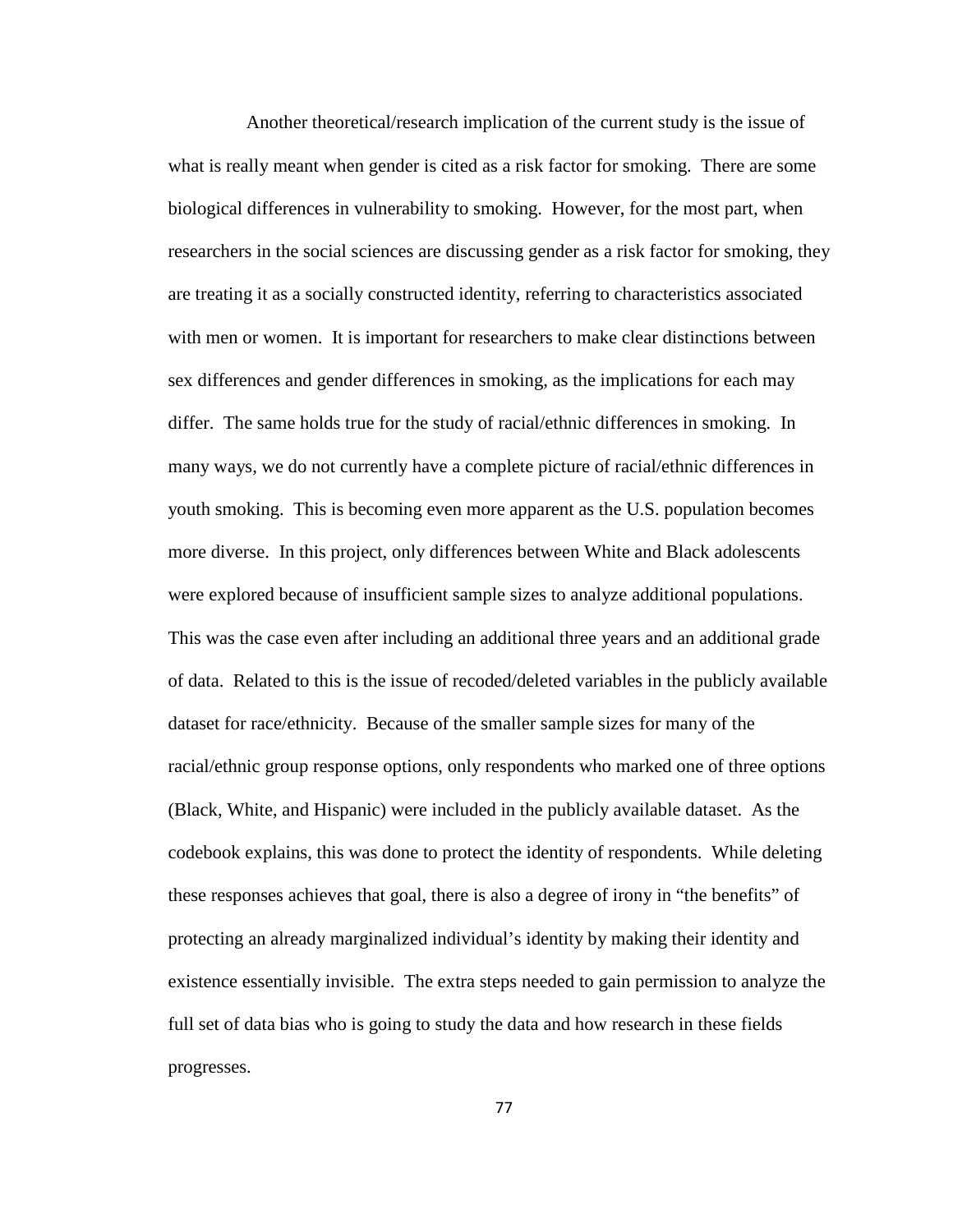Finally, there is a need to standardize, or at least to increase consistency, in measures of cigarette smoking and different levels of experimentation among youth in particular (operationalizing smoking among adults tends to be more consistent across research studies). Currently, researchers vary widely in how they define terms such as "current smoker," "daily smoker," "experimenter," etc. Depending on the operationalization, a youth smoker ranges from someone who has ever smoked a cigarette to someone who has smoked at least 100 cigarettes in their lifetime, to someone smokes at least a pack of cigarettes per day. With such different definitions applied to the same label, it is difficult to aggregate findings about youth cigarette smoking in an accurate way and to use labels to make meaningful distinctions between stages of experimentation.

The applied implications of the current study are wide-ranging, and can (and should) be considered at multiple levels, from the individual and his or her community to society and national (and global) policy. At the individual level, this project suggests implications for mental health treatment and prevention, particularly for clinicians treating adolescent girls who are depressed or who exhibit depressive symptoms. For example, therapy could address how girls express their depressive symptoms and gender role traditionalism, with particular attention to the negative health effects. Therapy can also help girls find healthy ways to cope with concerns about one's future related to depressive symptoms and gender role traditionalism that may arise at an early age, during a formative time. For example, therapy may focus on what is changeable versus what is not changeable about one's situation and life circumstances, with the ultimate purpose of empowering young women. It will also be important to form successful collaborations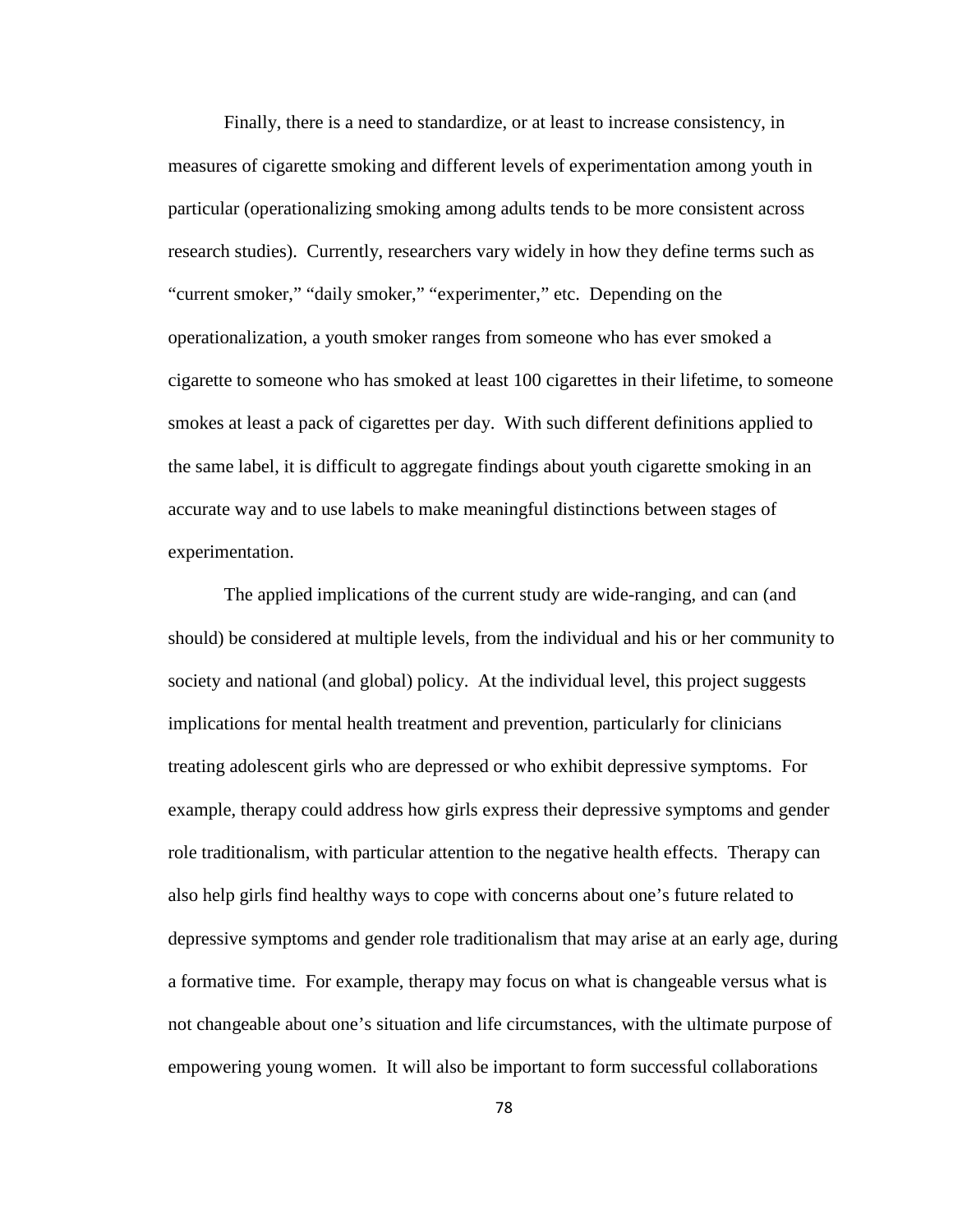between physicians and mental health professionals. For instance, overall health and well-being may benefit from increased sensitivity among primary care physicians to reasons/risk factors for smoking (e.g., depressive symptoms) that are particularly strong among girls.

Public health and anti-smoking campaigns have traditionally focused on reaching as wide an audience as possible. In more recent years, there has been a growing trend of gearing these messages towards particular sub-populations. It is important to appropriately tailor messages to meet the needs of specific at-risk groups, such as women and youth (USDHHS, 2001). With the especially limited resources available during the current economic climate (and money from the Master Settlement Agreement dwindling), developing individualized, tailored, targeted approaches become even more important. Increasing understanding of what risk factors/motives are particularly pertinent to segments of the population most at-risk for smoking cigarettes and targeting these groups before they start smoking (or worse, become addicted to nicotine) can have ripple effects beyond the individual being targeted. The robust relationship between an individual smoking cigarettes and having friends (or parents) who smoke, particularly strong among adolescent girls, provides support for this notion.

This brings up the larger issue of change at the societal level in terms of gender role attitudes, depressive symptoms, girls, and smoking. Programs tailored to particular at-risk groups traditionally follow a positivist biomedical paradigm, focusing on motives and risk factors that are viewed as changeable (e.g., risk perception and health knowledge, industry manipulation, glamorization of smoking), and treat life experience and contextual factors (e.g., education, socioeconomic status, race/ethnicity) as constants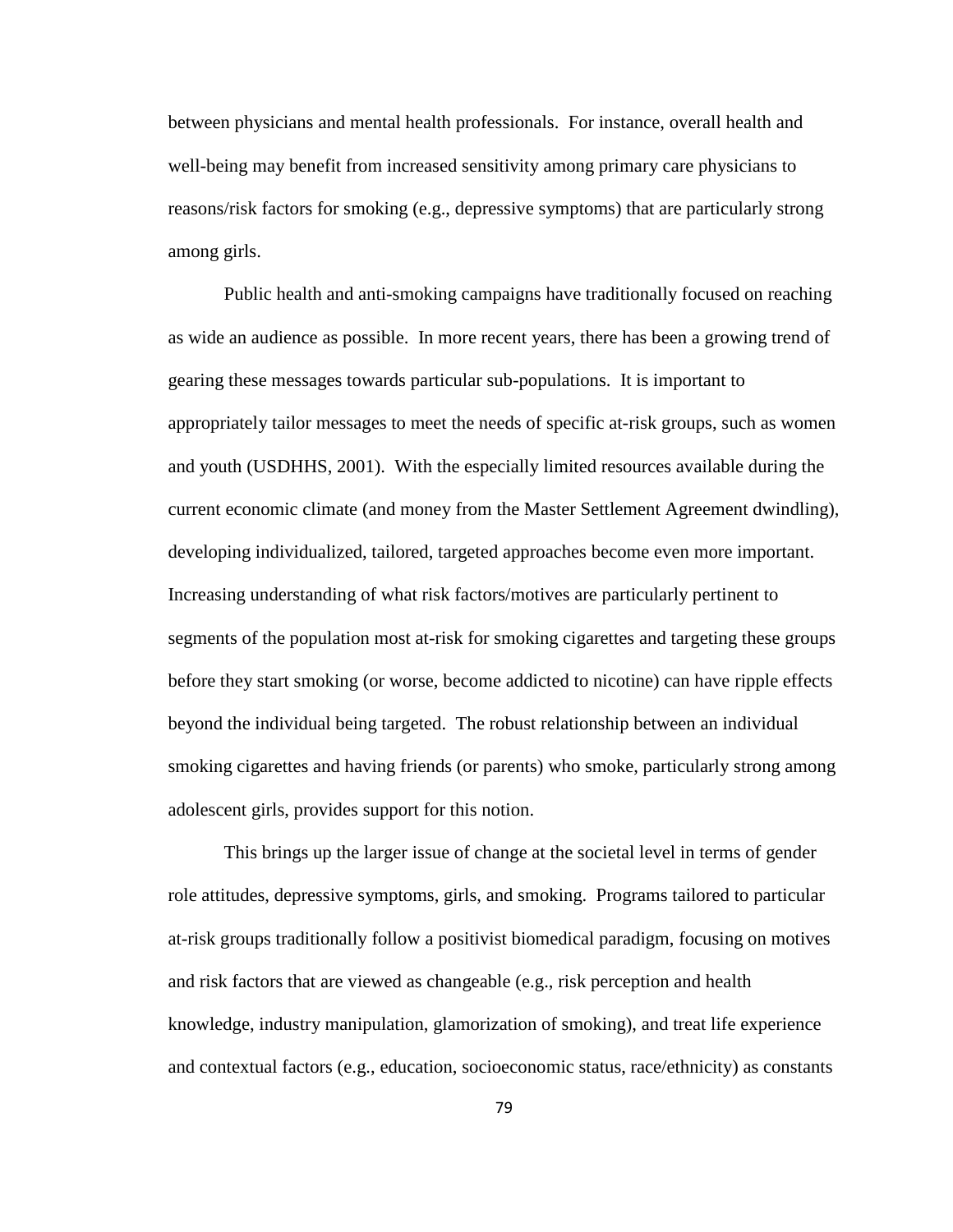that remain static (Schulz & Mullings, 2006). This tendency to focus on individual traits rather than on the broader social context, while certainly not unique to smoking, encourages the perpetuation of blaming the individual for initiating health risk behaviors such as smoking. It also assigns the individual the responsibility of modifying the behavior, rather than questioning and analyzing the contributions and accountability of social institutions, social status, and power dynamics.

One way to begin to change some of these factors is through policy initiatives. For example, taxing of cigarettes and access to cigarettes are two related and important issues, especially if depressed teens are turning to cigarettes as a way of coping with the depressive symptoms. Over the past several years, increases in taxing and stricter enforcement of age requirements have had positive effects on decreasing smoking prevalence across the U.S. and prevalence rates in particular cities/states. Making the cost of cigarettes prohibitive for teens is one way to decrease access to a substance that many still report as being fairly easy to gain access to if they would like (even though it is illegal for all those surveyed, as they are all under the age of 18). Schools, businesses and the community at large have a responsibility and a role to play in reducing teens' access to cigarettes.

While the lower smoking rates of the past decade and the success of various antitobacco campaigns is a cause for celebration, there also needs to be sustained resources and attention focused on youth smoking prevention. President Obama took a major step in this direction with his recent appointment of Tom Friedan as head of the Centers for Disease Control and Prevention. Formerly Commissioner of the New York City Department of Health and Mental Hygiene, Dr. Friedan is well-known for his focus on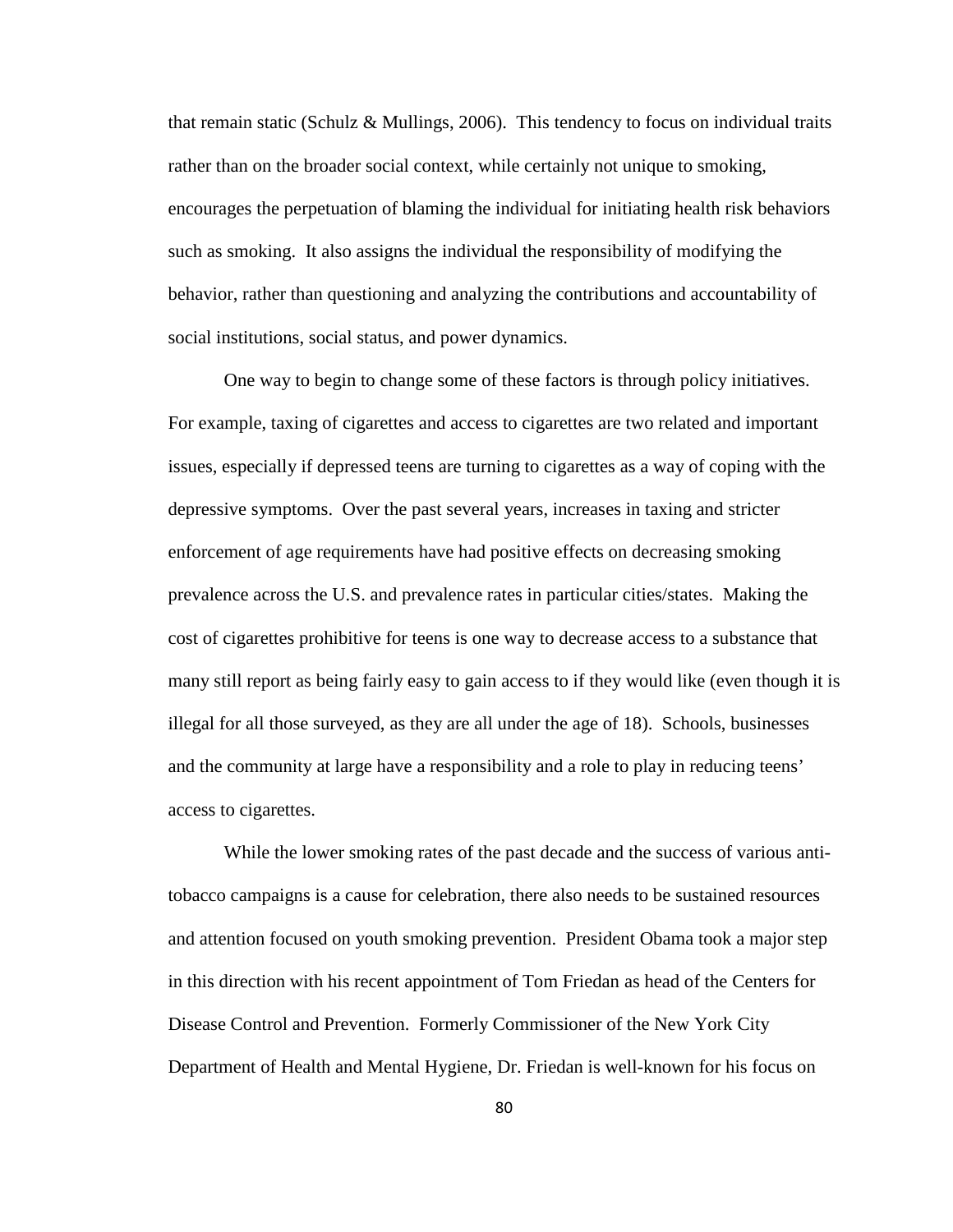tobacco control as a health topic of priority and for the implementation of broad antismoking policies in New York City. If Dr. Friedan is able to have similar success at a national level, the development of successful smoking prevention strategies have the potential to help contain the costs of a healthcare system that is spiraling out of control. On June 22, 2009, President Obama facilitated this process greatly with the bold move of signing into law the bill granting the Food and Drug Administration (FDA) the authority to regulate tobacco use in the United States. This historic legislation includes provisions to further reduce tobacco industry advertising to kids, to place health warnings more prominently on cigarette packaging, and to ban the use of terms such as "light" and "mild" to describe cigarettes, among other requirements.

As we make strides in the U.S. towards decreasing the use of tobacco, it is important to note that cigarette manufacturers have taken their business overseas. The prevalence of cigarette smoking among women and men in third world countries is staggering and should be an issue of national concern. It is not clear at this point whether or not traditional gender role attitudes have the same connection to smoking for young women from other countries (especially those in which the norm is more traditional roles for men and women) as they do for young women in the U.S. However, if it is something about traditional gender role attitudes themselves that are connected to an increased likelihood of smoking, our sending cigarettes overseas may be particularly dangerous for women. Cultural variations in the meaning of traditional gender role attitudes and their effects on women's physical and mental health are one possible area for future research. Several others are described below.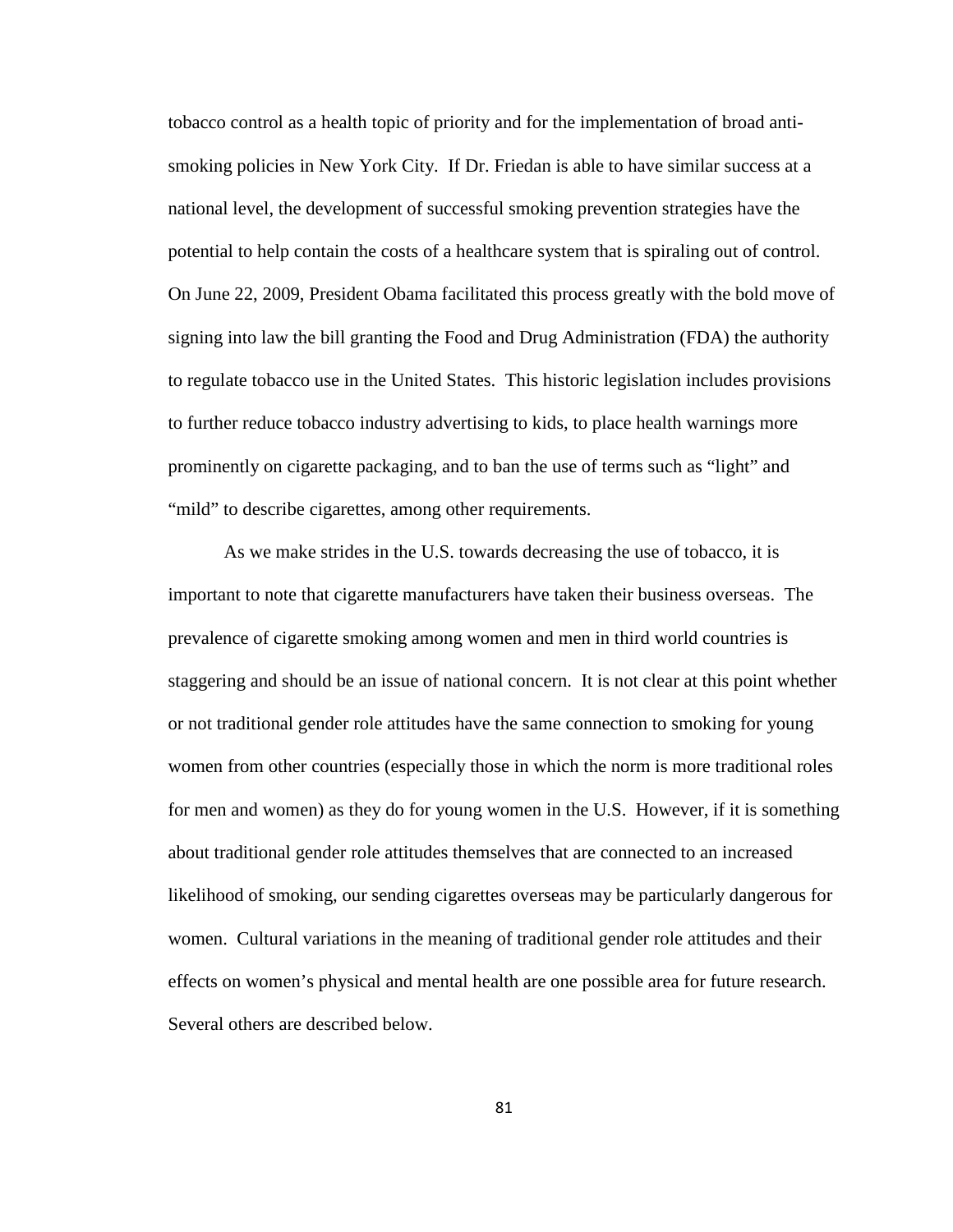### *Future Directions*

It would be useful to evaluate whether the items used in the Monitoring the Future survey (developed in the 1970s) still accurately represent the construct of gender role attitude traditionalism. Are these measures up-to-date in terms of current conceptualizations of gender role attitudes? The items are similar to those used on surveys from the 1970s, but much has changed over the past 30-40 years with regard to women and perceptions of gender roles. It would be interesting for future studies to replicate the current analyses using alternative measures of gender role attitudes and gender role traditionalism to assess whether the results show convergent validity (that they are consistent with other measures operationalizing gender role attitudes). If items/scales are outdated, the development or use of a gender role attitudes scale that is more relevant to the conceptualization of gender role attitudes by today's young woman may be an important addition to the measurement tools in this field of research. Questions about gender equality and equal pay for equal work may not have the same relevance or discriminating power as they did decades ago, with clear socially desirable responses at this point in time. In this way, measuring attitudes towards gender equality may require more sophisticated methods and more subtle types of questioning; much in the same way the researchers have revised tactics for questionnaires to assess racism. Use of implicit association tests show promise in this area. Additionally, instead of asking about general attitudes towards men and women's equality, it may be more useful to evaluate perceptions regarding sharing household chores and childcare, importance of partners' job status, etc. Finally, the structure of many American households is no longer that of the traditional nuclear family, with a husband and wife. Assumptions about the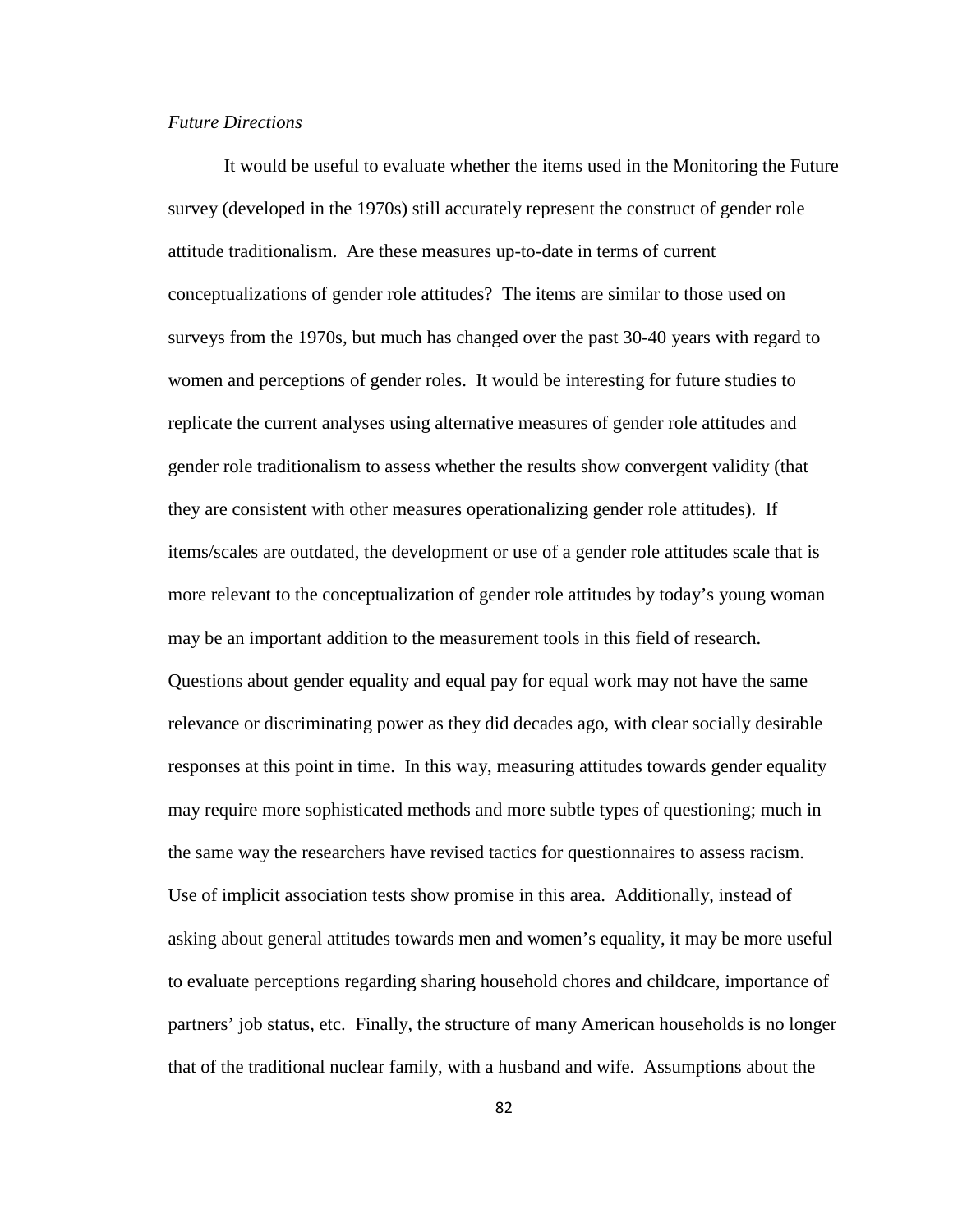basic makeup of a family and associated roles need to be altered to match the reality that families come in a variety configurations.

Another aspect of gender role attitudes that future research could focus on has to do with the potential benefits of endorsing egalitarian gender role attitudes. It would be interesting to explore whether there is a protective role that egalitarian gender role attitudes play in the depressive symptoms-smoking relationship among girls. If there is, a next step would be for researchers to explore how this information can be used to reduce smoking among girls with depressive symptoms. For example, do egalitarian gender role attitudes play the same role for other behaviors that girls commonly use to express depressive symptoms (e.g., unhealthy weight control practices)? Stepping back for a moment, it would also be useful to understand if traditional gender role attitudes play similar roles in the relationship between depressive symptoms and high risk health behaviors other than smoking (especially other weight-related behaviors, such as diet pill use) that are particularly prevalent among girls of this age group. Future research could test this theory with other outcomes such as these to examine the extent to which the effects of the interaction between depressive symptoms and traditional gender role attitudes seems to be unique to smoking as well as the extent to which findings are replicable.

An additional area for future research is made possible by the rigorous study design of Monitoring the Future. Longitudinal analyses could be conducted using the results of the analyses of these Monitoring the Future data along with follow-up data (collected at various time intervals from a subset of the original sample) to look at the influence of depressive symptoms and traditional gender role attitudes on later smoking,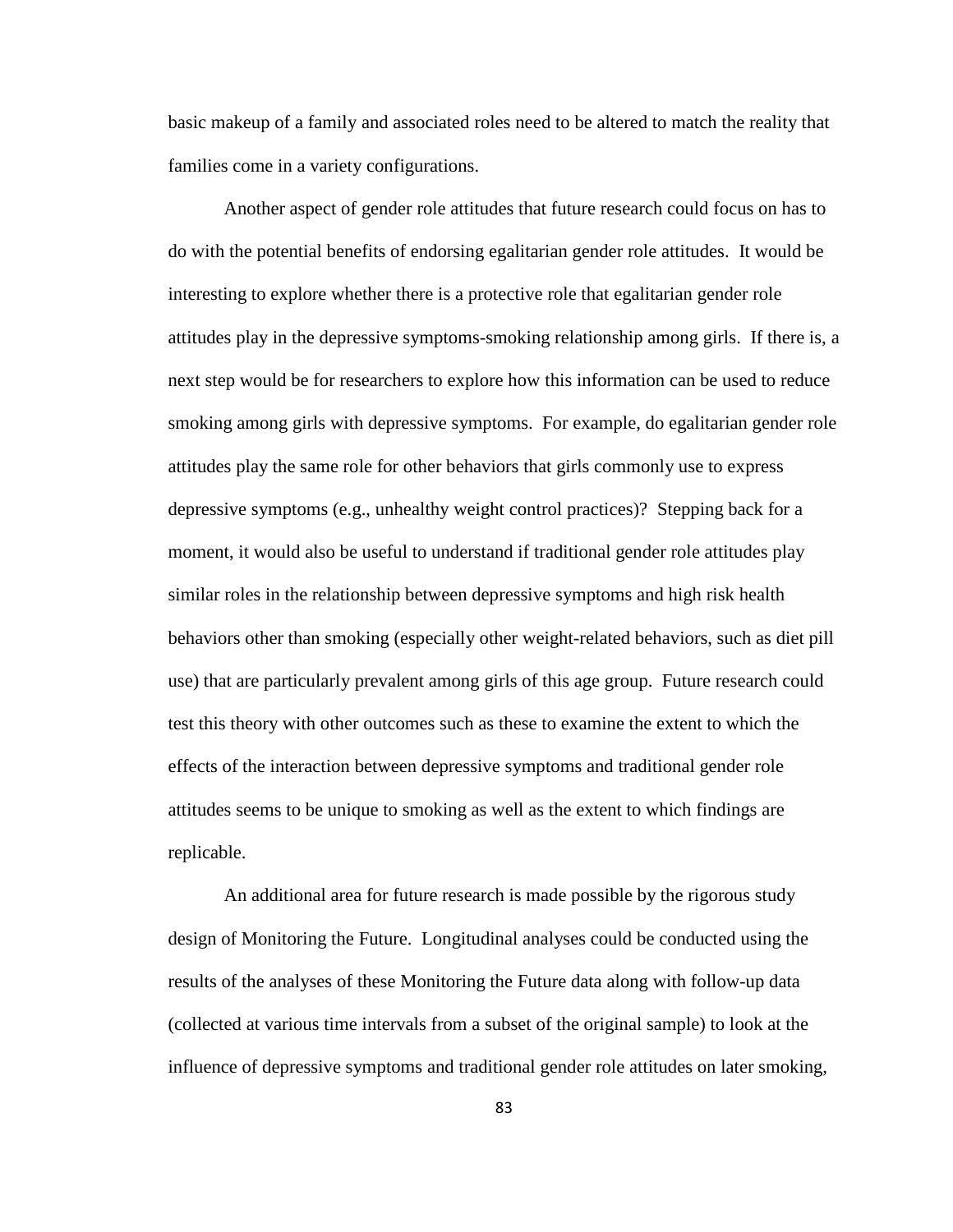later depressive symptoms and later gender role attitudes. Analyses could also examine the effects of these variables (at grade 8 and 10) on other health outcomes (e.g., drug use, alcohol use), as well as on other outcomes of interest (e.g., later work status, profession, marriage and kids, socioeconomic status). If the link can be established between particular attitudes and behaviors in the  $8<sup>th</sup>$  and  $10<sup>th</sup>$  grade and later health and well-being (or later high risk health behaviors), this provides further evidence for the importance of anti-smoking campaigns in reducing the prevalence of smoking and related illnesses among the next generation of girls and boys in the U.S. It will be important for any longitudinal studies to consider differences that may emerge in several of the key variables of interest at different points in adolescence. For example, as boys and girls continue into adolescence, the nature and severity of depressive symptoms may shift (and do so differently for boys and for girls). Similarly, boys' and girls' gender role attitudes may become increasingly salient (and thus more pronounced/extreme) as teenagers move closer to young adulthood. To make useful comparisons over time, these differences associated with changes in developmental moments must be considered.

Longitudinal studies often present a number of practical difficulties, not the least of which is the amount of time it takes to find and verify results. For a behavior with such dangerous consequences as cigarette smoking, it may not be feasible to wait for definitive results before taking action. With a generation of youth that is growing up with all of the advances in technology, the expectation is to find information quickly and in real-time from a multitude of sources, and to communicate with others instantly and constantly. Public health campaigns have already started to use various forms of technology (e.g., websites, texting, emails, interactive discussion groups online, YouTube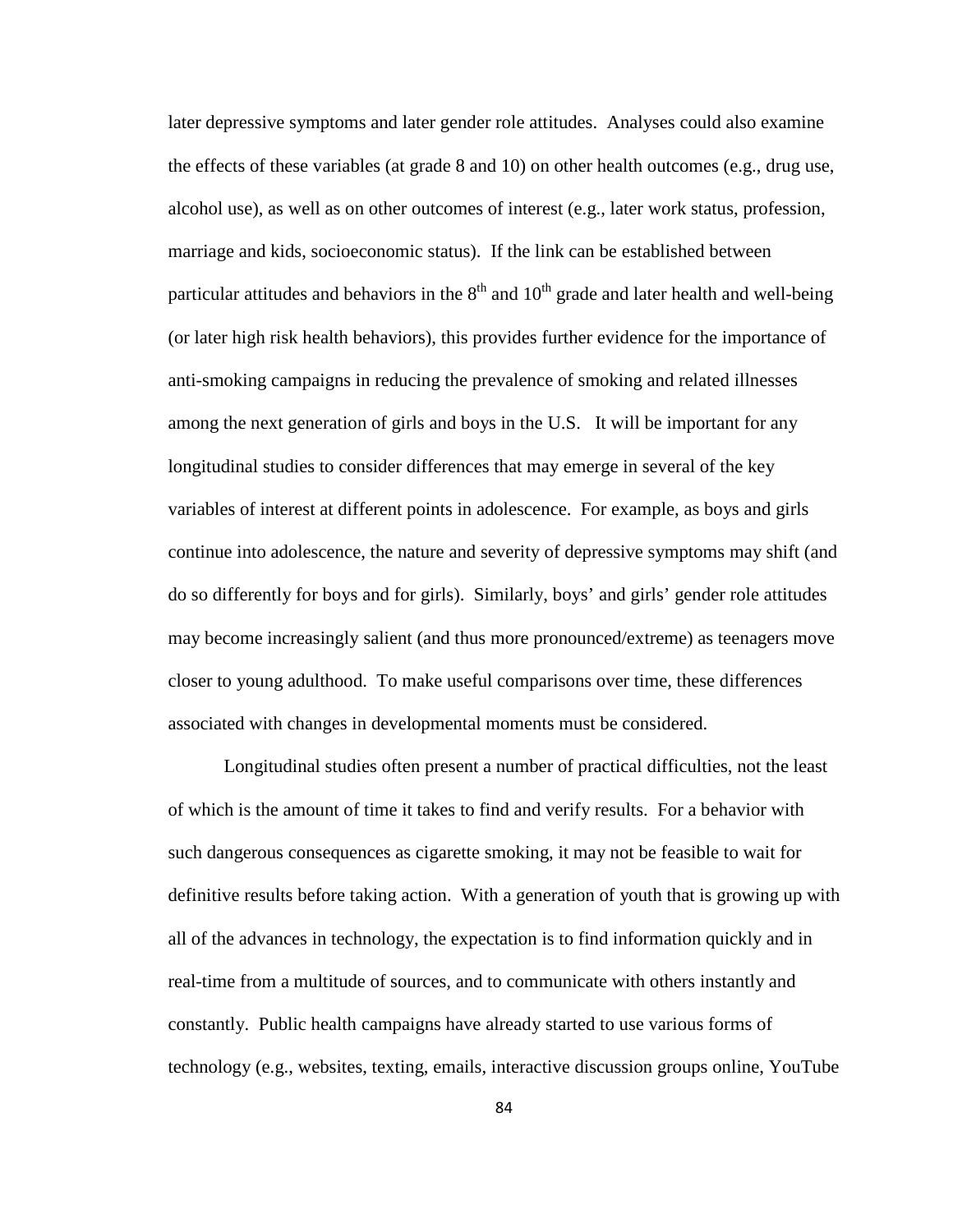videos) to promote public health initiatives. One channel that may also hold potential is Facebook and other popular social networking sites that collect information about their users as they engage with the various features to choose what ads to display for a given individual. Just as Facebook uses personal information to select ads for clothing or activities that they believe a particular user would have interest in, if girls showed symptoms of depression, and particularly if combined with traditional gender role attitudes, the website could target those girls with public health-sponsored anti-smoking ads.

## *Conclusion*

Cigarette smoking, widely recognized as the leading preventable health behavior associated with death and disease in the United States, remains a public health issue of national concern. While research studies have identified and found empirical evidence for a multitude of behavioral, social and demographic predictors and risk factors for youth smoking initiation, the relative importance of particular types of risk factors and the connections between these variables remains complex and an issue of debate. My aim in the current study was to expand upon previous literature showing a strong relationship between depressive symptoms and cigarette smoking among youth by considering the influence of gender and gender role attitudes on this association. Consistent with previous research, depressive symptoms and being female predicted an increased likelihood of having ever smoked cigarettes (and having smoked cigarettes in the past 30 days) among early adolescents, as did the interaction between depressive symptoms and gender. Although not typically included as a predictor of youth smoking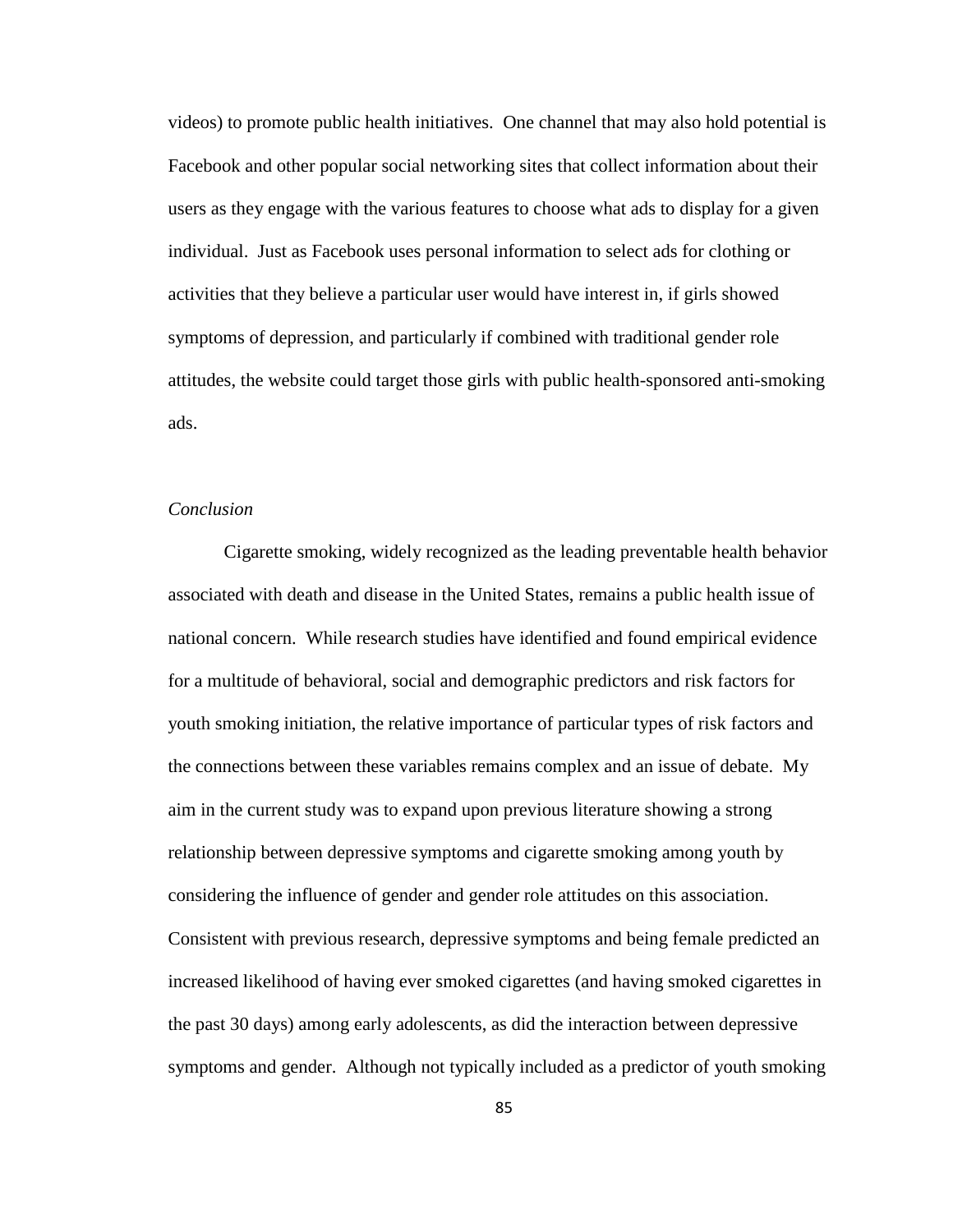initiation, research on gender differences in the expression of depressive symptoms, and gender differences in the meaning of traditional gender role attitudes for those with and without depressive symptoms suggested the relevance of this construct. Some preliminary support for the inclusion of gender role attitudes in models of youth smoking initiation emerged from finding that the interaction between depressive symptoms and gender role traditionalism predicted past 30 day smoking among girls.

The implications of these findings are diverse and wide-ranging. From a theoretical/research perspective, the results suggest a previously unexplored factor (gender role traditionalism) that may further elucidate the depressive symptoms-smoking relationship among early adolescents. Future research should investigate this variable and its potential role in identifying sub-groups of adolescents with depressive symptoms that may be particularly at-risk for either trying a cigarette, or progressing to further experimentation with cigarettes. The results of the current study also point to the importance of recognizing gender as a socially-constructed variable in explaining gender differences in predictors and correlates of youth smoking. Although findings for race/ethnicity were not significant, a discussion of race/ethnicity as a risk factor for smoking needs to similarly consider how correlated variables (rather than the variable of race itself) explains and predicts racial/ethnic differences in youth smoking patterns. Applied implications of the current study are multi-level and interconnected, from individual and group-oriented interventions to policy initiatives and society-wide changes.

To prevent youth from experimenting with cigarettes and from transitioning to regular smokers as adults requires collaboration, cooperation, and communication among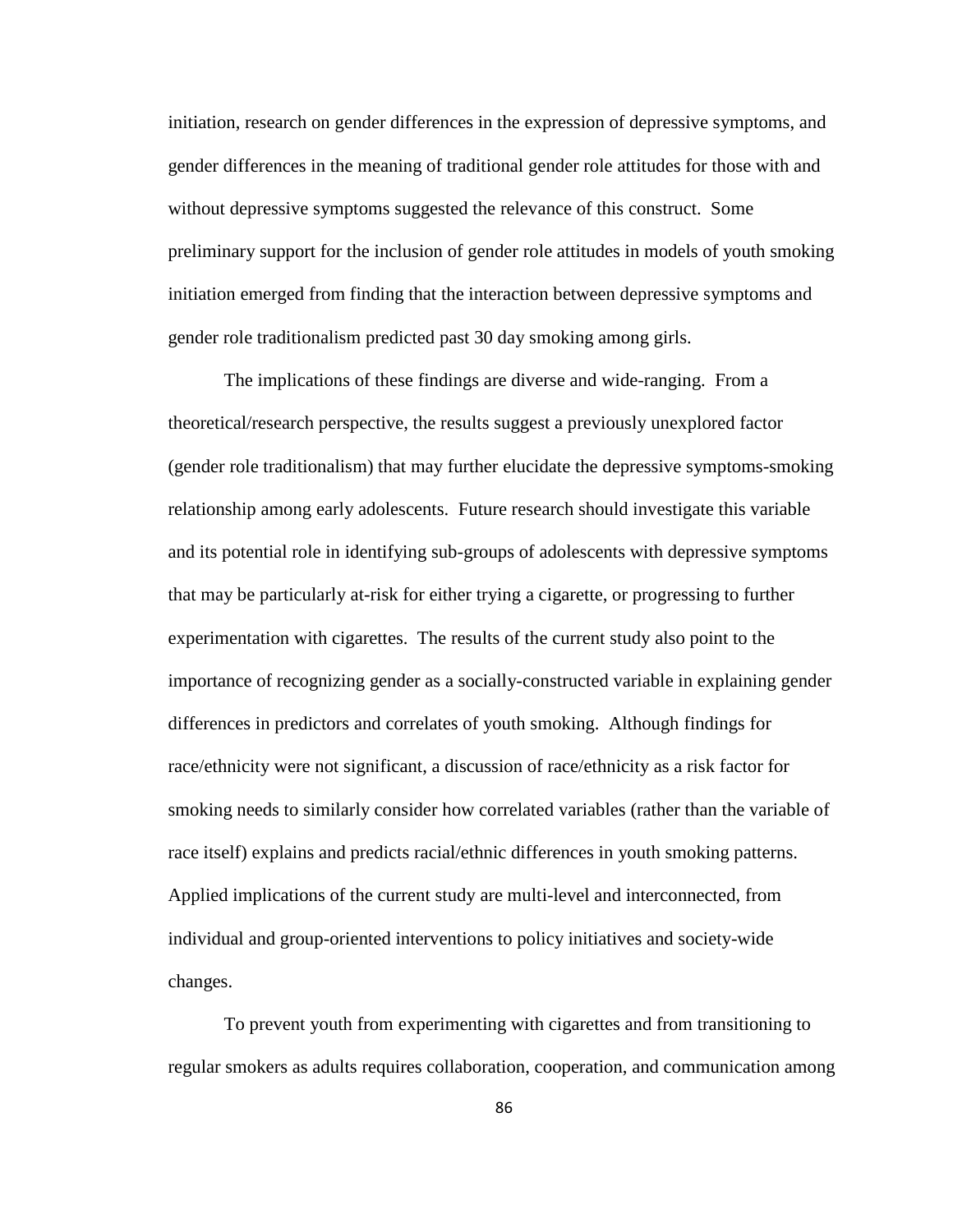a multi-disciplinary group of interested stakeholders (e.g., researchers, scientists, educators, politicians, community organizers). There is nothing simple about achieving this goal, particularly when the involved parties often have conflicting interests and agendas, and when attributions of responsibility for the problem and for finding and implementing a solution are shifted from one party to another. There is, however, continued evidence of progress in youth smoking prevention efforts in recent years. Successful changes of this magnitude take time to implement and maintain. What is important is to remain hopeful about the power we have to shape the future.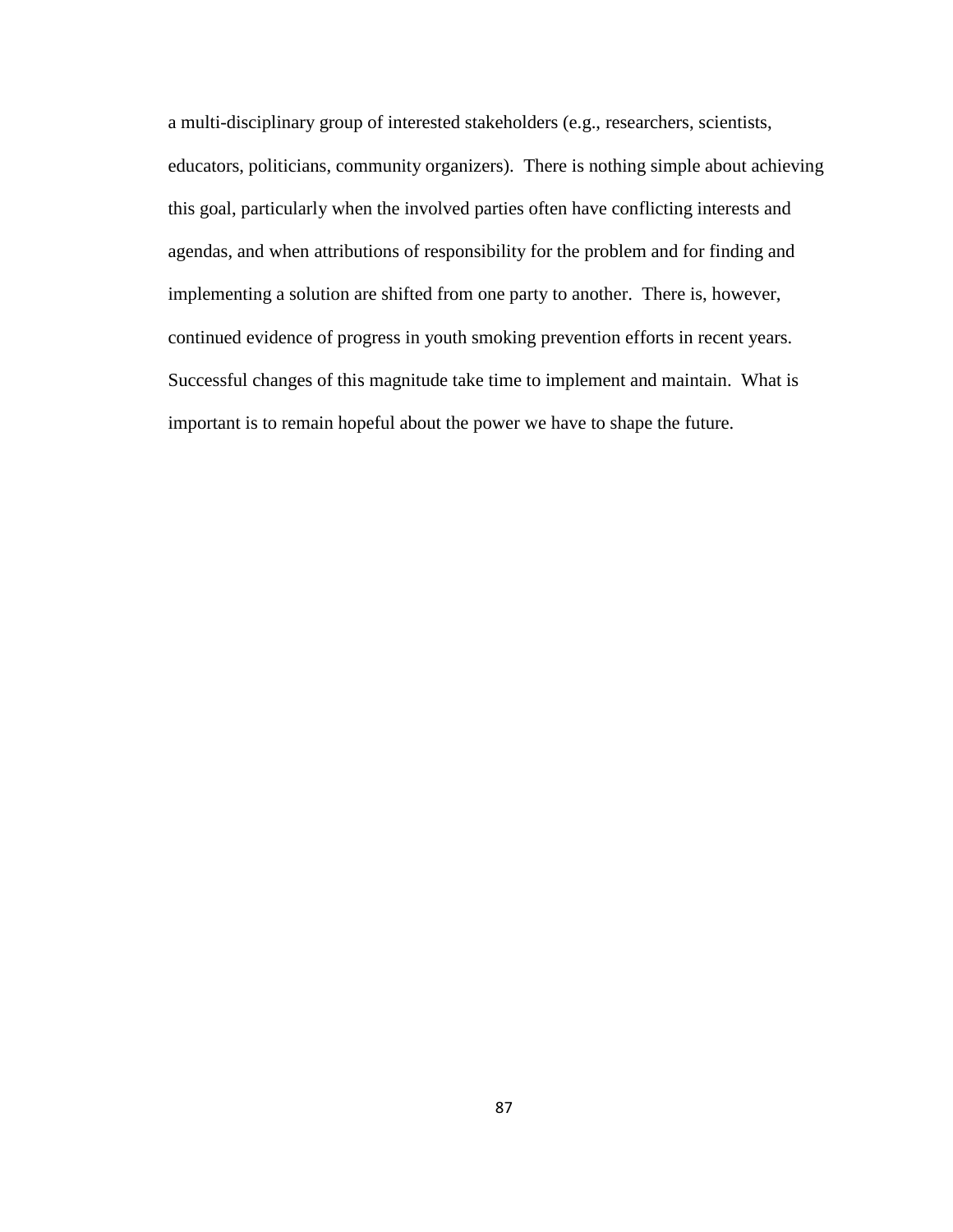#### References

- Aiken, L.S., & West, S.G. (1991). *Multiple Regression: Testing and Interpreting Interactions.* Thousand Oaks, CA: Sage Publications, Inc.
- American Psychological Association (2007). Report of the APA Task Force on the Sexualization of Girls. Washington, DC: American Psychological Association.
- Anderson, S. J., Glantz, S. A., & Ling, P. M. (2005). Emotions for sale: Cigarette advertising and women's psychosocial needs. *Tobacco Control, 14*, 127-135.
- Bachman, J. G., Johnston, L. D., & Schulenberg, J. E. (2006). The Monitoring the Future Project After Thirty-Two Years: Design and Procedures. Monitoring the Future Occasional Paper 64. *Online Submission*, 104.
- Baker, T. M., Brandon, T. H., & Chassin, L. (2004). Motivational influences on cigarette smoking. *Annual Review of Psychology, 55*, 463-491.
- Barnett, R. (2004). Women and multiple roles: Myths and reality. *Harvard Review of Psychiatry, 12*(3), 158-164.
- Beck, A. T. (1967). *Depression: Causes and Treatment*. Philadelphia: University of Pennsylvania Press.
- Beck, A. T., Steer, R., & Brown, G. K. (1996). Beck Depression Inventory (BDI-II). *San Antonio (TX): Psychological Corporation*.

Bohner, G., & Wänke, M. (2002). *Attitudes and Attitude Change*: Psychology Press.

Breslau, N., Peterson, E. L., Schultz, L. R., Chilcoat, H. D., & Andreski, P. (1998). Major depression and stages of smoking a longitudinal investigation. *Archives of General Psychiatry, 55*(2), 161-166.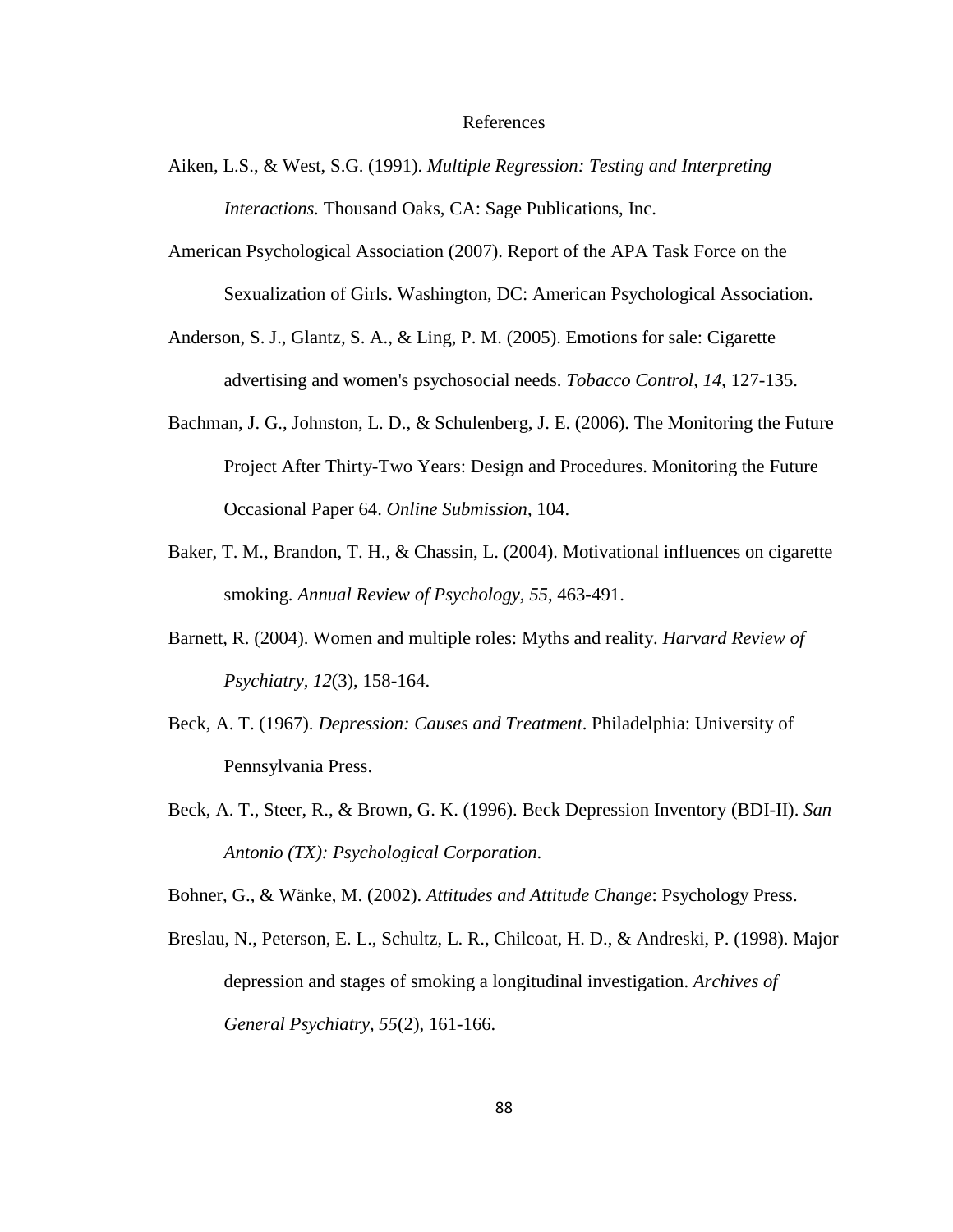- Brody, L. R., & Hall, J. A. (2008). Gender and emotion in context. In M. Lewis, J. M. Haviland-Jones & L. F. Barrett (Eds.), *Handbook of Emotions* (3rd ed.). New York: Guilford Press.
- Brown, R. A., Lewinsohn, P. M., Seeley, J. R., & Wagner, E. F. (1996). Cigarette smoking, major depression, and other psychiatric disorders among adolescents. *Journal of the American Academy of Child and Adolescent Psychiatry, 35*(12), 1602-1610.
- Buckley, T. R., & Carter, R. T. (2005). Black adolescent girls: Do gender role and racial identity impact their self-esteem? *Sex Roles, 53*(9), 647-661.
- Caraballo, R., Giovino, G., & Pechacek, T. (2004). Self-reported cigarette smoking vs. serum cotinine among US adolescents. *Nicotine & Tobacco Research, 6*(1), 19- 25.
- Campaign for Tobacco-Free Kids (2001). Tobacco Company Quotes on Marketing to Kids [Electronic Version]. *Research Center Factsheets: Tobacco Company Marketing to Kids* Retrieved July 4, 2007, from

http://tobaccofreekids.org/research/factsheets/index.php?CategoryID=23

- Campaign for Tobacco-Free Kids (2007). The Path to Smoking Addiction Starts at Very Young Ages [Electronic Version]. *Research Center Fact Sheets*. Retrieved July 4, 2007,
- Carvajal, S. C., Hanson, C., Downing, R. A., Coyle, K. K., & Pederson, L. L. (2004). Theory-based determinants of youth smoking: A multiple influence approach. *Journal of Applied Social Psychology, 34*(1), 59-84.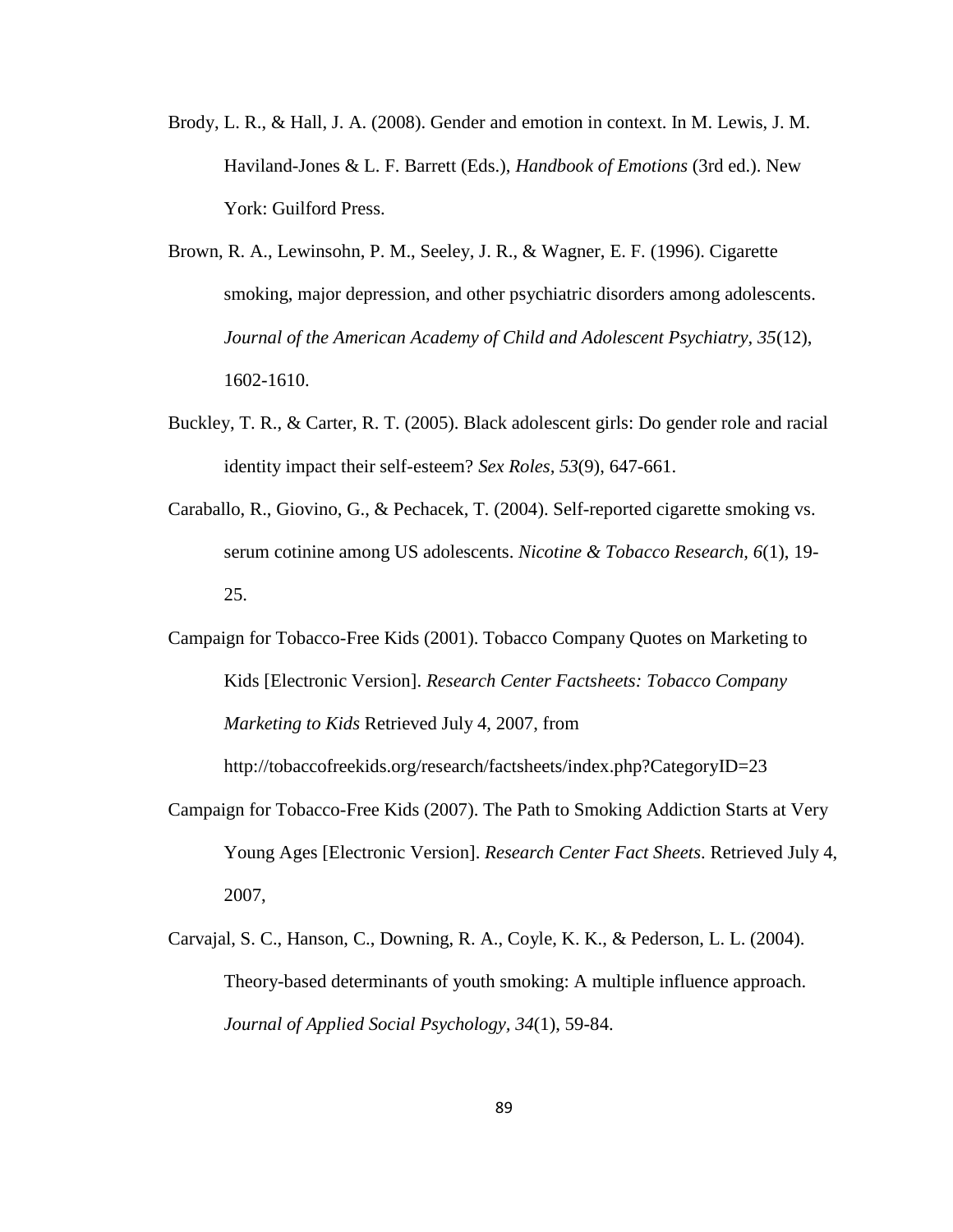- CBS (February 5, 2006). Ready for a Woman President? CBS News Poll: 92 Percent Would Vote A Woman Into The Oval Office [Electronic Version]. *CBS News*, from http://www.cbsnews.com/htdocs/pdf/020306woman.pdf
- Centers for Disease Control and Prevention [CDC] (2006a). *Racial/Ethnic Differences Among Youths in Cigarette Smoking and Susceptibility to Start Smoking --- United States, 2002--2004*. Retrieved. from

http://www.cdc.gov/mmwr/preview/mmwrhtml/mm5547a4.htm.

- Centers for Disease Control and Prevention [CDC] (2006b). Tobacco Use Among Adults - United States, 2005 [Electronic Version]. *Morbidity and Mortality Weekly Report [serial online]*, *55*, 1145-1148. Retrieved April 15, 2007, from http://www.cdc.gov/mmwr/preview/mmwrhtml/mm5542a1.htm
- Centers for Disease Control and Prevention [CDC] (2007). *Targeting Tobacco Use: The Nation's Leading Cause of Preventable Death - At A Glance 2007*. Retrieved April 15, 2007. from http://www.cdc.gov/nccdphp/publications/aag/osh.htm.
- Choi, W. S., Patten, C. A., Christian Gillin, J., Kaplan, R. M., & Pierce, J. P. (1997). Cigarette smoking predicts development of depressive symptoms among US adolescents. *Annals of Behavioral Medicine, 19*(1), 42-50.
- Cole, E. R., & Zucker, A. N. (2007). Black and white women's perspectives on femininity. *Cultural Diversity and Ethnic Minority Psychology, 13*(1), 1-9.
- Cole, J. B., & Rakhra, B. K. (2008). *Water Cooler Diaries: Women across American Share Their Day at Work*: DaCapo Press.
- Collins, R. L., & Ellickson, P. L. (2004). Integrating four theories of adolescent smoking. *Substance Use & Misuse, 39*(2), 179-209.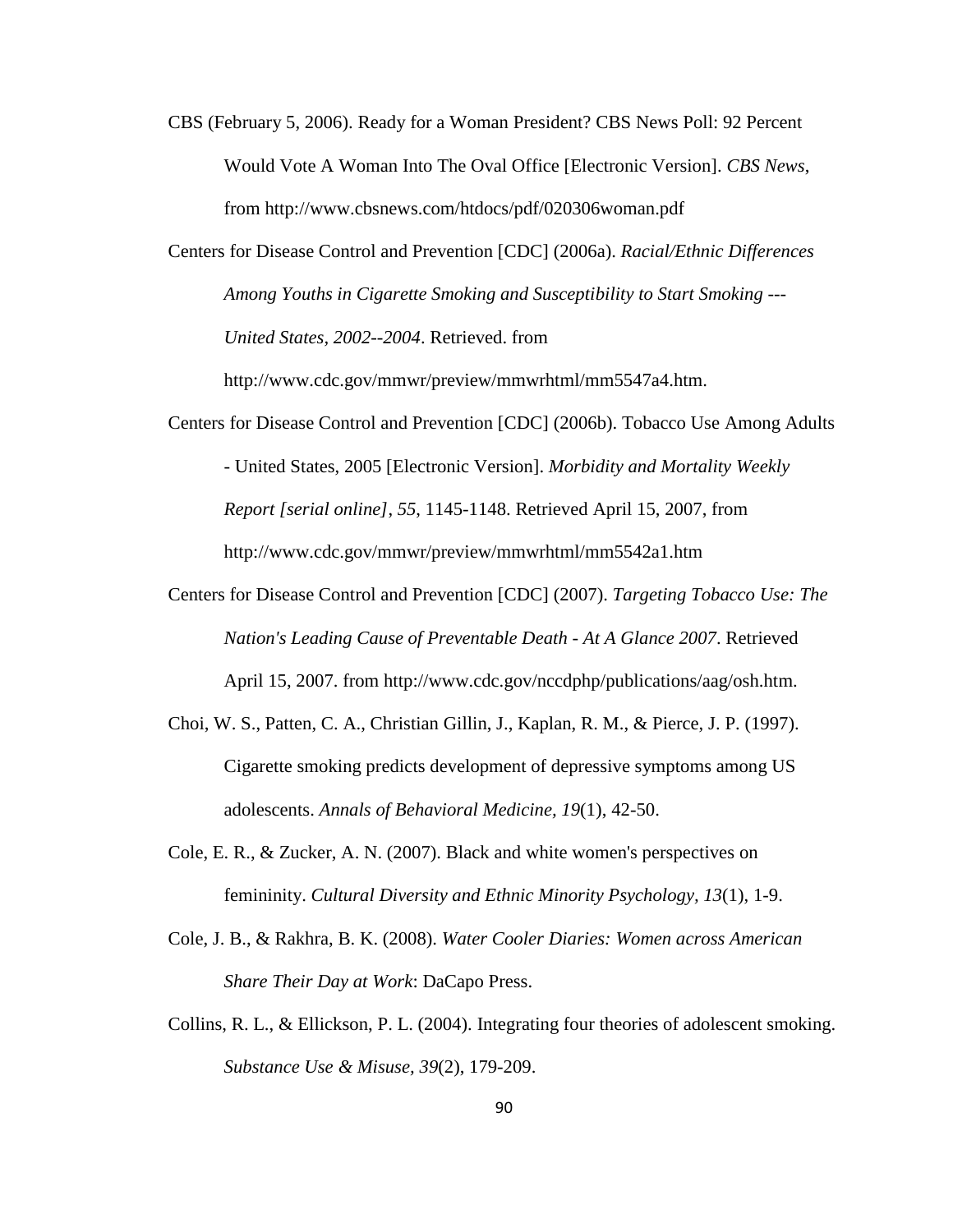- Corrigall, E., & Konrad, A. (2007). Gender role attitudes and careers: A longitudinal study. *Sex Roles, 56*, 847-855.
- Costello, E. J., Erkanli, A., Federman, E., & Angold, A. (1999). Development of psychiatric comorbidity with substance abuse in adolescents: Effects of timing and sex. *Journal of Clinical Child & Adolescent Psychology, 28*(3), 298-311.
- David, J. L., & Kaplan, H. B. (1995). Gender, social roles and health care utilization. *Applied Behavioral Science Review, 3*(1), 39-64.
- Davis, S. N., & Pearce, L. D. (2007). Adolescents' work-family gender ideologies and educational expectations. *Sociological Perspectives, 50*(2), 249-271.
- Ellickson, P. L., Orlando, M., Tucker, J. S., & Klein, D. J. (2004). From adolescence to young adulthood: Racial/ethnic disparities in smoking. *American Journal of Public Health, 94*(2), 293-299).

Elliott, S. (2007, February 15). A New Camel Brand is Dressed to the Nines*. The New York Times*. Retrieved February 15, 2007, from http://www.nytimes.com/2007/02/15/business/media/15adco.html?ex=132919560 0&en=c047bae1ce514753&ei=5088&partner=rssnyt&emc=rss

- Fergusson, D., Goodwin, R., & Horwood, L. (2003). Major depression and cigarette smoking: results of a 21-year longitudinal study. *Psychological Medicine, 33*, 1357-1367.
- Fernander, A. F., Flisher, A. J., King, G., Noubary, F., Lombard, C., Price, M., et al. (2006). Gender differences in depression and smoking among youth in Cape Town, South Africa. *Ethnicity & Disease, 16*(1), 41-50.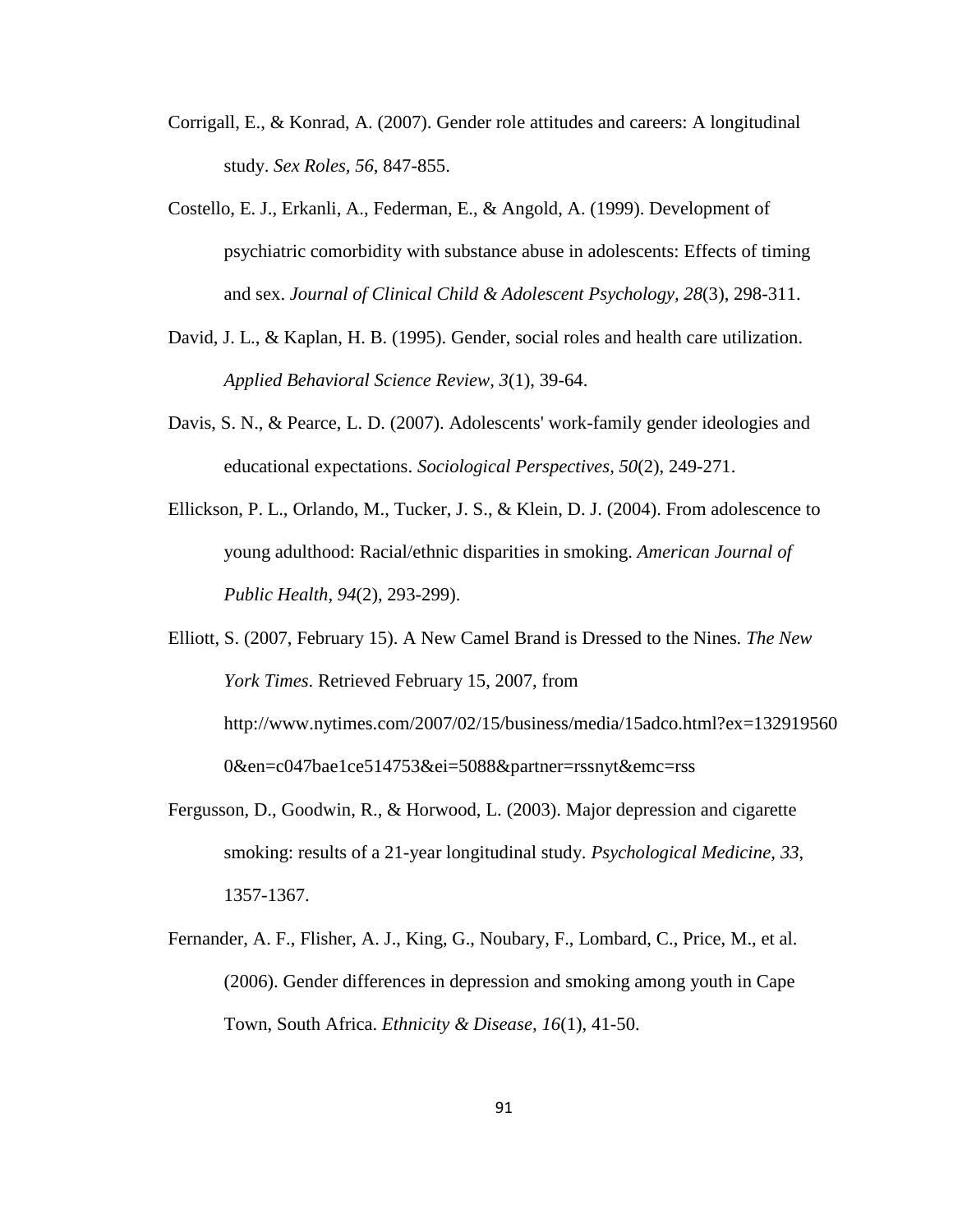- Fine, F., & Macpherson, P. (1998). Over Dinner: Feminism and Adolescent Female Bodies. In B. M. Clinchy & J. K. Norem (Eds.), *The gender and psychology reader* (pp. 285-307). New York: New York University Press.
- Finkelstein, D. M., Kubzansky, L. D., & Goodman, E. (2006). Social status, stress, and adolescent smoking. *Journal of Adolescent Health, 39*, 678-685.
- Fredrickson, B., & Roberts, T. (1997). Objectification theory: Toward understanding women's lived experiences and mental health risks. *Psychology of Women Quarterly, 21*, 173-206.
- Galambos, N. L. (2004). Gender and gender role development in adolescence. *Handbook of Adolescent Psychology*.
- Galambos, N. L., Leadbeater, B. J., & Barker, E. T. (2004). Gender differences in and risk factors for depression in adolescence: A 4-year longitudinal study. *International Journal of Behavioral Development, 28*(1), 16.
- Gilbert, E. (2007). Performing femininity: Young women's gendered practices of cigarette smoking *Journal of Gender Studies, 16*(2), 121-137.
- Goldman, M. B., & Hatch, M. C. (2000). An overview of women and health. In M. B. Goldman & M. C. Hatch (Eds.), *Women and Health* (pp. 5-14). San Diego: Academic Press.
- Gurin, P. (1985). Women's gender consciousness. *Public Opinion Quarterly, 49*, 143- 163.
- Hankin, B. L., Mermelstein, R., & Roesch, L. (2007). Sex differences in adolescent depression: Stress exposure and reactivity models. *Child Development, 78*(1), 279-295.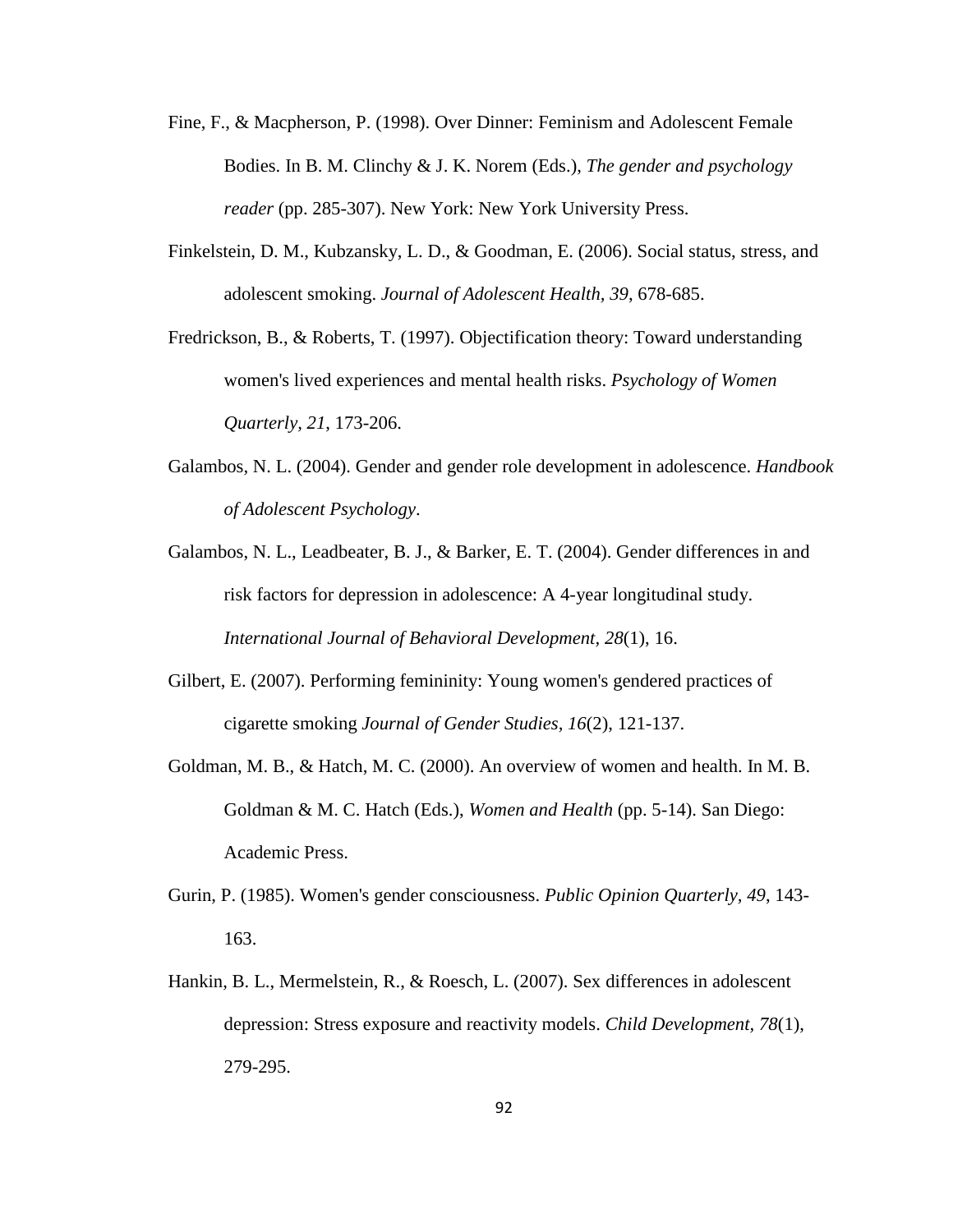- Harrell, Z. A. T., Fredrickson, B. L., Pomerleau, C. S., & Nolen-Hoeksema, S. (2006). The role of trait self-objectification in smoking among college women. *Sex Roles, 54*, 735-743.
- Honjo, K., & Siegel, M. (2003). Perceived importance of being thin and smoking initiation among young girls. *Tobacco Control, 12*, 289-295.
- Husky, M. M., Mazure, C. M., Paliwal, P., & McKee, S. A. (2008). Gender differences in the comorbidity of smoking behavior and major depression. *Drug and Alcohol Dependence, 93*(1-2), 176-179.

Johnston, L. D., Bachman, J. G., O'Malley, P. M., & Schulenberg, J. E. (2005). Monitoring the future: A continuing study of American youth (8th- and 10thgrade surveys), 2004 [Computer file], *Conducted by University of Michigan, Institute for Social Research, Survey Research Center. ICPSR04263-v1*. Ann Arbor, MI: Inter-university Consortium for Political and Social Research [producer and distributor], 2005-12-15. doi:10.3886/ICPSR04263.

- Johnston, L. D., Bachman, J. G., O'Malley, P. M., & Schulenberg, J. E. (2006). Monitoring the Future: A Continuing Study of American Youth (8th- and 10th-Grade Surveys), 2005 [Computer File]. *Conducted by the University of Michigan, Institute for Social Research, Survey Research Center.* Ann Arbor, MI: Interuniversity Consortium for Political and Social Research [producer and distributor].
- Johnston, L. D., Bachman, J. G., O'Malley, P. M., & Schulenberg, J. E. (2007). Monitoring the Future: A Continuing Study of American Youth (8th- and 10thgrade surveys], 2006 [Computer file], *Conducted by University of Michigan,*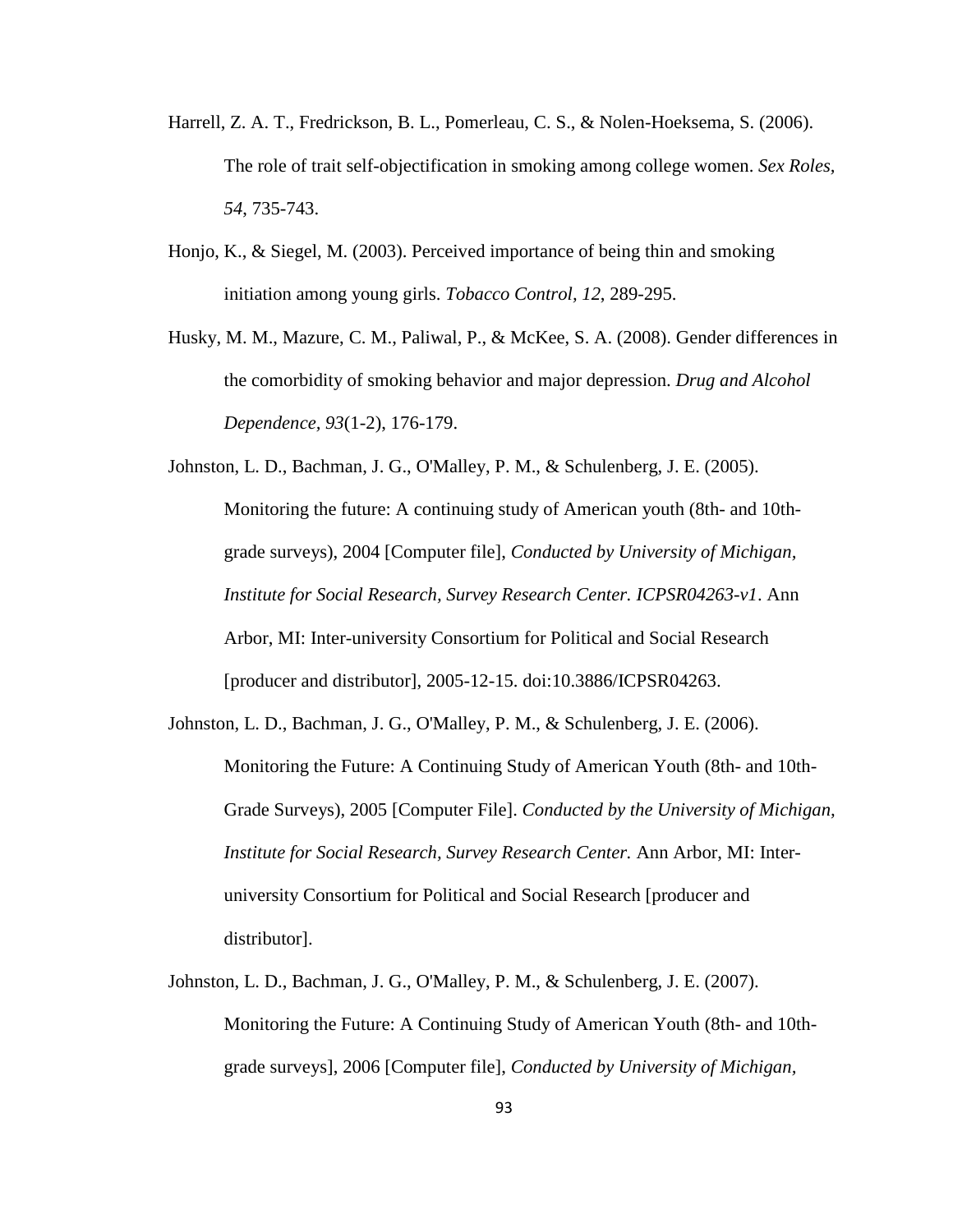*Institute for Social Research, Survey Research Center. ICPSR20180-v1*. Ann Arbor, MI: Inter-university Consortium for Political and Social Research [producer and distributor].

Johnston, L. D., Bachman, J. G., O'Malley, P. M., & Schulenberg, J. E. (2008). Monitoring the Future: A Continuing Study of American Youth (8th- and 10th-Grade Surveys), 2007 [Computer File]. *Conducted by the University of Michigan, Institute for Social Research, Survey Research Center. ICPSR22500-v1.* (Vol. doi:10.3886/ICPSR22500). Ann Arbor, MI: Inter-university Consortium for Political and Social Research [producer and distributor].

- Johnston, L. D., O'Malley, P. M., Bachman, J. G., & Schulenberg, J. (2007). Demographic subgroup trends for various licit and illicit drugs, 1975-2006, *Monitoring the Future Occasional Paper*. Ann Arbor, MI: Institute for Social Research.
- Killen, J. D., Robinson, T. N., Haydel, K. F., Hayward, C., Wilson, D. M., Hammer, L. D., et al. (1997). Prospective study of risk factors for the initiation of cigarette smoking. *Journal of Consulting and Clinical Psychology, 65*(6), 1011-1016.
- Krieger, N. (1999). Embodying inequality: A review of the concepts, measures, and methods for studying health consequences of discrimination. *International Journal of Health Services, 29*, 295-352.
- Landrine, H., Klonoff, E., & Brown-Collins, A. (1992). Cultural diversity and methodology in feminist psychology: Critique, proposal, empirical example. *Psychology of Women Quarterly, 16*, 145-163.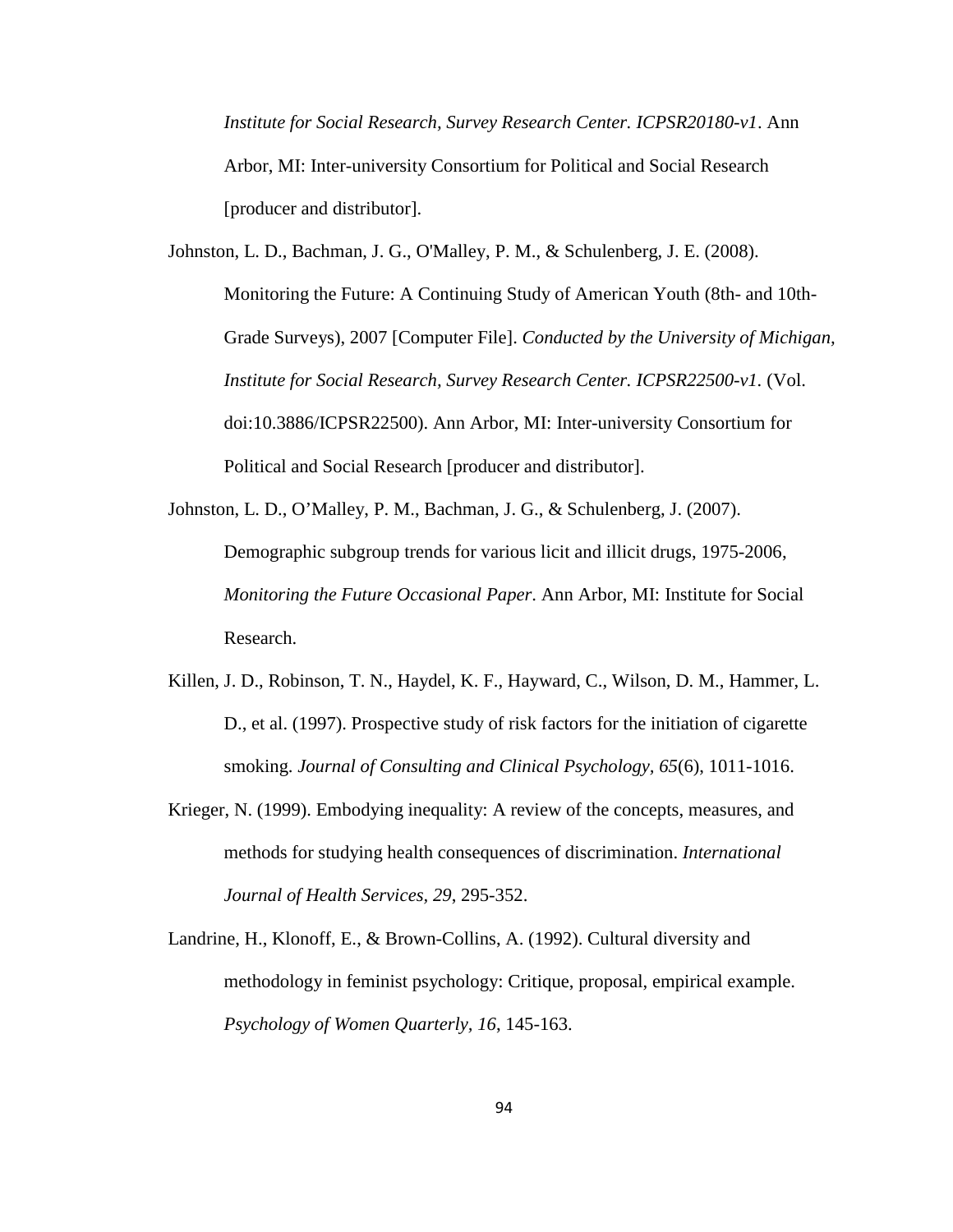- Leadbeater, B. J., Blatt, S. J., & Quinlan, D. M. (1995). Gender-linked vulnerabilities to depressive symptoms, stress, and problem behaviors in adolescents. *Journal of Research on Adolescence, 5*(1), 1-29.
- Lyons, A. L., Carlson, G. A., Thurm, A. E., Grant, K. E., & Gipson, P. Y. (2006). Gender differences in early risk factors for adolescent depression among low-income urban children. *Cultural Diversity and Ethnic Minority Psychology, 12*(4), 644- 657.
- Matud, M. P. (2004). Gender differences in stress and coping styles. *Personality and Individual Differences, 37*(7), 1401-1415.
- McHugh, M. C., & Frieze, I. H. (1997). The measurement of gender-role attitudes: A review and commentary. *Psychology of Women Quarterly, 21*, 1-16.
- Mokdad, A. H., Marks, J. S., Stroup, D. F., & Gerberding, J. L. (2004). Actual causes of death in the United States, 2000. *Journal of the American Medical Association, 291*(10), 1238-1245.
- Munafo, M. R., Hitsman, B., Rende, R., Metcalfe, C., & Niaura, R. (2008). Effects of progression to cigarette smoking on depressed mood in adolescents: Evidence from the National Longitudinal Study of Adolescent Health. *Addiction, 103*(1), 162-171.
- National Association of the Attorney General (1998). *Master Settlement Agreement*. Retrieved 4/14/07. from

http://www.naag.org/upload/1109185724%5f1032468605%5fcigmsa.pdf.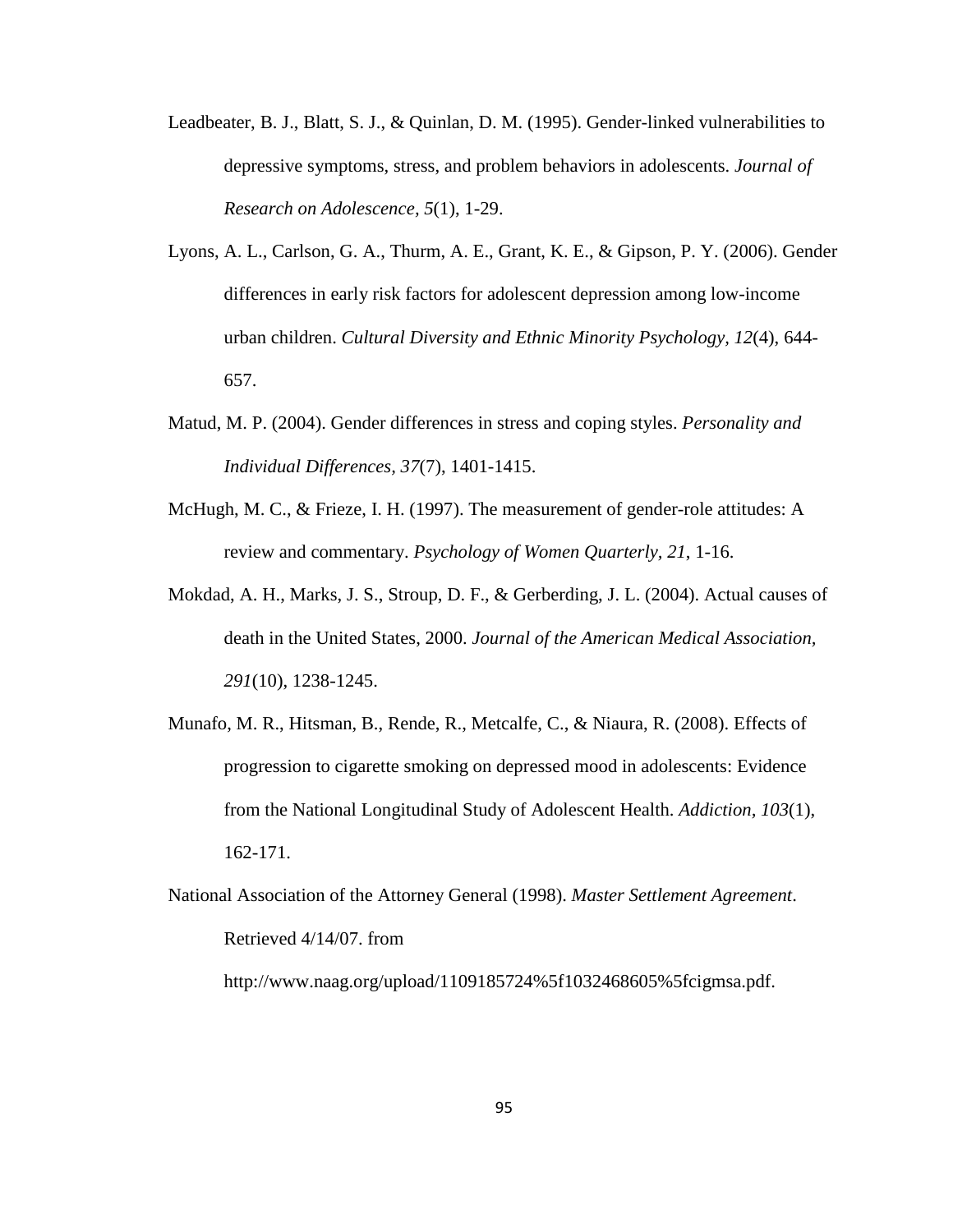- National Center for Health Statistics [NCHS]. (2006). Health, United States, 2006 With Chartbook on Trends in the Health of Americans. Hyattsville, MD: National Center for Health Statistics.
- Niaura, R., & Abrams, D. B. (2002). Smoking cessation: Progress, priorities, and prospectus. *Journal of Consulting and Clinical Psychology, 70*(3), 494-509.
- Nichter, M., Nichter, M., Vuckovic, N., Quintero, G., & Rittenbaugh, C. (1997). Smoking experimentation and initiation among adolescent girls: Qualitative and quantitative findings. *Tobacco Control, 6*, 285-295.
- Nolen-Hoeksema, S., & Hilt, L. (2006). Possible contributors to the gender differences in alcohol use and problems. *Journal of General Psychology, 133*(4), 357-374.
- Nolen-Hoeksema, S., & Hilt, L. M. (2002). Gender differences in depression. In I. H. Gottlib & C. L. Hammen (Eds.), *Handbook of depression* (pp. 492–509). New York: The Guilford Press.
- Office of National Drug Control Policy (2006). Girls and Drugs A New Analysis: Recent Trends, Risk Factors, and Consequences (pp. 11).
- Pomerleau, C., Zucker, A., & Stewart, A. (2003). Patterns of depressive symptomatology in women smokers, ex-smokers, and never-smokers. *Addictive Behaviors, 28*, 575-582.
- Potter, B. K., Pederson, L. L., Chan, S. S. H., Aubut, J.-A. L., & Koval, J. J. (2004). Does a relationship exist between body weight, concerns about weight, and smoking among adolescents? An integration of the literature with an emphasis on gender. *Nicotine & Tobacco Research, 6*(3), 397-425.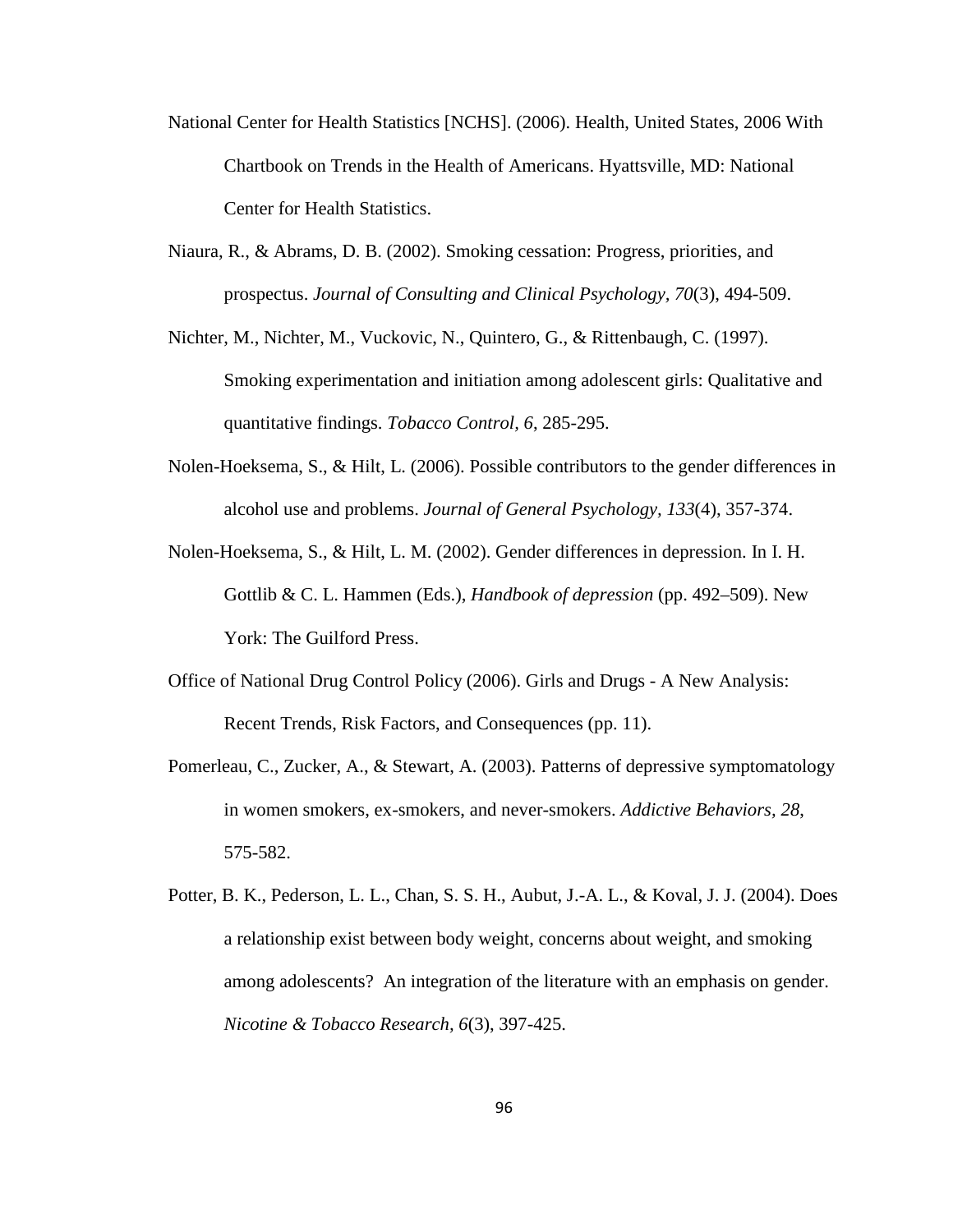- Poulin, C., Hand, D., Boudreau, B., & Santor, D. (2005). Gender differences in the association between substance use and elevated depressive symptoms in a general adolescent population. *Addiction, 100*(4), 525-535.
- Radloff, L. S. (1977). The CES-D Scale: A self-report depression scale for research in the general population. *Applied Psychological Measurement, 1*(3), 385.
- Rederstorff, J. C., Buchanan, N. C. T., & Settles, I. H. (2007). The moderating roles of race and gender-role attitudes in the relationship between sexual harassment and psychological well-being. *Psychology of Women Quarterly, 31*(1), 50-61.
- Rosario, M., Shinn, M., Morch, H., & Huckabee, C. B. (1988). Gender differences in coping and social supports: Testing socialization and role constraint theories. *Journal of Community Psychology, 16*, 55-69.
- Sallis, J. F., & Owen, N. (2002). Ecological models of health behavior. In K. Glanz, B. K. Rimer & F. M. Lewis (Eds.), *Health Behavior and Health Education: Theory, Research, and Practice* (Third ed., pp. 462-484). San Francisco: Jossey-Bass.
- Schulz, A., & Mullings, L. (Eds.). (2006). *Gender, Race, Class, & Health: Intersectional Approaches*. San Francisco: Jossey-Bass.
- Seginer, R. (2008). Future orientation in times of threat and challenge: How resilient adolescents construct their future. *International Journal of Behavioral Development, 32*(4), 272.
- Seginer, R., & Mahajna, S. (2004). How the future orientation of traditional Israeli Palestinian girls links beliefs about women's roles and academic achievement. *Psychology of Women Quarterly, 28*(2), 122-135.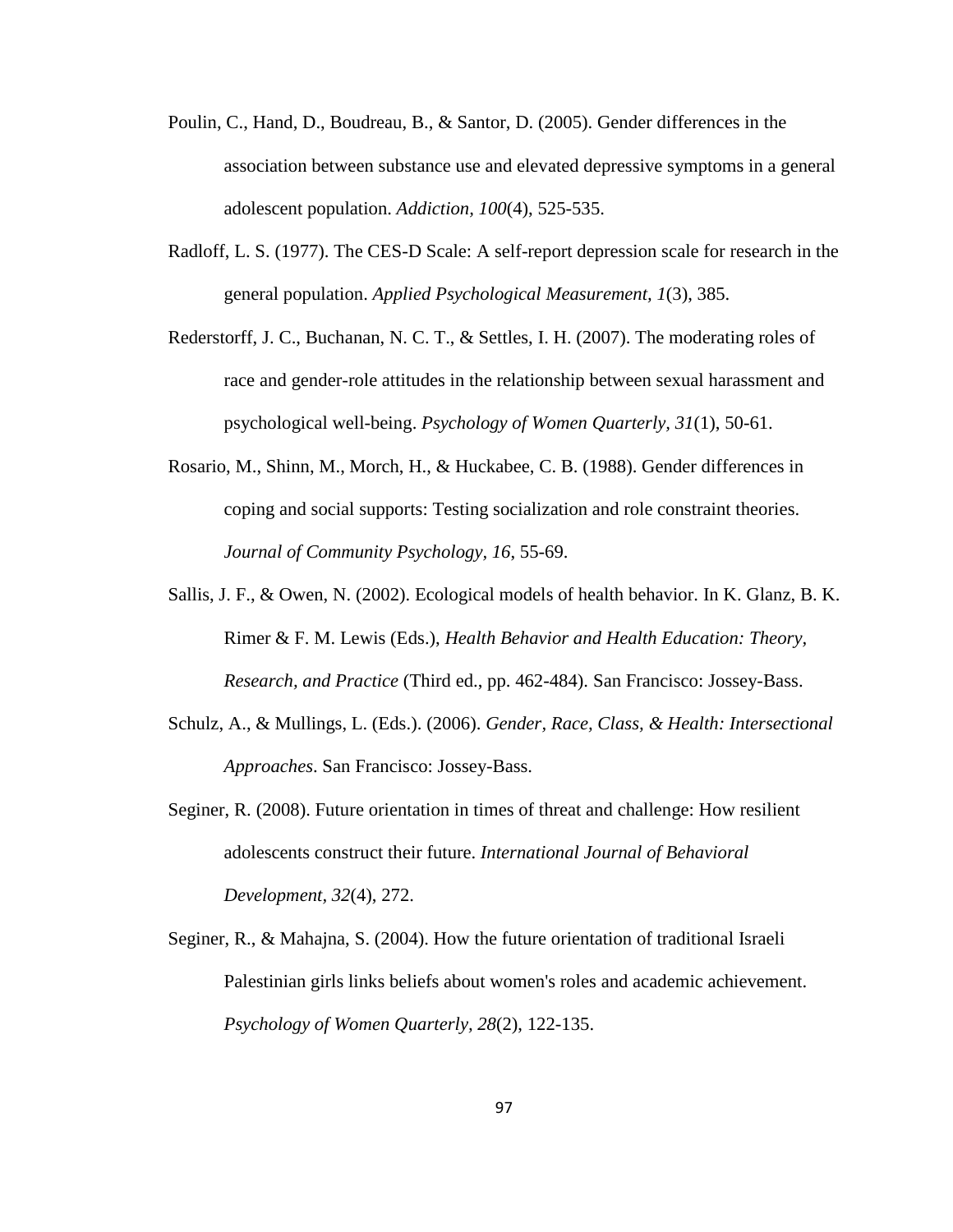Soper, D. S. (2009). Interaction: Online Software,

http://www.danielsoper.com/Interaction/.

- Sparks, E. (2002). Depression and Schizophrenia in Women: The Intersection of Gender, Race/Ethnicity, and Class. In M. Ballon & L. S. Brown (Eds.), *Rethinking mental health and disorder: Feminist perspectives* (pp. 279-305). New York: The Guilford Press.
- Substance Abuse and Mental Health Services Administration [SAMHSA] (2005). Results from the 2005 national survey on drug use and health, *NSDUH Series H-27*. Rockville, MD: Substance Abuse and Mental Health Services Administration, Office of Applied Studies.
- Sussman, S., Sun, P., & Dent, C. W. (2006). A meta-analysis of teen cigarette smoking cessation. *Health Psychology, 25*(5), 549-557.
- Tolman, D., Impett, E., Tracy, A., & Michael, A. (2006). Looking good, sounding good: Femininity ideology and adolescent girls' mental health. *Psychology of Women Quarterly, 30*, 85-95.
- Tyas, S. L., & Pederson, L. L. (1998). Psychosocial factors related to adolescent smoking: A critical review of the literature. *Tobacco Control, 7*, 409-420.
- Unger, R. K. (1995). Conclusion: Cultural Diversity and the Future of Feminist Psychology. In H. Landrine (Ed.), *Bringing cultural diversity to feminist psychology: theory, research, and practice* (pp. 413-431). Washington: American Psychological Association.
- U.S. Department of Health and Human Services [USDHHS] (1994). Preventing Tobacco Use Among Young People: A Report of the Surgeon General. Atlanta: U.S.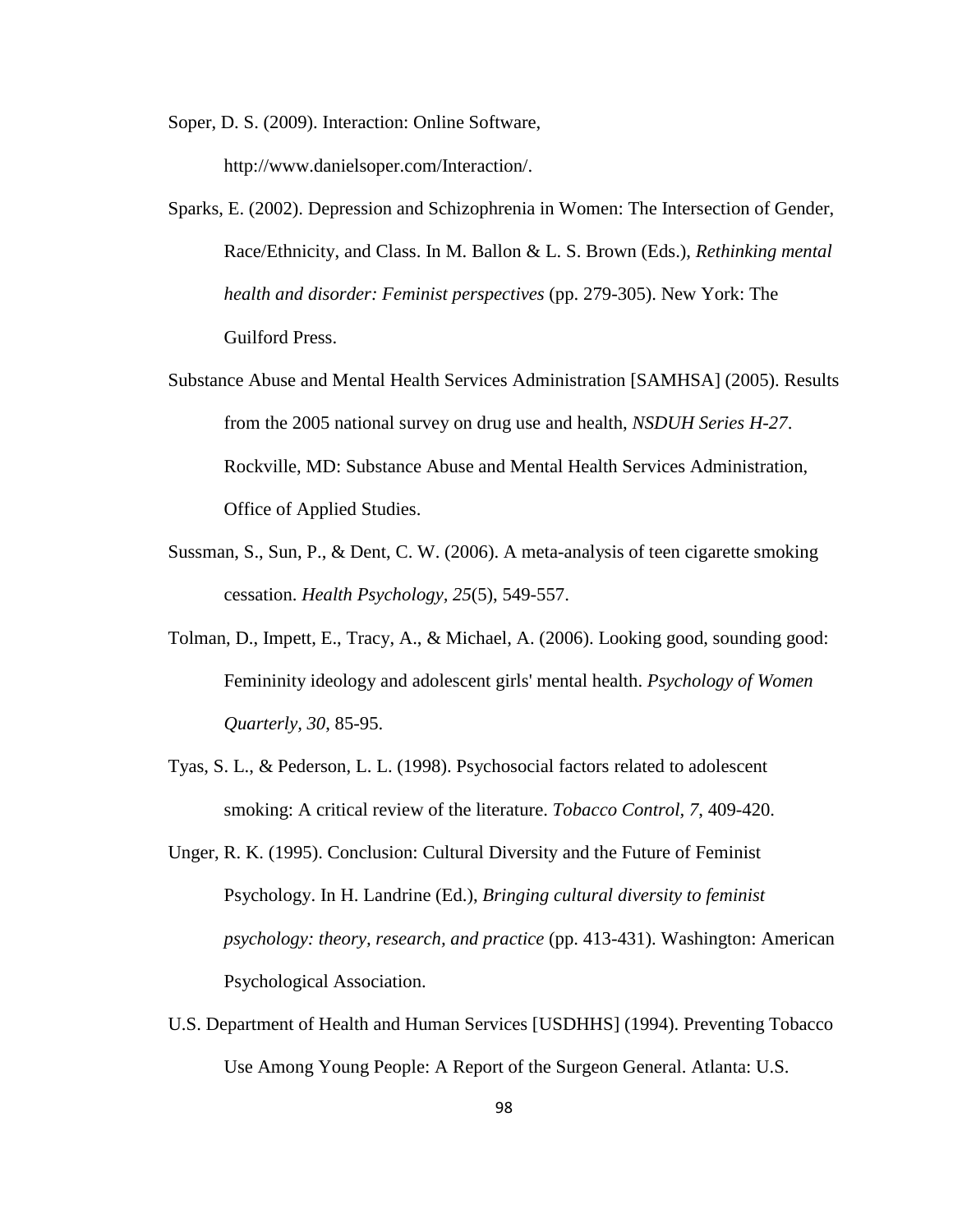Department of Health and Human Services, Public Health Service, Centers for Disease Control and Prevention, National Center for Chronic Disease Prevention and Health Promotion, Office on Smoking and Health.

- U.S. Department of Health and Human Services [USDHHS] (2000a). *Healthy People 2010: With Understanding and Improving Health and Objectives for Improving Health - Ch. 27 Tobacco Use [electronic version]*. Retrieved May 2007. from http://www.healthypeople.gov/Document/HTML/Volume2/27Tobacco.htm.
- U.S. Department of Health and Human Services [USDHHS] (2000b). Reducing Tobacco Use: A Report of the Surgeon General - Executive Summary. Atlanta, GA: U.S. Department of Health and Human Services, Centers for Disease Control and Prevention, National Center for Chronic Disease Prevention and Health Promotion, Office on Smoking and Health.
- U.S. Department of Health and Human Services [USDHHS] (2001). Women and Smoking: A Report of the Surgeon General - Executive Summary. Atlanta, GA: U.S. Department of Health and Human Services, Centers for Disease Control and Prevention, National Center for Chronic Disease Prevention and Health Promotion, Office on Smoking and Health.
- Valentine, J. C., & Cooper, H. (2003). Effect size substantive interpretation guidelines: Issues in the interpretation of effect sizes. Washington, DC: What Works Clearinghouse.
- Waldron, I. (1991). Patterns and causes of gender differences in smoking. *Social Science & Medicine, 32*(9), 989-1005.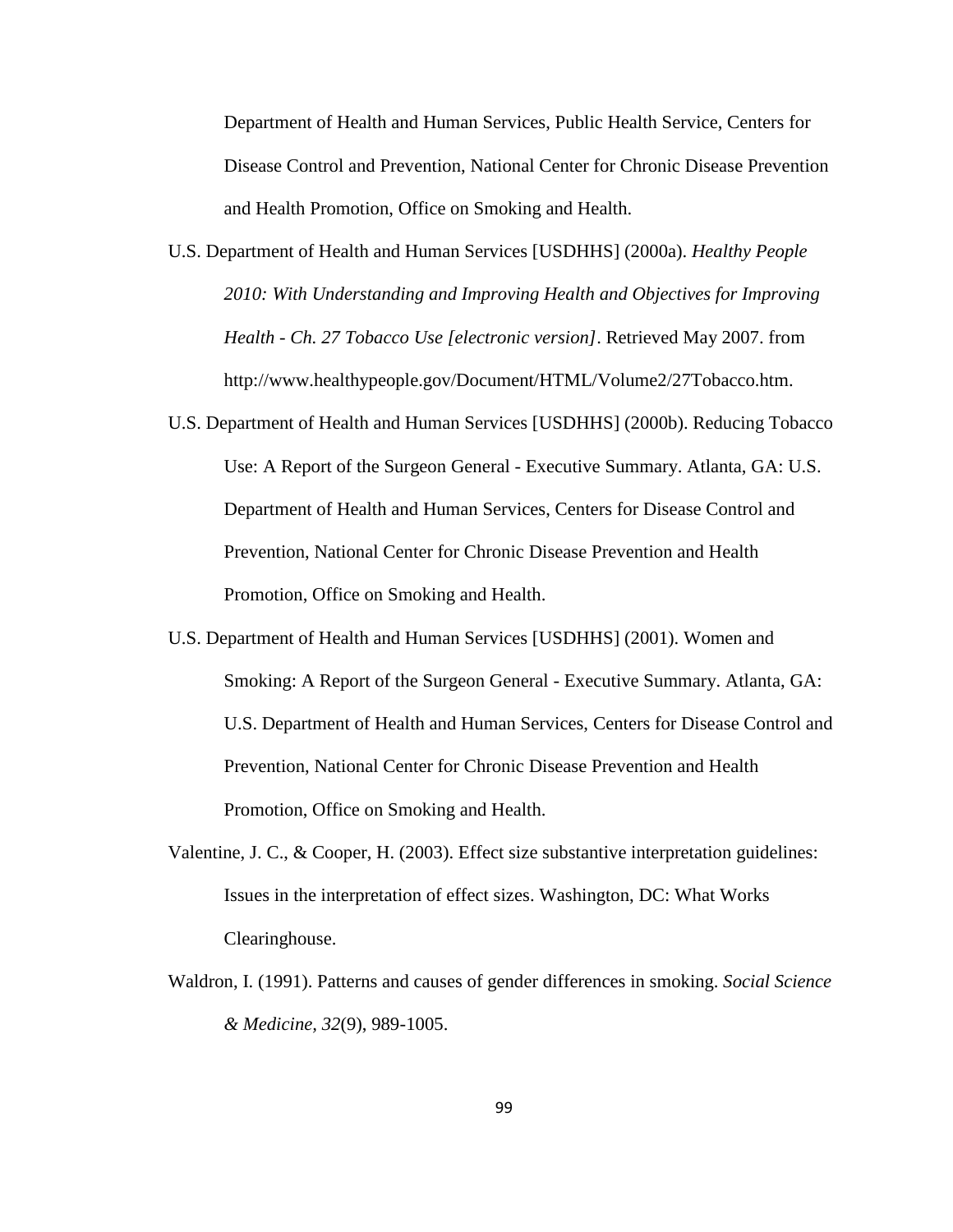- Waller, M. W., Hallfors, D. D., Halpern, C. T., Iritani, B. J., Ford, C. A., & Guo, G. (2006). Gender differences in associations between depressive symptoms and patterns of substance use and risky sexual behavior among a nationally representative sample of US adolescents. *Archives of Women's Mental Health, 9*(3), 139-150.
- Wearing, S., & Wearing, B. (2000). Smoking as a fashion accessory in the 90s: Conspicuous consumption, identity and adolescent women's leisure choices *Leisure Studies, 19*, 45-58.
- Whittle, K. L., & Inhorn, M. C. (2001). Rethinking difference: A feminist reframing of gender/race/class for the improvement of women's health research. *International Journal of Health Services, 31*, 147-165.
- Williams, K., & Kurina, L. M. (2002). The social structure, stress, and women's health. *Clinical Obstetrics and Gynecology, 45*(4), 1099.
- Windle, M., & Windle, R. C. (2001). Depressive symptoms and cigarette smoking among middle adolescents: Prospective associations and intrapersonal and interpersonal influences. *Journal of Consulting and Clinical Psychology, 69*(2), 215-226.
- Wisdom, J. P., Rees, A. M., Riley, K. J., & Weis, T. R. (2007). Adolescents' perceptions of the gendered context of depression:" Tough" boys and objectified girls. *Journal of Mental Health Counseling, 29*(2), 144-162.
- Wu, L. T., & Anthony, J. C. (1999). Tobacco smoking and depressed mood in late childhood and early adolescence. *American Journal of Public Health, 89*(12), 1837-1840.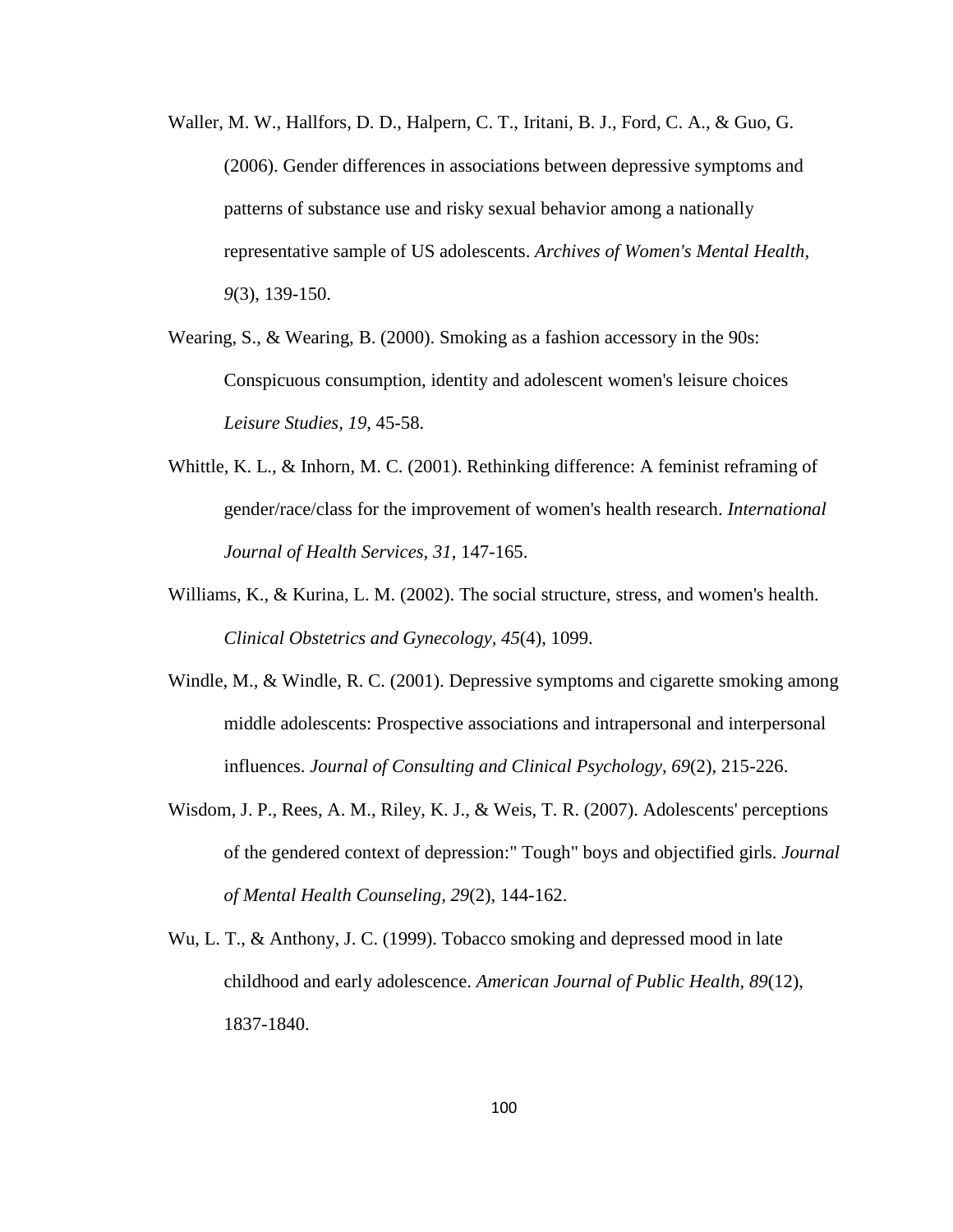- Zucker, A. N., Harrell, Z. A., Miner-Rubino, K., Stewart, A. J., Pomerleau, C. S., & Boyd, C. J. (2001). Smoking in college women: The role of thinness pressures, media exposure, and critical consciousness. *Psychology of Women Quarterly, 25*, 233-241.
- Zucker, A. N., & Landry, L. J. (2007). Embodied discrimination: The relation of sexism and distress to women's drinking and smoking behaviors. *Sex Roles, 56*, 193-203.
- Zucker, A. N., Stewart, A. J., Pomerleau, C. S., & Boyd, C. J. (2005). Resisting gendered smoking pressures: Critical consciousness as a correlate of women's smoking status. *Sex Roles, 53*(3/4), 261-272.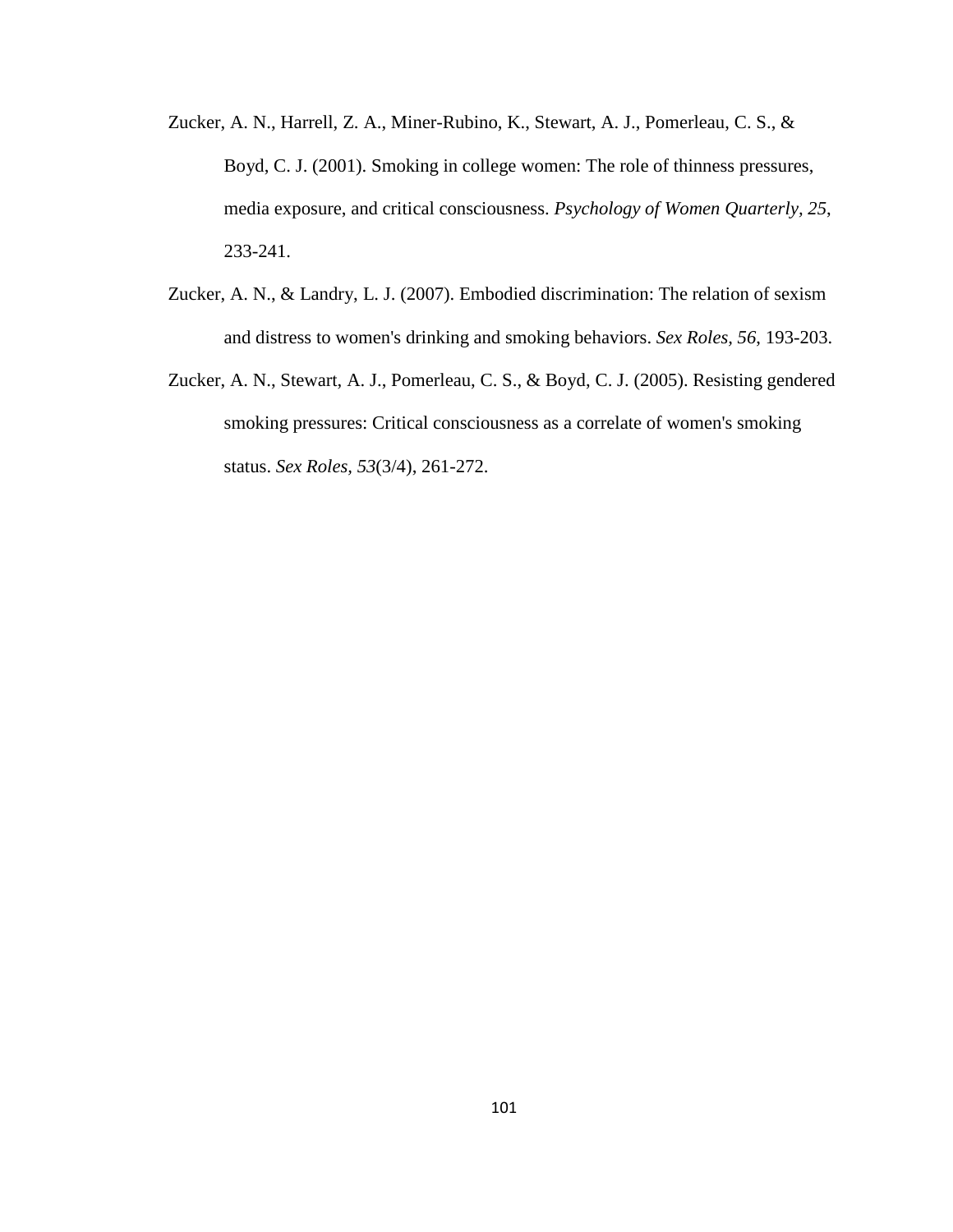# **Figure 1**

*Hypothesized Interaction between Depressive Symptoms (DS) and Race/Ethnicity on Smoking Status among Girls with Traditional Gender Role Attitudes* 



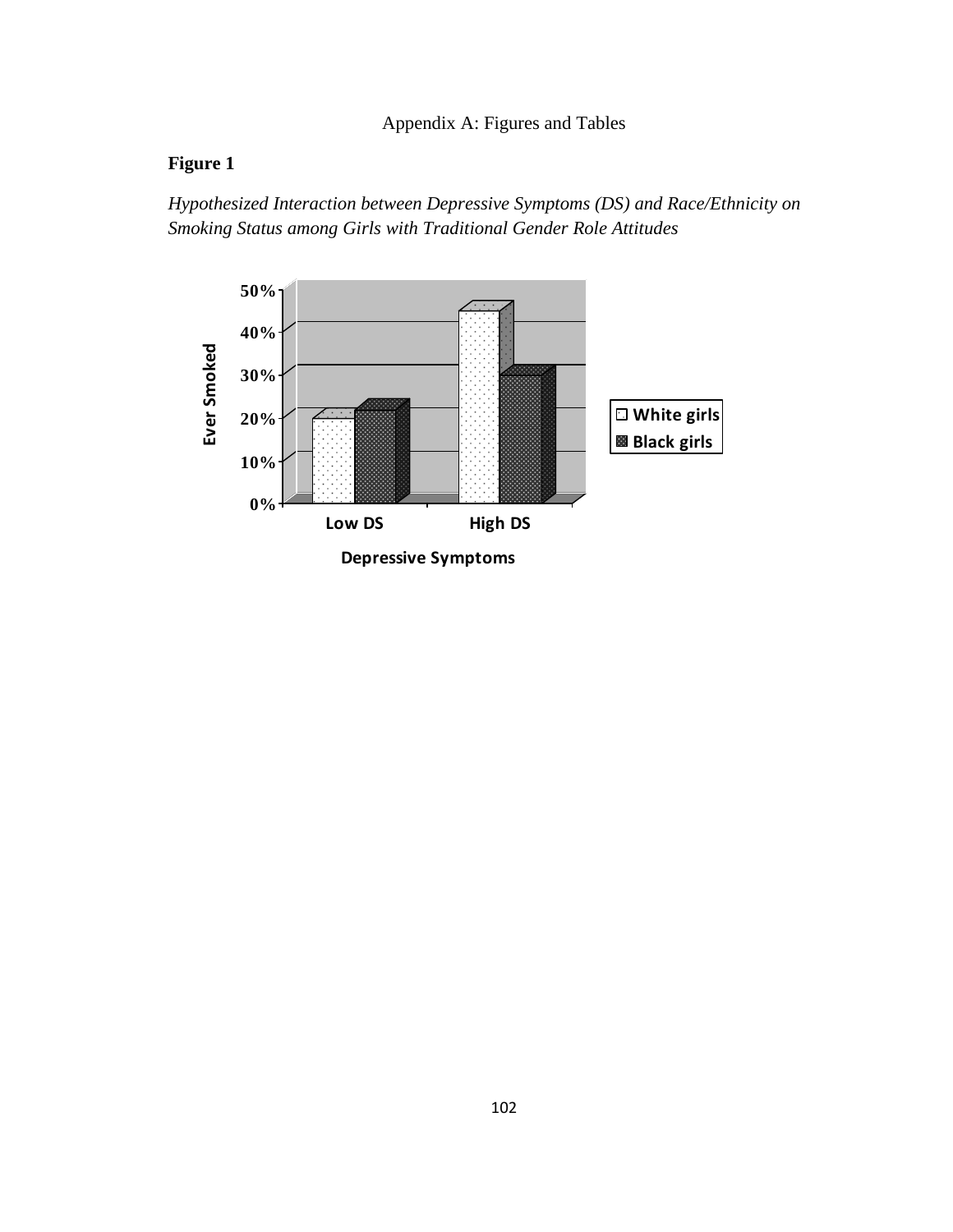# Mean Values or Frequencies for Predictor Variables as a Function of Smoking Status for Total Sample

| Variable                 |              | <b>Total Sample</b> |         | Has Smoked  | Never Smoked |      | $\chi^2$ or t                       |
|--------------------------|--------------|---------------------|---------|-------------|--------------|------|-------------------------------------|
|                          |              | $N = 23,776$        |         | $n = 7,623$ | $n = 16,084$ |      |                                     |
|                          | (unweighted) |                     | (32.2%) |             | (67.8%)      |      |                                     |
|                          | N            | %                   | N       | %           | ${\cal N}$   | %    |                                     |
| Gender                   |              |                     |         |             |              |      | $\chi^2$ (1) = 4.66 <sup>*</sup>    |
| Girls                    | 12,214       | 51.5                | 4,005   | 52.5        | 8,209        | 51.0 |                                     |
| <b>Boys</b>              | 11,492       | 48.5                | 3,618   | 47.5        | 7,875        | 49.0 |                                     |
| Race/ethnicity           |              |                     |         |             |              |      | $\chi^2$ (1) = 6.03 <sup>*</sup>    |
| White                    | 20,044       | 84.6                | 6,509   | 85.4        | 13,535       | 84.2 |                                     |
| <b>Black</b>             | 3,662        | 15.4                | 1,114   | 14.6        | 2,549        | 15.8 |                                     |
| Grade                    |              |                     |         |             |              |      | $\chi^2$ (1) =434.00 <sup>*</sup>   |
| 8 <sup>th</sup> grade    | 10,983       | 46.3                | 2,785   | 36.5        | 8,197        | 51.0 |                                     |
| $10^{th}$ grade          | 12,662       | 53.4                | 4,818   | 63.2        | 7,845        | 48.8 |                                     |
| Year of survey           |              |                     |         |             |              |      | $\chi^2$ (3) = 42.98 <sup>***</sup> |
| 2004                     | 6,317        | 26.6                | 2,180   | 28.6        | 4,137        | 25.7 |                                     |
| 2005                     | 6,194        | 26.1                | 2,048   | 26.9        | 4,146        | 25.8 |                                     |
| 2006                     | 5,826        | 24.6                | 1,833   | 24.0        | 3,994        | 24.8 |                                     |
| 2007                     | 5,369        | 22.6                | 1,561   | 20.5        | 3,807        | 23.7 |                                     |
|                          | M            | SD                  | M       | SD          | M            | SD   | $t(22,516-23,704)$                  |
| <b>Smoking Frequency</b> | 1.22         | 0.73                | 1.70    | 1.15        |              |      |                                     |
| Depressive<br>symptoms   | 2.04         | 1.15                | 2.39    | 1.24        | 1.87         | 1.06 | $31.79***$                          |
| <b>Traditional GRA</b>   | 2.67         | 1.41                | 2.78    | 1.45        | 2.62         | 1.39 | $7.74***$                           |
| Parent SES               | 4.10         | 1.16                | 3.77    | 1.16        | 4.25         | 1.13 | $-29.87***$                         |
| Friends who smoke        | 2.11         | 1.03                | 2.83    | 1.02        | 2.00         | 0.84 | 78.89                               |
| Sensation-seeking        | 3.37         | 1.06                | 3.74    | 0.98        | 3.17         | 1.05 | 39.58                               |
| Deviance                 | 1.23         | 0.51                | 1.52    | 0.68        | 1.17         | 0.36 | $41.43***$                          |

Note: Percentages that do not add up to 100 reflect missing values.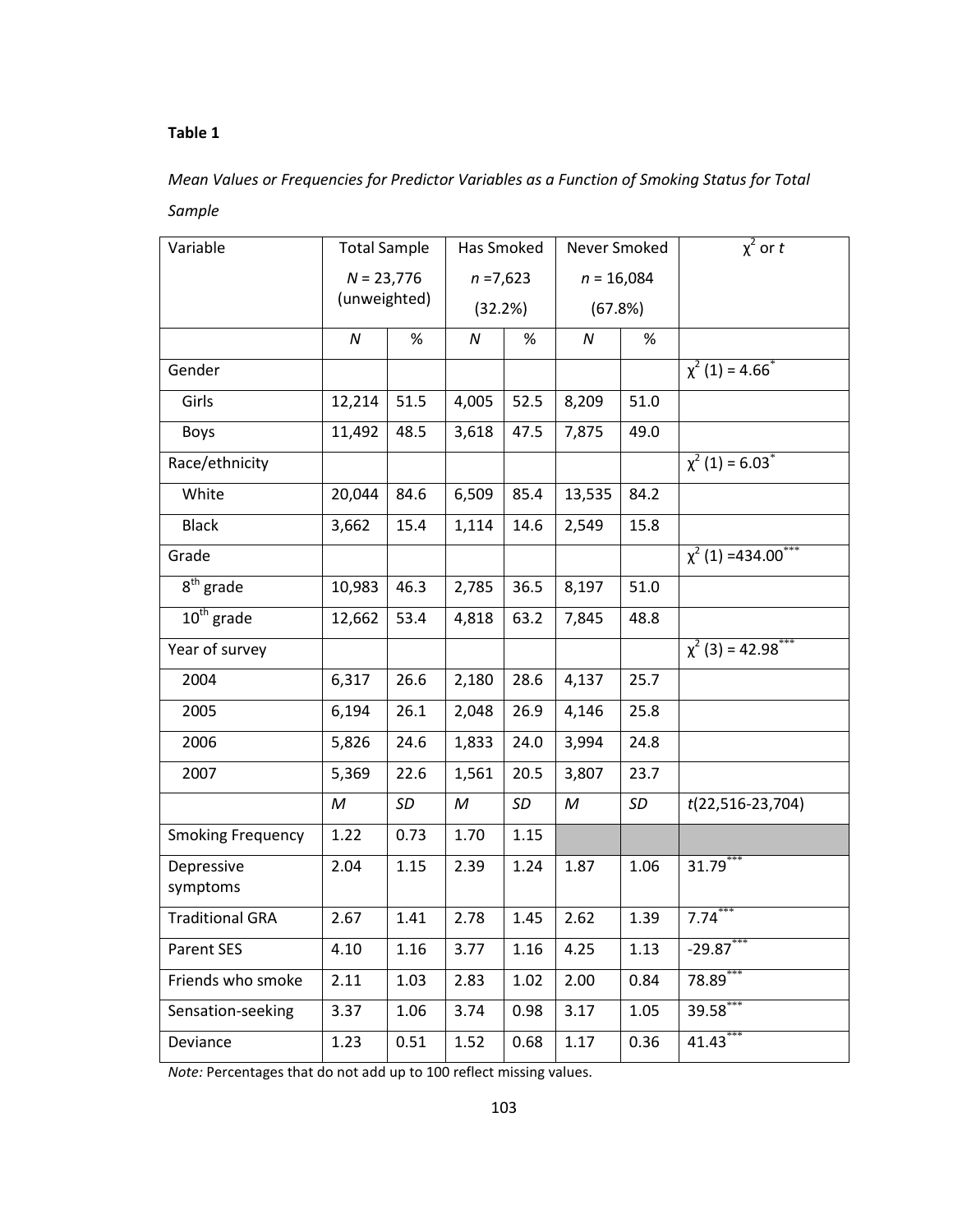Smoking frequency coded as 1=Not at all, 2=Less than one cigarette per day, 3=One to five cigarettes per day, 4=About one-half pack per day, 5=About one pack per day, 6=About one and one-half packs per day, and 7=Two packs or more per day. Depressive symptoms, gender role traditionalism, and sensationseeking measured on a 5-point scale from 1 (disagree) to 5 (agree). Parent SES scores range from 1=Completed grade school or less, 2=Some high school, 3=Completed high school, 4=Some college, 5=Completed college, 6=Graduate or professional school after college. Friends who smoke measured on a 5-point scale (1=None, 2=A Few, 3=Some, 4=Most, and 5=All). Deviance measured on a 5-point scale (1=Not At All, 2=Once, 3=Twice, 4=3 or 4 Times, and 5=5 or More Times).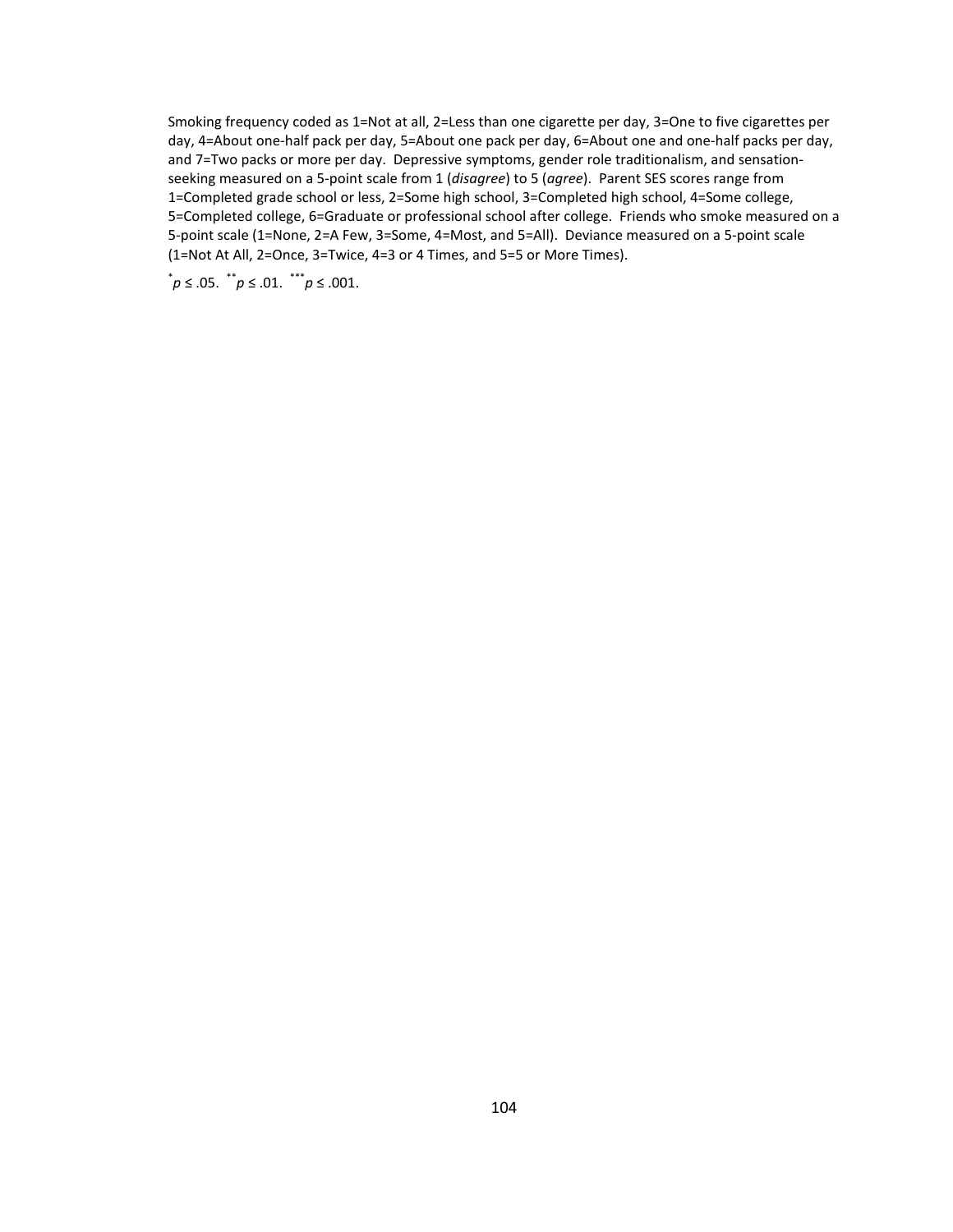| Variable                  | $\mathbf{1}$         | $\overline{2}$      | 3                       | 4                 | 5                   | 6                 | 7                    | 8                             | 9                                                   | 10     | 11                       | 12 |
|---------------------------|----------------------|---------------------|-------------------------|-------------------|---------------------|-------------------|----------------------|-------------------------------|-----------------------------------------------------|--------|--------------------------|----|
| 1. Smoking Status (Yes)   | $- -$                |                     |                         |                   |                     |                   |                      |                               |                                                     |        |                          |    |
| 2. Smoking Frequency      | $.45***$             | $-$                 |                         |                   |                     |                   |                      |                               |                                                     |        |                          |    |
| 3. Depressive Symptoms    | $.21***$             | $.20^{\degree}$     | $\qquad \qquad -$       |                   |                     |                   |                      |                               |                                                     |        |                          |    |
| 4. Traditional GRA        | $.05***$             | $.03^{\degree}$     | ***<br>.04 <sup>°</sup> | $\qquad \qquad -$ |                     |                   |                      |                               |                                                     |        |                          |    |
| 5. Gender (Girls)         | .01                  | .01                 | $.02$ **                | $-.31$            | --                  |                   |                      |                               |                                                     |        |                          |    |
| 6. Race/Ethnicity (White) | $.02$ <sup>*</sup>   | $.06***$            | .01                     | .01               | $-.03$ ***          | $\qquad \qquad -$ |                      |                               |                                                     |        |                          |    |
| 7. Parent SES             | $-.20$               | $-.15$              | $-.14$                  | $-.06$            | $-.04$              | .10 <sup>°</sup>  | --                   |                               |                                                     |        |                          |    |
| 8. Friends Smoke          | .48 <sup>°</sup>     | .45                 | .25                     | .03               | .03                 | .04               | $-18$                | $\hspace{0.05cm} \textbf{--}$ |                                                     |        |                          |    |
| 9. Sensation Seeking      | .24                  | .16                 | .24                     | .06 <sup>2</sup>  | $-.14$              | .13 <sup>°</sup>  | $-.06$               | .27                           | $\hspace{0.05cm} -\hspace{0.05cm} -\hspace{0.05cm}$ |        |                          |    |
| 10. Deviance              | $.32***$             | .34 <sup>°</sup>    | $.25***$                | .08 <sup>°</sup>  | $-.12$ <sup>*</sup> | $-.06$            | $-.09$ <sup>**</sup> | $.36*$                        | .28                                                 | $-$    |                          |    |
| 11. Grade $(8th)$         | $-.14$ <sup>-1</sup> | $-.10$ <sup>*</sup> | $-.02$ ***              | .02 <sup>°</sup>  | .02                 | $-.02$            | .00                  | $-.22$ ***                    | ***<br>$-.04$                                       | $-.02$ | $\overline{\phantom{m}}$ |    |
| 12. Year of Survey (2004) | ***<br>$-.04$        | $-.01$              | ***<br>$-.03$           | .02 <sup>°</sup>  | $-.01$              | .00.              | .00                  | $-03$                         | .01                                                 | .01    | $-.01$                   |    |

Intercorrelations for Smoking Status, Smoking Frequency, and Predictor Variables for Total Sample

Note. Smoking status coded as  $0 = never smoothed$  cigarettes,  $1 = has$  smoked cigarettes. Gender coded as  $0 = boy$ ,  $1 = girl$ . Race/ethnicity coded as  $0 = Black$ , 1 = White. Grade coded as  $0 = 10^{\text{th}}$  grade,  $1 = 8^{\text{th}}$  grade.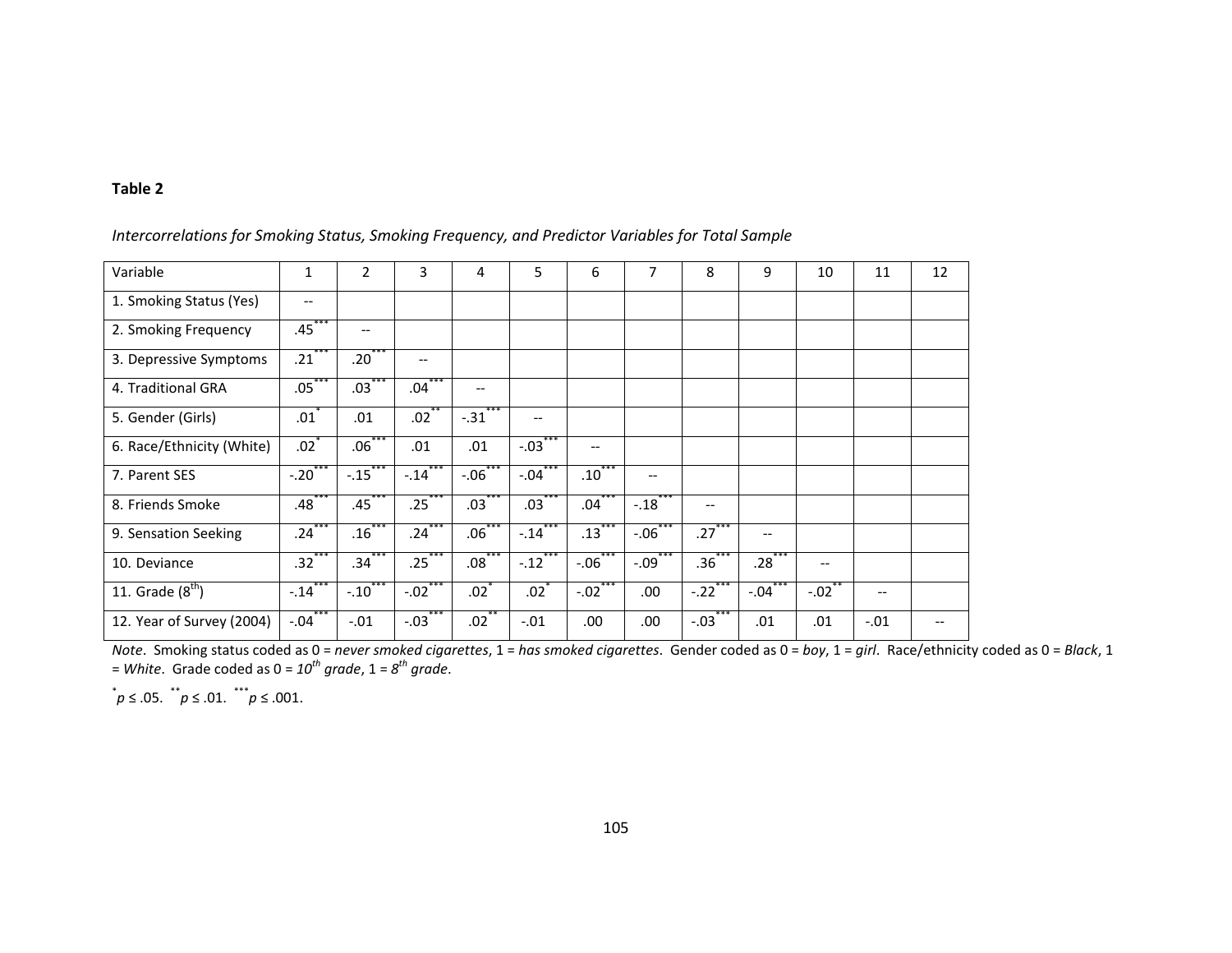| Variable                                                                | β       | SE   | <b>Odds</b> |       | 95% CI | Wald                   |
|-------------------------------------------------------------------------|---------|------|-------------|-------|--------|------------------------|
|                                                                         |         |      | ratio       | Lower | Upper  | statistic              |
| Block 1: $R^2$ = 0.36, $\overline{\chi^2}$ (6) = 6679.82 <sup>***</sup> |         |      |             |       |        |                        |
| <b>Parent SES</b>                                                       | $-0.33$ | 0.02 | 0.72        | 0.70  | 0.75   | 352.80***              |
| Friends who smoke                                                       | 0.96    | 0.02 | 2.60        | 2.50  | 2.70   | 2311.20                |
| Sensation-seeking                                                       | 0.30    | 0.02 | 1.35        | 1.30  | 1.41   | $253.92***$            |
| Deviance                                                                | 0.41    | 0.02 | 1.50        | 1.44  | 1.56   | $400.68***$            |
| Grade $(8th)$                                                           | $-0.33$ | 0.04 | 0.72        | 0.70  | 0.75   | 85.12                  |
| Year of survey (2004)                                                   | $-0.11$ | 0.02 | 0.90        | 0.87  | 0.93   | 38.44                  |
| Block 2: $R^2 = 0.37$ , $\overline{\chi^2(9)} = 6771.73$ <sup>***</sup> |         |      |             |       |        |                        |
| Depressive symptoms                                                     | 0.06    | 0.03 | 1.06        | 1.01  | 1.12   | $5.96^{*}$             |
| Gender (Girls)                                                          | 0.18    | 0.04 | 1.19        | 1.12  | 1.28   | $25.46***$             |
| DS x Gender (Girls) Interaction                                         | 0.11    | 0.03 | 1.12        | 1.05  | 1.20   | $10.85$ <sup>***</sup> |

# Summary of Logistic Regression Analysis Predicting Smoking Status as a Function of Depressive Symptoms and Gender for Total Sample

Note. Smoking status coded as 0 = never smoked cigarettes, 1 = has smoked cigarettes. Gender coded as  $0 = boy$ ,  $1 = girl$ . Odds ratios presented for the first block in all logistic regression analysis tables are from the model estimated with just the first block of variables.

 $^*p \leq .05.$   $^*p \leq .01.$   $^{**}p \leq .001.$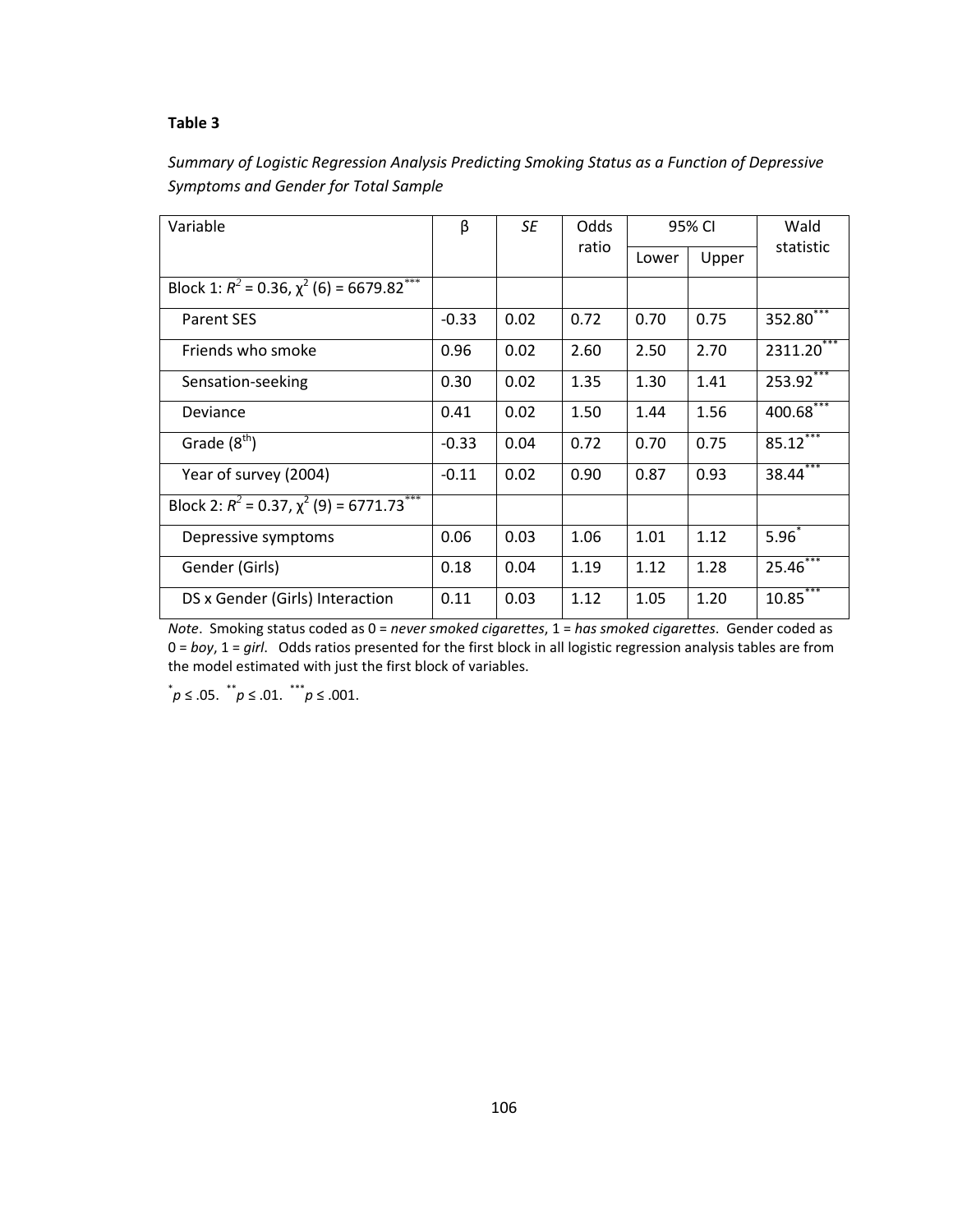# Figure 2

Interaction between Depressive Symptoms (DS) and Gender on Smoking Status

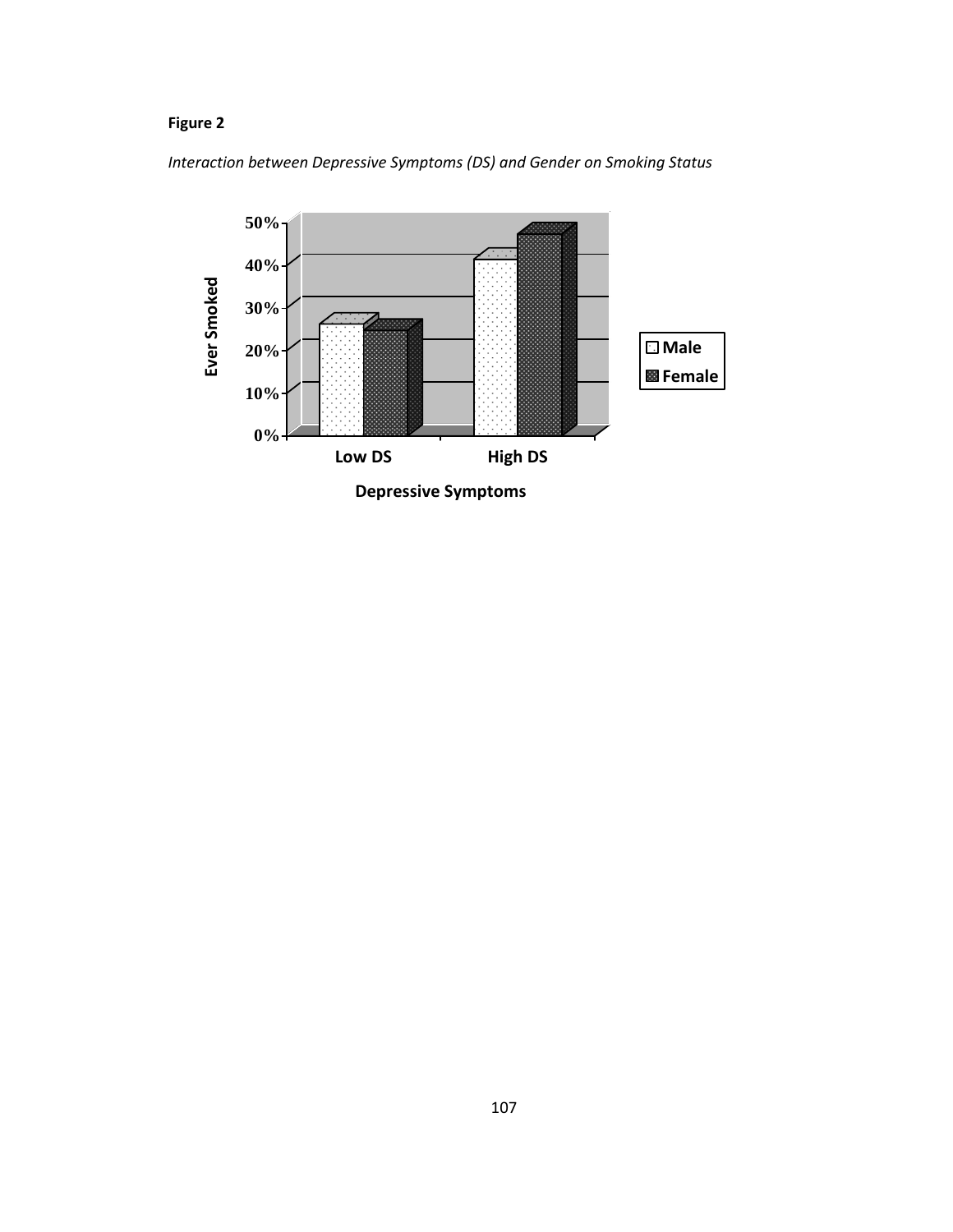## Summary of Multiple Regression Analysis Predicting Smoking Frequency as a Function of Depressive Symptoms and Gender for Total Sample

| Variable                           | B       | SEB | β                    | $R^2$ | $\Delta R^2$ |
|------------------------------------|---------|-----|----------------------|-------|--------------|
| Block 1 F(6) = $1180.00***$        |         |     |                      | .24   | $.242***$    |
| <b>Parent SES</b>                  | $-.05$  | .00 | $-07$ <sup>***</sup> |       |              |
| Friends who smoke                  | .26     | .01 | $.36***$             |       |              |
| Sensation-seeking                  | $-0.00$ | .01 | $-0.00$              |       |              |
| Deviance                           | .16     | .01 | $.21***$             |       |              |
| Grade $(8th)$                      | $-.02$  | .01 | $-.01$               |       |              |
| Year of survey (2004)              | .00     | .00 | .00                  |       |              |
| Block 2 F(9) = $801.09***$         |         |     |                      | .25   | $.003***$    |
| Depressive symptoms                | .03     | .01 | $.05***$             |       |              |
| Gender (Girls)                     | .03     | .01 | $.02***$             |       |              |
| DS x Gender (Girls)<br>Interaction | .01     | .01 | .02                  |       |              |

Note.  $ΔR<sup>2</sup>$  rounded to three decimal places to show additional variance in model accounted for with inclusion of second block of variables. Regression coefficients presented for the first block in all multiple regression analysis tables are from the model estimated with just the first block of variables.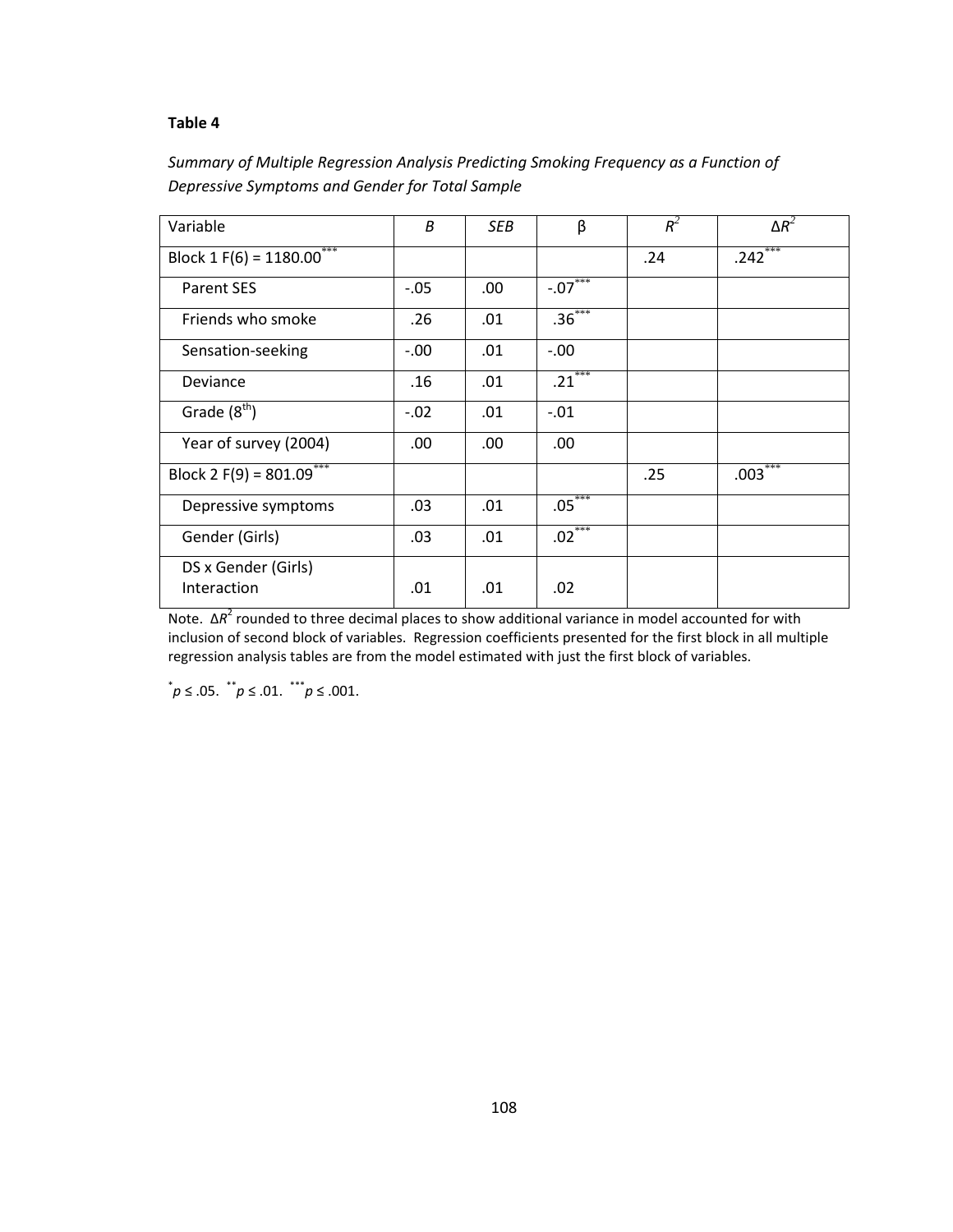|  |  |  | Mean Values or Frequencies for Predictor Variables as a Function of Smoking Status for Girls and Boys |
|--|--|--|-------------------------------------------------------------------------------------------------------|
|--|--|--|-------------------------------------------------------------------------------------------------------|

| Sample         |                                                    | Girls ( $N = 12,214$ ) |                                      |      |                                           |      |                                         | Boys ( $N = 11,492$ ) |                                                   |       |                                      |                                        |      |                              |
|----------------|----------------------------------------------------|------------------------|--------------------------------------|------|-------------------------------------------|------|-----------------------------------------|-----------------------|---------------------------------------------------|-------|--------------------------------------|----------------------------------------|------|------------------------------|
| Variable       | <b>Total Girls</b><br>$N = 12,214$<br>(unweighted) |                        | Has Smoked<br>$n = 4,005$<br>(32.8%) |      | Never<br>Smoked<br>$n = 8,209$<br>(67.2%) |      | $\chi^2$ or t                           |                       | <b>Total Boys</b><br>$N = 11,492$<br>(unweighted) |       | Has Smoked<br>$n = 3,618$<br>(31.5%) | Never Smoked<br>$n = 7,874$<br>(68.5%) |      | $\chi^2$ or t                |
|                | N                                                  | %                      | N                                    | %    | Ν                                         | $\%$ |                                         | $\mathsf{N}$          | %                                                 | N     | $\%$                                 | N                                      | $\%$ |                              |
| Race/ethnicity |                                                    |                        |                                      |      |                                           |      | $\overline{\chi}^2$ (1) =<br>$20.12***$ |                       |                                                   |       |                                      |                                        |      | $\chi^2$ (1) = 1.45          |
| White          | 10,213                                             | 83.6                   | 3,435                                | 85.8 | 6,778                                     | 82.6 |                                         | 9,831                 | 85.5                                              | 3074  | 85.0                                 | 6,757                                  | 85.8 |                              |
| <b>Black</b>   | 2,001                                              | 16.4                   | 570                                  | 14.2 | 1,431                                     | 17.4 |                                         | 1,661                 | 14.5                                              | 544   | 15.0                                 | 1,117                                  | 14.2 |                              |
| Grade          |                                                    |                        |                                      |      |                                           |      | $\chi^{2}(1)$<br>$= 248.50$ ***         |                       |                                                   |       |                                      |                                        |      | $\chi^2(1)$<br>$=188.50***$  |
| $8th$ grade    | 5,755                                              | 47.2                   | 1,478                                | 37.0 | 4,277                                     | 52.2 |                                         | 5,228                 | 45.6                                              | 1,307 | 36.2                                 | 3,921                                  | 50.0 |                              |
| $10th$ grade   | 6,431                                              | 52.8                   | 2,515                                | 63.0 | 3,916                                     | 47.8 |                                         | 6,231                 | 54.4                                              | 2,303 | 63.8                                 | 3,928                                  | 50.0 |                              |
| Year of survey |                                                    |                        |                                      |      |                                           |      | $\chi^2$ (3) =<br>29.31***              |                       |                                                   |       |                                      |                                        |      | $\chi^2$ (3) =<br>$26.29***$ |
| 2004           | 3,306                                              | 27.1                   | 1,133                                | 28.3 | 2,173                                     | 26.5 |                                         | 3,011                 | 26.2                                              | 1,047 | 28.9                                 | 1,964                                  | 24.9 |                              |
| 2005           | 3,215                                              | 26.3                   | 1,097                                | 27.4 | 2,118                                     | 25.8 |                                         | 2,978                 | 25.9                                              | 951   | 26.3                                 | 2,027                                  | 25.7 |                              |
| 2006           | 2,939                                              | 24.1                   | 989                                  | 24.7 | 1,950                                     | 23.8 |                                         | 2,887                 | 25.1                                              | 844   | 23.3                                 | 2,043                                  | 25.9 |                              |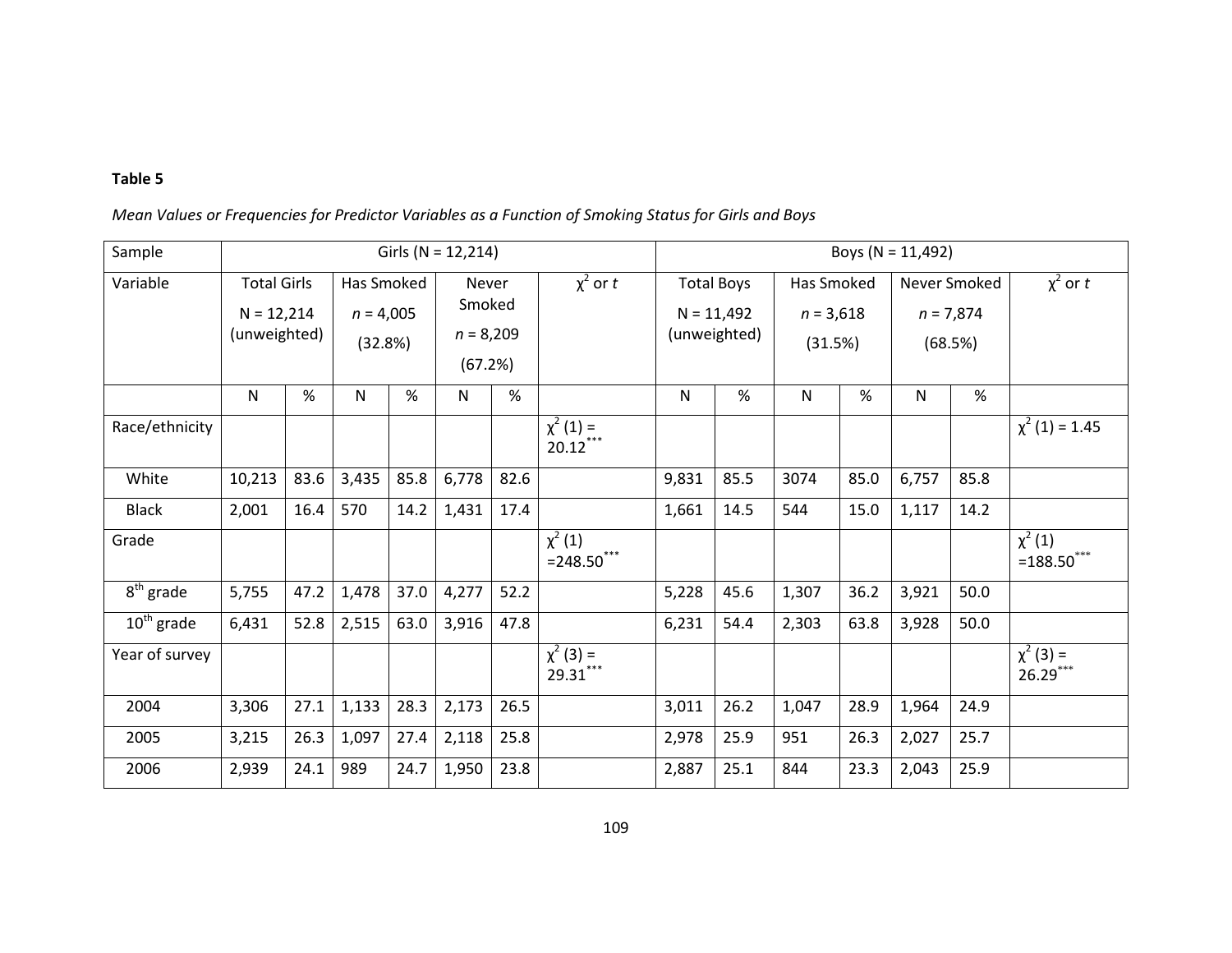| Sample                    | Girls ( $N = 12,214$ )                             |           |                                      |           |                                           |      |                        |                                                   | Boys ( $N = 11,492$ ) |                                      |      |                                        |           |                         |  |
|---------------------------|----------------------------------------------------|-----------|--------------------------------------|-----------|-------------------------------------------|------|------------------------|---------------------------------------------------|-----------------------|--------------------------------------|------|----------------------------------------|-----------|-------------------------|--|
| Variable                  | <b>Total Girls</b><br>$N = 12,214$<br>(unweighted) |           | Has Smoked<br>$n = 4,005$<br>(32.8%) |           | Never<br>Smoked<br>$n = 8,209$<br>(67.2%) |      | $\chi^2$ or t          | <b>Total Boys</b><br>$N = 11,492$<br>(unweighted) |                       | Has Smoked<br>$n = 3,618$<br>(31.5%) |      | Never Smoked<br>$n = 7,874$<br>(68.5%) |           | $\chi^2$ or t           |  |
| 2007                      | 2,753                                              | 22.5      | 786                                  | 19.6      | 1,967                                     | 24.0 |                        | 2,615                                             | 22.8                  | 775                                  | 21.4 | 1,840                                  | 23.4      |                         |  |
|                           | M                                                  | <b>SD</b> | M                                    | <b>SD</b> | $\boldsymbol{M}$                          | SD   | $t(11,692-$<br>12,212) | $\mathcal M$                                      | <b>SD</b>             | $\mathcal M$                         | SD   | M                                      | <b>SD</b> | $t(10,822 -$<br>11,490) |  |
| Smoking<br>Frequency      | 1.23                                               | 0.73      | 1.70                                 | 1.14      |                                           |      |                        | 1.22                                              | 0.73                  | 1.70                                 | 1.16 |                                        |           |                         |  |
| Depressive<br>symptoms    | 2.06                                               | 1.16      | 2.48                                 | 1.26      | 1.85                                      | 1.05 | $27.23***$             | 2.02                                              | 1.13                  | 2.30                                 | 1.21 | 1.89                                   | 1.07      | $17.50***$              |  |
| Traditional<br><b>GRA</b> | 2.26                                               | 1.33      | 2.35                                 | 1.37      | 2.21                                      | 1.31 | $5.03***$              | 3.12                                              | 1.36                  | 3.26                                 | 1.38 | 3.05                                   | 1.35      | $7.49***$               |  |
| <b>Parent SES</b>         | 4.05                                               | 1.18      | 3.66                                 | 1.15      | 4.24                                      | 1.15 | $-25.54***$            | 4.15                                              | 1.14                  | 3.89                                 | 1.15 | 4.27                                   | 1.11      | $-16.32$                |  |
| Friends who<br>smoke      | 2.14                                               | 1.04      | 2.88                                 | 1.03      | 1.78                                      | 0.84 | 59.14                  | 2.09                                              | 1.01                  | 2.78                                 | 1.01 | 1.77                                   | 0.84      | 52.35                   |  |
| Sensation-<br>seeking     | 3.22                                               | 1.04      | 3.66                                 | 0.96      | 3.01                                      | 1.01 | $34.61***$             | 3.52                                              | 1.06                  | 3.83                                 | 0.99 | 3.38                                   | 1.06      | $22.23***$              |  |
| Deviance                  | 1.22                                               | 0.42      | 1.42                                 | 0.58      | 1.13                                      | 0.27 | $30.00***$             | 1.34                                              | 0.58                  | 1.62                                 | 0.76 | 1.21                                   | 0.42      | $29.94***$              |  |

Smoking status coded as 0 = never smoked cigarettes, 1 = has smoked cigarettes. Race/ethnicity coded as 0 = Black, 1 = White. Grade coded as 0 =  $10^{th}$  grade,  $1 = 8^{th}$  grade. Smoking frequency coded as 1=Not at all, 2=Less than one cigarette per day, 3=One to five cigarettes per day, 4=About one-half pack per day, 5=About one pack per day, 6=About one and one-half packs per day, and 7=Two packs or more per day. Depressive symptoms, gender role traditionalism, and sensation-seeking measured on a 5-point scale from 1 (disagree) to 5 (agree). Parent SES scores range from 1=Completed grade school or less, 2=Some high school, 3=Completed high school, 4=Some college, 5=Completed college, 6=Graduate or professional school after college. Friends who smoke measured on a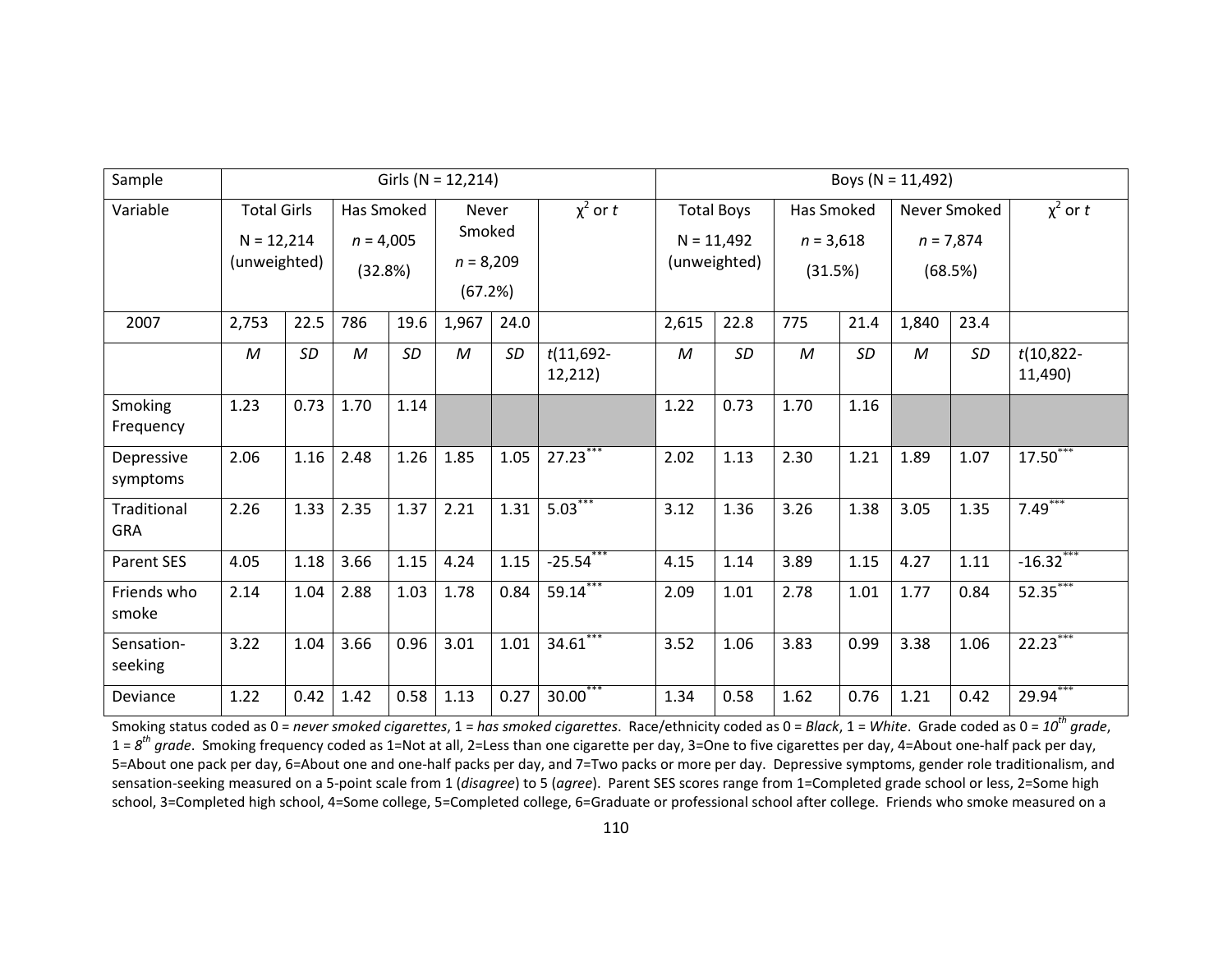5-point scale (1=None, 2=A Few, 3=Some, 4=Most, and 5=All). Deviance measured on a 5-point scale (1=Not At All, 2=Once, 3=Twice, 4=3 or 4 Times, and 5=5or More Times).

 $p \leq .05$ .  $p^*$  ≤ .01. \*\*\* $p \le .001$ .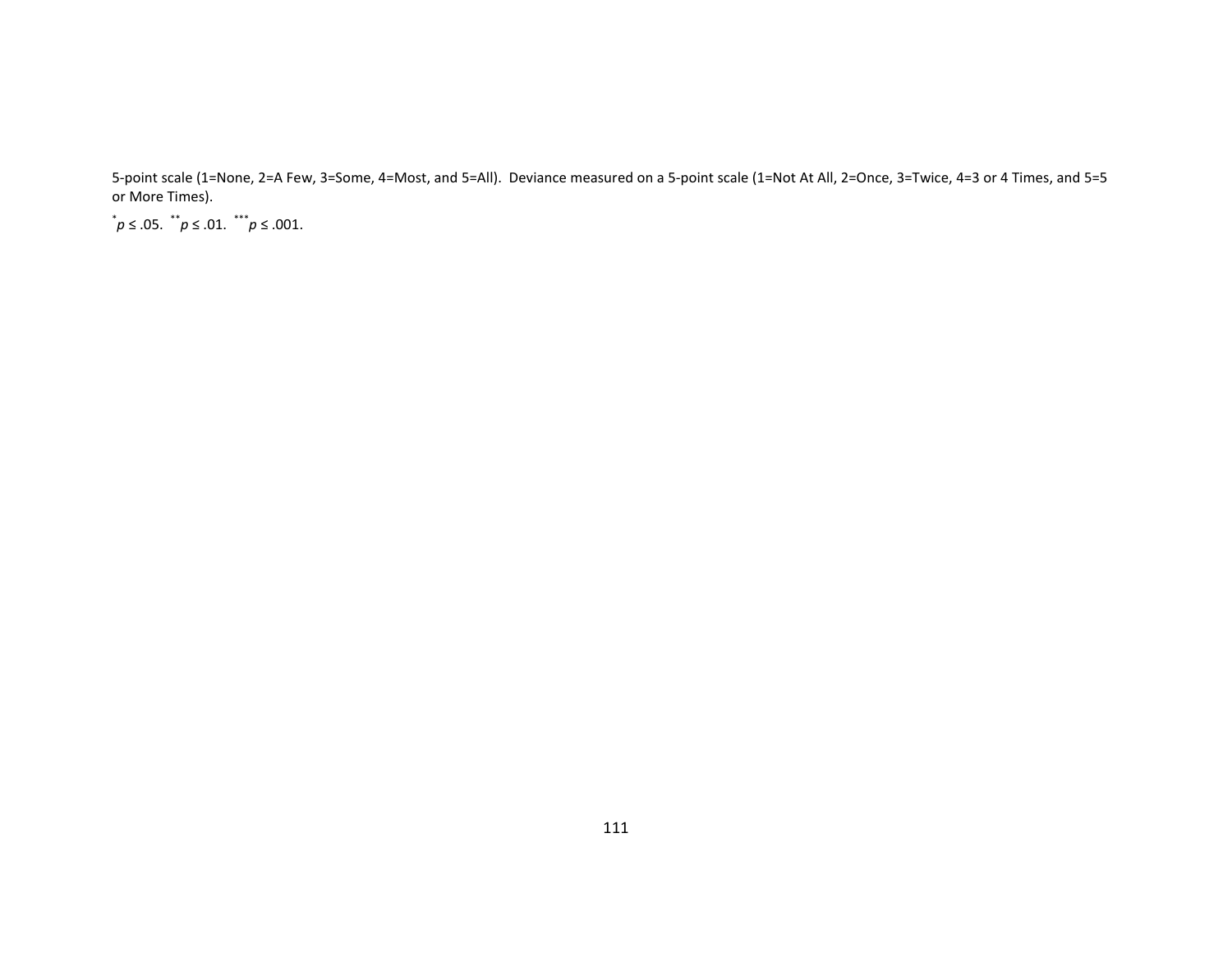| Variable                  | 1             | 2                  | 3             | 4                    | 5                      | 6                      | 7                     | 8                 | 9                 | 10                         | 11                   |
|---------------------------|---------------|--------------------|---------------|----------------------|------------------------|------------------------|-----------------------|-------------------|-------------------|----------------------------|----------------------|
| 1. Smoking Status (Yes)   | --            | $.45***$           | $.17***$      | $.07***$             | $-.01$                 | $-16$ <sup>***</sup>   | $.46***$              | $.20***$          | $.32***$          | $-0.13$                    | $-.04***$            |
| 2. Smoking Frequency      | ***<br>0.45   | $-$                | $.18***$      | $.04***$             | $.04***$               | $-13$ <sup>***</sup>   | $.44***$              | ***<br>.11        | $.34***$          | ***<br>$-.10$ <sup>*</sup> | $-.01$               |
| 3. Depressive Symptoms    | $.25***$      | $.22***$           | $- -$         | $.05***$             | .01                    | $-12$ <sup>***</sup>   | ***<br>.21            | $.20***$          | $.24***$          | ***<br>$-.04$              | $-.03$               |
| 4. Traditional GRA        | $.05***$      | $.02$ <sup>*</sup> | $.05***$      |                      | ***<br>$.04^{\degree}$ | $-0.06***$             | ***<br>.04            | $.06***$          | $.06***$          | .00                        | $-.00$               |
| 5.Race/Ethnicity          | $***$<br>.04  | $.08***$           | .01           | $-.03$ ***           | $-$                    | ***<br>$.10^{\degree}$ | .01                   | $.16***$          | $-0.07***$        | $-.02$                     | .01                  |
| 6. Parent SES             | $-.23$        | $-.16$ ***         | $-.17$        | $-09$ <sup>***</sup> | ***<br>$.10^\circ$     | $- -$                  | $-.15$                | ***<br>$-.03$     | $-0.09***$        | $-.01$                     | $-.00$               |
| 7. Friends Smoke          | $.50***$      | $.46***$           | $.30***$      | $.03***$             | $.07***$               | ***<br>$-.21$          | $- -$                 | $.22***$          | $.37***$          | $-.25$                     | $-.03$ <sup>**</sup> |
| 8. Sensation Seeking      | $.29***$      | $.21***$           | $.29***$      | $-.02$               | $.10***$               | $-09$ <sup>***</sup>   | $.34***$              | $\qquad \qquad -$ | $.25***$          | $***$<br>$-.04$            | .01                  |
| 9.Deviance                | $.32***$      | $.37***$           | $.29***$      | $.02**$              | $-05$                  | $-09$ <sup>***</sup>   | $.37***$              | $.31***$          | $\qquad \qquad -$ | ***<br>$-.04$              | .01                  |
| 10. Grade $(8th)$         | ***<br>$-.14$ | $-10***$           | $-.00$        | $.04***$             | $-0.03$ **             | .00                    | $-.20$ <sup>***</sup> | $-.03$ **         | .01               | $-$                        | $-.01$               |
| 11. Year of Survey (2004) | ***<br>$-.04$ | $-.00$             | ***<br>$-.04$ | $.03***$             | $-.01$                 | .00                    | $-.03$                | .01               | .01               | $-.01$                     |                      |

Intercorrelations for Smoking Status, Smoking Frequency, and Predictor Variables for Boys (n = 11,492, above diagonal) and for Girls (n = 12,214, below diagonal)

Note. Smoking status coded as 0 = *never smoked cigarettes,* 1 = *has smoked cigarettes. Race/ethnicity coded as* 0 = *Black,* 1 = White. Grade coded as 0 = 10<sup>th</sup> grade,  $1 = 8^{th}$  grade.

 $^*p$  ≤ .05.  $p^*$  ≤ .01.  $\stackrel{***}{p}$  ≤ .001.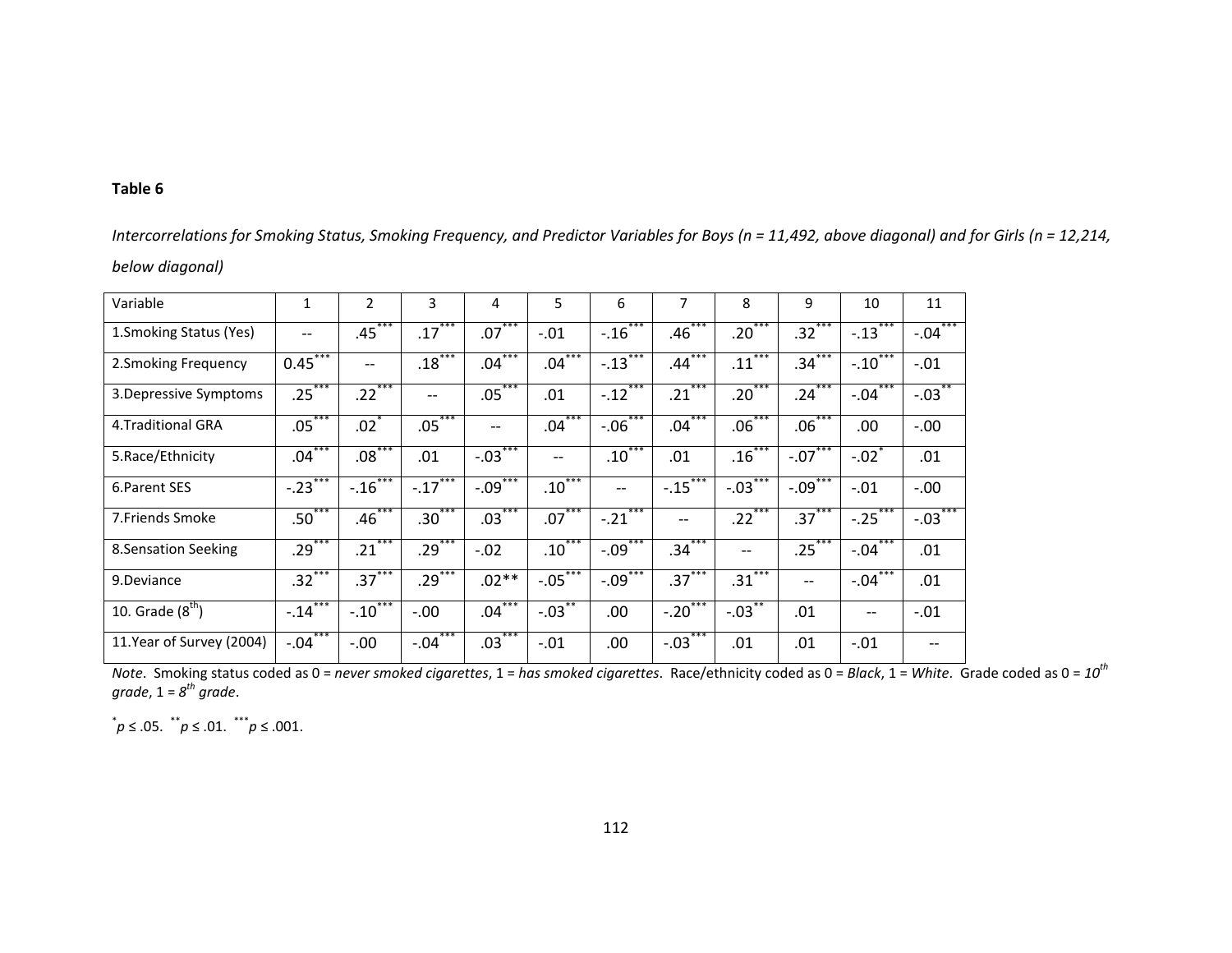| Summary of Logistic Regression Analysis Predicting Smoking Status among Girls as a Function of |
|------------------------------------------------------------------------------------------------|
| Depressive Symptoms and Gender Role Traditionalism                                             |

| Variable                                                       | β       | <b>SE</b> | Odds  |       | 95% CI | Wald         |
|----------------------------------------------------------------|---------|-----------|-------|-------|--------|--------------|
|                                                                |         |           | ratio | Lower | Upper  | statistic    |
| Block 1: $R^2$ = 0.400, $\chi^2$ (6) = 3905.72 <sup>***</sup>  |         |           |       |       |        |              |
| <b>Parent SES</b>                                              | $-0.40$ | 0.03      | 0.67  | 0.64  | 0.71   | $260.95***$  |
| Friends who smoke                                              | 0.94    | 0.03      | 2.56  | 2.43  | 2.71   | $1150.30***$ |
| Sensation-seeking                                              | 0.37    | 0.03      | 1.45  | 1.38  | 1.53   | $186.06***$  |
| Deviance                                                       | 0.54    | 0.04      | 1.71  | 1.59  | 1.84   | $216.56***$  |
| Grade $(8th)$                                                  | $-0.48$ | 0.05      | 0.62  | 0.56  | 0.68   | $92.68***$   |
| Year of survey (2004)                                          | $-0.12$ | 0.02      | 0.89  | 0.85  | 0.94   | $22.75***$   |
| Block 2: $R^2 = 0.404$ , $\chi^2$ (9) = 3953.09 <sup>***</sup> |         |           |       |       |        |              |
| Depressive symptoms                                            | 0.14    | 0.03      | 1.15  | 1.10  | 1.21   | $30.74***$   |
| Gender Role traditionalism                                     | 0.08    | 0.03      | 1.09  | 1.03  | 1.15   | $10.51***$   |
| DS x GRT Interaction                                           | $-0.02$ | 0.02      | 0.98  | 0.94  | 1.03   | 0.64         |

 $p \leq .05.$  \* p ≤ .01. \* \* p ≤ .001.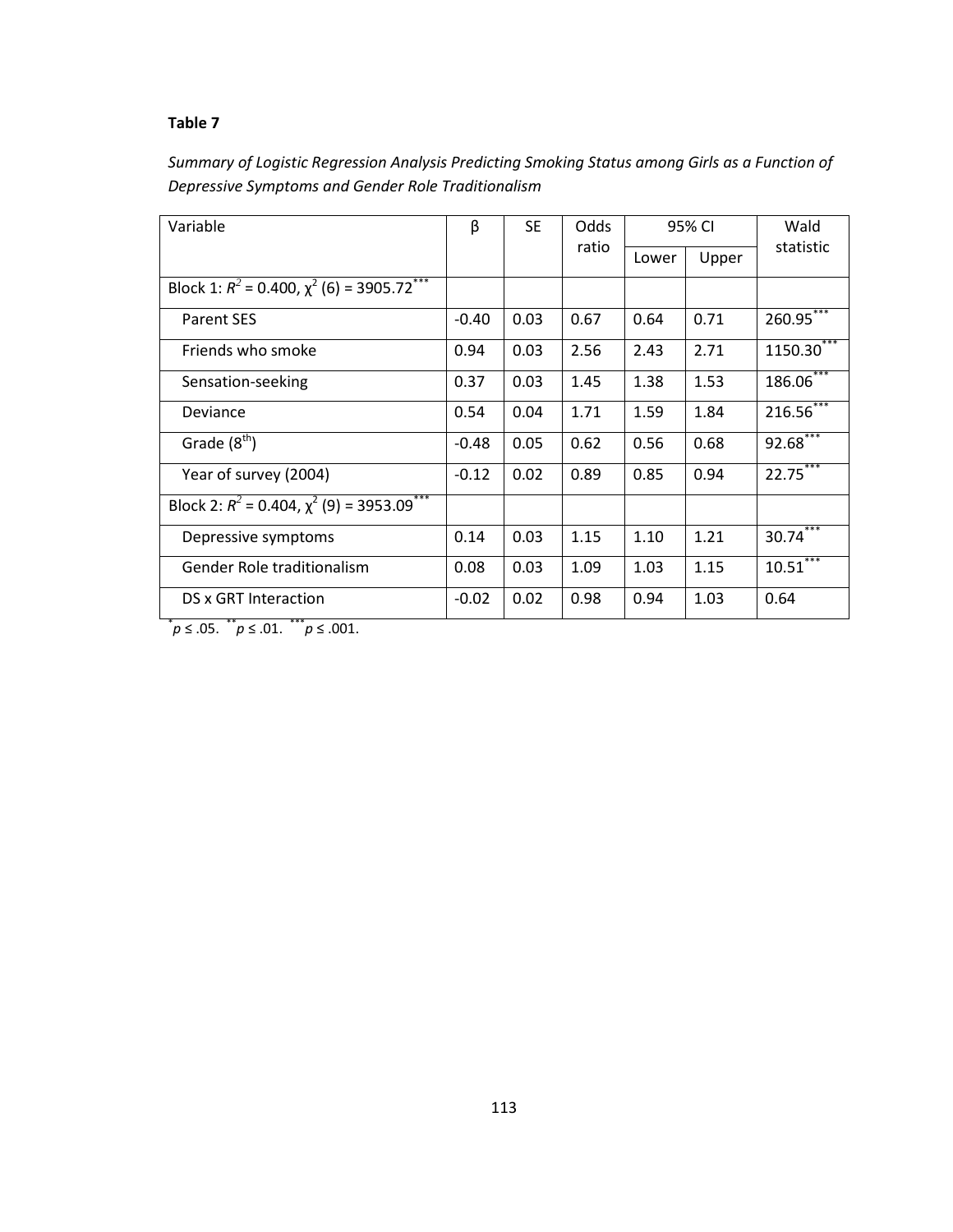# Summary of Multiple Regression Analysis Predicting Smoking Frequency among Girls as a Function of Depressive Symptoms and Gender Role Traditionalism

| Variable                   | B       | SEB  | β          | $R^2$ | $\Delta R^2$             |
|----------------------------|---------|------|------------|-------|--------------------------|
| Block 1: $F(6) = 674.61$   |         |      |            | .260  | ***<br>.260              |
| <b>Parent SES</b>          | $-0.05$ | 0.01 | $-0.07***$ |       |                          |
| Friends who smoke          | 0.25    | 0.01 | $0.35***$  |       |                          |
| Sensation-seeking          | 0.01    | 0.01 | 0.01       |       |                          |
| Deviance                   | 0.20    | 0.01 | $0.23***$  |       |                          |
| Grade $(8th)$              | $-0.04$ | 0.01 | $-0.02$ ** |       |                          |
| Year of survey (2004)      | 0.00    | 0.01 | 0.01       |       |                          |
| Block 2: $F(9) = 455.73$   |         |      |            | .262  | ***<br>.003 <sup>°</sup> |
| Depressive symptoms        | 0.04    | 0.01 | $0.06***$  |       |                          |
| Gender role traditionalism | $-0.00$ | 0.01 | $-0.00$    |       |                          |
| DS x GRT interaction       | 0.02    | 0.01 | $0.03***$  |       |                          |

Note.  $ΔR<sup>2</sup>$  rounded to three decimal places to show additional variance in model accounted for with inclusion of second block of variables.

 $^*p \leq .05.$   $^*p \leq .01.$   $^**p \leq .001.$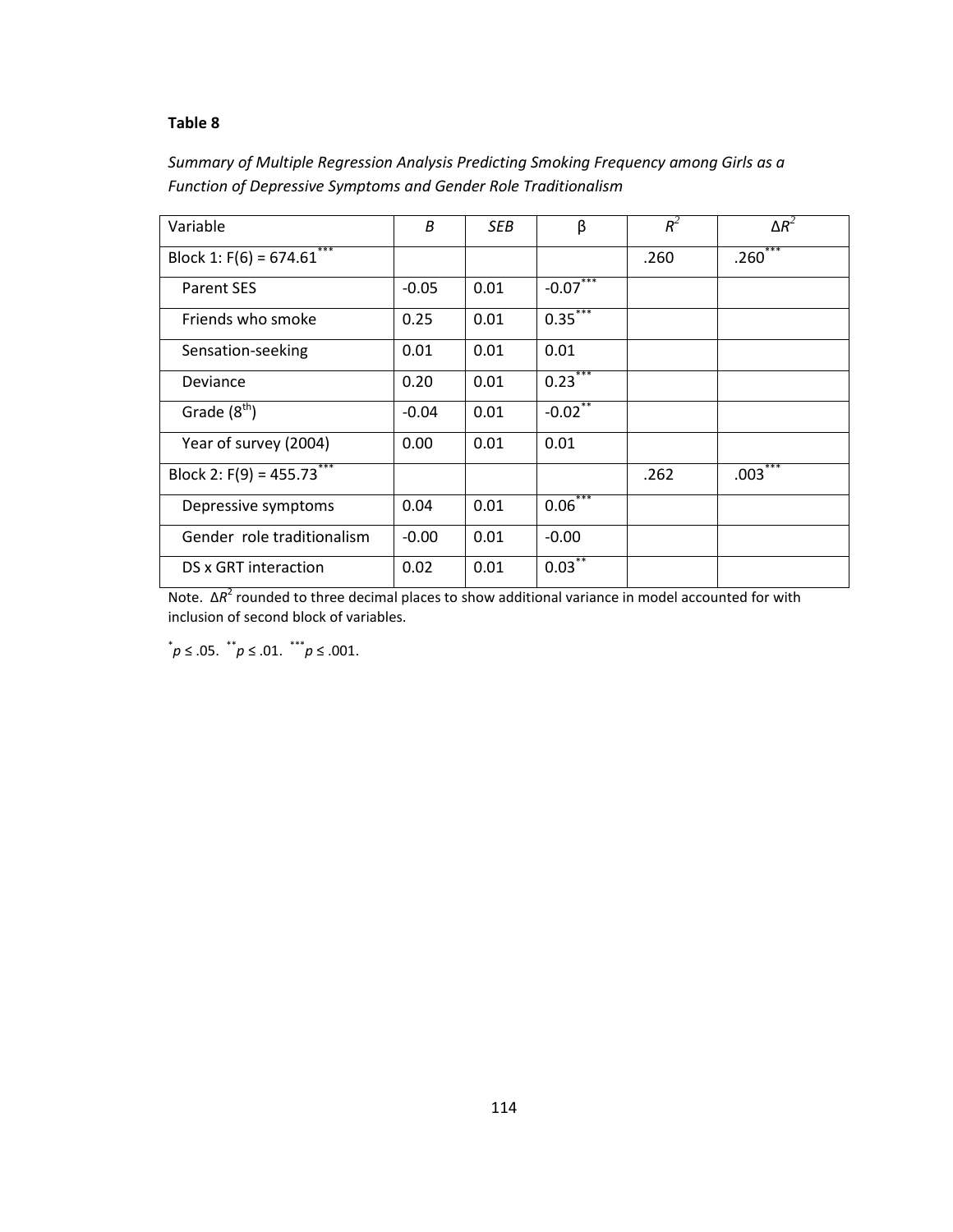## Figure 3

Interaction between Gender Role Traditionalism and Depressive Symptoms on Smoking Frequency for Girls



Note. Line graphs used for continuous variables (multiple regression analyses), while bar graphs used for dichotomous variables (logistic regression analyses – e.g., Figure 2).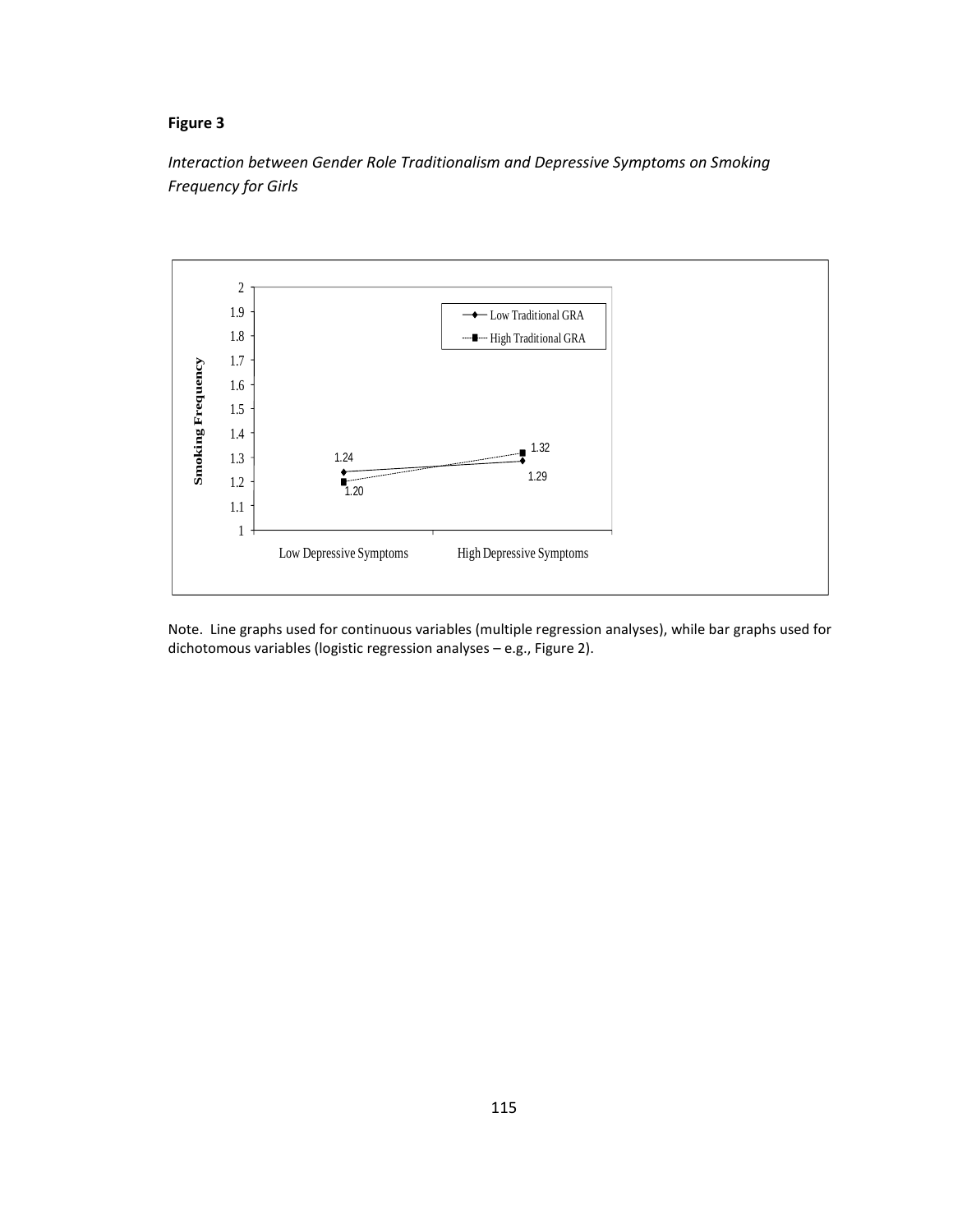| Summary of Logistic Regression Analysis Predicting Smoking Status among Boys as a Function of |
|-----------------------------------------------------------------------------------------------|
| Depressive Symptoms and Gender Role Traditionalism                                            |

| Variable                                                      | β       | <b>SE</b> | Odds  |       | 95% CI | Wald        |  |
|---------------------------------------------------------------|---------|-----------|-------|-------|--------|-------------|--|
|                                                               |         |           | ratio | Lower | Upper  | statistic   |  |
| Block 1: $R^2 = 0.33$ , $\chi^2$ (6) = 2864.34 <sup>***</sup> |         |           |       |       |        |             |  |
| <b>Parent SES</b>                                             | $-0.24$ | 0.03      | 0.78  | 0.75  | 0.82   | 92.88       |  |
| Friends who smoke                                             | 0.95    | 0.03      | 2.57  | 2.43  | 2.72   | 1074.43     |  |
| Sensation-seeking                                             | 0.25    | 0.03      | 1.28  | 1.22  | 1.35   | $84.05***$  |  |
| Deviance                                                      | 0.37    | 0.03      | 1.44  | 1.38  | 1.51   | $222.50***$ |  |
| Grade $(8th)$                                                 | $-0.20$ | 0.05      | 0.82  | 0.74  | 0.91   | 15.09       |  |
| Year of survey (2004)                                         | $-0.10$ | 0.03      | 0.91  | 0.86  | 0.95   | $16.48***$  |  |
| Block 2: $R^2$ = 0.34, $\chi^2$ (9) = 2889.86 <sup>***</sup>  |         |           |       |       |        |             |  |
| Depressive symptoms                                           | 0.08    | 0.03      | 1.08  | 1.03  | 1.14   | $8.64^{**}$ |  |
| Gender role traditionalism                                    | 0.10    | 0.03      | 1.10  | 1.05  | 1.16   | $14.52***$  |  |
| DS x GRT interaction                                          | 0.01    | 0.03      | 1.01  | 0.96  | 1.06   | 0.08        |  |

 $p \leq .05.$  \* p ≤ .01. \* \* p ≤ .001.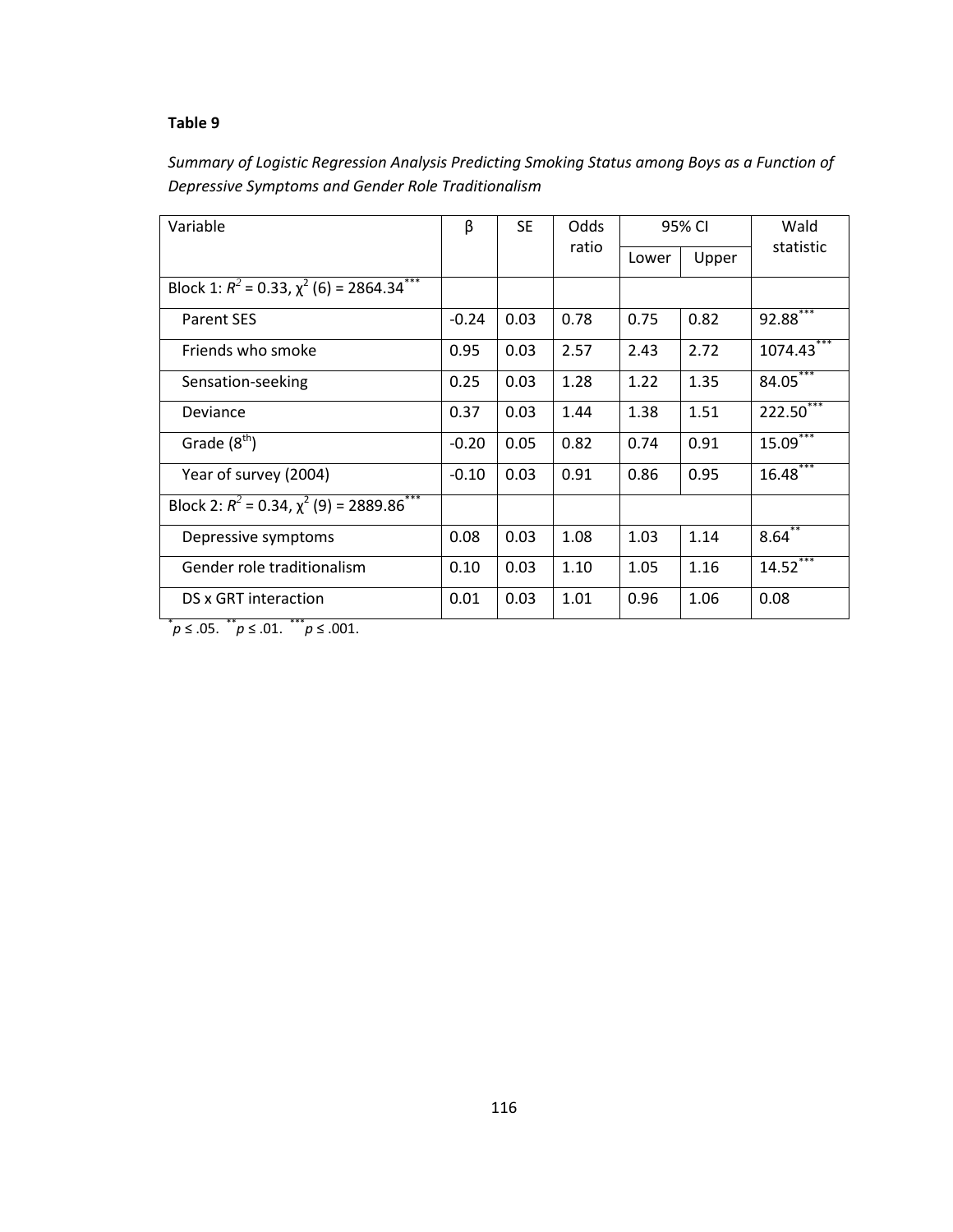# Summary of Multiple Regression Analysis Predicting Smoking Frequency among Boys as a Function of Depressive Symptoms and Gender Role Traditionalism

| Variable                    | B       | SEB. | β                     | $R^2$ | $\Delta R^2$ |
|-----------------------------|---------|------|-----------------------|-------|--------------|
| Block 1: $F(6) = 525.45***$ |         |      |                       | 0.229 | ***<br>0.229 |
| <b>Parent SES</b>           | $-0.05$ | 0.01 | $-0.06***$            |       |              |
| Friends who smoke           | 0.26    | 0.01 | $0.35$ <sup>***</sup> |       |              |
| Sensation-seeking           | $-0.01$ | 0.01 | $-0.02$               |       |              |
| Deviance                    | 0.14    | 0.01 | $0.21***$             |       |              |
| Grade $(8th)$               | $-0.01$ | 0.01 | $-0.00$               |       |              |
| Year of survey (2004)       | 0.00    | 0.01 | 0.00                  |       |              |
| Block 2: $F(9) = 356.37***$ |         |      |                       | 0.232 | ***<br>0.003 |
| Depressive symptoms         | 0.04    | 0.01 | $0.06***$             |       |              |
| Gender role traditionalism  | 0.00    | 0.01 | 0.00                  |       |              |
| DS x GRT interaction        | 0.00    | 0.01 | 0.00                  |       |              |

Note.  $ΔR<sup>2</sup>$  rounded to three decimal places to show additional variance in model accounted for with inclusion of second block of variables.

 $^*p \leq .05.$   $^*p \leq .01.$   $^{**}p \leq .001.$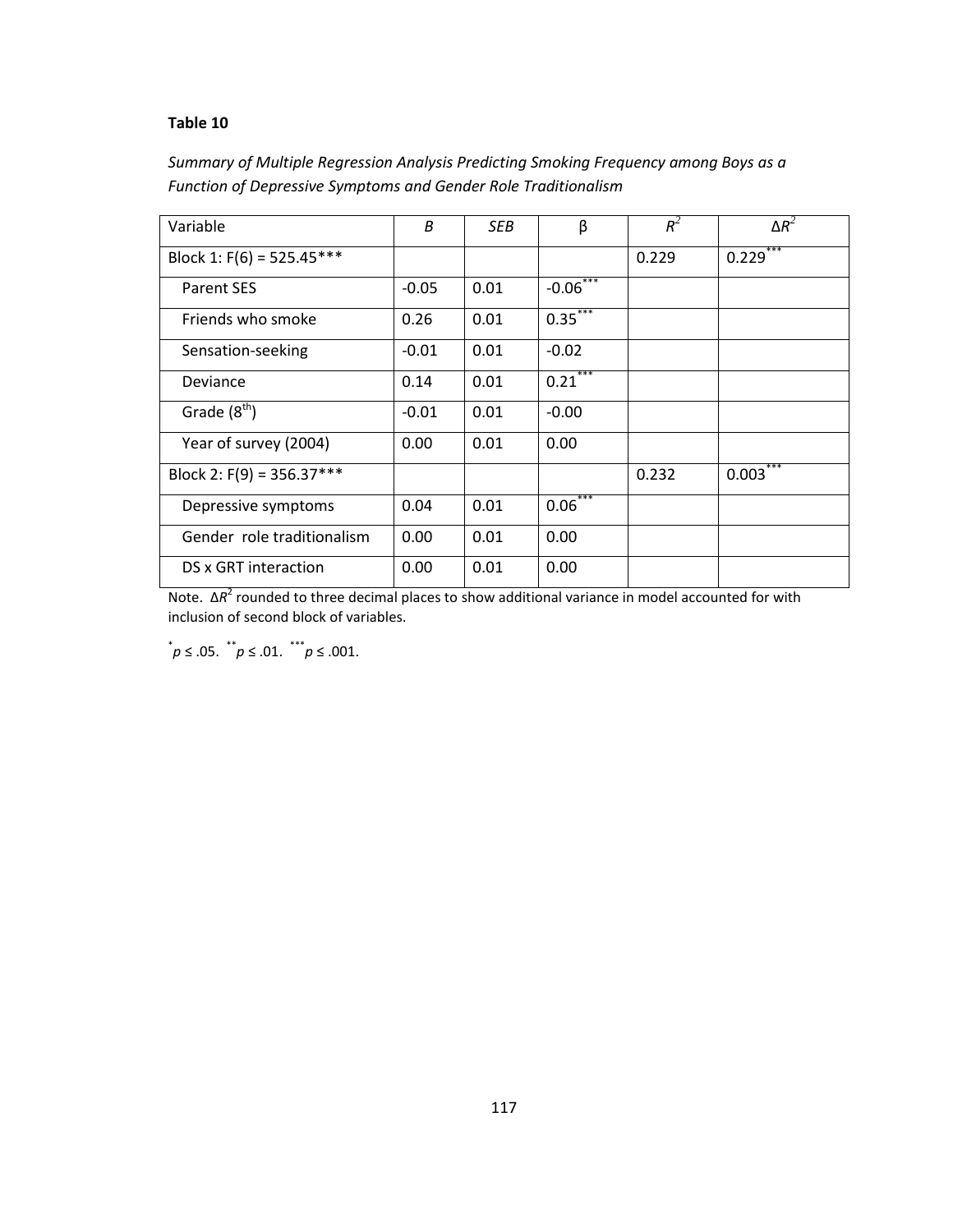| Sample                           |      |                                                                                |              |                                       | White Girls with TGRA ( $N = 2,146$ )     |           |                             | Black Girls with TGRA (N = 546)                                              |      |                                    |           |                                                |           |                             |
|----------------------------------|------|--------------------------------------------------------------------------------|--------------|---------------------------------------|-------------------------------------------|-----------|-----------------------------|------------------------------------------------------------------------------|------|------------------------------------|-----------|------------------------------------------------|-----------|-----------------------------|
| Variable                         |      | <b>Total White</b><br>Girls with<br><b>TGRA</b><br>$N = 2,146$<br>(unweighted) |              | Has<br>Smoked<br>$n = 806$<br>(37.6%) | Never<br>Smoked<br>$n = 1,340$<br>(62.4%) |           | $\chi^2$ or t               | <b>Total Black</b><br>Girls with<br><b>TGRA</b><br>$N = 546$<br>(unweighted) |      | Has Smoked<br>$n = 179$<br>(32.8%) |           | <b>Never</b><br>Smoked<br>$n = 367$<br>(67.2%) |           | $\chi^2$ or t               |
|                                  | N    | %                                                                              | N            | %                                     | ${\sf N}$                                 | $\%$      |                             | N                                                                            | %    | $\mathsf{N}$                       | %         | N                                              | %         |                             |
| Grade                            |      |                                                                                |              |                                       |                                           |           | $\chi^2(1) =$<br>$45.08***$ |                                                                              |      |                                    |           |                                                |           | $\chi^2(1) =$<br>$12.14***$ |
| $\overline{8}^{\text{th}}$ grade | 1078 | 50.2                                                                           | 329          | 40.9                                  | 749                                       | 55.9      |                             | 296                                                                          | 54.2 | 78                                 | 43.6      | 218                                            | 59.4      |                             |
| $10th$ grade                     | 1065 | 49.6                                                                           | 475          | 59.1                                  | 591                                       | 44.1      |                             | 250                                                                          | 45.7 | 101                                | 56.4      | 149                                            | 40.6      |                             |
| Year of survey                   |      |                                                                                |              |                                       |                                           |           | $\chi^2$ (3) = 6.19         |                                                                              |      |                                    |           |                                                |           |                             |
| 2004                             | 560  | 26.1                                                                           | 221          | 27.4                                  | 339                                       | 25.3      |                             | 146                                                                          | 26.8 | 52                                 | 29.1      | 94                                             | 25.6      |                             |
| 2005                             | 520  | 24.2                                                                           | 210          | 26.1                                  | 310                                       | 23.1      |                             | 154                                                                          | 28.1 | 56                                 | 31.3      | 97                                             | 26.4      |                             |
| 2006                             | 552  | 25.7                                                                           | 202          | 25.1                                  | 350                                       | 26.1      |                             | 134                                                                          | 24.5 | 42                                 | 23.5      | 92                                             | 25.1      |                             |
| 2007                             | 515  | 24.0                                                                           | 173          | 21.5                                  | 341                                       | 25.4      |                             | 112                                                                          | 20.6 | 29                                 | 16.2      | 84                                             | 22.9      |                             |
|                                  |      |                                                                                |              |                                       |                                           |           |                             |                                                                              |      |                                    |           |                                                |           |                             |
|                                  | M    | <b>SD</b>                                                                      | $\mathcal M$ | SD                                    | $\mathcal M$                              | <b>SD</b> | $t(2,052 -$<br>2,144)       | M                                                                            | SD   | M                                  | <b>SD</b> | M                                              | <b>SD</b> | $t(495-544)$                |

Mean Values or Frequencies for Predictor Variables as a Function of Smoking Status among Girls with Traditional Gender Role Attitudes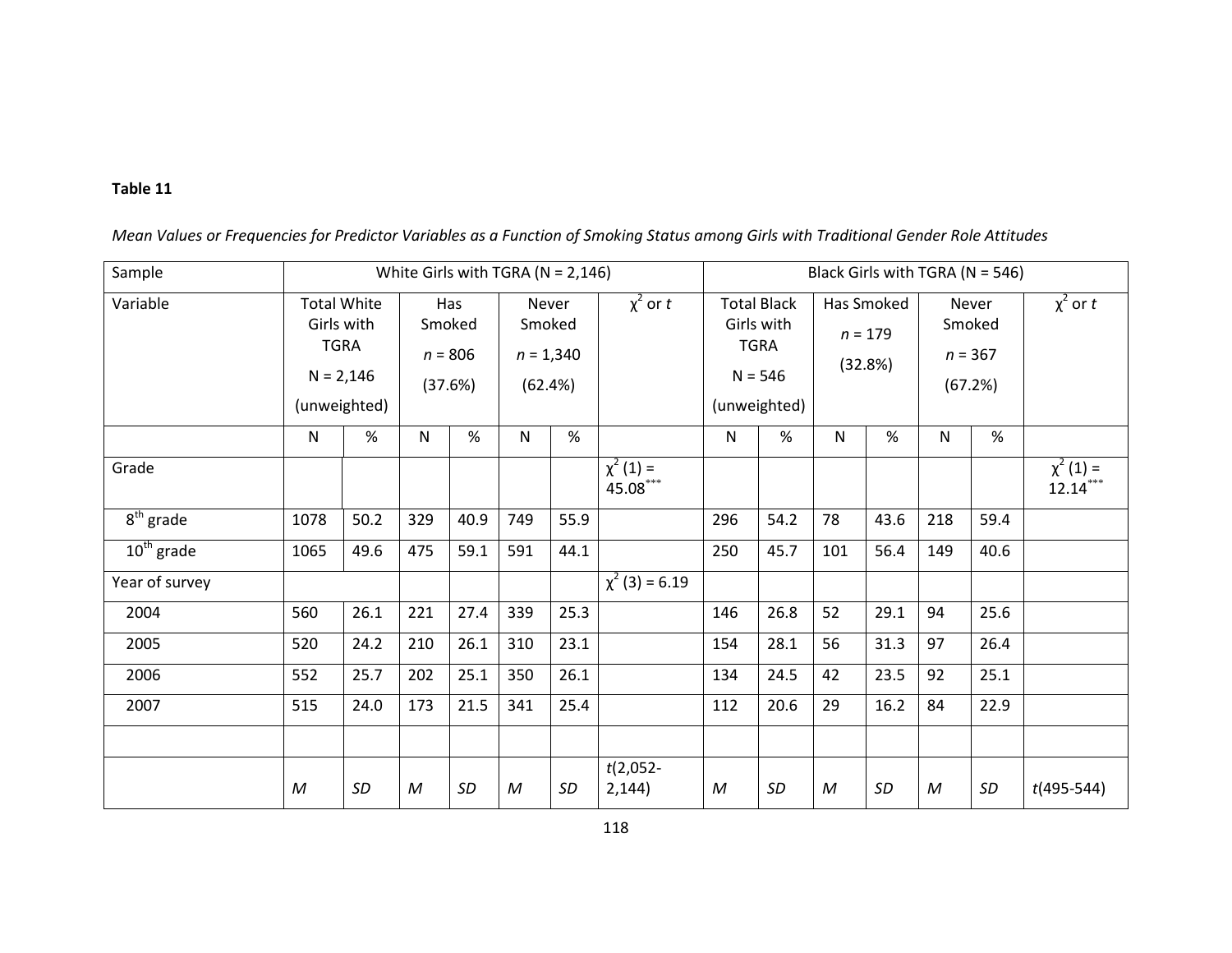| Sample                   |      |                                                                         |      |                                       | White Girls with TGRA ( $N = 2,146$ )            |           |                       | Black Girls with TGRA ( $N = 546$ )                                   |      |                                    |      |                                                |      |                     |  |
|--------------------------|------|-------------------------------------------------------------------------|------|---------------------------------------|--------------------------------------------------|-----------|-----------------------|-----------------------------------------------------------------------|------|------------------------------------|------|------------------------------------------------|------|---------------------|--|
| Variable                 |      | <b>Total White</b><br>Girls with<br>TGRA<br>$N = 2,146$<br>(unweighted) |      | Has<br>Smoked<br>$n = 806$<br>(37.6%) | <b>Never</b><br>Smoked<br>$n = 1,340$<br>(62.4%) |           | $\chi^2$ or t         | <b>Total Black</b><br>Girls with<br>TGRA<br>$N = 546$<br>(unweighted) |      | Has Smoked<br>$n = 179$<br>(32.8%) |      | <b>Never</b><br>Smoked<br>$n = 367$<br>(67.2%) |      | $\chi^2$ or t       |  |
| <b>Smoking Frequency</b> | 1.29 | 0.84                                                                    | 1.78 | 1.22                                  |                                                  |           |                       | 1.14                                                                  | 0.60 | 1.43                               | 0.98 |                                                |      |                     |  |
| Depressive symptoms      | 2.11 | 1.18                                                                    | 2.54 | 1.26                                  | 1.85                                             | 1.04      | $13.18***$            | 2.27                                                                  | 1.30 | 2.43                               | 1.29 | 2.12                                           | 1.30 | $2.11$ <sup>*</sup> |  |
|                          | M    | SD                                                                      | M    | SD                                    | M                                                | <b>SD</b> | $t(2,052 -$<br>2,144) | M                                                                     | SD   | M                                  | SD   | M                                              | SD   | $t(495-544)$        |  |
| <b>Parent SES</b>        | 3.90 | 1.18                                                                    | 3.50 | 1.15                                  | 4.13                                             | 1.13      | $-12.19$              | 3.62                                                                  | 1.28 | 3.48                               | 1.25 | 3.69                                           | 1.29 | $-1.72$             |  |
| Friends who smoke        | 2.24 | 1.10                                                                    | 2.97 | 1.01                                  | 1.79                                             | 0.89      | $27.30^{***}$         | 2.03                                                                  | 1.08 | 2.59                               | 1.23 | 1.76                                           | 0.87 | $8.11***$           |  |
| Sensation-seeking        | 3.25 | 1.07                                                                    | 3.66 | 0.96                                  | 3.01                                             | 1.05      | $14.76***$            | 2.92                                                                  | 1.10 | 3.14                               | 1.09 | 2.81                                           | 1.09 | $3.35***$           |  |
| Deviance                 | 1.23 | 0.44                                                                    | 1.40 | 0.60                                  | 1.13                                             | 0.26      | 12.21                 | 1.32                                                                  | 0.52 | 1.54                               | 0.69 | 1.21                                           | 0.37 | $5.98***$           |  |

Smoking frequency coded as 1=Not at all, 2=Less than one cigarette per day, 3=One to five cigarettes per day, 4=About one-half pack per day, 5=About one pack per day, 6=About one and one-half packs per day, and 7=Two packs or more per day. Depressive symptoms and sensation-seeking measured on a 5-point scale from 1 (disagree) to 5 (agree). Parent SES scores range from 1=Completed grade school or less, 2=Some high school, 3=Completed high school, 4=Some college, 5=Completed college, 6=Graduate or professional school after college. Friends who smoke measured on a 5-point scale (1=None, 2=A Few, 3=Some, 4=Most, and 5=All). Deviance measured on a 5-point scale (1=Not At All, 2=Once, 3=Twice, 4=3 or 4 Times, and 5=5 or More Times).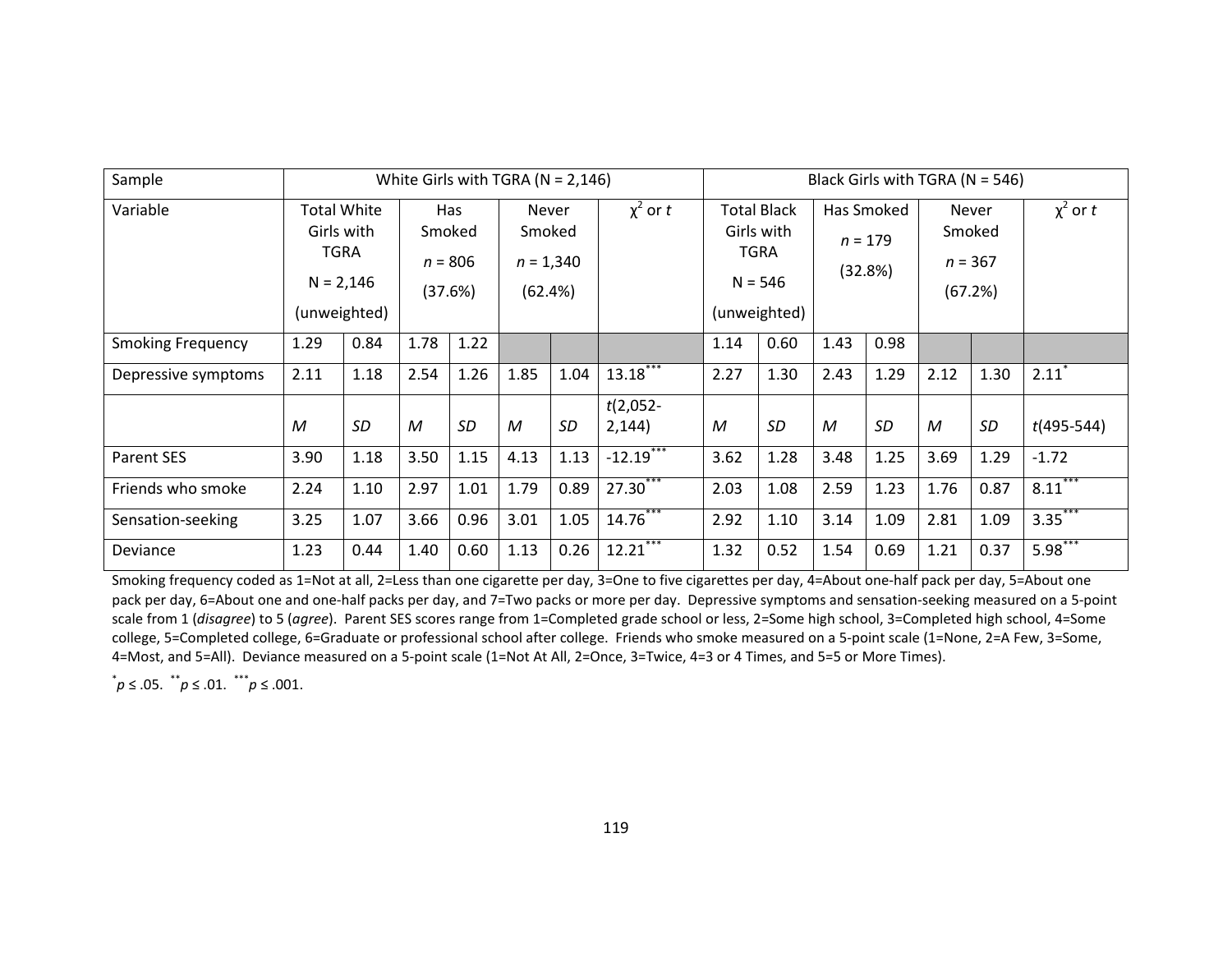Intercorrelations for Smoking Status, Smoking Frequency, and Predictor Variables for Black Girls (n = 546, above diagonal) and for White Girls (n=2,146, below diagonal) with Traditional Gender Role Attitudes

| Variable                    | $\mathbf{1}$ | $\overline{2}$ | 3                  | $\overline{4}$               | 5             | 6                  | $\overline{7}$ | 8                    | 9       |
|-----------------------------|--------------|----------------|--------------------|------------------------------|---------------|--------------------|----------------|----------------------|---------|
| 1. Smoking Status<br>(Yes)  | --           | $.42***$       | $.09$ <sup>*</sup> | $-.08$                       | $.37***$      | $.14***$           | $.30***$       | $.15***$             | $-0.08$ |
| 2. Smoking<br>Frequency     | $.55***$     |                | $.11$ <sup>*</sup> | $-.07$                       | $.37***$      | .06                | $.25***$       | $-.03$               | $-0.04$ |
| 3. Depressive<br>Symptoms   | $.29***$     | $.27***$       |                    | $-.00$                       | $.11***$      | $.28***$           | $.11***$       | .02                  | $-0.00$ |
| 4. Parent SES               | $-0.26***$   | $-0.19***$     | $-.18$             | $-$                          | $-.09*$       | $.10$ <sup>*</sup> | .01            | .05                  | .03     |
| 5. Friends Smoke            | $.52***$     | $.49***$       | $.30***$           | $.23***$                     |               | $.13***$           | $.37***$       | $-.13$ <sup>**</sup> | .03     |
| 6. Sensation<br>Seeking     | $.30***$     | $.24***$       | $.34***$           | $.09***$                     | $.32***$      |                    | $.23***$       | .01                  | .08     |
| 7. Deviance                 | $.30***$     | $.39***$       | $.29***$           | $.09$ $\hspace{0.1cm}^{***}$ | $.37***$      | $.32***$           | $- -$          | $-.01$               | .05     |
| 8. Grade $(8th)$            | $-15***$     | $-.18$ ***     | $-.01$             | $-.04$                       | ***<br>$-.21$ | $-06^{**}$         | $-.00$         | --                   | .02     |
| 9. Year of Survey<br>(2004) | $-.05^*$     | $-.03$         | $-.03$             | .00                          | $-.03$        | .03                | .01            | $-.02$               |         |

Note. Smoking status coded as 0 = never smoked cigarettes, 1 = has smoked cigarettes. Smoking frequency coded as 0 = has not smoked in the past 30 days, 1 = has smoked in the past 30 days. Grade coded as  $0 = 10^{th}$  grade,  $1 = 8^{th}$  grade.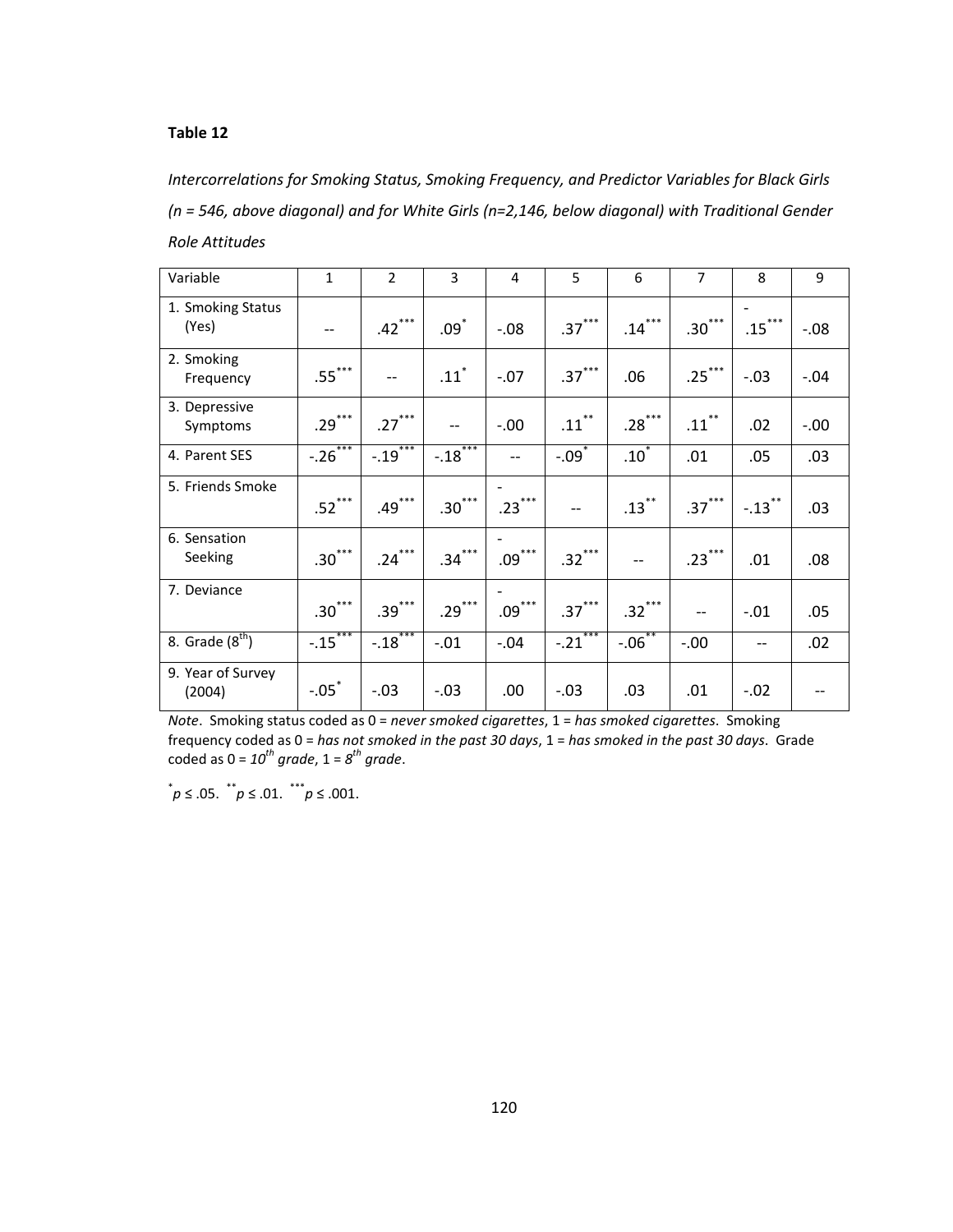| Summary of Logistic Regression Analysis Predicting Smoking Status among Traditional Girls as a |  |
|------------------------------------------------------------------------------------------------|--|
| Function of Depressive Symptoms and Race/Ethnicity                                             |  |

| Variable                                                     | β       | <b>SE</b> | Odds  | 95% CI |       | Wald        |  |
|--------------------------------------------------------------|---------|-----------|-------|--------|-------|-------------|--|
|                                                              |         |           | ratio | Lower  | Upper | statistic   |  |
| Block 1: $R^2$ = 0.38, $\chi^2$ (5) = 823.96 <sup>***</sup>  |         |           |       |        |       |             |  |
| <b>Parent SES</b>                                            | $-0.39$ | 0.05      | 0.68  | 0.61   | 0.75  | 59.38***    |  |
| Friends who smoke                                            | 0.90    | 0.06      | 2.45  | 2.20   | 2.73  | $261.84***$ |  |
| Sensation-seeking                                            | 0.36    | 0.05      | 1.43  | 1.29   | 1.59  | $44.42***$  |  |
| Deviance                                                     | 0.45    | 0.07      | 1.57  | 1.37   | 1.80  | $41.10***$  |  |
| Grade $(8th)$                                                | $-0.50$ | 0.10      | 0.61  | 0.50   | 0.74  | $24.46***$  |  |
| Block 2: $R^2 = 0.39$ , $\chi^2$ (8) = 838.24 <sup>***</sup> |         |           |       |        |       |             |  |
| Depressive symptoms                                          | 0.07    | 0.10      | 1.07  | 0.88   | 1.31  | 0.45        |  |
| Race/ethnicity (White)                                       | 0.01    | 0.13      | 1.01  | 0.78   | 1.30  | 0.00        |  |
| DS x Race (White) interaction                                | 0.15    | 0.12      | 1.16  | 0.92   | 1.45  | 1.60        |  |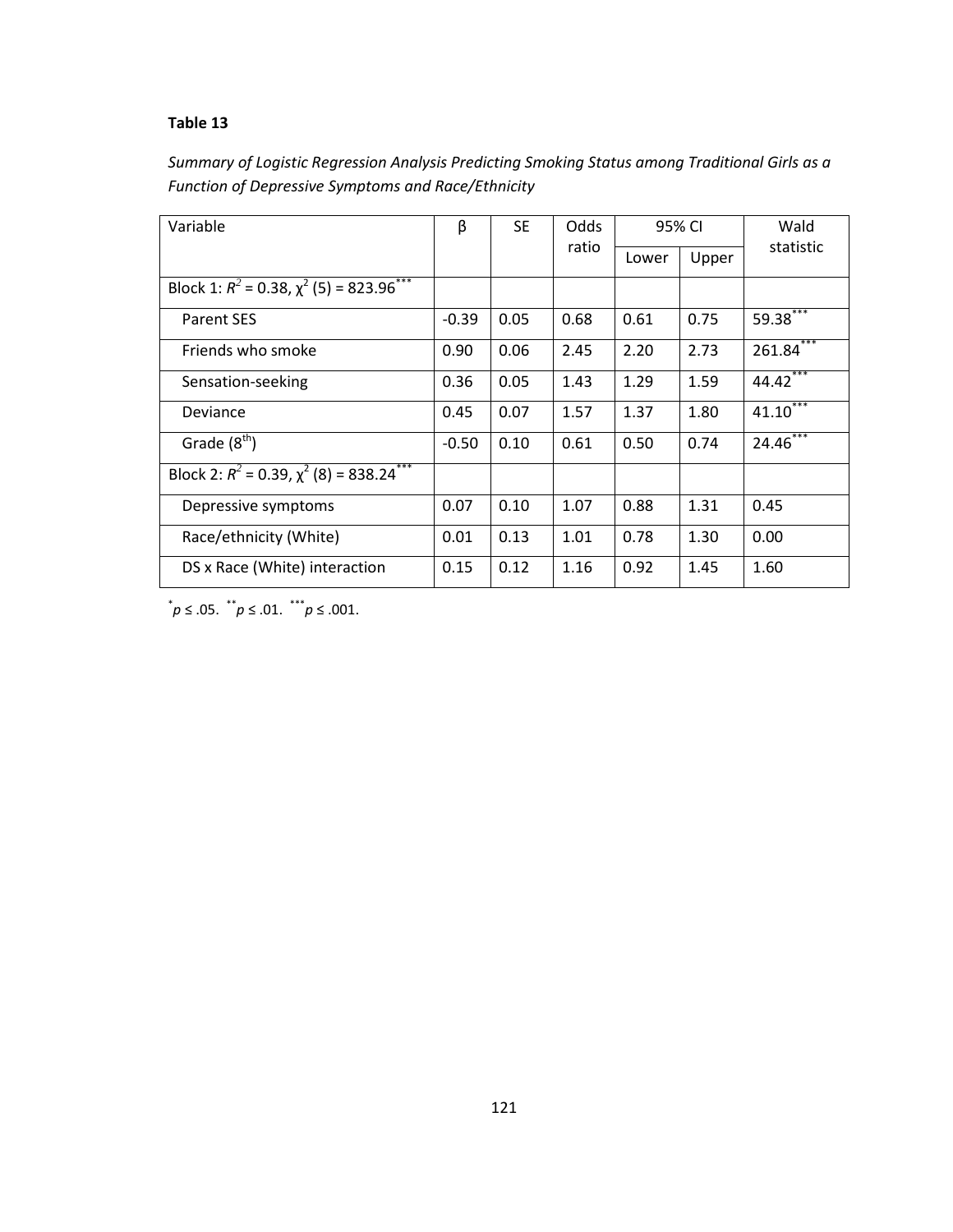| Summary of Logistic Regression Analysis Predicting Past 30 Day Smoking Status among |
|-------------------------------------------------------------------------------------|
| Traditional Girls as a Function of Depressive Symptoms and Race/Ethnicity           |

| Variable                                        | β       | <b>SE</b> | Odds  |       | 95% CI | Wald                |  |
|-------------------------------------------------|---------|-----------|-------|-------|--------|---------------------|--|
|                                                 |         |           | ratio | Lower | Upper  | statistic           |  |
| Block 1: $R^2$ = 0.41, $\chi^2$ (5) = 652.25*** |         |           |       |       |        |                     |  |
| <b>Parent SES</b>                               | $-0.27$ | 0.07      | 0.76  | 0.67  | 0.87   | 15.80 <sup>°</sup>  |  |
| Friends who smoke                               | 1.17    | 0.08      | 3.21  | 2.76  | 3.73   | $232.64***$         |  |
| Sensation-seeking                               | 0.32    | 0.08      | 1.38  | 1.18  | 1.61   | 16.85               |  |
| Deviance                                        | 0.42    | 0.07      | 1.52  | 1.33  | 1.74   | $36.04***$          |  |
| Grade $(8th)$                                   | $-0.31$ | 0.15      | 0.73  | 0.55  | 0.97   | $4.61$ <sup>*</sup> |  |
| Block 2: $R^2 = 0.43, \chi^2(8) = 683.87$ ***   |         |           |       |       |        |                     |  |
| Depressive symptoms                             | 0.28    | 0.17      | 1.33  | 0.95  | 1.86   | 2.71                |  |
| Race/ethnicity (White)                          | 0.66    | 0.24      | 1.93  | 1.22  | 3.06   | $7.80^{**}$         |  |
| DS x Race (White) interaction                   | 0.03    | 0.19      | 1.03  | 0.72  | 1.49   | 0.03                |  |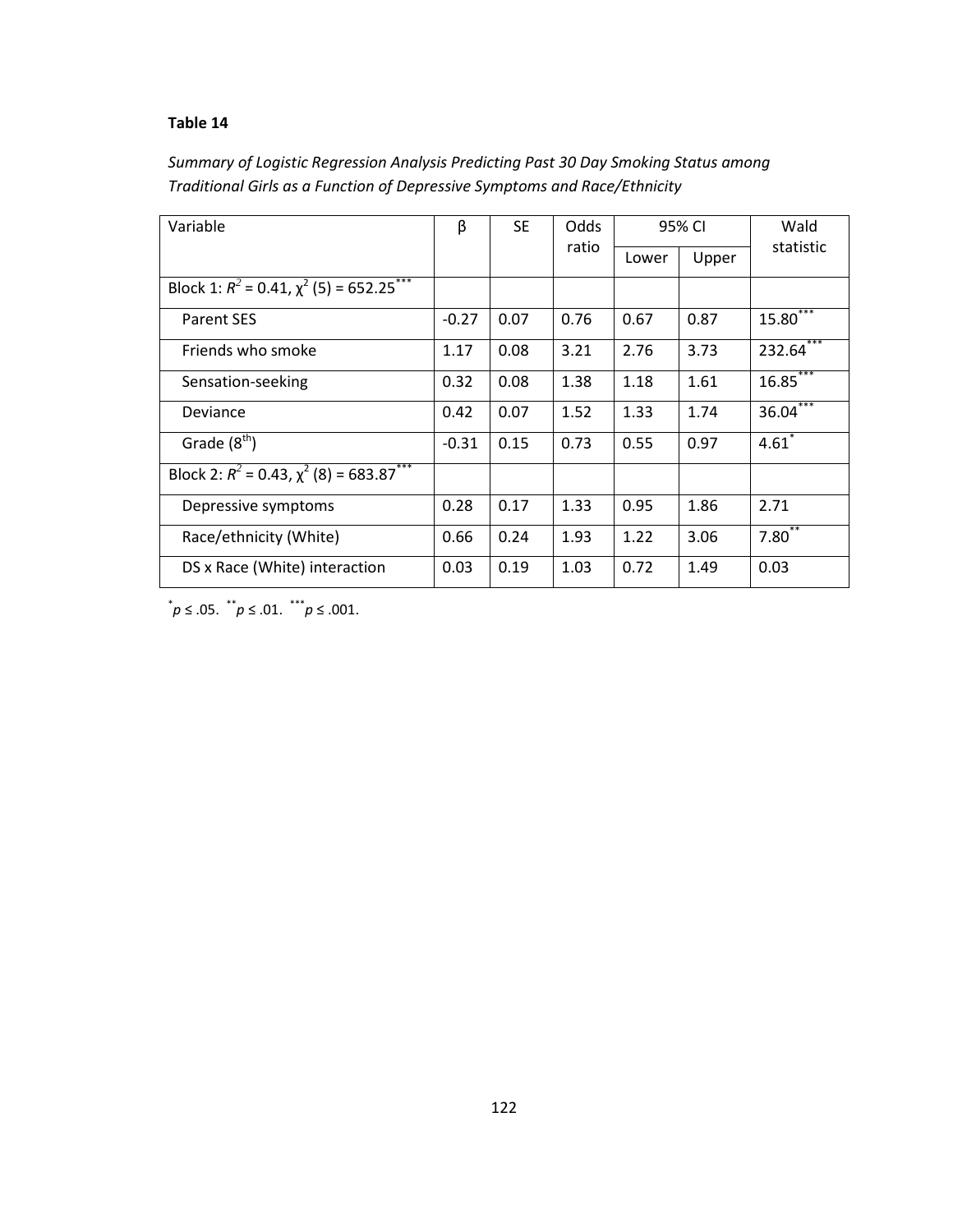| Sample         |                                                                               |      |                  |                                         | White Boys with TGRA ( $N = 4,168$ )      |      |                         | Black Boys with TGRA (N = 677)                                              |           |                                    |      |                                         |           |                                  |  |
|----------------|-------------------------------------------------------------------------------|------|------------------|-----------------------------------------|-------------------------------------------|------|-------------------------|-----------------------------------------------------------------------------|-----------|------------------------------------|------|-----------------------------------------|-----------|----------------------------------|--|
| Variable       | <b>Total White</b><br>Boys with<br><b>TGRA</b><br>$N = 4,168$<br>(unweighted) |      |                  | Has<br>Smoked<br>$n = 1,485$<br>(35.6%) | Never<br>Smoked<br>$n = 2,664$<br>(63.9%) |      | $\chi^2$ or t           | <b>Total Black</b><br>Boys with<br><b>TGRA</b><br>$N = 677$<br>(unweighted) |           | Has Smoked<br>$n = 223$<br>(32.9%) |      | Never<br>Smoked<br>$n = 454$<br>(67.1%) |           | $\chi^2$ or t                    |  |
|                | N                                                                             | %    | N                | %                                       | N                                         | %    |                         | $\mathsf{N}$                                                                | $\%$      | ${\sf N}$                          | $\%$ | ${\sf N}$                               | $\%$      |                                  |  |
| Grade          |                                                                               |      |                  |                                         |                                           |      | $\chi^2(1) = 91.70$ *** |                                                                             |           |                                    |      |                                         |           | $\chi^2$ (1) = 4.41 <sup>*</sup> |  |
| $8th$ grade    | 1916                                                                          | 46.0 | 538              | 36.2                                    | 1377                                      | 51.7 |                         | 337                                                                         | 49.8      | 99                                 | 44.4 | 240                                     | 53.0      |                                  |  |
| $10th$ grade   | 2234                                                                          | 53.6 | 947              | 63.8                                    | 1287                                      | 48.3 |                         | 339                                                                         | 50.1      | 124                                | 55.6 | 213                                     | 47.0      |                                  |  |
| Year of survey |                                                                               |      |                  |                                         |                                           |      | $\chi^2(3) = 12.12$     |                                                                             |           |                                    |      |                                         |           | $\chi^2$ (3) = 2.13              |  |
| 2004           | 1104                                                                          | 26.5 | 438              | 29.4                                    | 666                                       | 24.9 |                         | 179                                                                         | 26.5      | 62                                 | 27.8 | 117                                     | 25.8      |                                  |  |
| 2005           | 1047                                                                          | 25.1 | 377              | 25.3                                    | 670                                       | 25.0 |                         | 181                                                                         | 26.7      | 65                                 | 29.1 | 116                                     | 25.6      |                                  |  |
| 2006           | 1059                                                                          | 25.4 | 349              | 23.4                                    | 710                                       | 26.5 |                         | 153                                                                         | 22.6      | 48                                 | 21.5 | 105                                     | 23.1      |                                  |  |
| 2007           | 958                                                                           | 23.0 | 327              | 21.9                                    | 631                                       | 23.6 |                         | 164                                                                         | 24.2      | 48                                 | 21.5 | 116                                     | 25.6      |                                  |  |
|                |                                                                               |      |                  |                                         |                                           |      |                         |                                                                             |           |                                    |      |                                         |           |                                  |  |
|                | $\boldsymbol{M}$                                                              | SD   | $\boldsymbol{M}$ | SD                                      | $\cal M$                                  | SD   | $t(3,974-$<br>4,166     | $\mathcal M$                                                                | <b>SD</b> | $\boldsymbol{M}$                   | SD   | $\cal M$                                | <b>SD</b> | $t(613-675)$                     |  |

Mean Values or Frequencies for Predictor Variables as a Function of Smoking Status among Boys with Traditional Gender Role Attitudes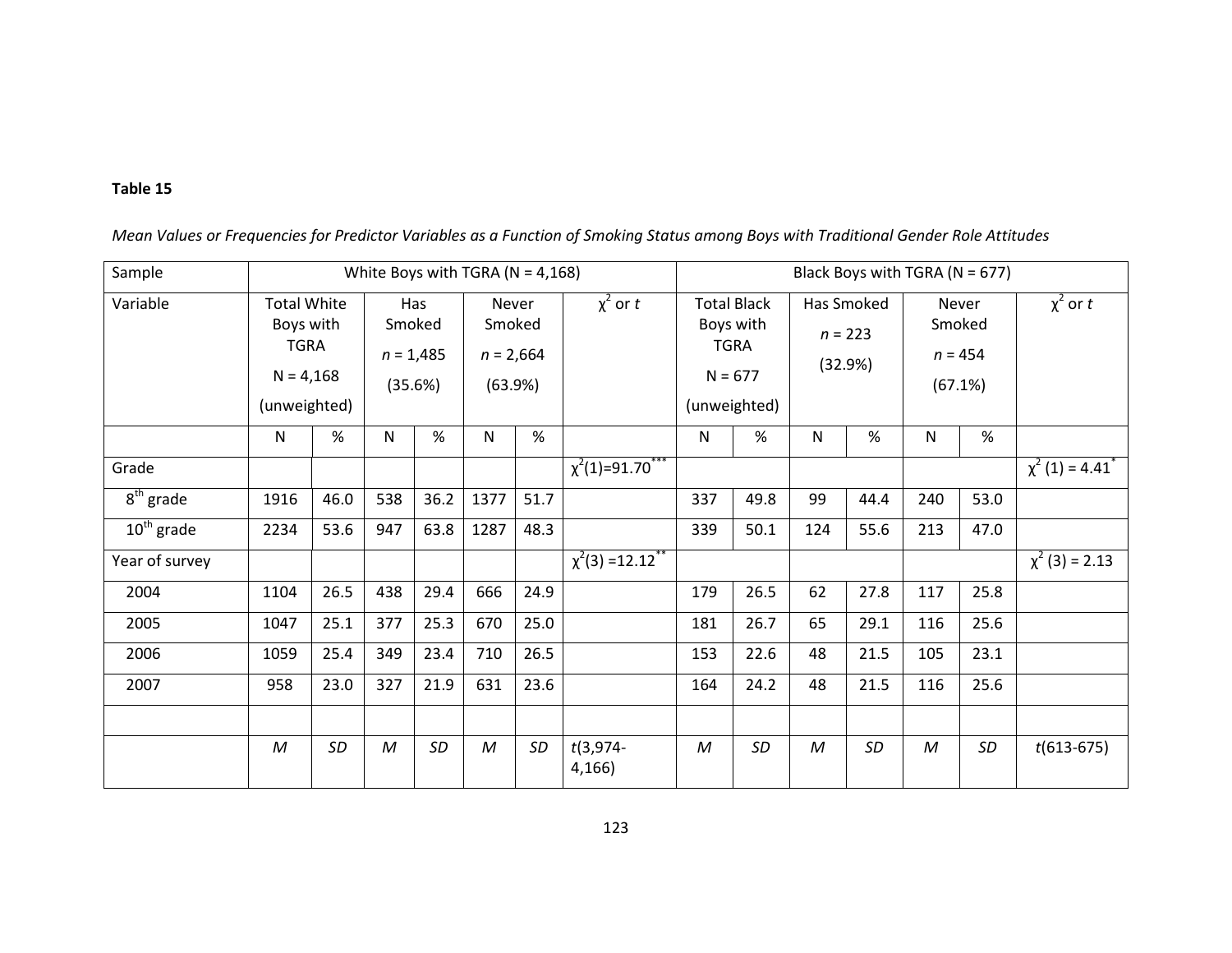| Sample                 |                                                                               |           |      |                                         | White Boys with TGRA ( $N = 4,168$ )      |           |                     | Black Boys with TGRA ( $N = 677$ )                                          |           |                                    |           |                                         |      |                  |  |  |
|------------------------|-------------------------------------------------------------------------------|-----------|------|-----------------------------------------|-------------------------------------------|-----------|---------------------|-----------------------------------------------------------------------------|-----------|------------------------------------|-----------|-----------------------------------------|------|------------------|--|--|
| Variable               | <b>Total White</b><br>Boys with<br><b>TGRA</b><br>$N = 4,168$<br>(unweighted) |           |      | Has<br>Smoked<br>$n = 1,485$<br>(35.6%) | Never<br>Smoked<br>$n = 2,664$<br>(63.9%) |           | $\chi^2$ or t       | <b>Total Black</b><br>Boys with<br><b>TGRA</b><br>$N = 677$<br>(unweighted) |           | Has Smoked<br>$n = 223$<br>(32.9%) |           | Never<br>Smoked<br>$n = 454$<br>(67.1%) |      | $\chi^2$ or t    |  |  |
| Smoking<br>Frequency   | 1.27                                                                          | 0.80      | 1.75 | 1.19                                    |                                           |           |                     | 1.12                                                                        | 0.46      | 1.37                               | 0.73      |                                         |      |                  |  |  |
| Depressive<br>symptoms | 2.06                                                                          | 1.16      | 2.34 | 1.24                                    | 1.90                                      | 1.08      | $11.49***$          | 2.03                                                                        | 1.20      | 2.19                               | 1.19      | 1.95                                    | 1.20 | $2.40^{\degree}$ |  |  |
|                        | M                                                                             | <b>SD</b> | M    | SD                                      | M                                         | <b>SD</b> | $t(3,974-$<br>4,166 | $\mathcal M$                                                                | <b>SD</b> | M                                  | <b>SD</b> | M                                       | SD   | $t(613-675)$     |  |  |
| Parent SES             | 4.14                                                                          | 1.12      | 3.94 | 1.15                                    | 4.25                                      | 1.09      | $-8.40***$          | 3.74                                                                        | 1.19      | 3.62                               | 1.08      | 3.80                                    | 1.24 | $-1.90$          |  |  |
| Friends who<br>smoke   | 2.15                                                                          | 1.02      | 2.81 | 1.00                                    | 1.78                                      | 0.83      | 33.90***            | 2.05                                                                        | 1.06      | 2.51                               | 1.04      | 1.82                                    | 1.00 | $8.18***$        |  |  |
| Sensation-seeking      | 3.65                                                                          | 1.04      | 3.96 | 0.95                                    | 3.48                                      | 1.05      | $14.95***$          | 3.14                                                                        | 1.20      | 3.30                               | 1.15      | 3.07                                    | 1.21 | $2.34*$          |  |  |
| Deviance               | 1.37                                                                          | 0.61      | 1.65 | 0.77                                    | 1.21                                      | 0.42      | $20.10***$          | 1.46                                                                        | 0.71      | 1.65                               | 0.84      | 1.37                                    | 0.62 | 4.48             |  |  |

Smoking frequency coded as 1=Not at all, 2=Less than one cigarette per day, 3=One to five cigarettes per day, 4=About one-half pack per day, 5=About one pack per day, 6=About one and one-half packs per day, and 7=Two packs or more per day. Depressive symptoms and sensation-seeking measured on a 5-point scale from 1 (disagree) to 5 (agree). Parent SES scores range from 1=Completed grade school or less, 2=Some high school, 3=Completed high school, 4=Some college, 5=Completed college, 6=Graduate or professional school after college. Friends who smoke measured on a 5-point scale (1=None, 2=A Few, 3=Some, 4=Most, and 5=All). Deviance measured on a 5-point scale (1=Not At All, 2=Once, 3=Twice, 4=3 or 4 Times, and 5=5 or More Times).

 $p \leq .05$ .  $p^*$  ≤ .01.  $\stackrel{***}{p} \le .001.$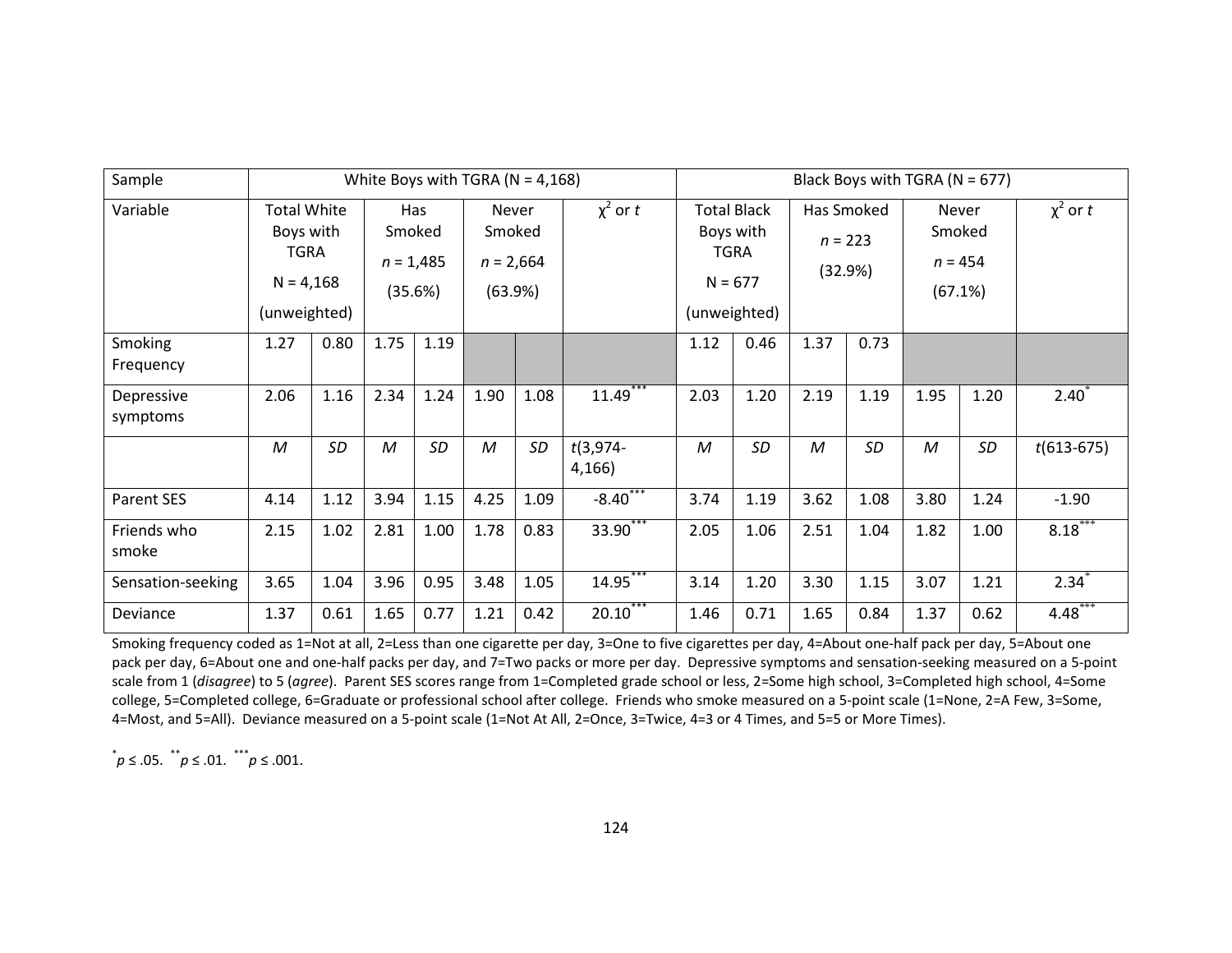Intercorrelations for Smoking Status, Frequency, and Predictor Variables for Black Boys (n = 677, above diagonal) and for White Boys (n = 4,168, below diagonal) with Traditional Gender Role Attitudes

| Variable                    | $\mathbf{1}$ | $\overline{2}$ | 3                  | 4                   | 5          | 6                  | $\overline{7}$ | 8                   | 9          |
|-----------------------------|--------------|----------------|--------------------|---------------------|------------|--------------------|----------------|---------------------|------------|
| 1. Smoking Status<br>(Yes)  |              | $.44***$       | $.09$ <sup>*</sup> | $-.07$              | $.31***$   | $.09$ <sup>*</sup> | $.19$ ***      | $-.08$ <sup>*</sup> | $-.05$     |
| 2. Smoking<br>Frequency     | $.54***$     |                | $.15***$           | $-.03$              | $.32***$   | .05                | $.29***$       | $-.02$              | .02        |
| 3. Depressive<br>Symptoms   | $.18$ ***    | $.19***$       |                    | $-.09$ <sup>*</sup> | .04        | $.28***$           | $.18***$       | $-.01$              | $-.04$     |
| 4. Parent SES               | $-.13$       | $-.10$ ***     | $-.12$             | --                  | $-.01$     | $.14***$           | $-.10^*$       | $-.04$              | $-.10^{*}$ |
| 5. Friends Smoke            | $.49***$     | $.48$ ***      | $.21***$           | $.15***$            |            | $.18***$           | $.29***$       | $.21***$            | $-.01$     |
| 6. Sensation<br>Seeking     | $.22***$     | $.14***$       | $.21***$           | $-.04$ <sup>*</sup> | $.23***$   |                    | $.21***$       | $-.01$              | $-.05$     |
| 7. Deviance                 | $.34***$     | $.36***$       | $.27***$           | $.08\dots$          | $.37***$   | $.26***$           | $-$            | $-.03$              | .05        |
| 8. Grade $(8^{th})$         | $-15***$     | $-14***$       | $-.03$             | $-.03$              | $-0.25***$ | $-05***$           | $-07***$       | --                  | .00.       |
| 9. Year of Survey<br>(2004) | $-.05$ **    | $-.02$         | $-.04$ **          | $-.01$              | $-.06***$  | .02                | .01            | $-.01$              |            |

Note. Smoking status coded as 0 = never smoked cigarettes, 1 = has smoked cigarettes. Smoking frequency coded as 0 = has not smoked in the past 30 days, 1 = has smoked in the past 30 days. Grade coded as  $0 = 10^{th}$  grade,  $1 = 8^{th}$  grade.

 $p \leq .05.$   $\binom{4}{10} \leq .01.$   $\binom{4}{10} \leq .001.$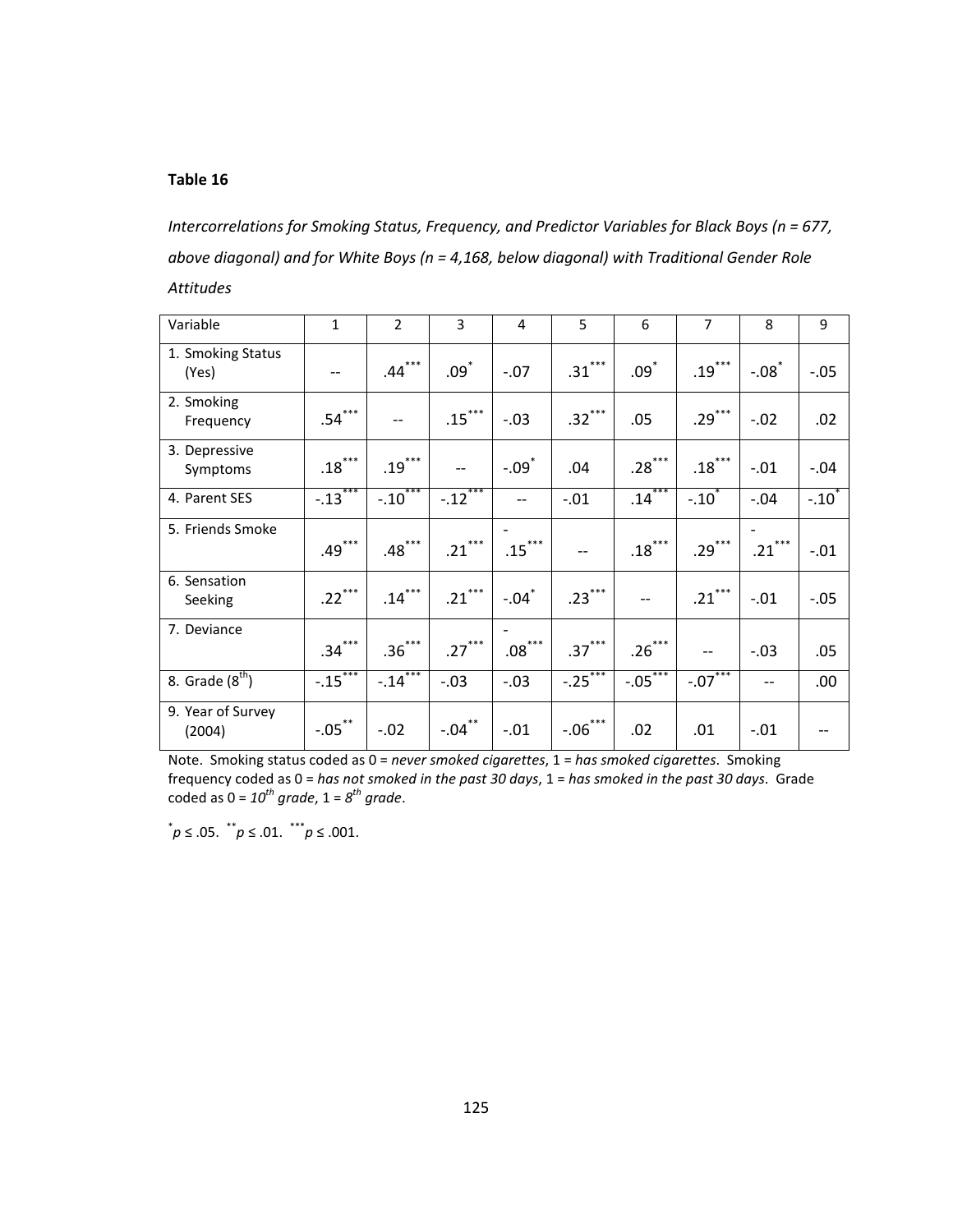| Summary of Logistic Regression Analysis Predicting Smoking Status among Traditional Boys as a |
|-----------------------------------------------------------------------------------------------|
| Function of Depressive Symptoms and Race/Ethnicity                                            |

| Variable                                                                | β       | <b>SE</b> | Odds  |       | 95% CI | Wald        |  |
|-------------------------------------------------------------------------|---------|-----------|-------|-------|--------|-------------|--|
|                                                                         |         |           | ratio | Lower | Upper  | statistic   |  |
| Block 1: $R^2 = 0.32$ , $\overline{\chi^2(6)} = 1204.80$ <sup>***</sup> |         |           |       |       |        |             |  |
| <b>Parent SES</b>                                                       | $-0.17$ | 0.04      | 0.84  | 0.78  | 0.91   | 21.34       |  |
| Friends who smoke                                                       | 0.92    | 0.04      | 2.52  | 2.32  | 2.74   | 474.36 ***  |  |
| Sensation-seeking                                                       | 0.24    | 0.04      | 1.27  | 1.17  | 1.37   | $35.51***$  |  |
| Deviance                                                                | 0.35    | 0.04      | 1.42  | 1.32  | 1.52   | $100.13***$ |  |
| Grade $(8th)$                                                           | $-0.18$ | 0.08      | 0.84  | 0.72  | 0.97   | $5.70*$     |  |
| Year of survey (2004)                                                   | $-0.08$ | 0.03      | 0.93  | 0.87  | 0.99   | $5.32^{*}$  |  |
| Block 2: $R^2 = 0.33$ , $\chi^2$ (9) = 11250.17***                      |         |           |       |       |        |             |  |
| Depressive symptoms                                                     | 0.03    | 0.10      | 1.03  | 0.85  | 1.25   | 0.09        |  |
| Race/ethnicity (White)                                                  | 0.12    | 0.11      | 1.13  | 0.91  | 1.41   | 1.16        |  |
| DS x Race (White) interaction<br>$**$<br>***                            | 0.09    | 0.11      | 1.10  | 0.89  | 1.35   | 0.74        |  |

 $p \leq .05.$  \* p ≤ .01. \* \* p ≤ .001.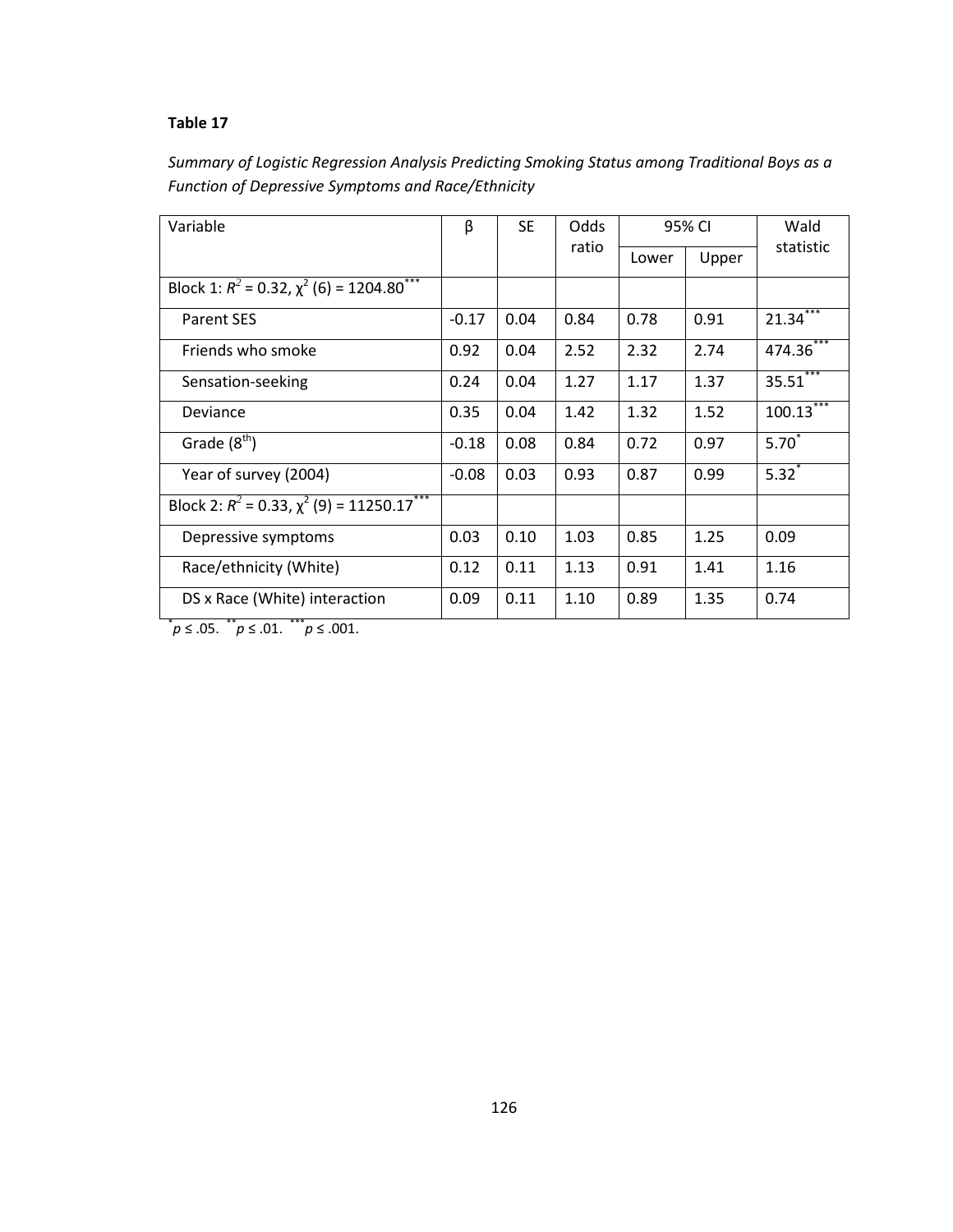| Summary of Logistic Regression Analysis Predicting Past 30 Day Smoking Status among |
|-------------------------------------------------------------------------------------|
| Traditional Boys as a Function of Depressive Symptoms and Race/Ethnicity            |

| Variable                                                      | β       | <b>SE</b> | Odds  | 95% CI |       | Wald                |  |
|---------------------------------------------------------------|---------|-----------|-------|--------|-------|---------------------|--|
|                                                               |         |           | ratio | Lower  | Upper | statistic           |  |
| Block 1: $R^2$ = 0.38, $\chi^2$ (6) = 1050.11 <sup>*</sup>    |         |           |       |        |       |                     |  |
| <b>Parent SES</b>                                             | $-0.04$ | 0.05      | 0.96  | 0.87   | 1.07  | 0.46                |  |
| Friends who smoke                                             | 1.29    | 0.06      | 3.63  | 3.22   | 4.10  | $446.81$ ***        |  |
| Sensation-seeking                                             | 0.12    | 0.06      | 1.13  | 1.00   | 1.27  | $4.12$ <sup>*</sup> |  |
| Deviance                                                      | 0.35    | 0.04      | 1.42  | 1.32   | 1.52  | $96.07***$          |  |
| Grade $(8th)$                                                 | $-0.29$ | 0.11      | 0.75  | 0.60   | 0.94  | $6.42^{*}$          |  |
| Year of survey (2004)                                         | $-0.02$ | 0.05      | 0.99  | 0.90   | 1.08  | 0.10                |  |
| Block $2: R^2 = 0.39$ , $\chi^2$ (9) = 1086.11 <sup>***</sup> |         |           |       |        |       |                     |  |
| Depressive symptoms                                           | 0.29    | 0.16      | 1.34  | 0.98   | 1.82  | 3.39                |  |
| Race/ethnicity (White)                                        | 0.81    | 0.19      | 2.25  | 1.54   | 3.29  | $17.61***$          |  |
| DS x Race (White) interaction                                 | $-0.10$ | 0.17      | 0.90  | 0.65   | 1.25  | 0.39                |  |

 $p^*$  ≤ .05.  $p^*$  ≤ .01.  $p^*$  ≤ .001.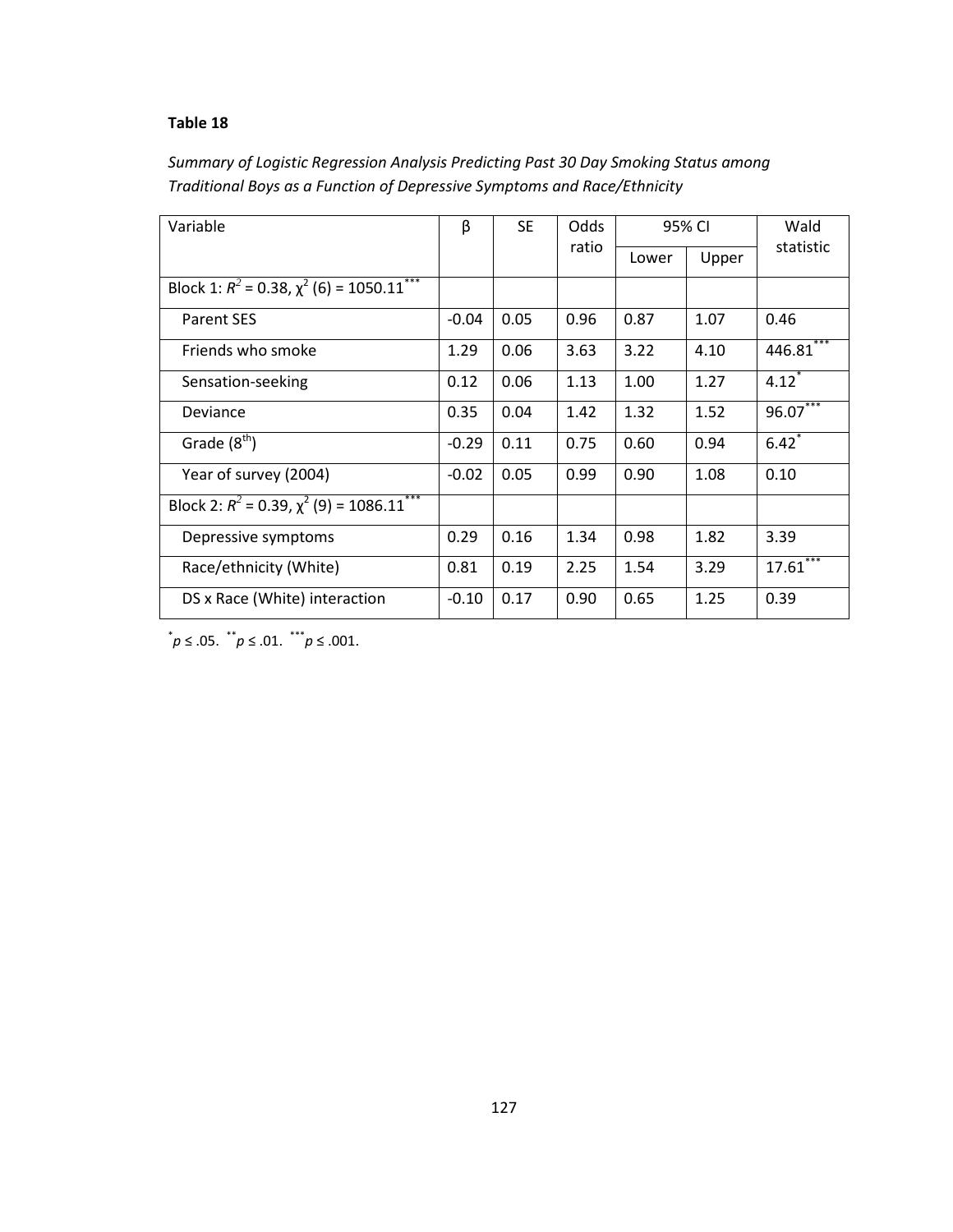Summary of Multiple Regression Analysis Predicting Smoking Frequency among Girls as a Function of Depressive Symptoms, Gender Role Traditionalism, and Race/ethnicity – 3-Way Interaction

| Variable                               | $\boldsymbol{B}$ | <b>SEB</b> | β            | $R^2$ | $\Delta R^2$ |
|----------------------------------------|------------------|------------|--------------|-------|--------------|
| Block 1: $F(6) = 674.61***$            |                  |            |              | 0.26  | $0.26***$    |
| <b>Parent SES</b>                      | $-0.05$          | 0.01       | $-0.07***$   |       |              |
| Friends who smoke                      | 0.25             | 0.01       | $0.35***$    |       |              |
| Sensation-seeking                      | 0.01             | 0.01       | 0.01         |       |              |
| Deviance                               | 0.20             | 0.01       | $0.23***$    |       |              |
| Grade $(8th)$                          | $-0.04$          | 0.01       | $-0.02$ **   |       |              |
| Year of survey (2004)                  | 0.00             | 0.01       | 0.01         |       |              |
| Block 2: $F(12) = 352.22***$           |                  |            |              | 0.27  | $0.01***$    |
| Depressive symptoms                    | $-0.01$          | 0.02       | $-0.02$      |       |              |
| Gender role traditionalism             | 0.00             | 0.01       | 0.00         |       |              |
| Race/ethnicity (White)                 | 0.14             | 0.02       | $0.07***$    |       |              |
| DS x GRT interaction                   | 0.02             | 0.01       | 0.03         |       |              |
| DS x Race (White)<br>interaction       | 0.07             | 0.02       | $0.09\dotsm$ |       |              |
| DS x GRT x Race (White)<br>interaction | 0.00             | 0.02       | 0.01         |       |              |

 $p \leq .05.$  \* p ≤ .01. \* \* p ≤ .001.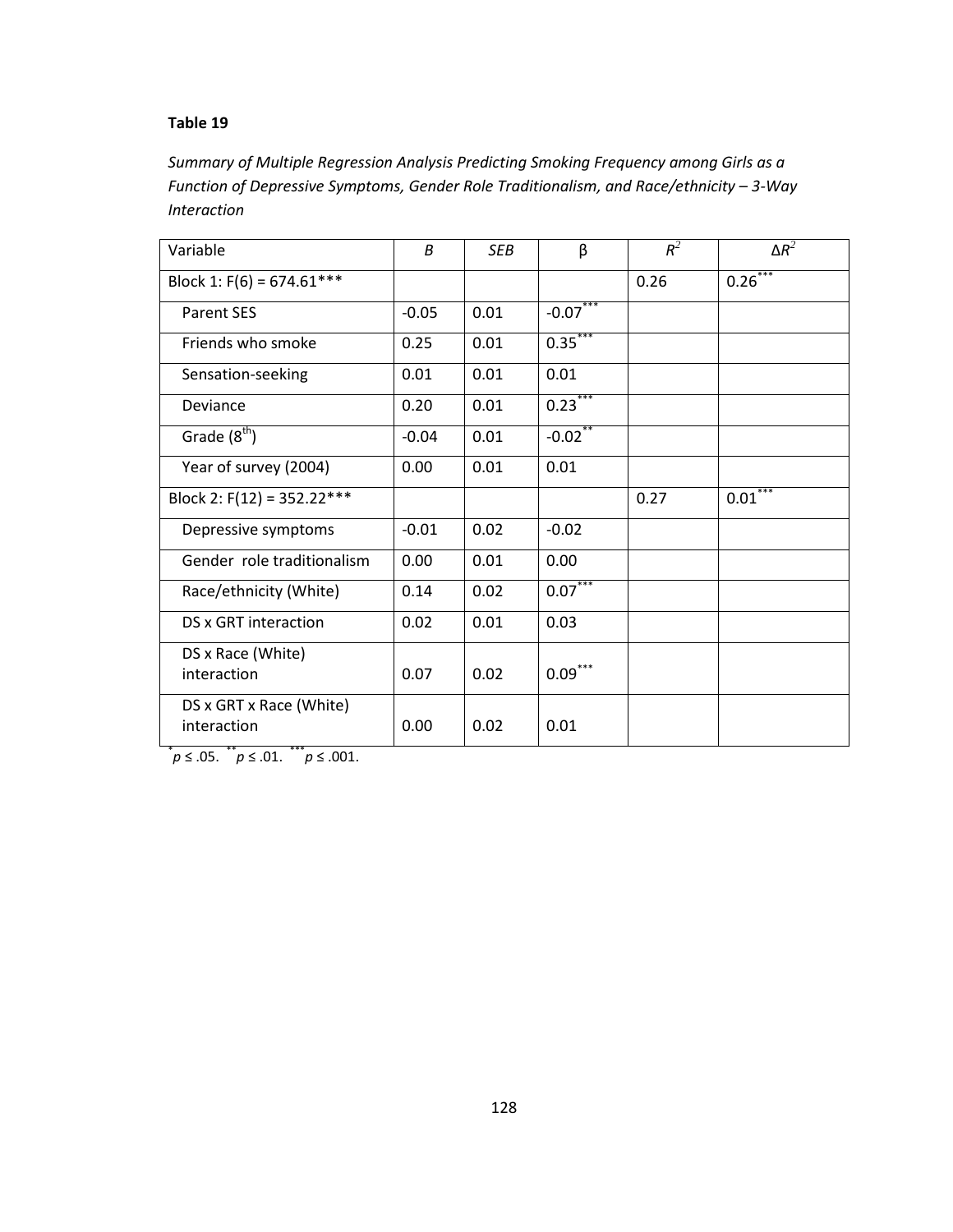Summary of Multiple Regression Analysis Predicting Smoking Frequency among Boys as a Function of Depressive Symptoms, Gender Role Traditionalism, and Race/ethnicity – 3-Way Interaction

| Variable                               | $\boldsymbol{B}$ | <b>SEB</b> | β          | $R^2$ | $\Delta R^2$ |
|----------------------------------------|------------------|------------|------------|-------|--------------|
| Block 1: $F(6) = 525.45***$            |                  |            |            | 0.23  | $0.23***$    |
| <b>Parent SES</b>                      | $-0.05$          | 0.01       | $-0.06***$ |       |              |
| Friends who smoke                      | 0.26             | 0.01       | $0.35***$  |       |              |
| Sensation-seeking                      | $-0.01$          | 0.01       | $-0.02$    |       |              |
| Deviance                               | 0.14             | 0.01       | $0.21***$  |       |              |
| Grade $(8^{th})$                       | $-0.01$          | 0.01       | 0.00       |       |              |
| Year of survey (2004)                  | 0.00             | 0.01       | $-0.00$    |       |              |
| Block 2: $F(12) = 273.49***$           |                  |            |            | 0.24  | $0.01***$    |
| Depressive symptoms                    | 0.01             | 0.02       | 0.01       |       |              |
| Gender role traditionalism             | 0.00             | 0.01       | 0.00       |       |              |
| Race/ethnicity (White)                 | 0.13             | 0.02       | $0.06***$  |       |              |
| DS x GRT interaction                   | $-0.01$          | 0.02       | $-0.02$    |       |              |
| DS x Race (White)<br>interaction       | 0.04             | 0.02       | $0.05***$  |       |              |
| DS x GRT x Race (White)<br>interaction | 0.02             | 0.02       | 0.02       |       |              |

 $p \leq .05.$  \* p ≤ .01. \* \* p ≤ .001.